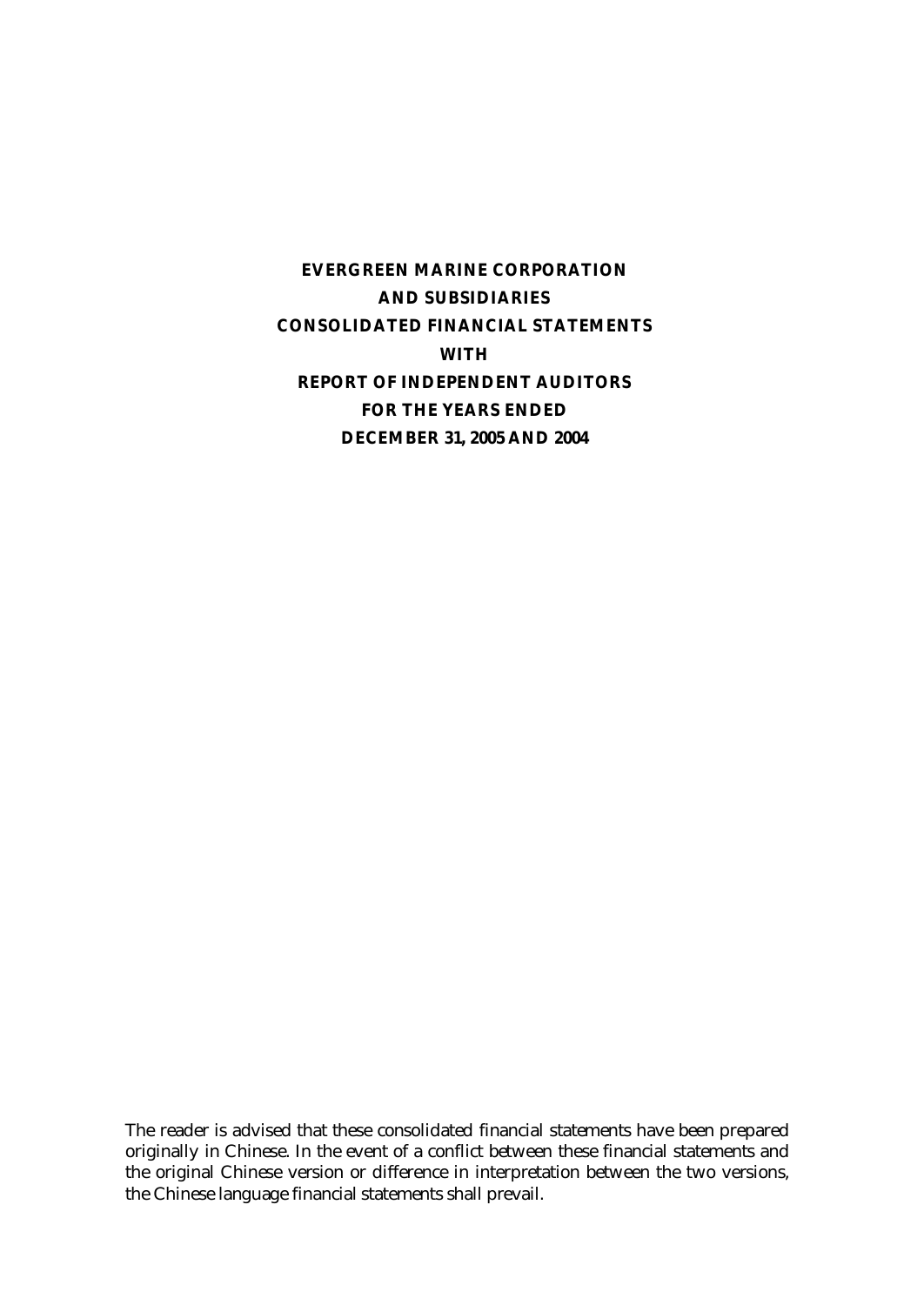#### **English Translation of a Report Originally Issued in Chinese**

#### **Report of Independent Auditors**

The Board of Directors and Stockholders Evergreen Marine Corporation

We have audited the accompanying consolidated balance sheets of Evergreen Marine Corporation (the "Company") and its subsidiaries as of December 31, 2005 and 2004, and the related consolidated statements of income, changes in stockholders' equity and cash flows for the years then ended. These financial statements are the responsibility of the Company's management. Our responsibility is to express an opinion on these financial statements based on our audits. We did not audit the consolidated financial statements of Peony Investment S.A., a wholly-owned subsidiary, and its affiliated companies. Those statements were audited by other auditors whose reports have been furnished to us, and our opinion expressed herein, insofar as it related to amounts included for Peony Investment S.A. and its affiliated companies, is based solely on the reports of other auditors. Those statements reflect total assets of 85,561,120 thousand New Taiwan dollars and 78,646,156 thousand New Taiwan dollars, constituting 65.77% and 57.99% of the consolidated total assets as of December 31, 2005 and 2004, respectively, and reflect net operating revenues of 99,036,290 thousand New Taiwan dollars and 88,712,955 thousand New Taiwan dollars, constituting 70.37% and 67.98% of the consolidated net operating revenues for the years ended December 31, 2005 and 2004, respectively. In addition, we did not audit the financial statements of all the investee companies accounted for under the equity method. Those statements were audited by other auditors whose reports have been furnished to us, and our opinion expressed herein, insofar as it related to amounts included for these investee companies accounted for under the equity method, is based solely on the reports of other auditors. Those statements reflect long-term investments of 18,516,002 thousand New Taiwan dollars and 17,698,604 thousand New Taiwan dollars, constituting 14.23% and 13.05% of the consolidated total assets as of December 31, 2005 and 2004, respectively, and reflect investment income of 2,117,515 thousand New Taiwan dollars and 3,321,750 thousand New Taiwan dollars, constituting 13.99% and 22.25% of the consolidated pre-tax net income for the years ended December 31, 2005 and 2004, respectively.

We conducted our audits in accordance with the "Regulations for Auditing and Certification of Financial Statements by Certified Public Accountants" and auditing standards generally accepted in the Republic of China on Taiwan. Those standards require that we plan and perform the audit to obtain reasonable assurance about whether the financial statements are free of material misstatement. An audit includes examining, on a test basis, evidence supporting the amounts and disclosures in the financial statements. An audit also includes assessing the accounting principles used and significant estimates made by management, as well as evaluating the overall financial statement presentation. We believe that our audits and the reports of other auditors provide a reasonable basis for our opinion.

In our opinion, based on our audits and the reports of other auditors, the consolidated financial statements referred to above present fairly, in all material respects, the financial position of Evergreen Marine Corporation and its subsidiaries as of December 31, 2005 and 2004, and the consolidated results of their operations and their consolidated cash flows for the years then ended in conformity with the "Guidelines for Preparation of Financial Reports by Securities Issuers " and accounting principles generally accepted in the Republic of China on Taiwan.

March 17, 2006 Taipei, Taiwan Republic of China

#### Notice to Readers

The accompanying consolidated financial statements are intended only to present the financial position and results of operations and cash flows in accordance with accounting principles and practices generally accepted in the Republic of China on Taiwan and not those of any other jurisdictions. The standards, procedures and practices to audit such financial statements are those generally accepted and applied in the Republic of China on Taiwan.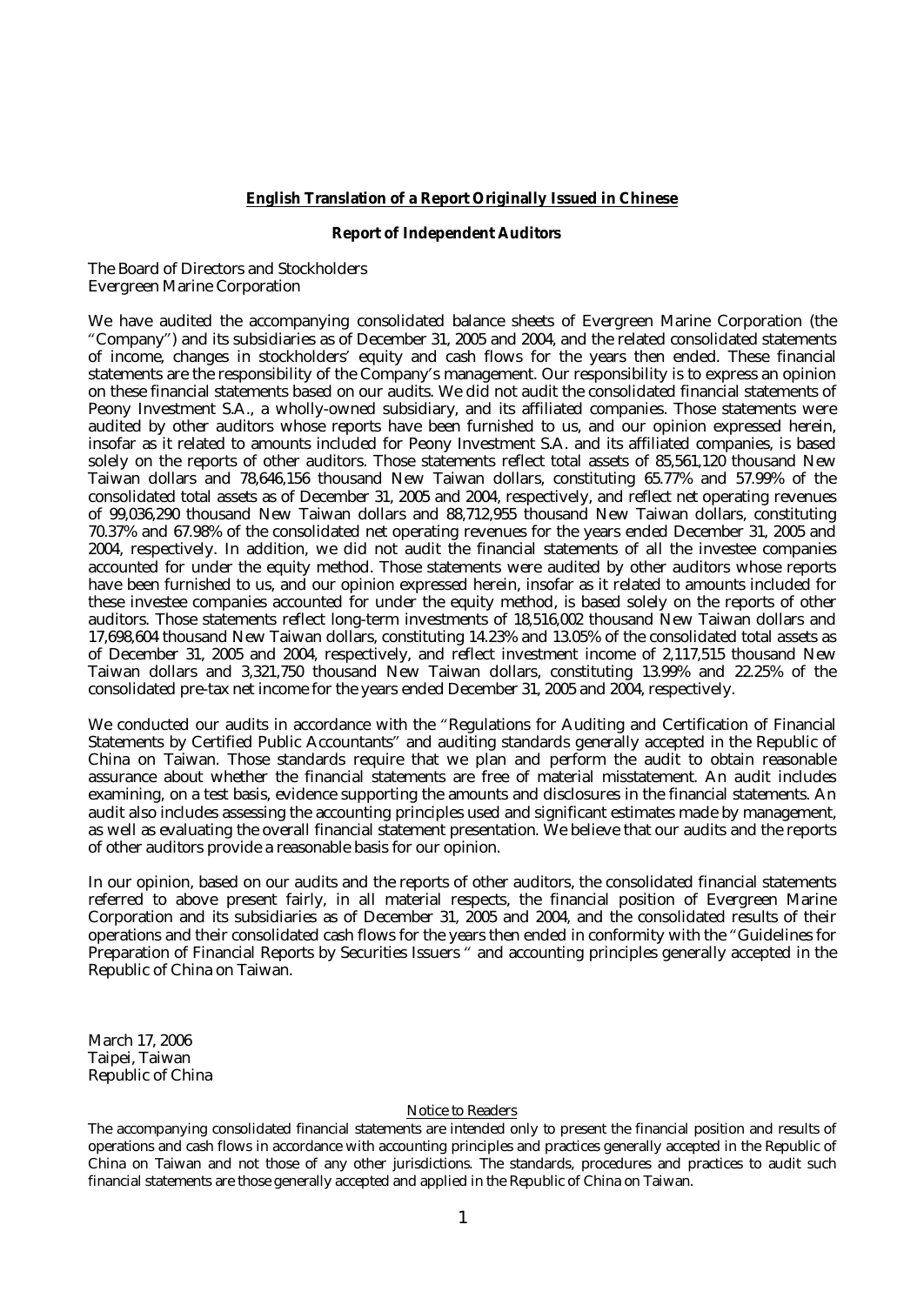#### **English Translation of Financial Statements Originally Issued in Chinese EVERGREEN MARINE CORPORATION AND SUBSIDIARIES CONSOLIDATED BALANCE SHEETS December 31, 2005 and 2004 (Expressed in New Taiwan Thousand Dollars)**

| <b>ASSETS</b>                                           | <b>December 31, 2005</b> | <b>December 31, 2004</b> | <b>LIABILITIES AND STOCKHOLDERS' EQUITY</b>                     | <b>December 31, 2005</b> | <b>December 31, 2004</b> |
|---------------------------------------------------------|--------------------------|--------------------------|-----------------------------------------------------------------|--------------------------|--------------------------|
| <b>Current Assets</b>                                   |                          |                          | <b>Current Liabilities</b>                                      |                          |                          |
| Cash and cash equivalents (Notes B & D1)                | \$15,154,658             | \$14,077,390             | Short-term loans (Note D11)                                     | \$1,800,000              | \$5,567,824              |
| Short-term investments, net (Notes B, D2 & F)           | 4,659,870                | 17,022,731               | Short-term bills payable (Note D12)                             | 799,755                  | 2,099,091                |
| Notes receivable (Note B)                               | 28                       | 35                       | Notes payable                                                   | 5,175                    | 11,282                   |
| Accounts receivable, net (Notes B & D3)                 | 13,786,344               | 13,146,307               | Notes payable - related parties (Note E)                        |                          | 1,388                    |
| Accounts receivable - related parties (Notes B, D3 & E) | 108,763                  | 365,055                  | <b>Accounts payable</b>                                         | 5,226,207                | 4,707,152                |
| Other receivables (Notes B & D4)                        | 791,116                  | 413,622                  | Accounts payable - related parties (Note E)                     | 468,112                  | 1,087,108                |
| Other receivables - related parties (Notes B, D4 & E)   | 40,421                   | 196,158                  | Income tax payable (Note B)                                     | 1,503,910                | 358,918                  |
| Other financial assets - current, net (Notes B & D5)    | 932,707                  | 61,058                   | Accrued expenses (Notes B & D13)                                | 14.035.615               | 13,824,485               |
| Inventories (Notes B & D6)                              | 2,483,165                | 1,954,709                | Other payables - related parties (Note E)                       | 3,350                    | 10,761                   |
| Prepayments                                             | 868,818                  | 1,058,939                | Other payables                                                  | 805,766                  | 119,886                  |
| Deferred income tax assets - current (Notes B & D23)    | 31,330                   |                          | Long-term liabilities due within one year (Note D14)            | 9,852,769                | 10.150.602               |
| Restricted assets - current (Note F)                    | 132,050                  | 135,200                  | Other current liabilities                                       | 892,108                  | 769,873                  |
| Other current assets (Notes D7 & E)                     | 2,469,271                | 3,116,025                | Deferred income tax liabilities - current (Notes B & D23)       |                          | 19,964                   |
| <b>Total Current Assets</b>                             | 41,458,541               | 51,547,229               | <b>Total Current Liabilities</b>                                | 35,392,767               | 38,728,334               |
| Long-Term Investments (Notes B, D8, E & F)              |                          |                          | Long-Term Liabilities (Note B)                                  |                          |                          |
| Long-term equity investments                            |                          |                          | Corporate bonds payable (Note D15)                              | 7,505,039                | 9,957,832                |
| Under the equity method                                 | 26,813,194               | 25,827,627               | Long-term loans (Note D16)                                      | 18,274,507               | 27,567,486               |
| Under the cost method                                   | 6,208,167                | 6,066,084                | <b>Total Long-Term Liabilities</b>                              | 25,779,546               | 37,525,318               |
| Long-term bond investments                              | 12,581                   |                          | <b>Other Liabilities</b>                                        |                          |                          |
| Other long-term investments                             | 3,932                    | 312                      | Accrued pension liability (Notes B & D17)                       | 489,763                  | 624,127                  |
| Other financial assets - non-current                    |                          | 135,330                  | Guarantee deposits received                                     | 3,626                    | 85                       |
| <b>Total Long-Term Investments</b>                      | 33,037,874               | 32,029,353               | Deferred income tax liabilities - non-current (Notes B & D23)   | 2,291,662                | 1,521,865                |
| Property, Plant and Equipment (Notes B, D9, E & F)      |                          |                          | Other liabilities - others                                      | 1,706,418                | 1,512,116                |
| Land                                                    | 2,153,576                | 2,013,985                | <b>Total Other Liabilities</b>                                  | 4,491,469                | 3,658,193                |
| <b>Buildings</b>                                        | 2,054,019                | 1,929,889                | <b>Total Liabilities</b>                                        | 65,663,782               | 79,911,845               |
| Machine                                                 | 532,472                  |                          |                                                                 |                          |                          |
| Loading/discharging equipment                           | 6,487,831                | 3,579,792                | <b>Capital Stock (Note D18)</b>                                 |                          |                          |
| Computer equipment                                      | 176,707                  | 235,403                  | <b>Common stock</b>                                             | 27,075,246               | 24,259,425               |
| <b>Transportation equipment</b>                         | 23,479,139               | 23,620,941               | <b>Capital Surplus (Note D19)</b>                               |                          |                          |
| Ships and equipment                                     | 72,172,780               | 66,717,834               | Paid-in capital in excess of par - common stock                 | 3,147,552                | 2,545,963                |
| <b>Dock facilities</b>                                  | 625,223                  | 745,093                  | Donated capital                                                 | 371                      | 371                      |
| Office equipment                                        | 286,787                  | 275,377                  | Long-term investments                                           | 1,485,767                | 1,477,886                |
| <b>Leasehold improvements</b>                           | 6,504                    |                          | <b>Others</b>                                                   | 6,713                    | 6,713                    |
| Costs and revaluation increments                        | 107,975,038              | 99,118,314               | <b>Total Capital Surplus</b>                                    | 4,640,403                | 4,030,933                |
| Less: Accumulated depreciation                          | (53,820,484)             | (48, 233, 951)           | <b>Retained Earnings (Note D20)</b>                             |                          |                          |
| <b>Prepayments for equipment</b>                        | 409,289                  | 119,528                  | Legal reserve                                                   | 5,220,594                | 4,012,127                |
| <b>Total Property, Plant and Equipment, Net</b>         | 54,563,843               | 51,003,891               | <b>Special reserve</b>                                          | 957,344                  | 957,344                  |
| <b>Intangible Assets</b>                                |                          |                          | Unappropriated retained earnings                                | 22,189,422               | 18,681,936               |
| Deferred pension costs (Notes B)                        | 193,954                  | 146,175                  | <b>Total Retained Earnings</b>                                  | 28,367,360               | 23,651,407               |
| <b>Other Assets</b>                                     |                          |                          |                                                                 |                          |                          |
|                                                         |                          |                          | <b>Equity Adjustments</b>                                       |                          |                          |
| Refundable deposits                                     | 292,365                  | 199,754                  | Cumulative translation adjustments (Note B)                     | 897,009                  | 856,564                  |
| Deferred charges (Note B)                               | 194,533                  | 280,441                  | Net loss not recognized as pension cost (Note B)                | (298, 003)               | (594, 695)               |
| Long-term installment receivables (Note D10)            | 351,221                  | 418,933                  | Deferred credits                                                | 43,979                   | 72,911                   |
| <b>Total Other Assets</b>                               | 838,119                  | 899,128                  | <b>Total Equity Adjustments</b>                                 | 642,985                  | 334,780                  |
|                                                         |                          |                          | <b>Total Equity Attributable to Stockholders of the Company</b> | 60,725,994               | 52,276,545               |
|                                                         |                          |                          | <b>Minority interest</b>                                        | 3,702,555                | 3,437,386                |
|                                                         |                          |                          | <b>Total Stockholders' Equity</b>                               | 64,428,549               | 55,713,931               |
|                                                         |                          |                          | Commitments and contingent liabilities (Note G)                 |                          |                          |
|                                                         |                          |                          |                                                                 |                          |                          |
| <b>TOTAL ASSETS</b>                                     | \$130,092,331            | \$135,625,776            | TOTAL LIABILITIES AND STOCKHOLDERS' EQUITY                      | \$130,092,331            | \$135,625,776            |

The accompanying notes are an integral part of the consolidated financial statements.

(Please refer to Diwan, Ernst & Young independent auditors' report dated March 17, 2006.)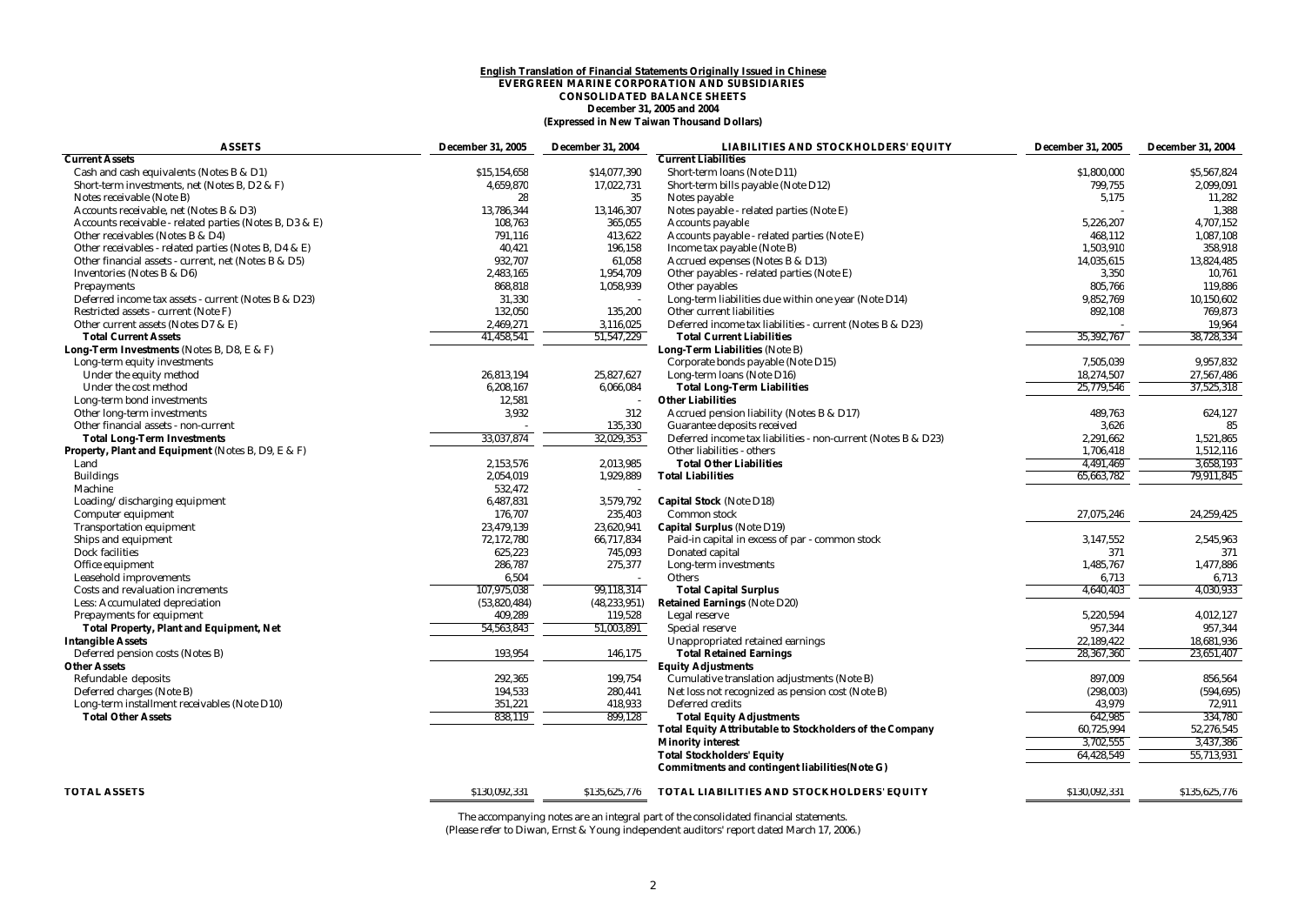#### **(Expressed in New Taiwan Thousand Dollars, Except Earnings Per Share) English Translation of Financial Statements Originally Issued in Chinese EVERGREEN MARINE CORPORATION AND SUBSIDIARIES CONSOLIDATED STATEMENTS OF INCOME For the Years Ended December 31, 2005 and 2004**

|                                                                                 |                       | <b>Year Ended</b><br>December 31, 2005 |              | <b>Year Ended</b><br>December 31, 2004 |
|---------------------------------------------------------------------------------|-----------------------|----------------------------------------|--------------|----------------------------------------|
| Operating Revenues (Notes B, D21 & E)                                           |                       | \$140,736,864                          |              | \$130,489,078                          |
| <b>Operating Costs (Notes D22 &amp; E)</b>                                      |                       | (123, 946, 956)                        |              | (114, 766, 183)                        |
| <b>Gross Profit</b>                                                             |                       | 16,789,908                             |              | 15,722,895                             |
| <b>Operating Expenses (Notes D22 &amp; E)</b>                                   |                       | (4,040,243)                            |              | (3,433,537)                            |
| General and administrative expenses                                             |                       | (4,040,243)                            |              | (3,433,537)                            |
| <b>Operating Profit</b>                                                         |                       | 12,749,665                             |              | 12,289,358                             |
| <b>Non-Operating Income</b>                                                     |                       |                                        |              |                                        |
| Interest income (Note E)                                                        |                       | 470,587                                |              | 188,000                                |
| Investment income accounted for under the equity method (Note B & D8)           |                       | 2,685,671                              |              | 3,743,120                              |
| Dividend income                                                                 |                       | 377,750                                |              | 340,035                                |
| Gain on disposal of property, plant and equipment (Notes B & E)                 |                       | 121,091                                |              | 72,807                                 |
| Gain on disposal of investments (Note E)                                        |                       | 200,646                                |              |                                        |
| Rent income (Note E)                                                            |                       | 59,240                                 |              | 49,298                                 |
| Gain on market price recovery of short-term investments (Note B)                |                       |                                        |              | 2,795                                  |
| <b>Others</b>                                                                   |                       | 513,378                                |              | 476,909                                |
| <b>Total Non-Operating Income</b>                                               |                       | 4,428,363                              |              | 4,872,964                              |
| <b>Non-Operating Expenses</b>                                                   |                       |                                        |              |                                        |
| <b>Interest expense</b>                                                         |                       | (1,631,034)                            |              | (1,840,453)                            |
| <b>Other investment loss</b>                                                    | (28, 619)             |                                        |              |                                        |
| Loss on disposal of property, plant and equipment (Notes B & E)                 |                       | (11, 542)                              |              | (30,000)                               |
| Gain on disposal of investments                                                 |                       |                                        |              | (4, 867)                               |
| Foreign exchange loss (Note B)                                                  |                       | (23, 163)                              | (176, 106)   |                                        |
| <b>Financial expenses</b>                                                       | (77, 895)             |                                        | (80, 549)    |                                        |
| Others                                                                          |                       | (269, 252)                             | (101, 933)   |                                        |
| <b>Total Non-Operating Income</b>                                               |                       | (2,041,505)                            |              | (2, 233, 908)                          |
| <b>Income before Income Tax</b>                                                 |                       | 15,136,523                             |              | 14,928,414                             |
| Income Tax Expense (Notes B & D23)                                              |                       | (2,632,719)                            | (1,513,225)  |                                        |
| <b>Consolidated Net Income</b>                                                  |                       | \$12,503,804                           | \$13,415,189 |                                        |
|                                                                                 |                       |                                        |              |                                        |
| Attributed to:                                                                  |                       | \$12,223,911                           |              | \$12,084,669                           |
| Parents company                                                                 |                       |                                        |              | 1,330,520                              |
| <b>Minority interest</b>                                                        | 279,893<br>12,503,804 |                                        |              | 13,415,189                             |
| <b>Consolidated net income</b>                                                  |                       |                                        |              |                                        |
| Earnings Per Share (after retroactive adjustments) (in dollars) (Notes B & D24) |                       |                                        |              |                                        |
| Basic earnings per share                                                        | Pre-Tax               | After-Tax                              | Pre-Tax      | After-Tax                              |
| Parent company income                                                           | \$5.44                | \$4.53                                 | \$5.41       | \$4.81                                 |
| <b>Minority interest income</b>                                                 | 0.17                  | 0.10                                   | 0.53         | 0.53                                   |
| <b>Consolidated net income</b>                                                  | \$5.61                | \$4.63                                 | \$5.94       | \$5.34                                 |
| Diluted earnings per share                                                      |                       |                                        |              |                                        |
| Parent company income                                                           | \$5.13                | \$4.27                                 | \$4.99       | \$4.43                                 |
| <b>Minority interest income</b>                                                 | 0.16                  | 0.10                                   | 0.49         | 0.49                                   |
| <b>Consolidated net income</b>                                                  | \$5.29                | \$4.37                                 | \$5.48       | \$4.92                                 |

The accompanying notes are an integral part of the consolidated financial statements.

(Please refer to Diwan, Ernst & Young independent auditors' report dated March 17, 2006.)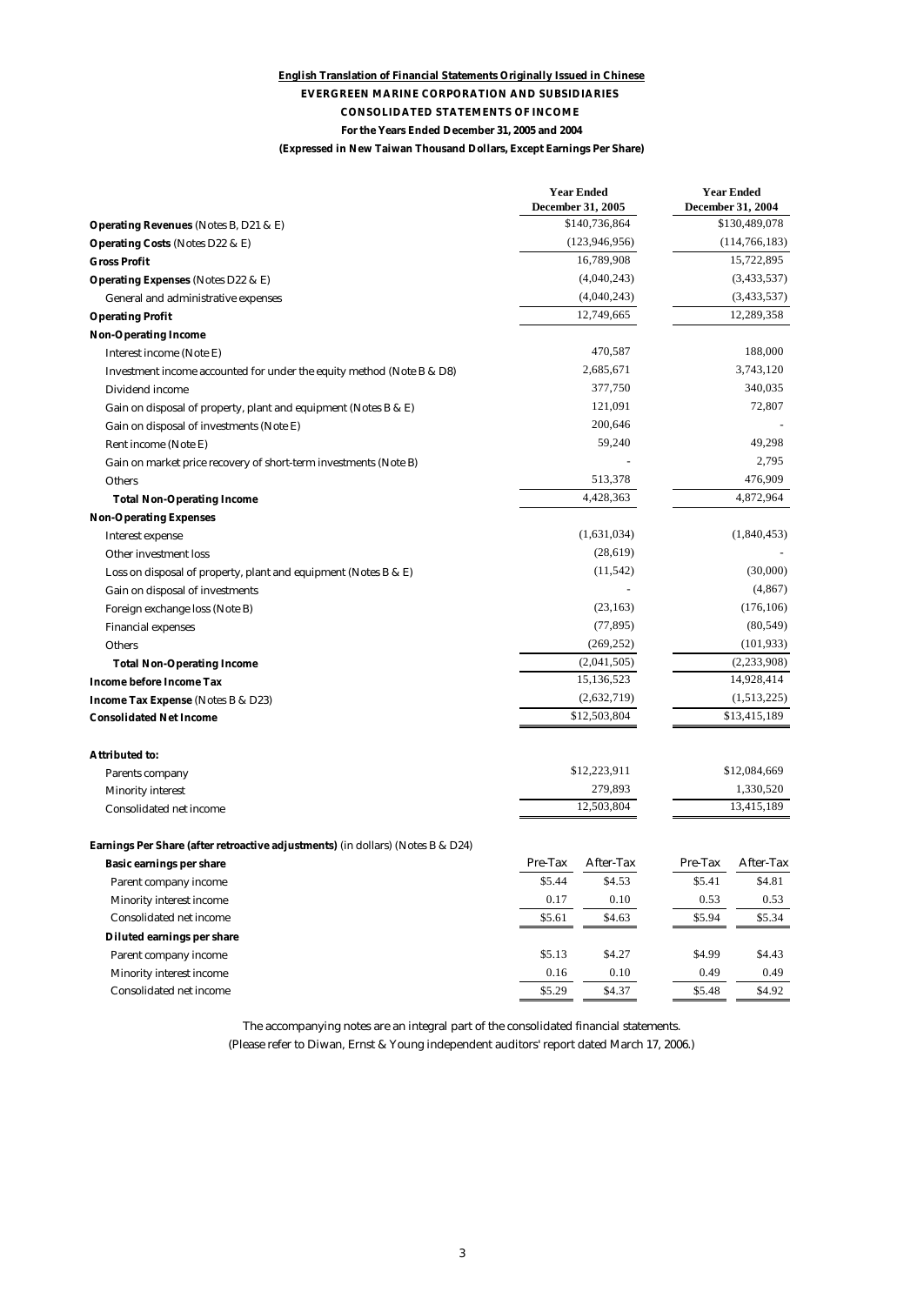#### **English Translation of Financial Statements Originally Issued in Chinese EVERGREEN MARINE CORPORATION AND SUBSIDIARIES CONSOLIDATED STATEMENTS OF CHANGES IN STOCKHOLDERS' EQUITY For the Years Ended December 31, 2005 and 2004 (Expressed in New Taiwan Thousand Dollars)**

|                                                                                                      |                              |                                       |                                     | <b>Retained Earnings</b>            | Unappropriated                 | <b>Unrealized Loss</b><br>on Decline in<br><b>Market Value of</b><br>Long-Term | Cumulative                        | Net Loss not         |                                     |                                |                       |
|------------------------------------------------------------------------------------------------------|------------------------------|---------------------------------------|-------------------------------------|-------------------------------------|--------------------------------|--------------------------------------------------------------------------------|-----------------------------------|----------------------|-------------------------------------|--------------------------------|-----------------------|
|                                                                                                      | Common                       |                                       |                                     |                                     | Retained                       | Equity                                                                         | <b>Translation</b>                | <b>Recognized as</b> |                                     | <b>Minority</b>                |                       |
|                                                                                                      | <b>Stock</b><br>\$21,468,777 | <b>Capital Surplus</b><br>\$1,577,479 | <b>Legal Reserve</b><br>\$3,651,650 | <b>Special Reserve</b><br>\$957,344 | <b>Earnings</b><br>\$9,606,098 | Investments<br>S(11, 948)                                                      | <b>Adjustments</b><br>\$3,150,328 | <b>Pension Cost</b>  | <b>Deferred Credits</b><br>\$43,481 | <b>Interest</b><br>\$2,073,893 | Total<br>\$42,360,976 |
| Balance, January 1, 2004                                                                             |                              |                                       |                                     |                                     |                                |                                                                                |                                   | S(156, 126)          |                                     |                                |                       |
| Appropriation of 2003 earnings                                                                       |                              |                                       | 360,477                             |                                     |                                |                                                                                |                                   |                      |                                     |                                |                       |
| Legal reserve<br><b>Stock dividends</b>                                                              | 1,288,127                    |                                       |                                     |                                     | (360, 477)<br>(1, 288, 127)    |                                                                                |                                   |                      |                                     |                                |                       |
| Cash dividends                                                                                       |                              |                                       |                                     |                                     | (1, 288, 127)                  |                                                                                |                                   |                      |                                     |                                | (1, 288, 127)         |
|                                                                                                      |                              |                                       |                                     |                                     | (50,000)                       |                                                                                |                                   |                      |                                     |                                | (50,000)              |
| <b>Bonuses to employees</b><br>Remuneration to directors and supervisors                             |                              |                                       |                                     |                                     | (22, 100)                      |                                                                                |                                   |                      |                                     |                                | (22, 100)             |
| Conversion of convertible bonds into common stock                                                    | 1,502,521                    | 2,545,963                             |                                     |                                     |                                |                                                                                |                                   |                      |                                     |                                | 4,048,484             |
| Adjustments arising from long-term equity investments accounted for under equity method              |                              |                                       |                                     |                                     |                                |                                                                                |                                   |                      |                                     |                                |                       |
| Adjustments due to conversion of convertible bond                                                    |                              | 48,751                                |                                     |                                     |                                |                                                                                |                                   |                      |                                     |                                | 48,751                |
| Adjustments on capital surplus due to changes in percentage of shareholding                          |                              | (141, 991)                            |                                     |                                     |                                |                                                                                |                                   |                      |                                     |                                | (141, 991)            |
| Recognition of changes in investees' capital surplus based on percentage of shareholding             |                              | 731                                   |                                     |                                     |                                |                                                                                |                                   |                      |                                     |                                | 731                   |
| Unrealized loss on decline in market value of long-term equity investments                           |                              |                                       |                                     |                                     |                                | 11.948                                                                         |                                   |                      |                                     |                                | 11.948                |
| <b>Cumulative translation adjustments</b>                                                            |                              |                                       |                                     |                                     |                                |                                                                                | (790, 804)                        |                      |                                     |                                | (790, 804)            |
| Adjustments on deferred credits                                                                      |                              |                                       |                                     |                                     |                                |                                                                                |                                   |                      | 29,430                              |                                | 29,430                |
| Net loss not recognized as pension cost                                                              |                              |                                       |                                     |                                     |                                |                                                                                |                                   | (18, 207)            |                                     |                                | (18, 207)             |
| Translation adjustments arising from investees' financial statement denominated in foreign currenicy |                              |                                       |                                     |                                     |                                |                                                                                | (1, 493, 549)                     |                      |                                     |                                | (1, 493, 549)         |
| Adjustments arising from foreign currency of long-term investments accounted for under cost method   |                              |                                       |                                     |                                     |                                |                                                                                | (9, 411)                          |                      |                                     |                                | (9, 411)              |
| Net loss not recognized as pension costs                                                             |                              |                                       |                                     |                                     |                                |                                                                                |                                   | (420, 362)           |                                     |                                | (420, 362)            |
| Net income for 2004                                                                                  |                              |                                       |                                     |                                     | 12,084,669                     |                                                                                |                                   |                      |                                     | 1,330,520                      | 13,415,189            |
| <b>Changes in minority interest</b>                                                                  |                              |                                       |                                     |                                     |                                |                                                                                |                                   |                      |                                     | 32,973                         | 32,973                |
| Balance, December 31, 2004                                                                           | 24,259,425                   | 4,030,933                             | 4,012,127                           | 957,344                             | 18,681,936                     |                                                                                | 856.564                           | (594, 695)           | 72,911                              | 3,437,386                      | 55,713,931            |
| Appropriation of 2004 earnings                                                                       |                              |                                       |                                     |                                     |                                |                                                                                |                                   |                      |                                     |                                |                       |
| Legal reserve                                                                                        |                              |                                       | 1,208,467                           |                                     | (1, 208, 467)                  |                                                                                |                                   |                      |                                     |                                |                       |
| <b>Stock dividends</b>                                                                               | 2,461,386                    |                                       |                                     |                                     | (2,461,386)                    |                                                                                |                                   |                      |                                     |                                |                       |
| Cash dividends                                                                                       |                              |                                       |                                     |                                     | (4,922,772)                    |                                                                                |                                   |                      |                                     |                                | (4,922,772)           |
| <b>Bonuses to employees</b>                                                                          |                              |                                       |                                     |                                     | (80,000)                       |                                                                                |                                   |                      |                                     |                                | (80,000)              |
| Remuneration to directors and supervisors                                                            |                              |                                       |                                     |                                     | (43,800)                       |                                                                                |                                   |                      |                                     |                                | (43, 800)             |
| Conversion of convertible bonds into common stock                                                    | 354,435                      | 601,589                               |                                     |                                     |                                |                                                                                |                                   |                      |                                     |                                | 956,024               |
| Adjustments arising from long-term equity investments accounted for under equity method              |                              |                                       |                                     |                                     |                                |                                                                                |                                   |                      |                                     |                                |                       |
| Adjustments on capital surplus due to changes in percentage of shareholding                          |                              | 7,859                                 |                                     |                                     |                                |                                                                                |                                   |                      |                                     |                                | 7,859                 |
| Recognition of changes in investees' capital surplus based on percentage of shareholding             |                              | 22                                    |                                     |                                     |                                |                                                                                |                                   |                      |                                     |                                | 22                    |
| <b>Cumulative translation adjustments</b>                                                            |                              |                                       |                                     |                                     |                                |                                                                                | 149,382                           |                      |                                     |                                | 149,382               |
| Adjustments on deferred credits                                                                      |                              |                                       |                                     |                                     |                                |                                                                                |                                   |                      | (28, 932)                           |                                | (28, 932)             |
| Net loss not recognized as pension cost                                                              |                              |                                       |                                     |                                     |                                |                                                                                |                                   | (595)                |                                     |                                | (595)                 |
| Translation adjustments arising from investees' financial statement denominated in foreign currenicy |                              |                                       |                                     |                                     |                                |                                                                                | (118, 348)                        |                      |                                     |                                | (118, 348)            |
| Adjustments arising from foreign currency of long-term investments accounted for under cost method   |                              |                                       |                                     |                                     |                                |                                                                                | 9,411                             |                      |                                     |                                | 9,411                 |
| Net loss not recognized as pension costs                                                             |                              |                                       |                                     |                                     |                                |                                                                                |                                   | 297,287              |                                     |                                | 297,287               |
| Net income for 2005                                                                                  |                              |                                       |                                     |                                     | 12,223,911                     |                                                                                |                                   |                      |                                     | 279,893                        | 12,503,804            |
| Changes in minority interest                                                                         |                              |                                       |                                     |                                     |                                |                                                                                |                                   |                      |                                     | (14, 724)                      | (14, 724)             |
| Balance, December 31, 2005                                                                           | \$27,075,246                 | \$4,640,403                           | \$5,220.594                         | \$957.344                           | \$22,189,422                   | $S-$                                                                           | \$897.009                         | S(298.003)           | \$43,979                            | \$3,702,555                    | \$64,428,549          |
|                                                                                                      |                              |                                       |                                     |                                     |                                |                                                                                |                                   |                      |                                     |                                |                       |

The accompanying notes are an integral part of the consolidated financial statements.

(Please refer to Diwan, Ernst & Young independent auditors' report dated March 17, 2006.)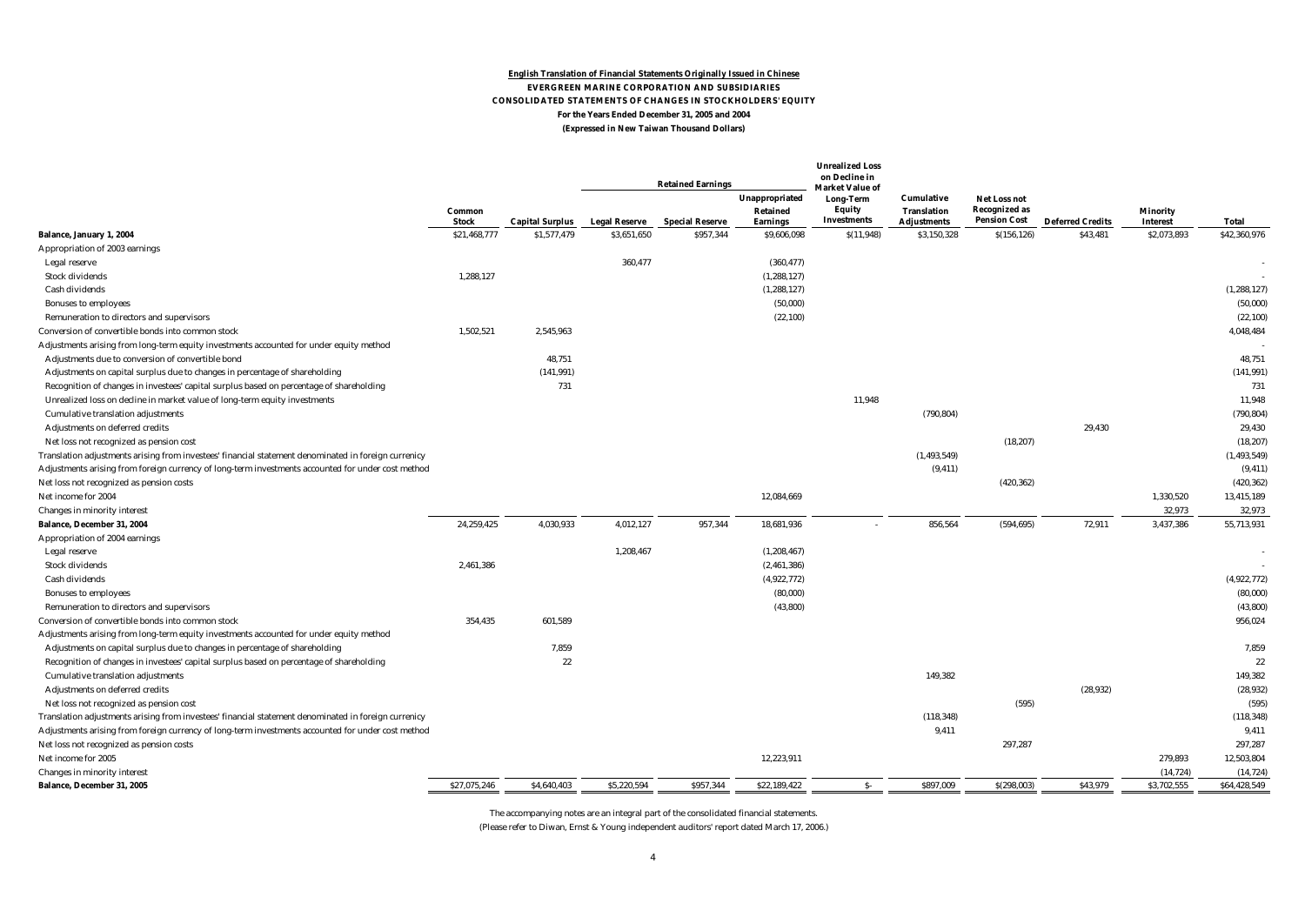#### **English Translation of Financial Statements Originally Issued in Chinese EVERGREEN MARINE CORPORATION AND SUBSIDIARIES CONSOLIDATED STATEMENTS OF CASH FLOWS For the Years Ended December 31, 2005 and 2004 (Expressed in New Taiwan Thousand Dollars)**

|                                                                                                                           | <b>Year Ended</b><br><b>December 31, 2005</b> | <b>Year Ended</b><br><b>December 31, 2004</b> |
|---------------------------------------------------------------------------------------------------------------------------|-----------------------------------------------|-----------------------------------------------|
| <b>Cash Flows from Operating Activities</b>                                                                               |                                               |                                               |
| Net income                                                                                                                | \$12,223,911                                  | \$12,084,669                                  |
| Minority interest income                                                                                                  | 279,893                                       | 1,330,520                                     |
| Adjustments to reconcile net income to net cash provided by operating activities<br><b>Depreciation</b>                   | 5,002,230                                     | 5,446,177                                     |
| <b>Amortization</b>                                                                                                       | 84,375                                        | 59,924                                        |
| Reclassification of depreciation of dock facilities to operation costs and others                                         | 186,275                                       | 183,598                                       |
| Reclassification of amortization of deferred charges to others                                                            | 77,717                                        | 78,948                                        |
| Net gain on disposal of property, plant and equipment<br>Excess of equity-accounted investment income over cash dividends | (109, 549)                                    | (42, 807)                                     |
| Realized income from capital reduction                                                                                    | (2,031,645)                                   | (3,269,291)<br>(3,968)                        |
| Realized loss from long-term investments                                                                                  | 1,300                                         |                                               |
| Gain on acquisition of long-term bonds                                                                                    | (12, 581)                                     |                                               |
| Net (gain) loss on disposal of investments                                                                                | (200, 646)                                    | 4,867                                         |
| Loss on decline (gain on recovery) of market value of short-term investments                                              | 27,319                                        | (2,795)                                       |
| <b>Interest Compensation</b><br><b>Change In Operating Assets and Liability</b>                                           | 3,400                                         |                                               |
| Short-term investments held for trading purposes                                                                          | 12,257,658                                    | (11,614,188)                                  |
| Notes and accounts receivable                                                                                             | (819, 305)                                    | (1,646,051)                                   |
| Other receivables                                                                                                         | 2,720,689                                     | 2,530,277                                     |
| Other financial assets - current                                                                                          | (552, 145)                                    | (61, 058)                                     |
| <b>Inventories</b>                                                                                                        | 173,893                                       | (575, 287)                                    |
| <b>Prepayments</b><br><b>Agent accounts</b>                                                                               | (398, 554)<br>(249, 584)                      | 22,101<br>1,195,058                           |
| <b>Agency reciprocal accounts</b>                                                                                         | 657                                           | 200                                           |
| <b>Restricted assets</b>                                                                                                  | 3,150                                         | (417)                                         |
| Other current assets                                                                                                      | 5,968                                         | 9,627                                         |
| Refundable deposits                                                                                                       | (1,524)                                       | 104,613                                       |
| Other assets                                                                                                              | (46, 653)                                     |                                               |
| Notes and accounts payable<br>Income tax payable                                                                          | (253, 578)<br>1,026,681                       | 2,702,020<br>290,273                          |
| <b>Accrued expenses</b>                                                                                                   | (496, 667)                                    | 3,110,592                                     |
| Other payables                                                                                                            | 548,243                                       | (581, 896)                                    |
| Other current liabilities                                                                                                 | (183,000)                                     | 254,836                                       |
| <b>Accrued pension liability</b>                                                                                          | 115,145                                       | 27,481                                        |
| Deferred income tax assets/liabilities<br><b>Other liabilities</b>                                                        | 730,708<br>167,656                            | 1,174,885<br>133,084                          |
| Net cash provided by operating activities                                                                                 | 30,281,437                                    | 12,945,992                                    |
| <b>Cash Flows from Investing Activities</b>                                                                               |                                               |                                               |
| <b>Acquisition of long-term investments</b>                                                                               | (64, 220)                                     | (816, 771)                                    |
| Proceeds from disposal of long-term investments                                                                           | 11,219                                        | 40,041                                        |
| Proceed from capital reduction by investee<br>Decrease (increase) in other financial assets - non-current                 | 22,727                                        | 413,371                                       |
| Acquisition of property, plant and equipment                                                                              | 144,741<br>(6,320,871)                        | (144, 741)<br>(2,946,748)                     |
| Proceeds from disposal of property, plant and equipment                                                                   | 1,707,049                                     | 1,448,463                                     |
| Increase in refundable deposit                                                                                            | (82, 818)                                     |                                               |
| Increase in deferred charges                                                                                              | (404, 843)                                    | (85, 179)                                     |
| Decrease in long-term receivables                                                                                         | 85,130                                        | 106,542                                       |
| Net cash used in investing activities<br><b>Cash Flows from Financing Activities</b>                                      | (4,901,886)                                   | (1,985,022)                                   |
| Decrease in short-term loans                                                                                              | (3,797,183)                                   | (5,063,345)                                   |
| (Decrease) increase in short-term bills payable                                                                           | (1, 299, 336)                                 | 529,536                                       |
| (Decrease) increase in corporate bonds payable                                                                            | (1,500,000)                                   | 6,007,029                                     |
| Decrease in long-term loans                                                                                               | (12,520,502)                                  | (4,010,783)                                   |
| Decrease in restricted assets                                                                                             | 40                                            | 349,666                                       |
| Decrease in guarantee deposit<br>(Decrease) increase in minority interest                                                 | (14, 724)                                     | 32,973                                        |
| Distribution of cash dividends                                                                                            | (4,936,710)                                   | (1,288,127)                                   |
| Distribution of remuneration to directors and supervisors and bonus to employees                                          | (119, 692)                                    | (72, 100)                                     |
| Net cash used in financing activities                                                                                     | (24, 188, 107)                                | (3,515,151)                                   |
| Effect of exchange rate changes                                                                                           | (405, 295)                                    | (271, 253)                                    |
| <b>Effect of initial Consolidation of Subsideraries</b><br>Net Increase in Cash and Cash Equivalents                      | 291,118<br>1,077,267                          | 7,174,566                                     |
| Cash and Cash Equivalents, Beginning of Year                                                                              | 14,077,391                                    | 6,902,824                                     |
| Cash and Cash Equivalents, End of Year                                                                                    | \$15,154,658                                  | \$14,077,390                                  |
| <b>Supplemental Information:</b>                                                                                          |                                               |                                               |
| Interest paid                                                                                                             | \$1,539,423                                   | \$1,934,624                                   |
| Less: Interest capitalized<br>Interest paid, excluding interest capitalized                                               | \$1,539,423                                   | \$1,934,624                                   |
| Income tax paid                                                                                                           | \$765,138                                     | \$35,543                                      |
| <b>Financing Activities not Affecting Cash Flows:</b>                                                                     |                                               |                                               |
| Long-term liabilities due within one year                                                                                 | \$9,852,769                                   | \$10,150,602                                  |
| Capitalization of retained earnings                                                                                       | \$2,461,386                                   | \$1,288,127                                   |
| Conversion of convertible bonds into common stock                                                                         | \$956,024                                     | \$4,049,197                                   |

The accompanying notes are an integral part of the consolidated financial statements. (Please refer to Diwan, Ernst & Young independent auditors' report dated March 17, 2006.)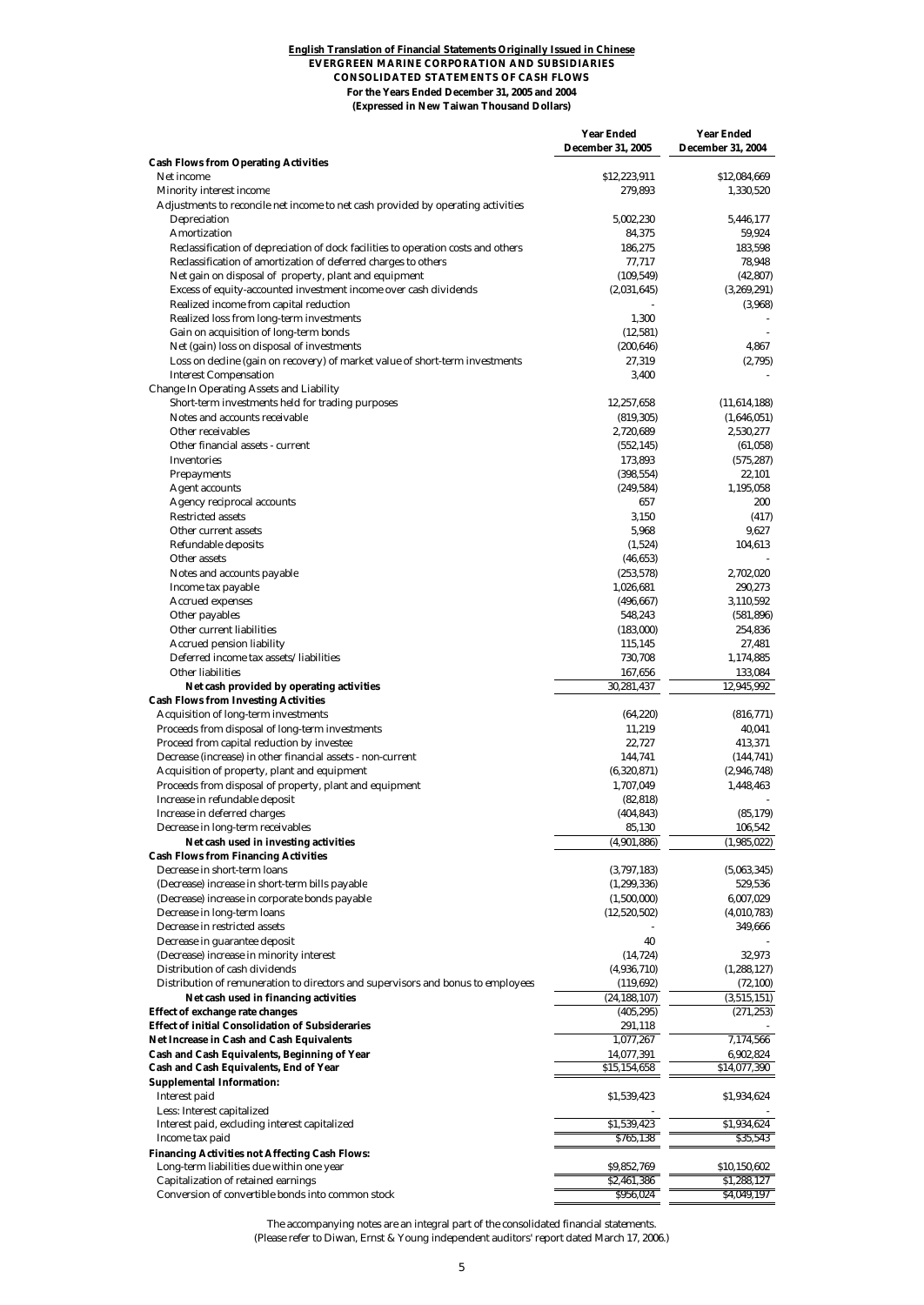## **English Translation of Financial Statements Originally Issued in Chinese**

## **EVERGREEN MARINE CORPORATION AND SUBSIDIARIES Notes to Consolidated Financial Statements December 31, 2005 and 2004 (Expressed in New Taiwan thousand dollars unless otherwise stated)**

#### A. **ORGANIZATION AND OPERATIONS**

The accompanying consolidated financial statements cover Evergreen Marine Corporation (the "Company"), its subsidiary-Taiwan Terminal Services Co., Ltd., and Peony Investment S.A., and its affiliated companies. Backgrounds of the Company and the related subsidiaries are summarized below.

- (1) The Company was established on September 25, 1968 and was approved by the Securities and Futures Commission (SFC), Ministry of Finance (MOF) (currently known as the Securities and Futures Bureau (SFB), Financial Supervisory Commission, Executive Yuan), to be a public company on November 2, 1982. It was further approved by the SFC to be a listed company on July 6, 1987. Shares of the Company have been traded on the Taiwan Stock Exchange since September 21, 1987. The Company is mainly engaged in domestic and international marine transportation, shipping agency services and distribution of containers.
- (2) Taiwan Terminal Services Co., Ltd. (TTSC) was established in Taiwan in October 1997 and is 55% owned by the Company. The principal activities of TTSC are cargo loading and discharging.
- (3) Peony Investment S.A. (Peony) was established by the Company in Panama as a wholly-owned subsidiary in April 1993 to pursue transportation-related investment opportunities around the world.
- (4) Greencompass Marine S.A. (GMS) was established by Peony in Panama in January 1994 with a 100% equity interest. GMS is mainly engaged in container shipping.
- (5) Clove Holding Ltd. (Clove) was established by Peony in the British Virgin Islands (BVI) in March 2001 with a 100% equity interest. Clove is primarily engaged in investments of container yards and terminals.
- (6) Vigor Enterprise S.A. (Vigor) was established by Peony in Panama in April 1997 with a 100% equity interest. Vigor is mainly engaged in investments of container manufacturing.
- (7) Hatsu Marine Ltd. (HML) was acquired by Peony in UK in April 2001 with the main activity in container shipping. As of December 31, 2005, the Company's equity interest in HML was 51%.
- (8) Evergreen Heavy Industrial Corp. (Malaysia) Sdn. Bhd. (EHIC(M)) was acquired by Peony in November 1998 with the main business in the manufacturing of dry steel containers, container parts and other related parts. The Company's equity interest in EHIC(M) as of December 31, 2005 was 84.44%.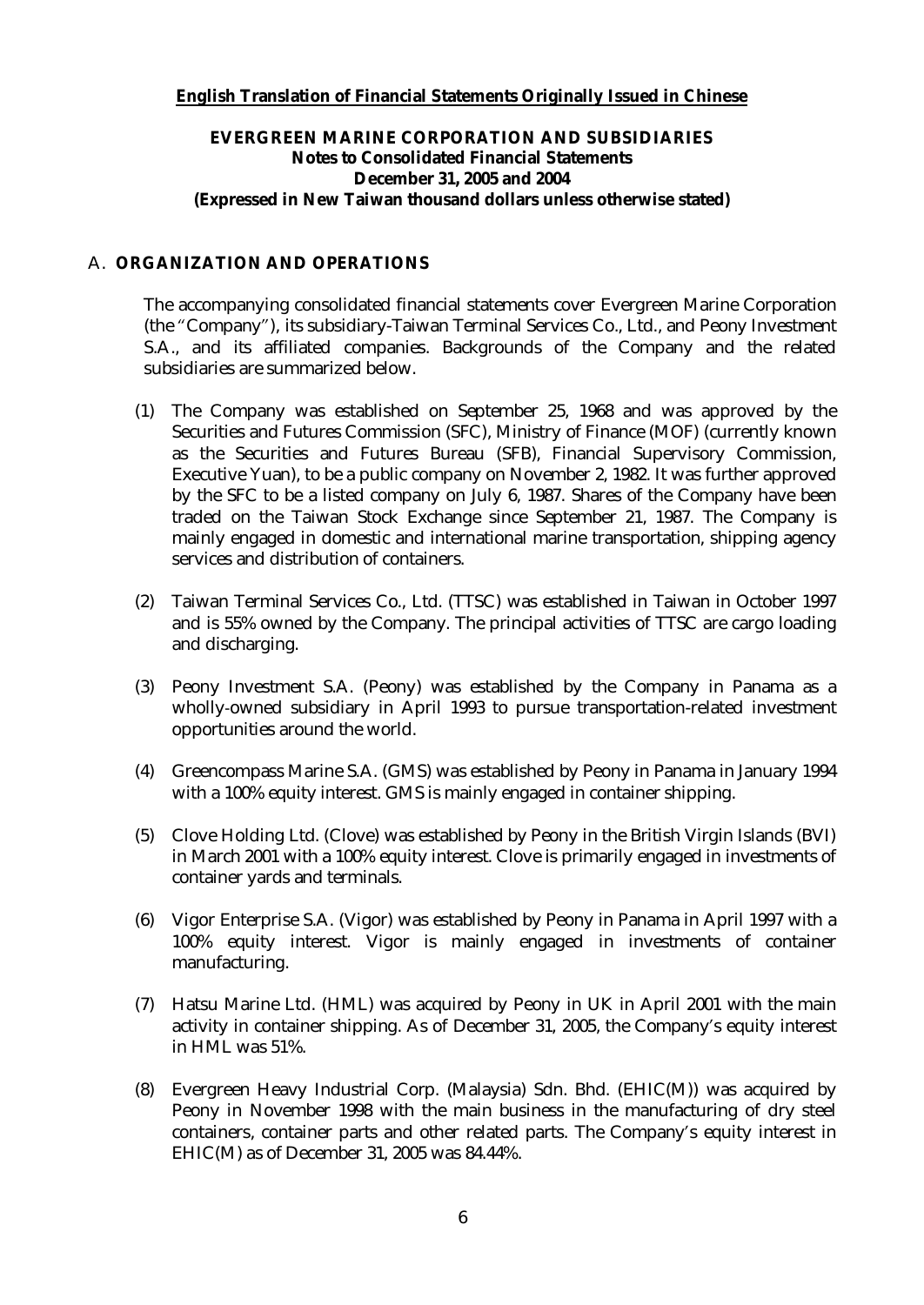- (9) Armand Investment (Netherlands) N.V. (Armand N.V.) was established by Peony in the Netherlands in October 2003 with the main business in inland transportation, transshipment and repairs of containers.. The Company's equity interest in Armand N.V. as of December 31, 2005 was 70%.
- (10) Shenzhen Greentrans Transportation Co., LTD (SHTC) was established by Peony in the China in March 1998 with the main business in loading, discharging, storage, repairs, cleaning, and island transportation of containers. The Company's equity interest in SGTC as of December 31, 2005 was 55%.
- (11) PT. Multi Bina Pura International (MBPI) was established by Peony in Indonesia in 1994. MBPI is mainly engaged in container storage and inspections of containers at the customs house. The Company's equity interest in MBPI as of December 31, 2005 was 95.3%.
- (12) PT. Multi Bina Transport (MBT) was acquired by MBPI and Peony in April 1998 and December 2002, respectively. The major activities of MBT are inland transportation, repairs and cleaning of containers. As of December 31, 2005, the total equity interest of MBT held by the Company was 86.91%.
- (13) Island Equipment LLC (Island) was acquired by HML and Clove in April 2004 and is mainly engaged in investments of operating machinery and equipment of port terminals. The total equity interest of Island held by the Company as of December 31, 2005 was 43.65%.
- (14) Ample Holding Ltd. (Ample) was established by Clove in March 2001 with the main business in investments of container yards and docks. The Company's equity interest in Ample as of December 31, 2005 was 90%.
- (15) Armand Estate B.V. (Armand B.V.) was acquired by Armand N.V. with a 100% equity interest in October 2003. The principal activity of Armand Estate is investing in container yards and docks.
- (16) Whitney Equipment LLC (Whitney) was established by Island in Delaware, USA in June 2005 with 100% equity interest. Whitney is mainly engaged in investments and leases of operating machinery and equipment of port terminals.
- (17) Hemlock Equipment LLC (Hemlock) was established by Island in Delaware, USA in June 2005 with 100% equity interest. Hemlock is mainly engaged in investments and leases of operating machinery and equipment of port terminals.

The Company and its subsidiaries had 3,062 and 2,518 employees as of December 31, 2005 and 2004, respectively.

## **B. SUMMARY OF SIGNIFICANT ACCOUNTING POLICIES**

 The consolidated financial statements are prepared in conformity with the "Guidelines for Preparation of Financial Reports by Securities Issuers" and accounting principles generally accepted in the Republic of China on Taiwan. The significant accounting polices are summarized below.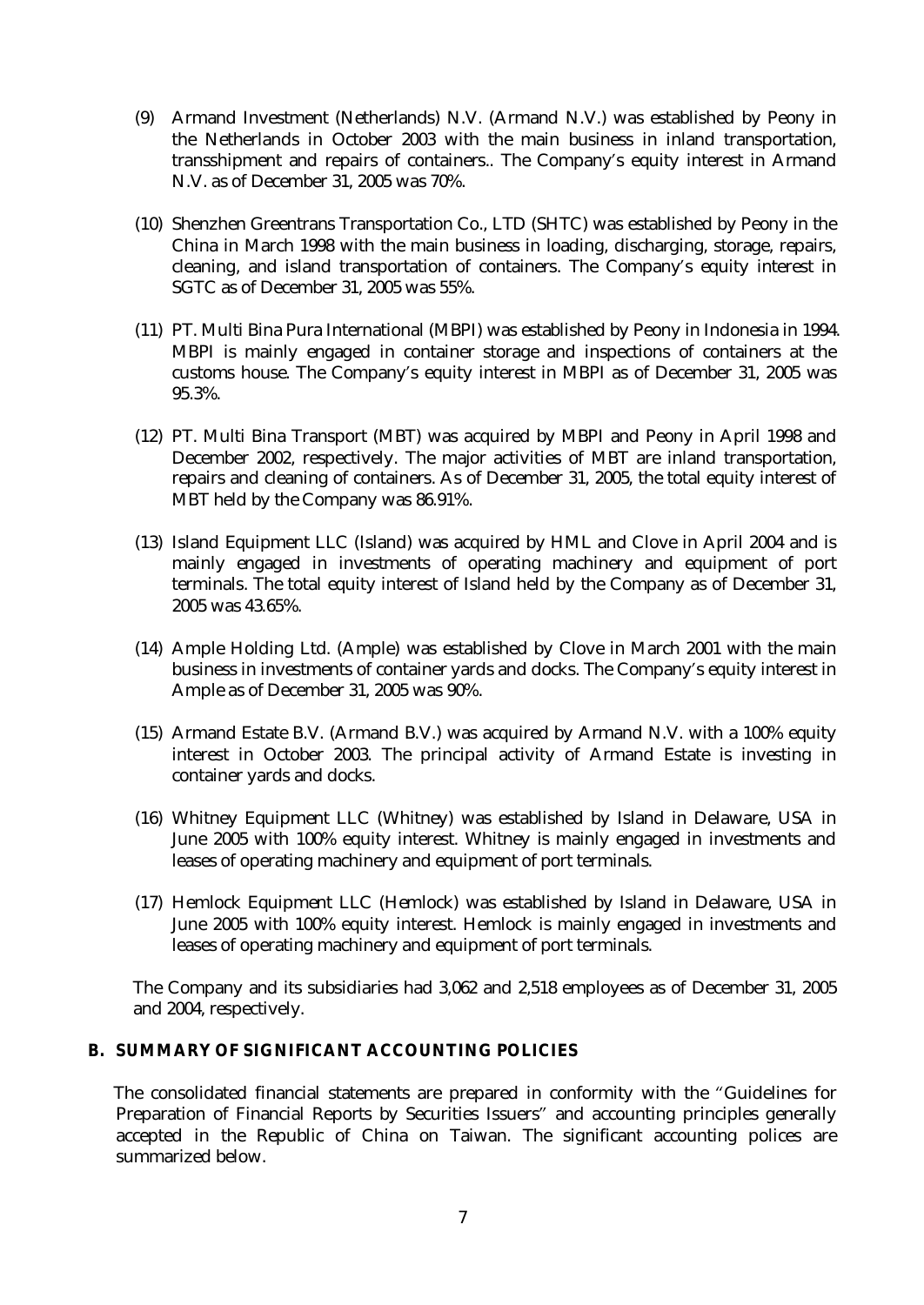- **1. Basis for preparation of consolidated financial statements** 
	- (1) Prior to January 1, 2005, the Company which, directly or indirectly through its subsidiaries, holds over fifty percent of the voting shares of its investee company, and the investee's total assets or operating revenues are more than ten percent of that of the parent, then the investee should be included in the consolidated financial statements. However, when the combined total assets or operating revenues of all the subsidiaries does not meet the above consolidation requirement exceeds 30% of the Company's respective unconsolidated amounts, consolidation is mandatory to the subsidiaries with individual total asset or operating revenues exceeding 3% of the Company's respective unconsolidated amounts. To comply with the amended SFAS No.7 "Consolidated Financial Statements", the Company which, directly or indirectly through its subsidiaries, holds over fifty percent of the voting shares of its investee company, the investee should be included in the consolidated financial statements, except when the investee's total assets and operating revenues are insignificant. Under the amended SFAS No.7, retroactive adjustments are not required for consolidated financial statements occurring prior to January 1, 2005.
	- (2) The accompanying consolidated financial statements are prepared in accordance with the SFAS No. 7, "Consolidated Financial Statements". Transactions between the consolidated entities are eliminated.
	- (3) Where the Company holds more than 50% voting shares of an investee (including the existing and potential voting shares held by the Company and its subsidiaries) or any of the following conditions is met, the Company is deemed to have controlling power in such investee. Such investee must be accounted for by the equity method and included in the consolidated financial statements.
		- (a) Under the agreements entered into by the Company with other investors, the equivalent voting shares of the investee held by the Company exceed 50%.
		- (b) Under the applicable regulations or agreements, the Company can control the investee's financial, operational and personnel policies.
		- (c) The Company has the right to employ or dismiss more than 50% of the members of the Board (or equivalent organization) in which the controlling power over the investee lies.
		- (d) The Company controls more than 50% of the voting rights in the investee's Board (or equivalent organization) in which the controlling power over the investee lies.
		- (e) The Company has controlling power in other matters.
	- (4) The financial statements of foreign subsidiaries are made by each foreign subsidiary's functional currency. When preparing consolidated financial statements, the current rate used for translating assets and liability is the exchange rate at the balance sheet date, the current rate used for translating shareholders' equity is the historical rate, and the current rate used for translating income statement accounts is the weighted-average exchange rate to the New Taiwan Dollars amounts. Exchange gains or losses resulting from the translation process should be recorded as Accumulated translation adjustments as a separate component of stockholders' equity.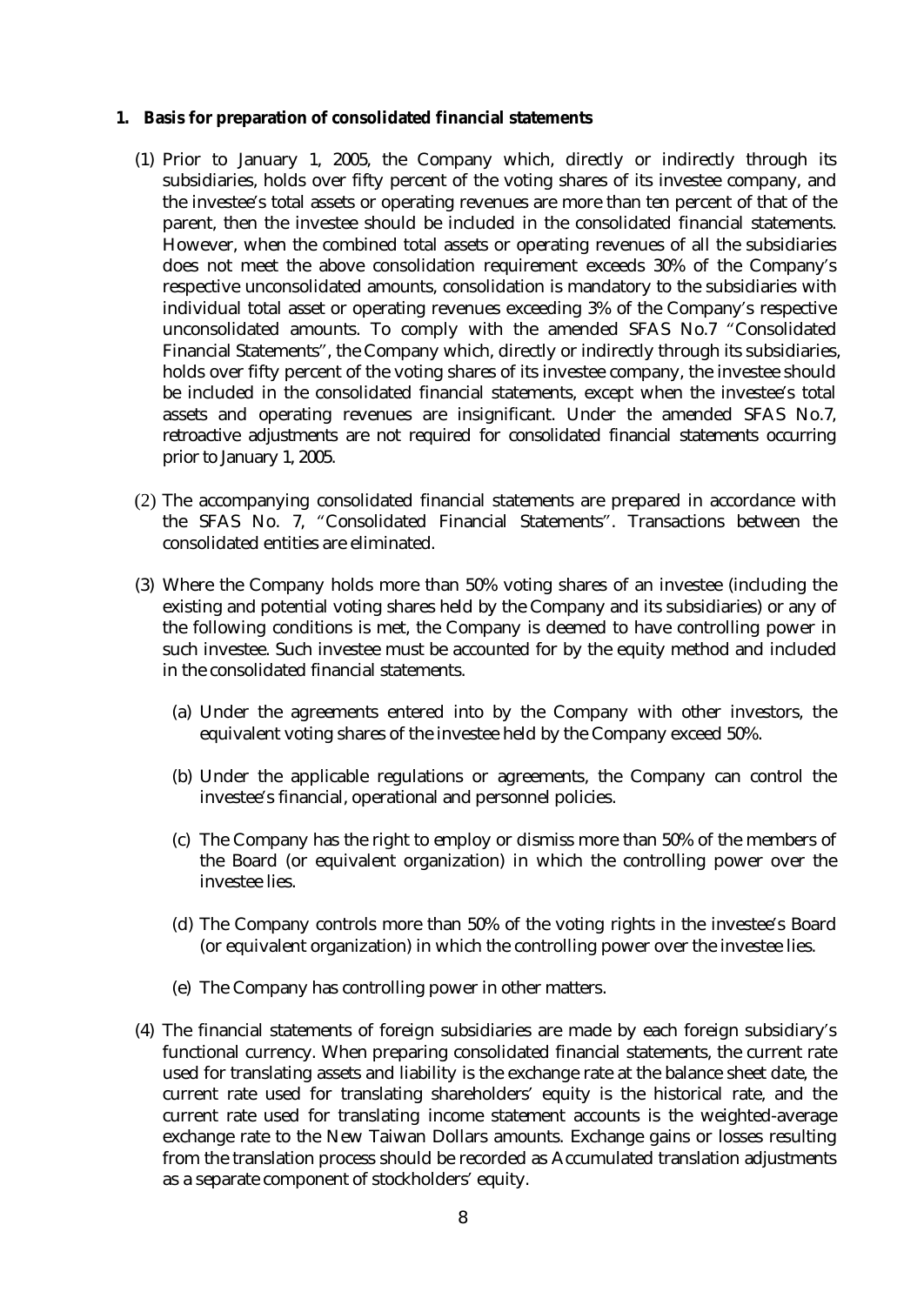|                 |                       |                                                                                                         | Ownership (%) |        |                                                                                                                                                                                       |
|-----------------|-----------------------|---------------------------------------------------------------------------------------------------------|---------------|--------|---------------------------------------------------------------------------------------------------------------------------------------------------------------------------------------|
| <b>Investor</b> | <b>Investee</b>       | <b>Business Scope</b>                                                                                   | 2005          | 2004   | Remark                                                                                                                                                                                |
| The<br>Company  | <b>TTSC</b>           | Cargo loading and<br>discharging                                                                        | 55.00         | 55.00  |                                                                                                                                                                                       |
|                 | Peony                 | <b>Investments</b> in<br>transport-related<br>businesses                                                | 100.00        | 100.00 |                                                                                                                                                                                       |
| <b>TTSC</b>     | <b>THC</b>            | <b>Shipping service</b>                                                                                 |               | 70.00  | Sold out in<br><b>March, 2005</b>                                                                                                                                                     |
| Peony           | <b>GMS</b>            | <b>Container shipping</b>                                                                               | 100.00        | 100.00 |                                                                                                                                                                                       |
|                 | <b>Clove</b>          | <b>Investments</b> in<br>container yards and<br>port terminals                                          | 100.00        | 100.00 |                                                                                                                                                                                       |
|                 | <b>Vigor</b>          | <b>Investments in</b><br>container<br>manufacturing                                                     | 100.00        | 100.00 |                                                                                                                                                                                       |
|                 | <b>HML</b>            | <b>Container shipping</b>                                                                               | 51.00         | 51.00  |                                                                                                                                                                                       |
|                 | EHIC(M)               | <b>Manufacturing of</b><br>dry steel containers<br>and container parts                                  | 84.44         | 97.50  |                                                                                                                                                                                       |
|                 | <b>Armand</b><br>N.V. | <b>Investments</b> in<br>container yards and<br>port terminals                                          | 70.00         | 70.00  |                                                                                                                                                                                       |
|                 | <b>SGTC</b>           | Loading,<br>discharging,<br>storage, repairs,<br>cleaning and inland<br>transportation of<br>containers | 55.00         | 55.00  |                                                                                                                                                                                       |
|                 | <b>MBPI</b>           | <b>Container storage</b><br>and inspections of<br>containers at the<br>customs house                    | 95.30         | 95.00  |                                                                                                                                                                                       |
|                 | <b>MBT</b>            | <b>Inland</b><br>transportation,<br>repairs and cleaning<br>of containers                               | 86.91         | 86.69  | <b>MBT</b> is 17.39%<br>directly owned<br>by Peony and<br>72.95% indirectly<br>owned by Peony<br>through MBPI.<br>Therefore,<br>Peony's total<br>equity interest in<br>MBT is 86.91%. |

(5) The subsidiaries included in the consolidated financial statements are set forth below: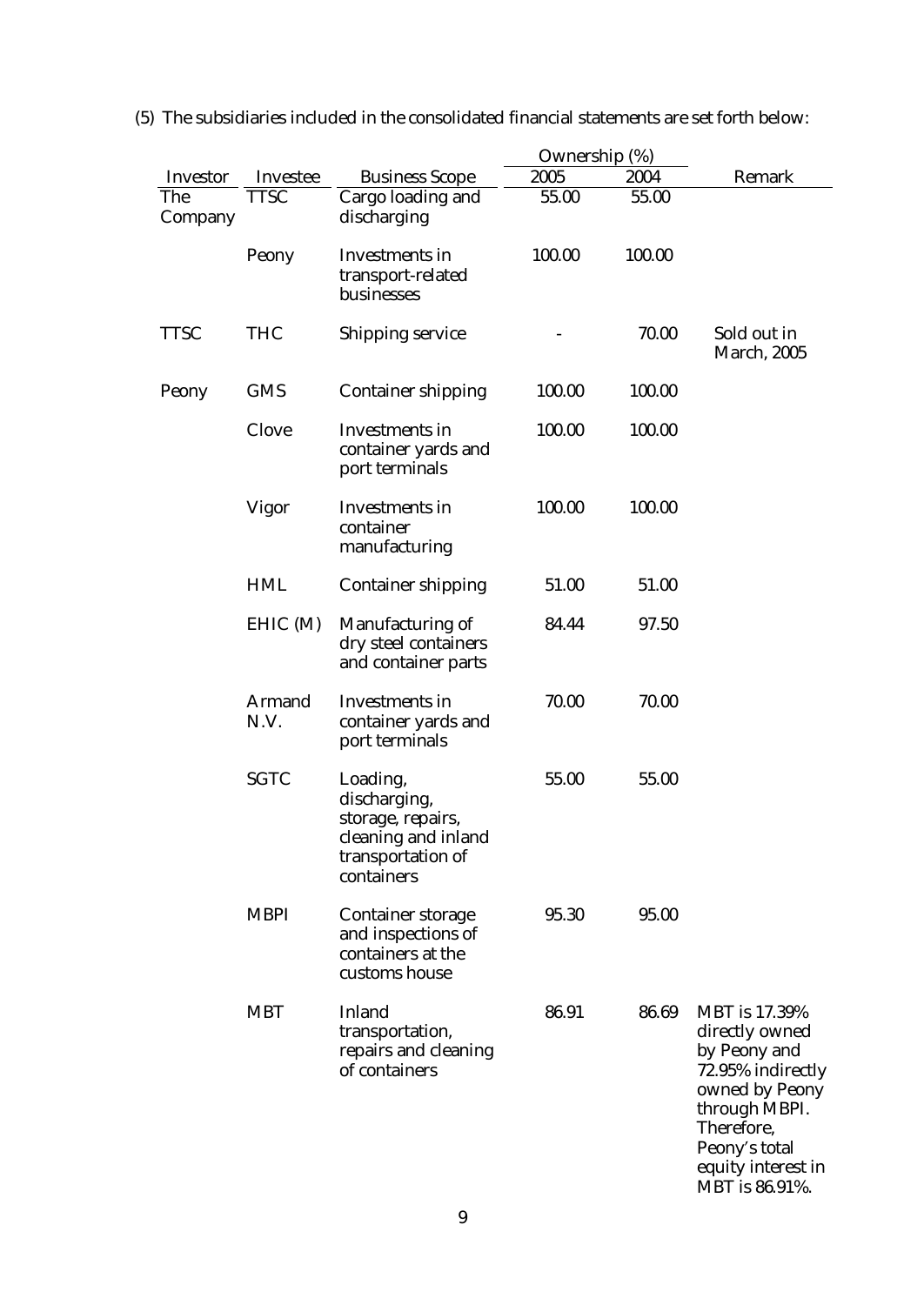|                       |                       |                                                                                                  | Ownership (%) |        |                                                                                                                                                                                                             |
|-----------------------|-----------------------|--------------------------------------------------------------------------------------------------|---------------|--------|-------------------------------------------------------------------------------------------------------------------------------------------------------------------------------------------------------------|
| <b>Investor</b>       | <b>Investee</b>       | <b>Business Scope</b>                                                                            | 2005          | 2004   | <b>Remark</b>                                                                                                                                                                                               |
| Peony                 | <b>Island</b>         | <b>Investments</b> in<br>operating<br>machinery and<br>equipment of port<br>terminals            | 43.65         | 43.65  | <b>Peony indirectly</b><br>holds 15% and<br>36% equity<br>interest in Island<br>through HML<br>and Clove,<br>respectively.<br>Therefore,<br>Peony's total<br>equity interest in<br><b>Island is 43.65%.</b> |
| <b>Vigor</b>          | Shanghai<br>Pao Long  | <b>Manufacturing of</b><br>dry steel containers<br>and container parts                           |               | 65.00  | Sold out in April,<br>2005                                                                                                                                                                                  |
| <b>Clove</b>          | Ample                 | <b>Investments</b> in<br>container yards and<br>port terminals                                   | 90.00         | 90.00  |                                                                                                                                                                                                             |
| <b>Armand</b><br>N.V. | <b>Armand</b><br>B.V. | <b>Investments in</b><br>container yards and<br>port terminals                                   | 100.00        | 100.00 |                                                                                                                                                                                                             |
| <b>Island</b>         | Whitney               | <b>Investments and</b><br>leases of operating<br>machinery and<br>equipment of port<br>terminals | 100.00        |        |                                                                                                                                                                                                             |
|                       | Hemlock               | <b>Investments and</b><br>leases of operating<br>machinery and<br>equipment of port<br>terminals | 100.00        |        |                                                                                                                                                                                                             |

The financial statements of Peony and its affiliated companies as of and for the year ended December 31, 2005 were originally prepared in the functional currencies of the respective companies. In preparation of the consolidated financial statements, their asset and liability accounts were translated into New Taiwan dollars at the exchange rates prevailing on the balance sheet date, whereas their stockholders' equity accounts and profit and loss accounts were translated at the historical exchange rates and average exchange rates over the year ended December 31, 2005, respectively.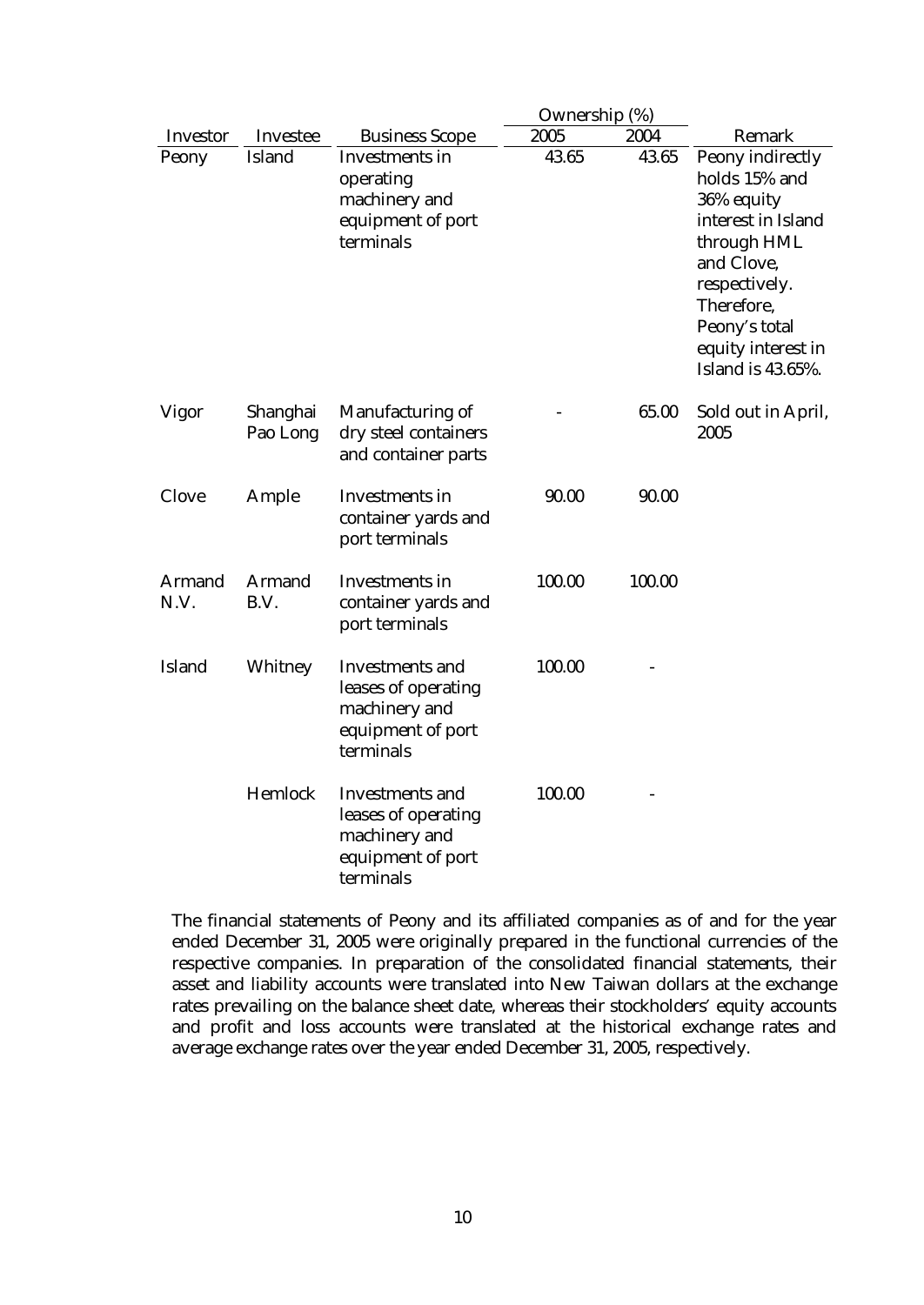| December 31, 2004 | Included    | Exempted    | December 31, 2005 |
|-------------------|-------------|-------------|-------------------|
| Penoy             |             |             | Peony             |
| <b>GMS</b>        |             |             | <b>GMS</b>        |
| Clove             |             |             | Clove             |
| Vigor             |             |             | Vigor             |
| <b>HML</b>        |             |             | <b>HML</b>        |
| EHIC(M)           |             |             | EHIC(M)           |
| Armand N.V.       |             |             | Armand N.V.       |
| Armand B.V.       |             |             | Armand B.V.       |
| Ample             |             |             | Ample             |
| <b>PLIC</b>       |             | <b>PLIC</b> |                   |
|                   | <b>TTSC</b> |             | <b>TTSC</b>       |
|                   | <b>THC</b>  | <b>THC</b>  |                   |
|                   | <b>SGTC</b> |             | <b>SGTC</b>       |
|                   | <b>MBPI</b> |             | <b>MBPI</b>       |
|                   | <b>MBT</b>  |             | <b>MBT</b>        |
|                   | Island      |             | Island            |
|                   | Whitney     |             | Whitney           |
|                   | Hemlock     |             | Hemlock           |

(6) The subsidiaries included in or exempted from the consolidated financial statements are set forth below:

- (a) For the latest amended SFAS No.7 "Consolidated Financial Statements", the above subsidiaries that were included for the first time in consolidated entities were TTSC, THC, SGTC, MBPI, MBT, Island, Whitney, and Hemlock in 2005. Under the amended SFAS No.7, retroactive adjustments are not required for consolidated financial statements occurring prior to January 1, 2005. Please refer to Note E for details of significant transactions between individual subsidiaries in 2004 .
- (b) PLIC and THC were exempted from the consolidated entries, because Vigor and TTSC were sold out in the first half year of 2005.
- (7) Subsidiaries that are not included in the consolidated financial statements:

None of investee that the Company which, directly or indirectly through its subsidiaries, holds over fifty percent of the voting shares of its investee company exempted from the consolidated financial statements.

- **2. Classification of current and non-current assets and liabilities** 
	- (1) Current assets are assets that come from operating activities, which are expected to be converted into cash, consumed, or sold during the operating period; the main purpose is for trade and is expected to be converted into cash within one year from the balance sheet date; cash or cash equivalents except these subject to exchange, curtailment or other restrictions are due one year after the balance sheet date. Any assets that are not classified as current are non-current.
	- (2) Current liabilities are liabilities that come from operating activities, which are expected to be curtailed during the operating period should be paid back within one year from the balance sheet date. Any liabilities that are not classified as current are non-current.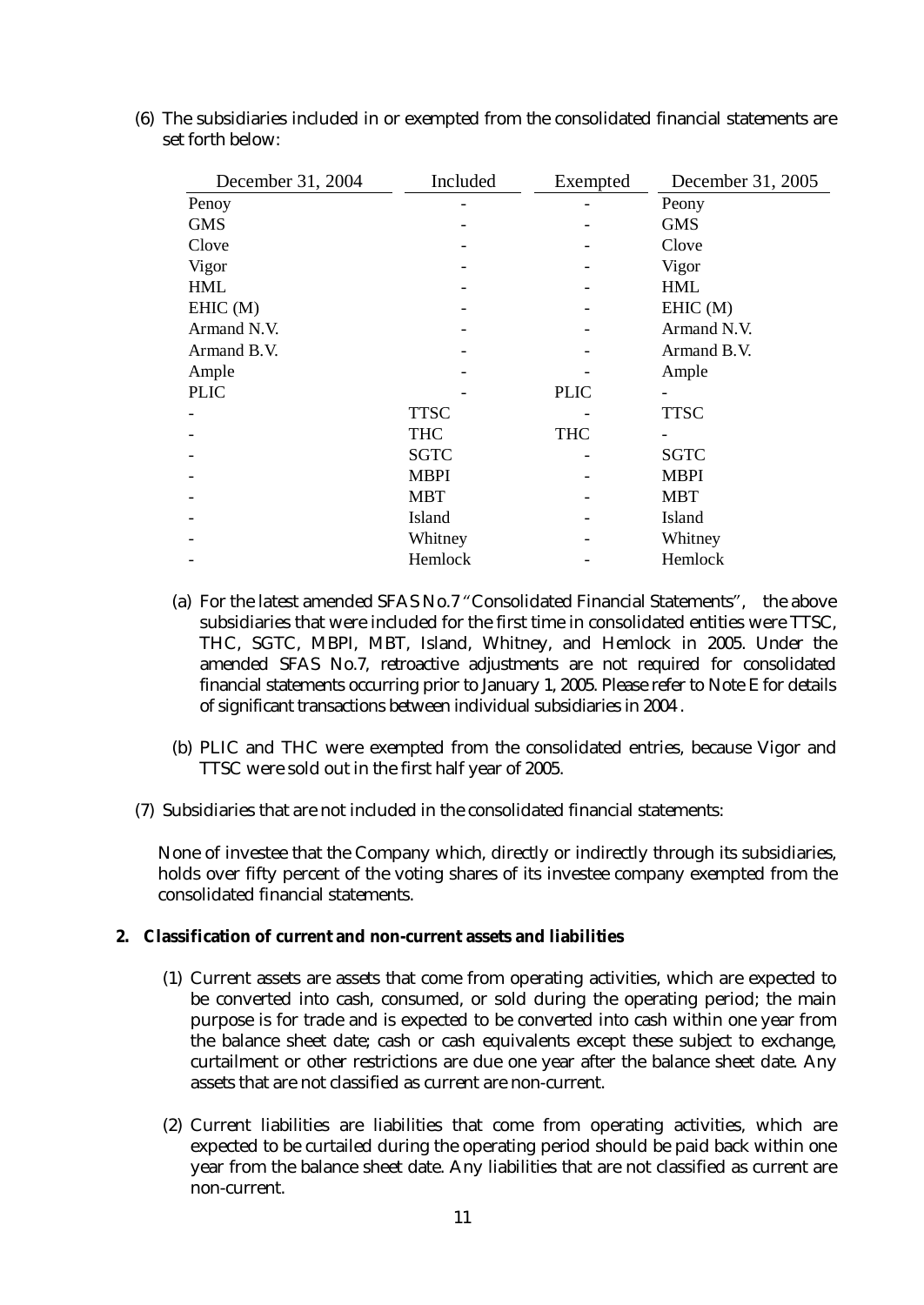- (3) Financial liabilities that expire within twelve months from the balance sheet date and match the following terms should be classified as non-current liabilities.
	- a. The period of original contract exceeds twelve months.
	- b. Attempt on long-term refinancing
	- c. Have completed long-term refinancing and extended the period of liabilities before date of the balance sheet, or have the power to refinance or extend the period of liabilities for one year after balance sheet date.
- **3. Accounting estimation** 
	- (1) In preparation of the consolidated financial statements, the Company makes significant accounting estimation and assumptions in accordance with the generally accepted accounting principles. These estimation and assumptions would affect the amounts stated in the balance sheet on the balance sheet date, disclosure of contingent assets and liabilities, and the amounts of revenues and expenses for the accounting period. However, there might be differences between the actual result and estimation.
	- (2) Accrued expenses are recorded at the amounts stated in the original supporting documents. Foreign port charges without supporting documents are estimated as per past records and period-end sailing schedules. Differences between the expenses actually incurred in the following year and the estimated accrued expenses are credited or charged to operating costs or expenses in the following year.
- **4. Cash and cash equivalents**

Cash and cash equivalents are cash, unrestricted bank deposits and other highly liquid investments.

**5. Short-term investments** 

Short-term investments are initially stated at cost determined by the moving weighted-average method and restated at the lower of cost or market value method on the balance sheet date. The market value of listed equity securities is determined by the average closing prices in the last month of the accounting period. The market values for foreign stocks and domestic open-end mutual funds are determined by their closing prices and the net worth per share at the balance sheet date, respectively. Any loss on declines in market value is recorded as current non-operating loss. The loss on the decline in market value or gain on the market price recovery is recorded as current non-operating loss or income. Stock dividends received are accounted for as an increase in the number of shares held rather than investment income, and the average cost per share is recomputed accordingly on a weighted-average basis.

## **6. Allowance for doubtful accounts**

The allowance for doubtful accounts is provided based on the collectibility and aging analysis of notes and accounts receivable and other receivables.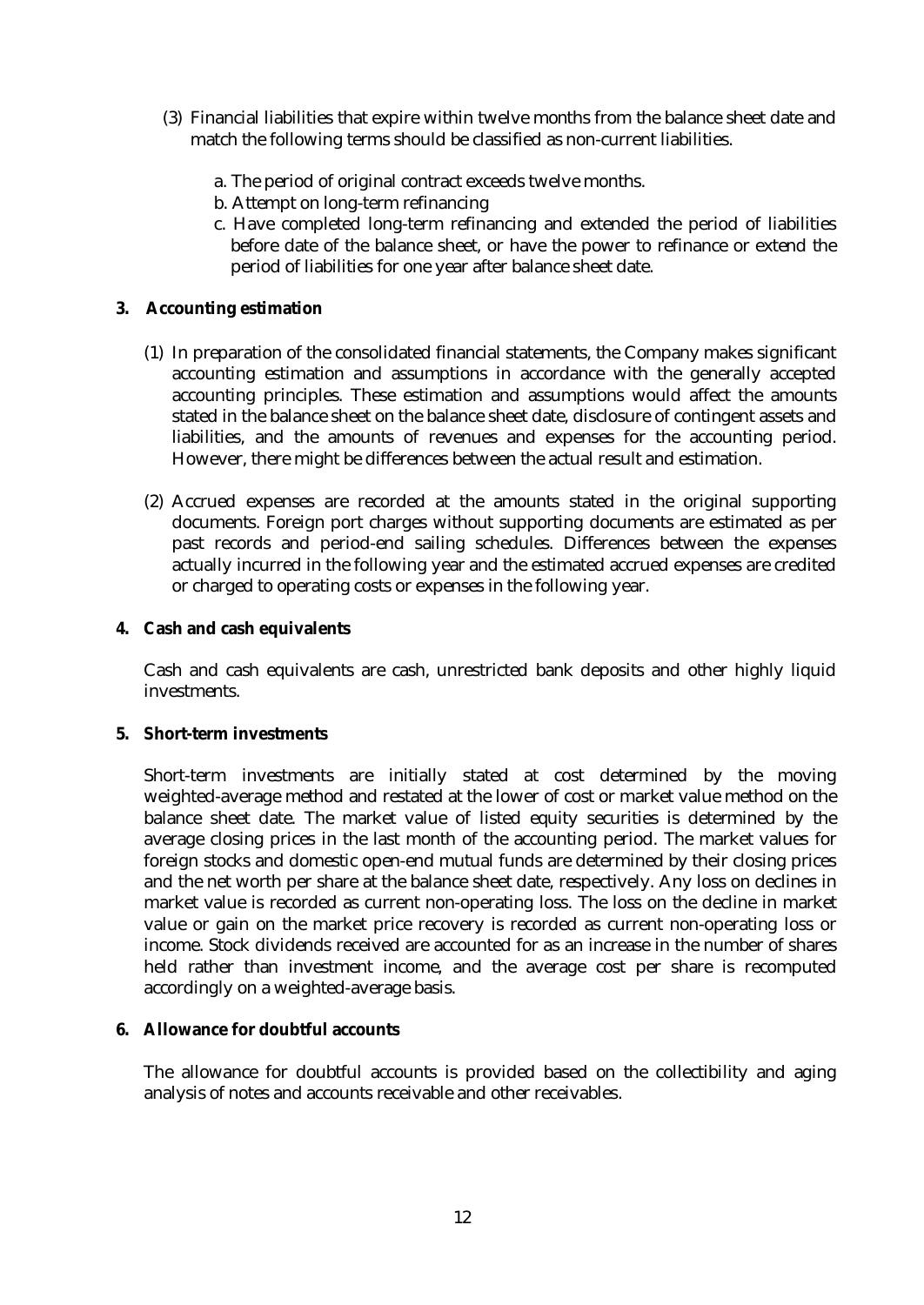## **7. Other financial assets**

Other financial assets are the financial assets other than cash and cash equivalents, short-term investments, notes and accounts receivable, long-term equity and bond investments, restricted bank deposits, and refundable deposits.

## **8. Inventories**

Fuel inventories are physically measured by the crew of each ship and reported back to the Head Office through telegraph for recording purpose at year-end. Valuation of inventories is based on the exchange rate prevailing at the end of the fiscal year.

## **9. Long-term equity investments**

- (1) Long-term equity investments are stated at historical cost and revalued at the end of the fiscal year. For the investee companies in which the Company holds less than 20% of the voting shares or over which the Company cannot exercise significant influence, the lower of cost or market value method is applied if the investees are listed companies. The unrealized loss resulting from the decline in market value of such investments is charged to stockholders' equity. If the investees are non-listed companies, the cost method is applied. When the loss in investment value is permanent and the possibility of a recovery in value is remote, the book value is adjusted and an investment loss is recognized accordingly.
- (2) The equity method is applied where the Company holds more than 20% of the voting shares and can exercise significant influence over the investees. The difference between the investment cost and the stocks' net worth is amortized over five years on a straightline basis. Any unrealized loss arising from the transactions between the Company and the invetees is eliminated. For the investee companies in which the Company holds more than 50% of the voting shares, the equity method is applied and the accounts of those investees are required to be consolidated into those of the Company. Under the "Guidelines for Preparation of Financial Reports by Securities Issuers", preparing the financial statements of the first quarter and the third quarter are not to be required to prepare consolidated financial statements.
- (3) Foreign currency denominated financial statements of overseas subsidiaries and investees are translated into New Taiwan dollars in accordance with the Statement of Financial Accounting Standards (SFAS) No.14, "Accounting for Foreign Currency Transactions and Translation of Foreign Financial Statements". The translation differences are recorded as "cumulative translation adjustments" under stockholders' equity.
- **10. Property, plant and equipment** 
	- (1) Property, plant and equipment are stated at cost plus capitalized interest. Expenditures incurred on major improvements or renewals that will increase efficiency or prolong the useful lives of the assets are capitalized. Other expenditures related to regular maintenance and repairs are expensed as incurred. Gains or losses on disposal of property, plant and equipment are credited or charged to non-operating income in the year of disposal.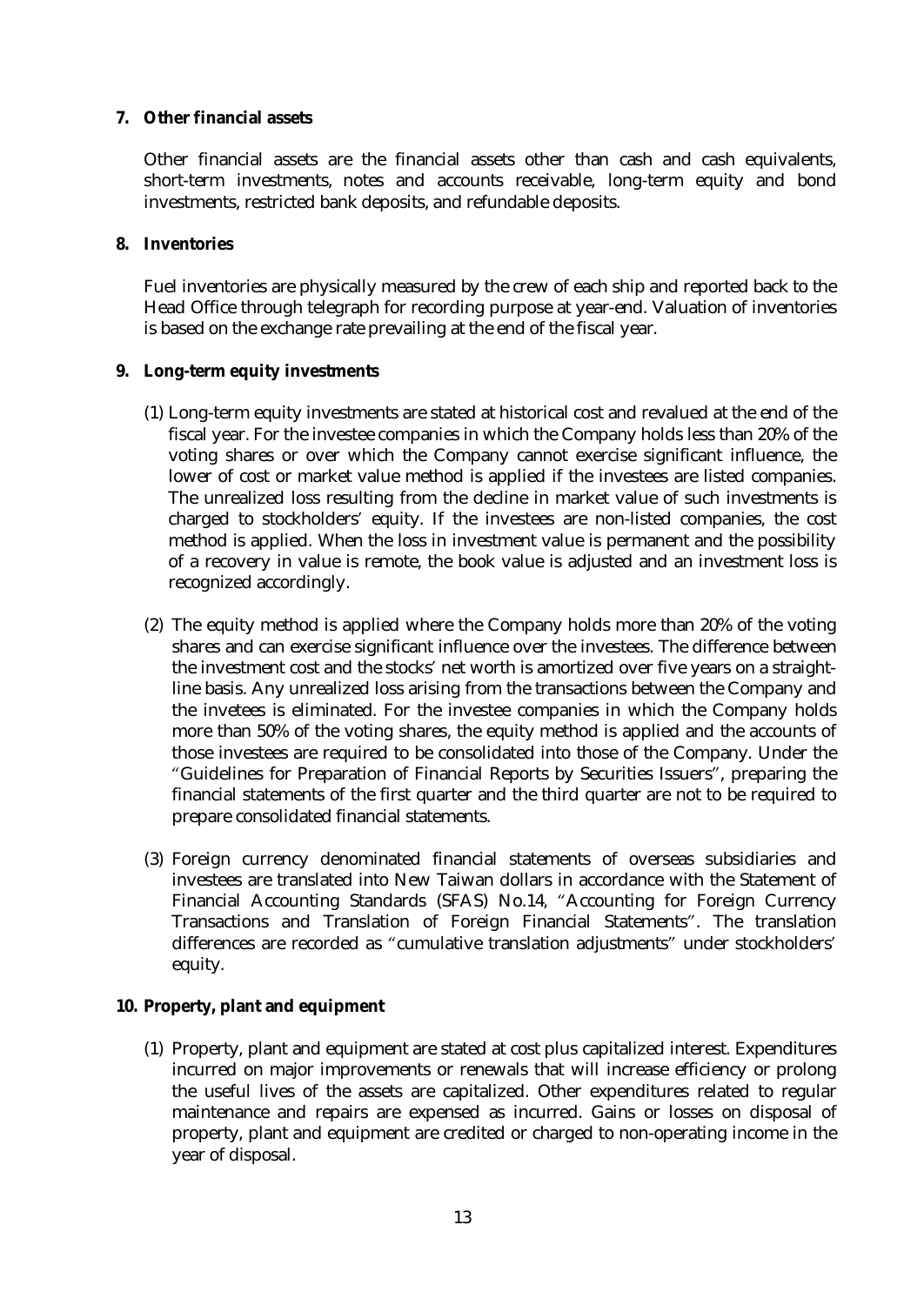- (2) Depreciation is calculated on a straight-line basis according to the respective assets' useful lives regulated by the Authority plus one year for salvage value.
- (3) For ships and equipment that are still in use after expiration of their useful life, depreciation is provided based on the original method and the reassessed useful life and salvage value. For other assets that are still in use after expiration of their useful life, depreciation is provided based on the original method to the extent that the salvage value falls below \$3,000. Where impairment loss is recognized, property, plant and equipment shall be depreciated over their remaining useful life based on their carrying value adjusted for the impairment loss.

#### **11. Assets Impairment**

Pursuant to SFAS No. 35, the Company assesses indicators for impairment for all its assets within the scope of SFAS No. 35 on each balance sheet date. If impairment indicators exist, the Company shall then compare the carrying amount with the recoverable amount of the assets or the cash-generating unit ("CGU") and write down the carrying amount to the recoverable amount where applicable. Recoverable amount is defined as the higher of fair values less costs to sell and the values in use.

For previously recognized losses, the Company shall assess, on each balance sheet date, whether there is any indication that the impairment loss may no longer exist or may have decreased. If there is any such indication, the Company is required to recalculate the recoverable amount of the asset. If the recoverable amount increases as a result of the increase in the estimated service potential of the assets, the Company shall reverse the impairment loss to the extent that the carrying amount after the reversal would not exceed the carrying amount that would have been determined (net of amortization or depreciation) had no impairment loss been recognized for the assets in prior years. Impairment loss (reversal) is classified as non-operating losses/ (income).

#### **12. Deferred charges**

Deferred charges are mainly the expenses incurred on the use of decoration, issuance of corporate bonds, computer software and cable installation. The charges are amortized on a straight-line basis over five years for the use of decoration and the issuing period for corporate bond issuance with the rest being amortized over 2-3 years.

#### **13. Convertible bonds**

- (1) The difference between the issue price and face value of convertible corporate bonds is accounted for as premium or discount which is required to be amortized over the period from the date of issuance to maturity date in accordance with the interest method. Premium or discount on convertible corporate bonds with redemption options is required to be amortized over the period from the date of issuance to the expiry date of the redemption right. The excess of the redemption price over the face value of the convertible bonds is recognized as liability on interest compensation under the interest method during the period from the date of issuance to the expiry date of the redemption right.
- (2) Conversion of convertible bonds is accounted for by the book value method. The unamortized premium or discount, issuance cost, accrued interest payable, interest payable by the bondholders, liability on interest compensation and the face value of the bonds are netted on the date of conversion, and the resulting net amount is reversed accordingly. The excess of the net amount over the par value of the converted stock is recorded as capital surplus.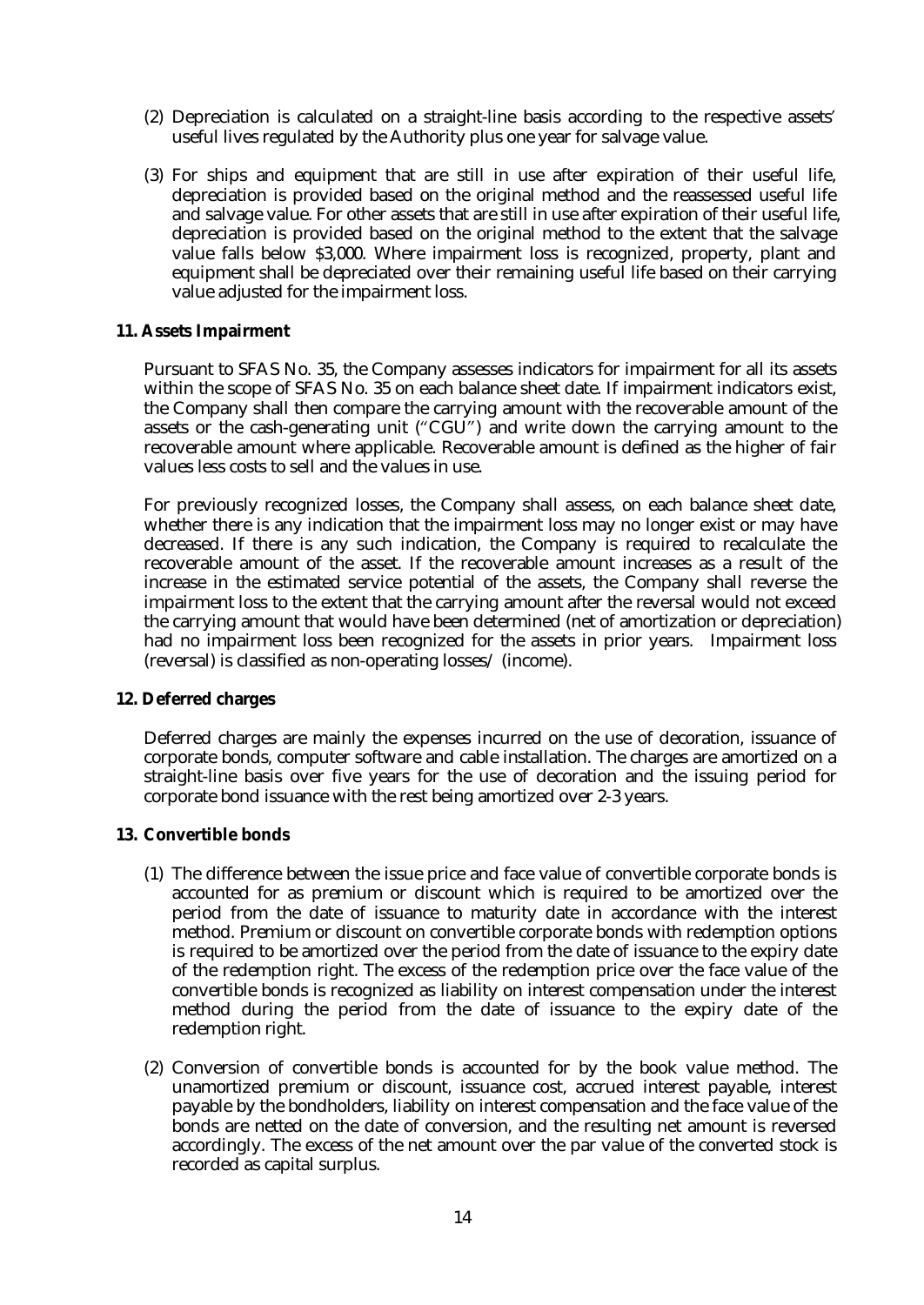(3) Where the bondholders do not exercise the redemption option before it expires, the interest compensation is amortized according to the interest method over the period from the date following the expiry date of the redemption option to the maturity date of the bonds. Where the market price of the stocks that can be converted from the convertible bonds at the expiry date of the redemption option exceeds the redemption price, the interest compensation recognized is reclassified to capital surplus.

#### **14. Pensions**

- (1) The Company and its subsidiary-TTSC's pension plans apply to all permanent employees. In according with the Labor Standards Law, the Company and its subsidiary set the Supervisory Committee of workers' Retirement Fund and contribute 9.60% and 5.55% of workers' total monthly wage payment per month. For the first fifteen years of service, two points are rewarded for each year of service. For service period exceeding 15 years, one point is rewarded for each additional year of service with a maximum of 45 points allowed. Pensions paid upon retirement are based on the service period and the average monthly salary of the six months prior to the approval of retirement. The Company's staff retirement and relief scheme has been revised several times and was approved by the Taipei City Government. The main purpose of the revision is to allow the employees transferred to related companies to apply for pensions as retired employees.
- (2) The Labor Pension Act ("the Act"), which adopts a defined contribution scheme, takes effect from July 1, 2005. In accordance with the Act, employees of the Company may elect to be subject to either the Act, and maintain their seniority before the enforcement of the Act, or the pension mechanism of the Labor Standards Law. For employees who choose to be subjected to the Act, the Company shall make monthly contributions to the employees' individual pension accounts on a basis no less than 6% of the employees' monthly wages.
- (3) According to the SFAS No.18, "Accounting for Pension", the Company and its subsidiary- TTSC have recognized pension costs based on the actuarial report since 1995. Under the defined benefit pension scheme, net periodic pension cost was contributed according to the actuarial report, which includes current service cost, interest cost, expected rate of return on plan assets, amortization of unrecognized net transition assets. The part of accumulated benefit obligation which exceeds fair value of pension fund was recorded as minimum pension liability on the balance sheet. Unrecognized net transition assets and net benefit obligation are amortized on a straight-line basis over 15 years. Prior service cost and gain or loss is amortized by average remaining service period on a straight-line basis. While preparing interim financial statements, the amount of minimum pension liability was adjusted by the difference between net periodic pension cost and contribution. Under the defined benefit pension scheme, contribution is recognized in the year the expenditures are incurred. The amount of the minimum pension liability wouldn't be re-evaluated.
- (4) No compulsory contribution of pension is required by the local governments of overseas subsidiaries. The subsidiaries have not prepared instructions for a pension plan.

#### **15. Revenue recognition**

Recognition of revenues is accounted for in accordance with the SFAS No.32, "Accounting for Revenue Recognition".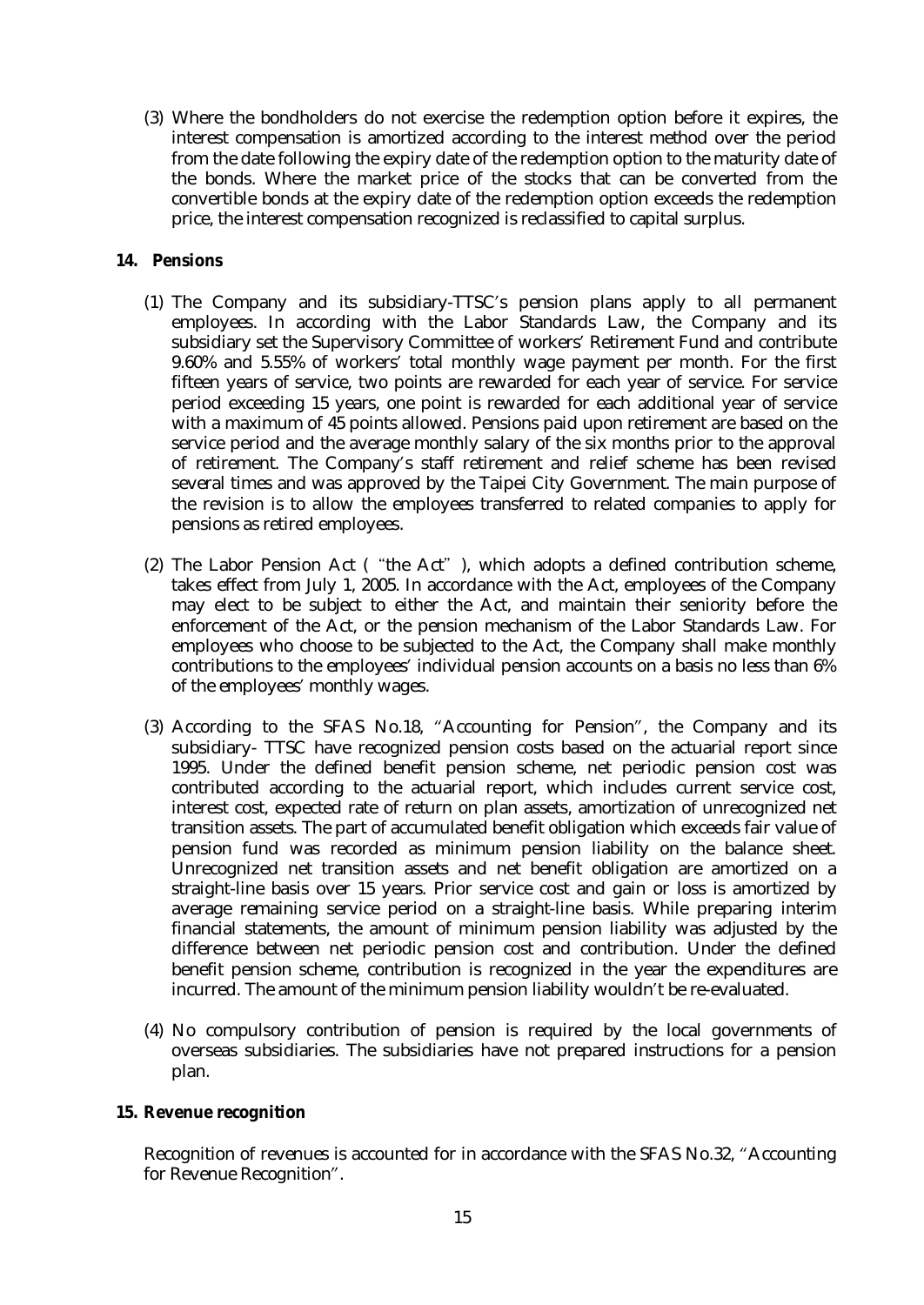#### **16. Income taxes**

- (1) Projected income tax is estimated based on the expected taxable income for the current year. Difference between the estimated tax and the actual tax paid is recorded as an adjustment to income tax expense for the current year. An additional 10% tax is levied on unappropriated retained earnings, which is recorded as income tax expense for the year when the tax is levied.
- (2) Inter-period and intra-period income taxes are allocated in accordance with the SFAS No.22, "Accounting for Income Taxes". Income tax effects arising from taxable temporary differences are recognized as deferred income tax liabilities. Income tax effects arising from deductible temporary differences, loss carryforwards and income tax credits are recognized as deferred income tax assets and a valuation allowance is provided based on the expected realizability of the deferred income tax assets.
- (3) Income tax credits are accounted for in accordance with the SFAS No.12, "Accounting for Income Tax Credits", and are recognized in the year when the related expenditures are incurred.
- **17. Basic (diluted) earnings per share**

Basic earnings per share are calculated based on the net income (loss) attributed to common stockholders and the weighted-average number of common shares outstanding during the period. Any capital increase (reduction) through cash injection (withdrawal), treasury stock transactions or other factors that would cause a change in the number of outstanding shares are incorporated in the calculation on a weighted-average basis according to the circulation period. Adjustments are made retroactively to the weighted-average number of outstanding shares if there is any increase (decrease) in the number of outstanding shares which does not result in changes in the stockholders' percentage of equity interest. Where the effective dates of the above-mentioned events fall between the balance sheet date and the issuance date of the financial statements, retroactive adjustments are also required. For the purpose of calculating diluted earnings per share, it is assumed that the convertible bonds are converted into the common stock on the date of issuance of the bonds, and the weighted-average number of outstanding shares is adjusted for the dilutive effects of the convertible bonds.

- **18. Foreign currency transactions** 
	- (1) The Company maintains its books of accounts in New Taiwan dollars. Transactions denominated in foreign currencies are converted into New Taiwan dollars at the exchange rate prevailing on the transaction date. In accordance with the SFAS No.14, "Accounting for Foreign Currency Transactions and Translation of Foreign Financial Statements", foreign currency denominated receivables and payables are adjusted on the balance sheet date based on the spot exchange rate on that date. The unrealized foreign exchange gain (loss) due to the adjustment as well as the realized foreign exchange gain (loss) due to the exchange rate fluctuation when the foreign currency denominated receivables or payables are received or paid off is credited or charged to non-operating income.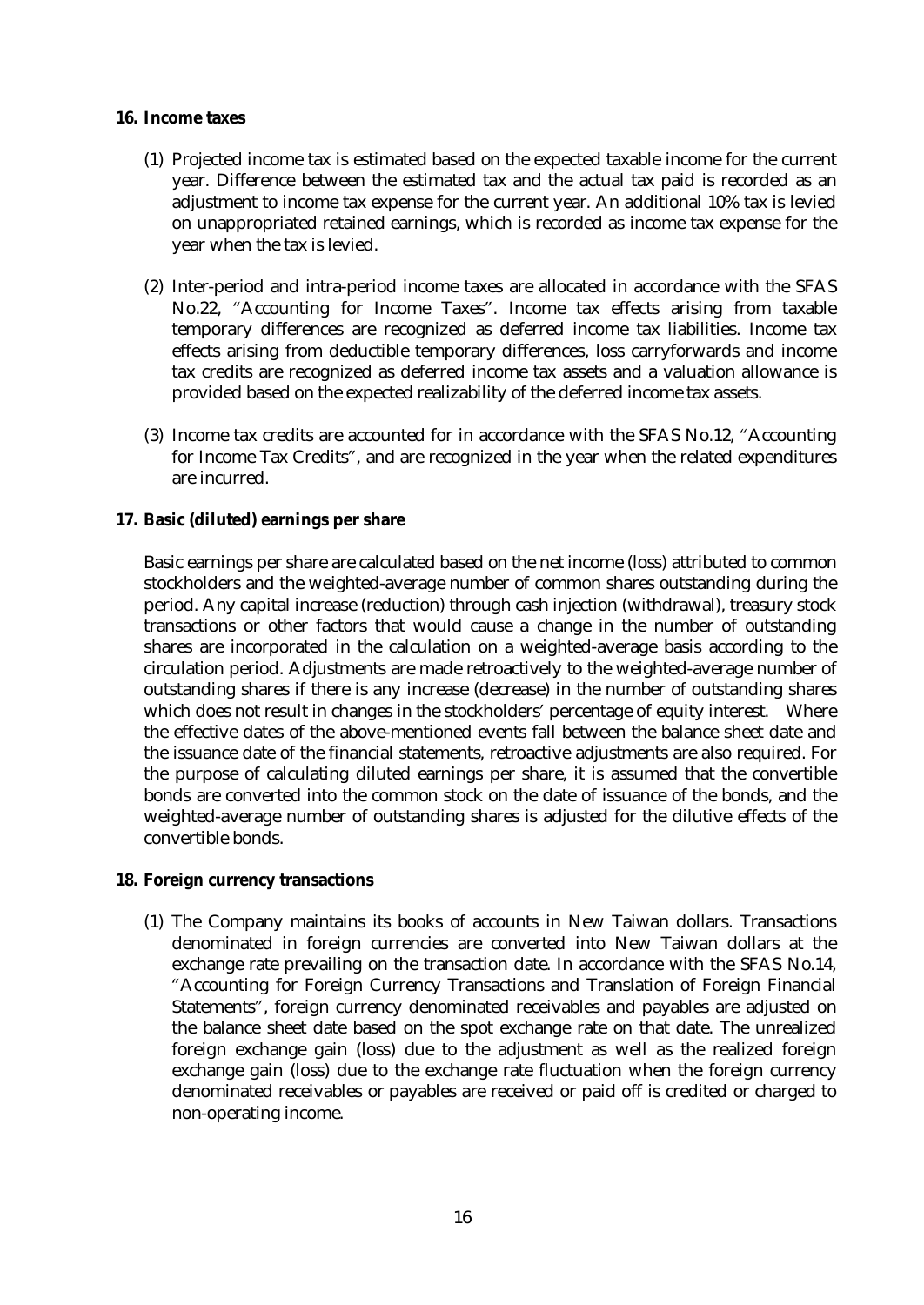(2) The long-term investments accounted for under the cost method are translated into New Taiwan dollars on the balance sheet date at the spot exchange rate on that date. If the translated amount of the long-term investments is less than their initial cost, their carrying amount is written down to the translated amount, and the difference between the translated amount and the initial cost is recorded as "cumulative translation adjustment" under stockholders' equity. If the translated amount exceeds the initial cost, the carrying amount of the long-term investments is maintained at their initial cost.

#### **19. Derivative financial instruments**

Disclosure of derivative financial instruments is accounted for in accordance with the SFAS No.27, "Disclosure of Financial Instruments". The derivative financial instruments undertaken and the related accounting policies are summarized below.

(1) Options

Premiums received for options written are recorded as a liability, whereas those paid for options bought are recorded as an asset. When the options are exercised, the premiums are reversed, and the gains or losses arising from the exercise of the option contracts are credited or charged to current income. The options that are outstanding or remain unexercised on the balance sheet date are revalued based on their market prices on that date, and the resulting gains or losses are credited or charged to current income.

(2) Interest rate swaps

Interest rate swaps undertaken for risk hedging purposes are recorded in the memorandum account on the contract date. The interest received or paid upon each settlement, or accrued on the balance sheet date, is recorded as an adjustment to current interest income or expense.

(3) Cross-currency swaps

Cross-currency swap contracts are undertaken for the Company's borrowings denominated in foreign currencies. The difference between the interest received or paid upon each settlement is recorded as an adjustment to foreign exchange gain or loss.

(4) Currency forwards

Currency forward contracts undertaken to hedge the exchange rate risk arising from foreign currency denominated receivables and payables are recorded at the spot rate on the contract date, and the difference between the spot rate and the contract rate is amortized over the contract period. On the balance sheet date, the contracts are restated based on the spot rate prevailing on that date, and the resulting exchange difference is credited or charged to current foreign exchange gain. The exchange differences arising from the settlement of the contracts are also credited or charged to current foreign exchange gain. For the currency forward contracts utilized to hedge exchange rate risk arising from foreign operating branches' net investments, the exchange difference is recorded as cumulative translation adjustment under stockholders' equity.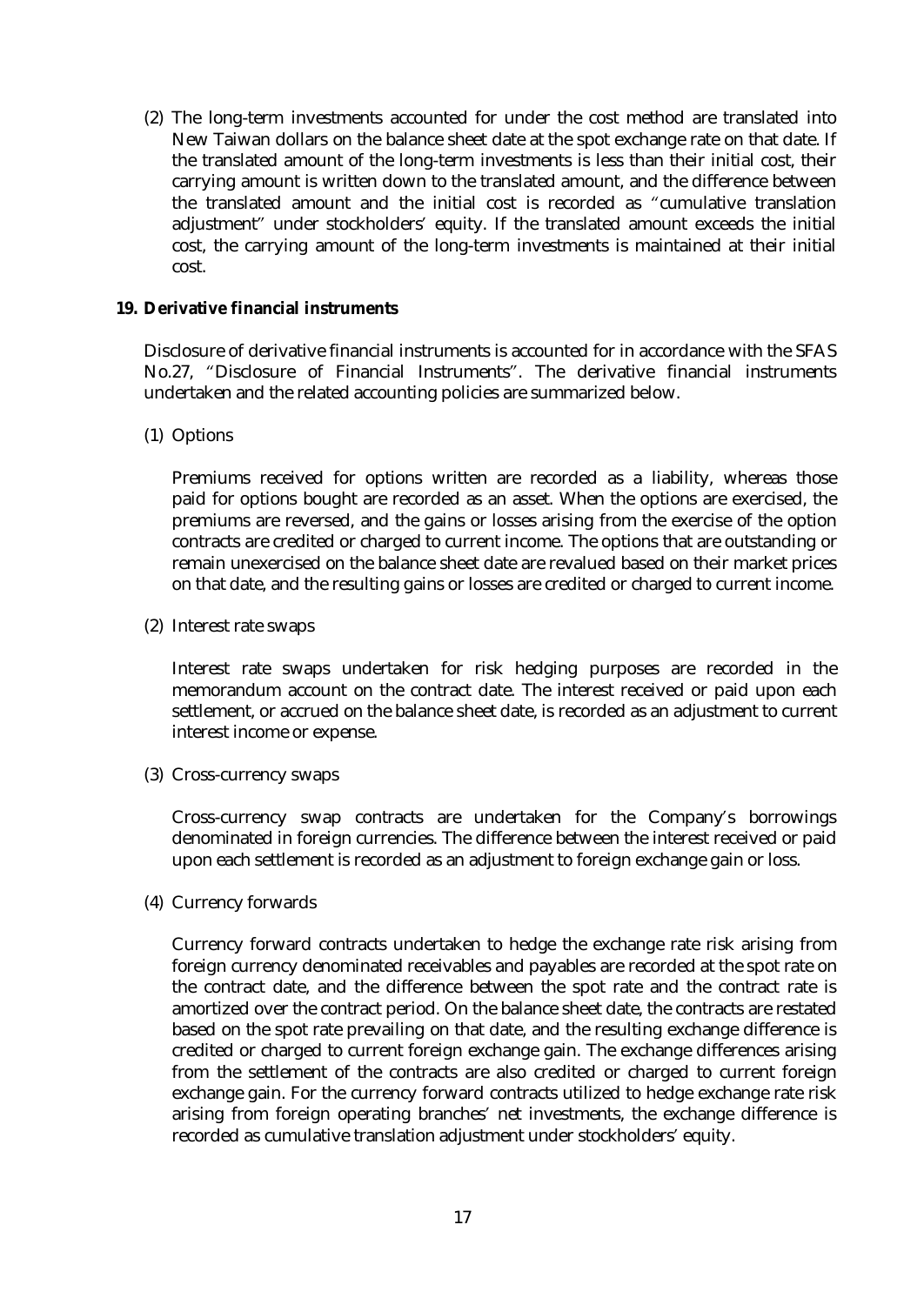#### (5) Oil swaps

Oil swap contracts are undertaken to hedge the fluctuations in oil prices. The amount received or paid on the settlement date is credited or charged to current fuel expense.

#### **C. CHANGES IN ACCOUNTING PRINCIPLES**

Effective from January 1, 2005, the Company and its subsidiaries adopted the SFAS No. 35, "Accounting for Asset Impairment" to account for the impairment of their assets. Under the SFAS No. 35, retroactive adjustments are not required for the asset impairment occurring prior to January 1, 2005. Such a change in the accounting principle has no effect on the consolidated net income and earnings per share for the year ended December 31, 2005.

## **D. DETAILS OF SIGNIFICANT ACCOUNTS**

#### **1. Cash and cash equivalents**

|                                                        | <b>December 31, 2005</b> | <b>December 31, 2004</b> |
|--------------------------------------------------------|--------------------------|--------------------------|
| Cash                                                   | \$92,215                 | \$51,035                 |
| <b>Checking account deposits</b>                       | 46,323                   | 82,906                   |
| <b>Demand deposits</b>                                 | 19,318                   | 89,689                   |
| Foreign currency deposits                              | 4,284,382                | 2,323,083                |
| Time deposits (New Taiwan dollars)                     | 167,325                  |                          |
| Time deposits (foreign currencies)                     | 10,654,550               | 11,509,141               |
| Cash equivalents-negotiable certificates of<br>deposit |                          | 50,000                   |
| Less: Unrealized foreign exchange loss                 | (109, 455)               | (28, 464)                |
| <b>Total</b>                                           | \$15,154,658             | \$14,077,390             |

The interest rates on the above time deposits for the years ended December 31, 2005 and 2004 ranged from 1.40% to 14.75%, and 0.64% to 4.65%, respectively. The interest rate of the negotiable certificates of deposit for the year ended December 31, 2004 was 1.20% .

**2. Short-term investments, net** 

|                                                        | <b>December 31, 2005</b> | <b>December 31, 2004</b> |
|--------------------------------------------------------|--------------------------|--------------------------|
| <b>Equity securities</b>                               | \$263,660                | \$233,204                |
| <b>Mutual funds</b>                                    | 4,289,345                | 16,465,089               |
| <b>Government bonds</b>                                | 20,472                   | 40,944                   |
| Corporate bonds                                        | 60,587                   | 3,948                    |
| Bonds purchased under resell agreements                | 80,000                   | 301,791                  |
| <b>Subtotal</b>                                        | 4,714,064                | 17,044,976               |
| Less: Allowance for loss on decline in market<br>value | (54, 194)                | (22, 245)                |
| <b>Net</b>                                             | \$4,659,870              | \$17,022,731             |

As of December 31, 2005 and 2004, certain short-term investments have been pledged as collaterals for issuance of commercial papers. Please refer to Note F for details.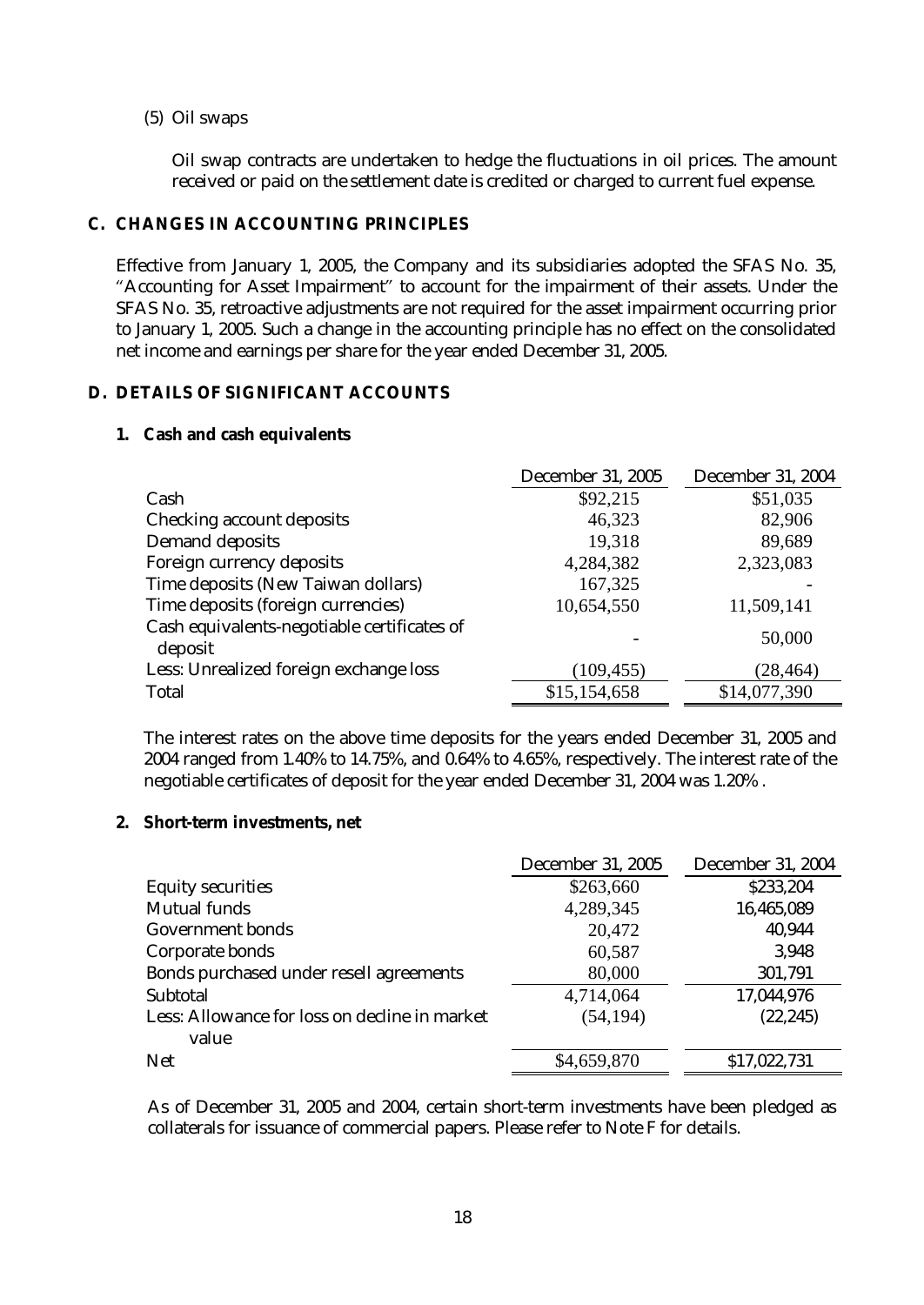## **3. Accounts receivable, net**

|                                        | <b>December 31, 2005</b> | <b>December 31, 2004</b> |
|----------------------------------------|--------------------------|--------------------------|
| Non-related parties                    | \$13,827,028             | \$13,210,930             |
| Less: Unrealized foreign exchange loss | (35, 633)                | (63,046)                 |
| Allowance for doubtful accounts        | (5,051)                  | (1,577)                  |
| Subtotal                               | 13,786,344               | 13,146,307               |
| <b>Related parties</b>                 | 108,763                  | 365,055                  |
| <b>Net</b>                             | \$13,895,107             | \$13,511,362             |

# **4. Other receivables**

|                                                                | <b>December 31, 2005</b> | <b>December 31, 2004</b> |
|----------------------------------------------------------------|--------------------------|--------------------------|
| Non-related parties                                            |                          |                          |
| <b>Accrued income</b>                                          | \$17,824                 | \$37,050                 |
| Tax refund receivable                                          | 41,034                   | 71,968                   |
| <b>Current portion of long-term installment</b><br>receivables | 70,827                   | 88,246                   |
| <b>Others</b>                                                  | 661,431                  | 216,358                  |
| <b>Subtotal</b>                                                | 791,116                  | 413,622                  |
| <b>Related parities</b>                                        | 40,421                   | 196,158                  |
| <b>Total</b>                                                   | \$831,537                | \$609,780                |

#### **5. Other financial assets – current, net**

|                                                        | <b>December 31, 2005</b> | <b>December 31, 2004</b> |
|--------------------------------------------------------|--------------------------|--------------------------|
| <b>Equity-linked notes</b>                             | \$939,258                | \$66,951                 |
| Less: Allowance for loss on decline in market<br>value | (6.551)                  | (5,893)                  |
| <b>Net</b>                                             | \$932,707                | \$61,058                 |

As of December 31, 2005 and 2004, none of the above financial assets was pledged as collateral.

## **6. Inventories**

|                         | <b>December 31, 2005</b> | <b>December 31, 2004</b> |
|-------------------------|--------------------------|--------------------------|
| <b>Fuel</b>             | \$2,078,390              | \$1,200,049              |
| <b>Steel and others</b> | 404,775                  | 754,660                  |
| <b>Total</b>            | \$2,483,165              | \$1,954,709              |

## **7. Other current assets**

|                                   | <b>December 31, 2005</b> | <b>December 31, 2004</b> |
|-----------------------------------|--------------------------|--------------------------|
| <b>Agency accounts</b>            | \$2,424,879              | \$3,062,320              |
| <b>Agency reciprocal accounts</b> | 11,315                   | 11,973                   |
| <b>Temporary debits</b>           | 33,077                   | 41,732                   |
| Total                             | \$2,469,271              | \$3,116,025              |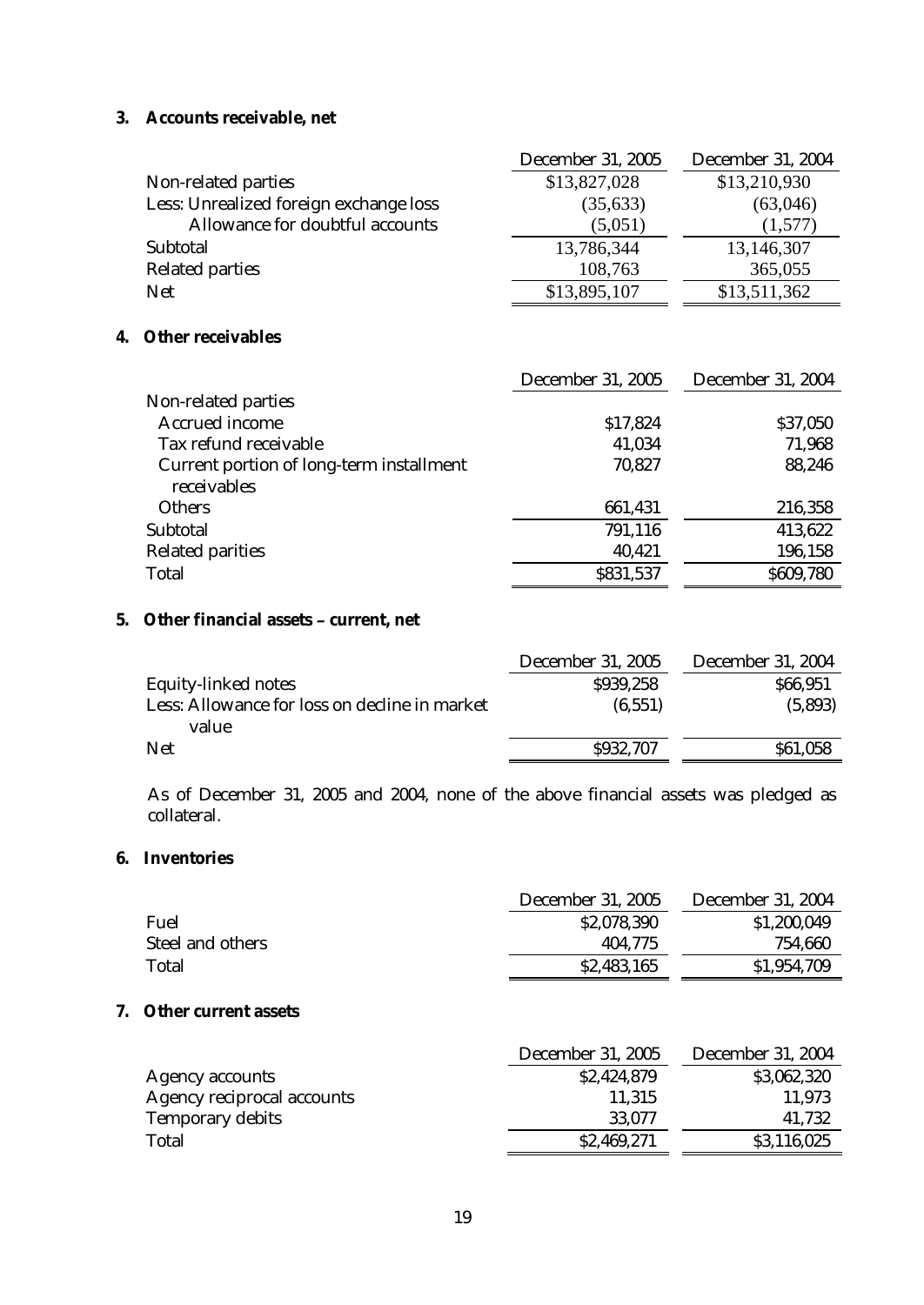(1) Agency accounts

The Company and its subsidiaries have entered into agreements with foreign agents to deal with the port formalities related to foreign ports such as arrival and departure of ships, cargo loading, discharging and forwarding, collection of freight and payment of expenses incurred with foreign ports. The above transactions are booked in the agency accounts.

#### (2) Agency reciprocal accounts

The Company has been appointed by Evergreen International S.A., Greencompass Marine S.A., Lloyd Triestino Di Navigazione S.P.A. and Hatsu Marine Limited as their agent to pay the petty cash required by their vessels, crew salaries and insurance premiums in Taiwan. The above transactions are booked in the agency reciprocal accounts.

#### **8. Long-term investments**

|                                      | <b>December 31, 2005</b> | <b>December 31, 2004</b> |
|--------------------------------------|--------------------------|--------------------------|
| Long-term equity investments         | \$33,021,361             | \$31,893,711             |
| Long-term bond investments           | 12,581                   |                          |
| Other long-term investments          | 3,932                    | 312                      |
| Other financial assets - non-current | $\overline{\phantom{a}}$ | 135,330                  |
| <b>Total</b>                         | \$33,037,874             | \$32,029,353             |

#### (1) Long-term equity investments

|                                                                            | <b>December 31, 2005</b> |                | <b>December 31, 2004</b> |           |
|----------------------------------------------------------------------------|--------------------------|----------------|--------------------------|-----------|
|                                                                            | Ownership                |                |                          | Ownership |
|                                                                            | <b>Amount</b>            | (%)            | <b>Amount</b>            | (%)       |
| <b>Equity method</b>                                                       |                          |                |                          |           |
| Taiwan Terminal Services Co., Ltd.                                         | $S-$                     |                | \$85,082                 | 55.00     |
| Charng Yang Development Co., Ltd.                                          | 401,997                  | 40.00          | 374,111                  | 40.00     |
| <b>Evergreen International Storage and</b><br><b>Transport Corporation</b> | 7,548,310                | 39.74          | 7,224,024                | 39.74     |
| <b>Evergreen Security Corporation</b>                                      | 40,827                   | 31.25          | 33,932                   | 31.25     |
| <b>EVA Airways Corporation</b>                                             | 8,982,435                | 20.43          | 9,035,433                | 20.96     |
| <b>Taipei Port Container Terminal Corporation</b>                          | 229,508                  | 27.00          | 232,493                  | 27.00     |
| <b>Toplogis Technology Corporation</b>                                     | 4,063                    | 25.00          | 8,809                    | 25.00     |
| Shanghai Jifa Logistics Co., Ltd.                                          | 266,375                  | 21.06          | 256,681                  | 21.06     |
| Shenzhen Greentrans Transportation Co., Ltd.                               |                          |                | 97,169                   | 55.00     |
| Ningbo Victory Container Co., Ltd.                                         | 80,906                   | 40.00          | 72,937                   | 40.00     |
| Qingdao Evergreen Container Storage and                                    | 172,093                  | 40.00          | 160,637                  | 40.00     |
| Transportation Co., Ltd.                                                   |                          |                |                          |           |
| Luanta Investment (Netherlands) N.V.                                       | 581,878                  | 50.00          | 533,111                  | 50.00     |
| Balsam Investment (Netherlands) N.V.                                       | 6,029,020                | 49.00          | 5,163,792                | 49.00     |
| Evergreen Shipping (S) Pte. Ltd.                                           | 39,195                   | 25.50          | 29,712                   | 25.50     |
| <b>Evergreen Korea Corporation</b>                                         | 88,965                   | 50.00          | 77,784                   | 50.00     |
| Evergreen Star (Thailand) Co., Ltd.                                        | 23,998                   | 25.50          | 36,019                   | 25.50     |
| <b>Colon Container Terminal S.A.</b>                                       | 1,686,804                | 40.00          | 1,522,056                | 40.00     |
| PT. Multi Bina Pura International                                          |                          |                | 293,403                  | 95.00     |
| PT. Multi Bina Transport                                                   |                          |                | 4,387                    | 17.39     |
| PT. Evergreen Marine Indonesia                                             | 24,641                   | 25.44          | 15,122                   | 25.40     |
| Evergreen Container Terminal (Thailand) Ltd.                               | 603,192                  | 48.18          | 554,714                  | 48.18     |
| <b>Island Equipment LLC</b>                                                |                          | $\blacksquare$ | 8,899                    | 43.65     |
| Evergreen India Pvt. Ltd.                                                  | 958                      | 49.98          | 561                      | 49.99     |
| Evergreen Marine Australia Pty. Ltd.                                       | 8,029                    | 25.50          | 6,759                    | 25.50     |
| <b>Subtotal</b>                                                            | 26,813,194               |                | 25,827,627               |           |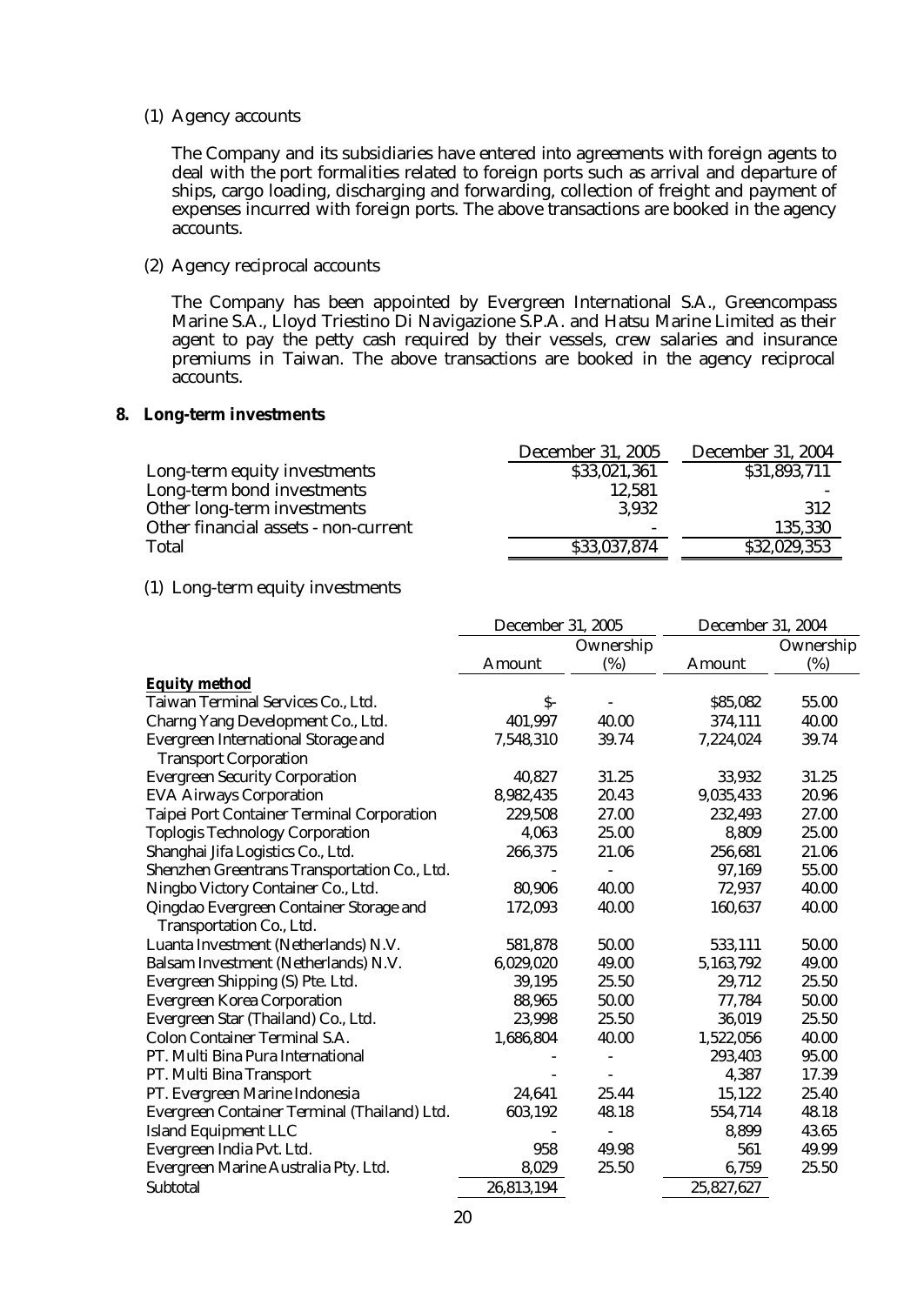| <b>Cost method</b>                            |              |       |              |       |
|-----------------------------------------------|--------------|-------|--------------|-------|
| Power World Fund Inc.                         | 27,273       | 5.68  | 50,000       | 5.68  |
| Fubon Securities Finance Co., Ltd.            | 190,322      | 4.93  | 190,322      | 4.93  |
| <b>Taiwan HSR Consortium</b>                  | 1,250,000    | 2.53  | 1,250,000    | 2.53  |
| Well Long Information Co., Ltd.               |              |       | 1,300        | 0.14  |
| Taiwan Fixed Network Co., Ltd.                | 700,000      | 1.08  | 700,000      | 1.08  |
| Linden Technologies, Inc.                     | 15,372       | 2.53  | 15,372       | 2.53  |
| Dongbu Pusan Container Terminal Co., Ltd.     | 50,912       | 15.00 | 49,441       | 15.00 |
| Hutchison Inland Coriainter Depots Ltd.       | 48,811       | 7.50  | 47,401       | 7.50  |
| <b>South Asia Gateway Terminals</b>           | 78,903       | 5.00  | 76,623       | 5.00  |
| <b>Classic Outlook Investment Ltd.</b>        | 3,348,411    | 2.25  | 3,251,681    | 2.25  |
| <b>Everup Profits Ltd.</b>                    |              | 2.25  | 8            | 2.25  |
| Lloyd Triestino UK Ltd.                       | 11           |       | 12           |       |
| <b>Subtotal</b>                               | 5,710,022    |       | 5,632,160    |       |
| Lower of cost or market value method          |              |       |              |       |
| <b>Central Reinsurance Corp.</b>              | 490,801      | 8.45  | 426,581      | 8.73  |
| Fubon Financial Holding Co., Ltd.             | 7,344        | 0.04  | 7,343        | 0.03  |
| Less: Allowance for loss on decline in market |              |       |              |       |
| value                                         |              |       |              |       |
| <b>Subtotal</b>                               | 498,145      |       | 433,924      |       |
| <b>Total</b>                                  | \$33,021,361 |       | \$31,893,711 |       |
|                                               |              |       |              |       |

- (a) The investment income recognized for the above investees accounted for under the equity method was based on their financial statements audited by independent auditors for the corresponding periods. For the years ended December 31, 2005 and 2004, the investment income recognized for these investees amounted to \$2,685,671 thousand and \$3,743,120 thousand, respectively.
- (b) On June 5, 2003, the Company's Board of Directors resolved to purchase the domestic unsecured convertible bonds issued by EVA Airways Corporation(EVA Airways), totaling \$500,000 thousand (face value). As the Company intended to hold the investment in the above convertible bonds for long-term purposes, they were recorded under long-term bond investments. In March 2004, the Company converted all the convertible bonds into 46,382 thousand shares of EVA Airways' common stock at \$10.78 per share. As a result of the conversion, the Company's percentage of equity interest in EVA Airways increased and the investment in the above convertible bonds was reclassified to long-term equity investments, resulting in an increase of \$48,751 thousand in capital surplus. In addition, EVA Airways increased its capital through cash injection in September 2004. As a stockholder of EVA Airways, the Company was entitled to a subscription of 39,608 thousand new shares. However, the Company waived its subscription right. Hence, its percentage of equity interest in EVA Airways decreased, resulting in a decrease of \$116,351 thousand in capital surplus.
- (c) The Company's Board of directors resolved to inject additional cash in Central Reinsurance Company as a shareholder on August 25, 2005 and October 27, 2004. The company subscribed 5,584 thousand shares at \$11.5 per share and 4,311 thousand shares at \$12 per share, issued by Central Reinsurance Corporation due to cash injection. After cash injection, the investment represented 8.45% and 8.73% equity interest in Central Reinsurance Company, respectively.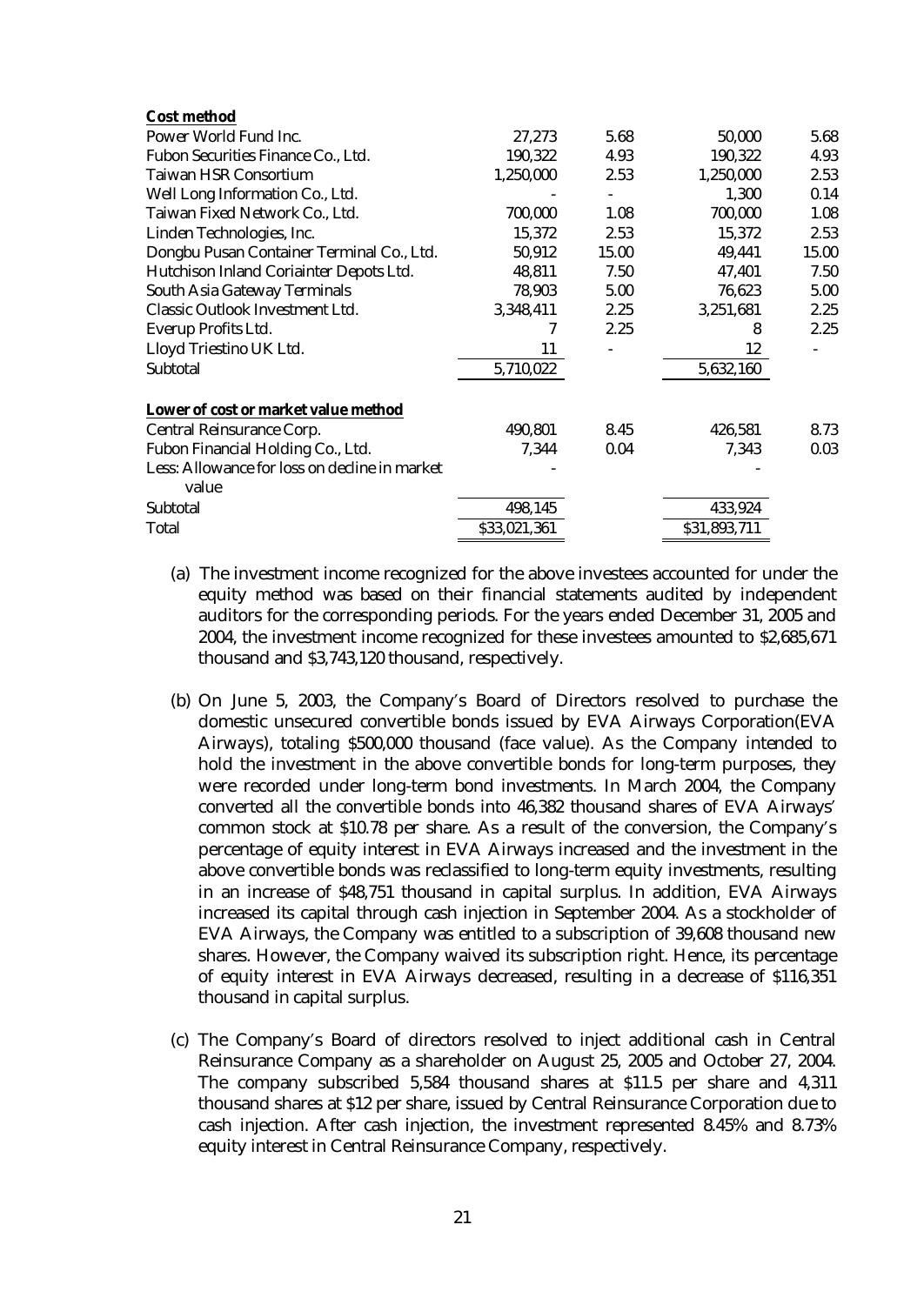- (d) On October 22, 2004, the Company's Board of Directors resolved to subscribe 1,000 thousand new shares, totaling \$10,000 thousand at \$10 per share, issued by Toplogis Technology Corporation (Toplogis) due to cash injection. The Company's investment in Toplogis represents 25% of its equity and is accounted for by the equity method.
- (e) In second quarter, 2005, the market value of the investment in Well Long Information Co., Ltd., an investee accounted for under the cost method, declined. The Company assessed that the investment cost could not be recovered. As a result, a realized investment loss of \$1,300 thousand was recognized based on the carrying value and was recorded under non-operating expenses – other investment loss.
- (f) In July 2005, Power World Fund Inc. (PWF), an investee accounted for under the cost method reduced its capital. The conversion rate on the capital reduction was 545.5 shares for every 1,000 old shares held, and the amount returned to the stockholders was \$10 (par value) per share. As a result of the capital reduction, the proceeds received by the Company based on its proportionate equity interest in PWF were \$22,727 thousand, and the carrying amount of the Company's investment in PWF was written down by \$22,727 thousand. No gain or loss was incurred.
- (g) In February 2004, Fubon Securities Finance Co. (Fubon Securities), Ltd., an investee accounted for under the cost method, reduced its capital. The conversion rate on the capital reduction was 634.921 shares for every 1000 old shares held, and the amount returned to the stockholders was \$10 (par value) per share. As a result of the capital reduction, the proceeds received by the Company based on its proportionate equity interest in Fubon Securities were \$113,371 thousand, and the carrying amount of the Company's investment in Fubon Securities was written down by \$109,403 thousand. Accordingly, \$3,968 thousand of income was generated, which was recorded under non-operating income – others.
- (h) In August 2004, Taiwan Fixed Network Co., Ltd. (TFN), an investee accounted for under the cost method, reduced its capital. The conversion rate on the capital reduction was 700 shares for every 1000 old shares held, and the amount returned to the stockholders was \$10 (par value) per share. As a result of the capital reduction, the proceeds received by the Company based on its proportionate equity interest in TFN were \$300,000 thousand, and the carrying amount of the Company's investment in TFN was written down by \$300,000 thousand. No income and loss were incurred.
- (i) The shares of Classic Outlook Investment Ltd. and Everup Profits Ltd. have been pledged as collaterals for the loans borrowed by Clove Holding Ltd. Please refer to Notes D16 and F for details.
- (j) The subsidiary-Peony previously pledged 300,000 shares of Dongbu Pusan Container Terminal Co., Ltd. (DPCT), an investee accounted for under the cost method, as collaterals for DPCT's borrowings. In the first half year of 2005, the collaterals were dissolved with a new agreement, and the pledged stocks were taken back by Peony. Under the new agreement, Peony should provide DPCT's stocks as collateral while DPCT has debts occurred.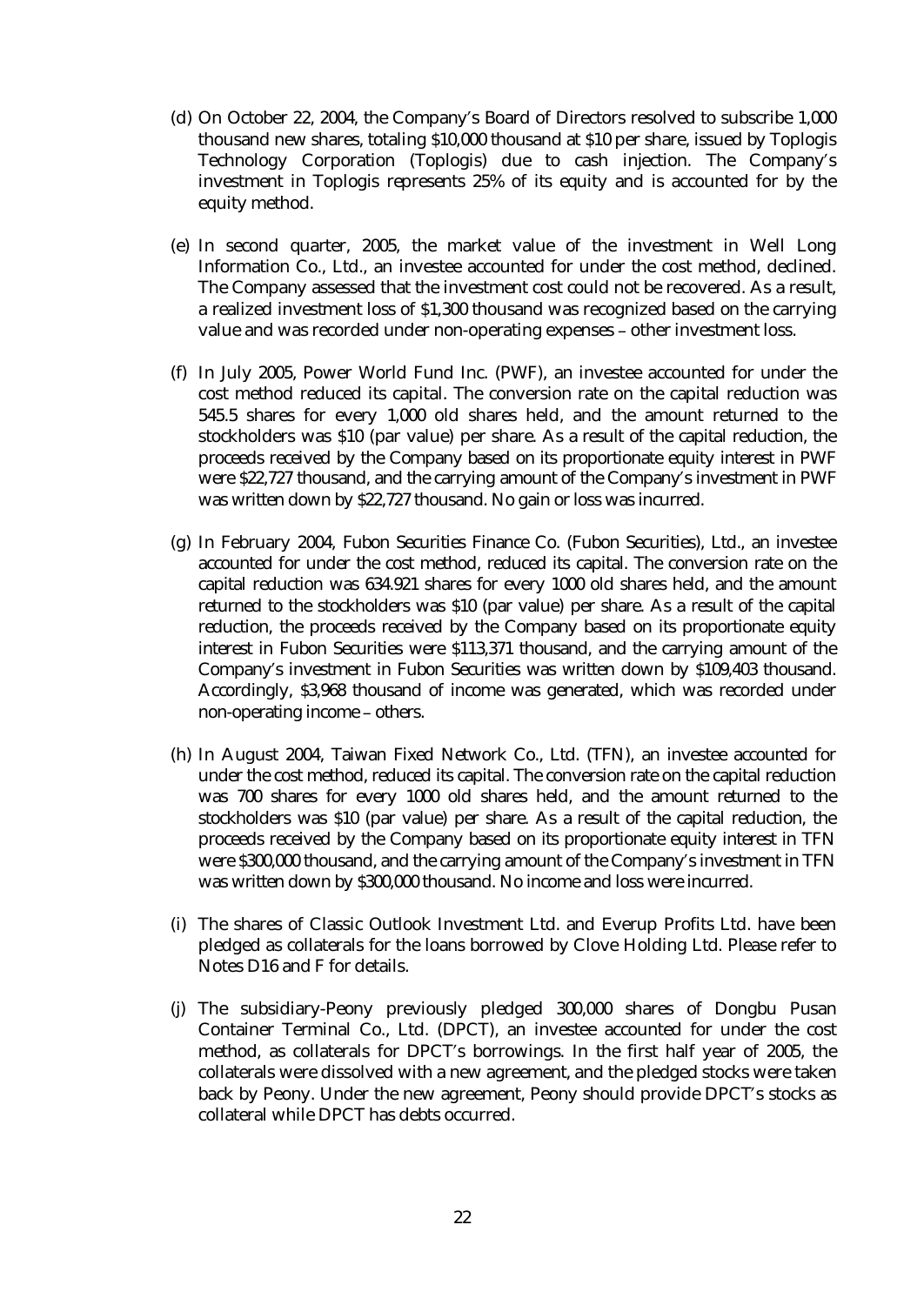#### (2) Long-term bond investments

|                                     |                 | Coupon | <b>December</b> | <b>December</b> |
|-------------------------------------|-----------------|--------|-----------------|-----------------|
| Item                                | Period          | Rate   | 31, 2005        | 31, 2004        |
| <b>Convertible bonds - Tuntex</b>   | Mar. 10, 2005 - | $0\%$  | \$12,581        | S-              |
| (Thailand) Public Company           | Mar. 10, 2013   |        |                 |                 |
| Limited                             |                 |        |                 |                 |
| <b>Less: Cumulative translation</b> |                 |        |                 |                 |
| adjustments                         |                 |        |                 |                 |
| <b>Total</b>                        |                 |        | \$12,581        | S-              |

In 1997, the Company purchased USD180 thousand of the convertible bonds issued by Tuntex (Thailand) Public Company Limited. As Tuntex encountered financial difficulties, it defaulted at maturity of the bonds. Accordingly, the Company fully recognized the losses on the bonds in 2001. Tuntex subsequently filed an application to the court for corporate restructuring and reached a consensus with the creditors to reissue the above-mentioned bonds. The convertible bonds allocated to the Company were recorded at their face value of THB15,737 thousand (NTD12,581 thousand), and the Company recognized \$12,581 thousand income under "non-operating income – others" for the three months ended March 31, 2005.

#### (3) Other long-term investments

|                                          |         | December 31, 2005 December 31, 2004 |
|------------------------------------------|---------|-------------------------------------|
| The membership fee and service charges   | \$312   | \$312                               |
| paid to Marshal Golf Country Club        |         |                                     |
| The membership fee paid to Mission Hills | 3,620   | $\overline{\phantom{0}}$            |
| Golf Club                                |         |                                     |
| Total                                    | \$3,932 | \$312                               |
|                                          |         |                                     |

#### (4) Other financial assets – non-current

|                                                                |                           |      | December 31, December 31, |
|----------------------------------------------------------------|---------------------------|------|---------------------------|
|                                                                | <b>Maturity Date</b>      | 2005 | 2004                      |
| <b>Taishin International Bank - structured time</b><br>deposit | Sep. 12, 2013             | S-   | \$34,175                  |
| Banca Del Gottardo - inverse floating-rate<br><b>bills</b>     | Sep. 24, 2013             |      | 68,410                    |
| <b>Banca Del Gottardo - Money Market Fund</b>                  | No fixed<br>maturity date |      | 42,156                    |
| <b>Subtotal</b>                                                |                           |      | 144,741                   |
| Less: Cumulative translation adjustments                       |                           |      | (9, 411)                  |
| <b>Total</b>                                                   |                           | $S-$ | \$135,330                 |

None of the above financial assets has been pledged as collateral. The interest rate ranged from 1.69% to 12.00% for the year ended December 31, 2004.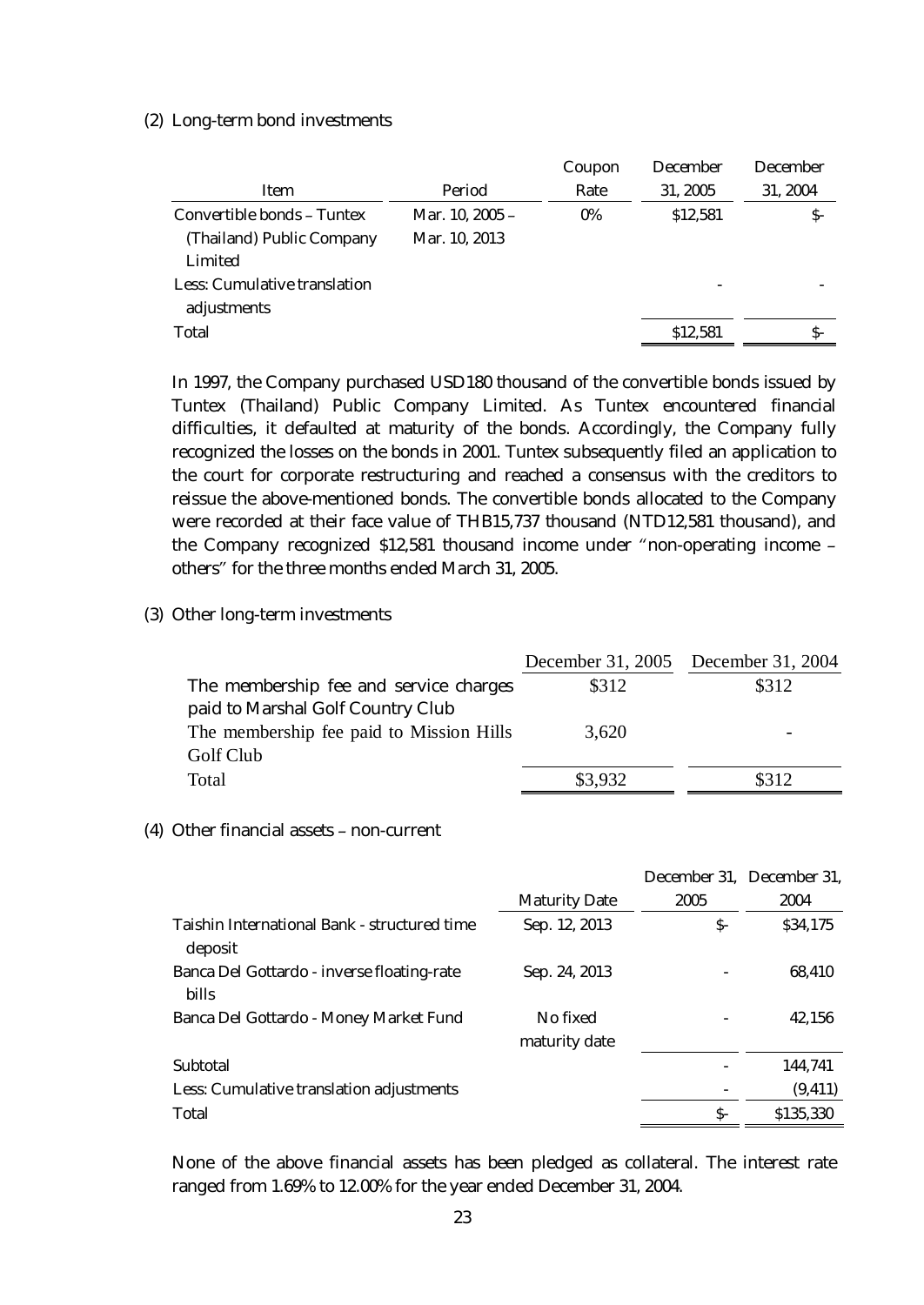#### **9. Property, plant and equipment, net**

|                                  | <b>December 31, 2005</b> |                          |                |  |
|----------------------------------|--------------------------|--------------------------|----------------|--|
|                                  |                          | <b>Accumulated</b>       |                |  |
|                                  | Cost                     | <b>Depreciation</b>      | <b>Balance</b> |  |
| Land                             | \$2,153,576              | $S-$                     | \$2,153,576    |  |
| <b>Buildings</b>                 | 2,054,019                | 529,977                  | 1,524,042      |  |
| <b>Machinery</b>                 | 532,472                  | 463,384                  | 69,088         |  |
| Loading/discharging equipment    | 6,487,831                | 2,912,415                | 3,575,416      |  |
| <b>Computer equipment</b>        | 176,707                  | 117,515                  | 59,192         |  |
| <b>Transportation equipment</b>  | 23,479,139               | 18,853,085               | 4,626,054      |  |
| <b>Ships and equipment</b>       | 72,172,780               | 30,731,789               | 41,440,991     |  |
| <b>Dock facilities</b>           | 625,223                  |                          | 625,223        |  |
| Office equipment                 | 286,787                  | 211,697                  | 75,090         |  |
| <b>Leasehold improvements</b>    | 6,504                    | 622                      | 5,882          |  |
| <b>Subtotal</b>                  | 107,975,038              | 53,820,484               | 54,154,554     |  |
| <b>Prepayments for equipment</b> | 409,289                  |                          | 409,289        |  |
| <b>Total</b>                     | \$108,384,327            | \$53,820,484             | \$54,563,843   |  |
|                                  |                          | <b>December 31, 2004</b> |                |  |
|                                  |                          | <b>Accumulated</b>       |                |  |
|                                  | Cost                     | <b>Depreciation</b>      | <b>Balance</b> |  |
| Land                             | \$2,013,985              | $\mathsf{S}$ -           | \$2,013,985    |  |
| <b>Buildings</b>                 | 1,929,889                | 519,447                  | 1,410,442      |  |
| Loading/discharging equipment    | 3,579,792                | 2,706,490                | 873,302        |  |
| <b>Computer equipment</b>        | 235,403                  | 158,838                  | 76,565         |  |
| <b>Transportation equipment</b>  | 23,620,941               | 17,258,965               | 6,361,976      |  |
| <b>Ships and equipment</b>       | 66,717,834               | 27,380,043               | 39,337,791     |  |
| <b>Dock facilities</b>           | 745,093                  | 1,115                    | 743,978        |  |
| Office equipment                 | 275,377                  | 209,053                  | 66,324         |  |
| <b>Subtotal</b>                  | 99,118,314               | 48,233,951               | 50,884,363     |  |
| <b>Prepayments for equipment</b> | 119,528                  |                          | 119,528        |  |

(1) Please refer to Note E for details of the transactions on property, plant and equipment with related parties and Note F for details of the assets pledged as collaterals.

Total \$99,237,842 \$48,233,951 \$51,003,891

- (2) All the aforementioned ships and equipment have been insured based on the market value of each vessel or the requirement of the creditor banks. The insurance coverage as of December 31, 2005 and 2004 amounted to USD844,500 thousand and USD1,054,340 thousand, respectively. In addition, the ships were covered by the protection and indemnity insurance with GARD. The indemnity amount was unlimited except for oil pollution which was limited to USD8 billion and USD1 billion for the years ended December 31, 2005 and 2004, respectively.
- (3) The loading/discharging equipment has been covered by the general insurance for construction machinery with insurance coverage amounting to \$5,221,511 thousand and \$1,782,726 thousand as of December 31, 2005 and 2004, respectively. The fire insurance coverage for office equipment was \$2,336,493 thousand and \$7,332,299 thousand as of December 31, 2005 and 2004, respectively. Container facilities were insured with full coverage amounting to USD489,093 thousand for both years.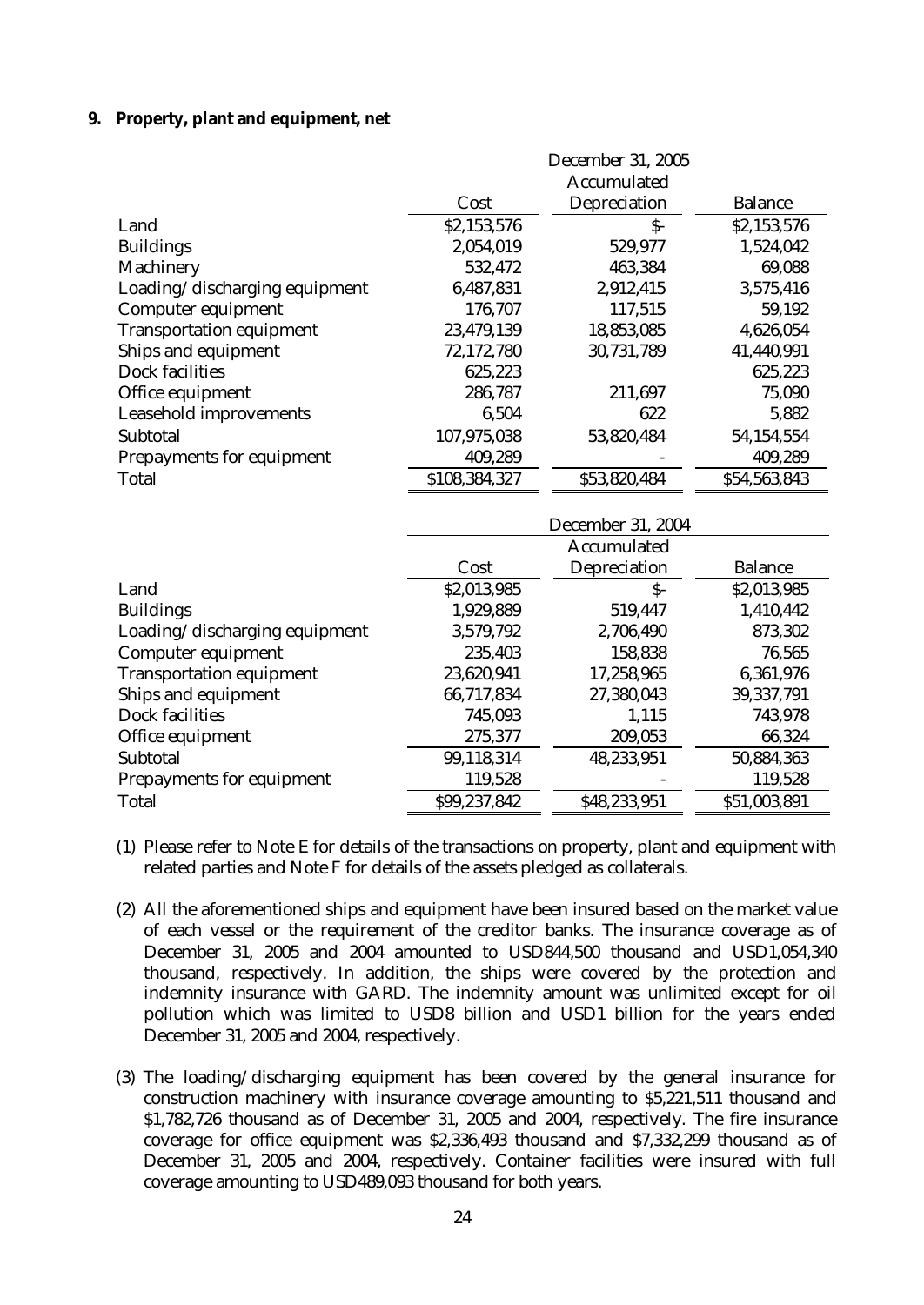- (4) The Company entered into a construction agreement with Kaohsiung Harbor Bureau to complete the extension project of Pier No.116 of Kaohsiung Harbor. The Company is entitled to use the pier free of charge for 16 years commencing from the date of completion. At expiration of the 16-year period, the Company is obliged to return the pier to the Bureau but has the priority to lease the pier. The construction project was reclassified to dock facilities upon its completion on January 1, 1992, and is amortized on a straight-line basis over 16 years with the amortization charged to loading/discharging expenses.
- (5) The Company entered into a construction agreement with Kaohsiung Harbor Bureau to complete the extension project of Piers No.79~81 of Kaohsiung Harbor. The Company is entitled to use the piers free of charge for 10 years commencing from the date of completion. At expiration of the 10-year period, the Company is obliged to return the piers to the Bureau but has the priority to lease the piers. The construction project was reclassified to dock facilities upon its completion in the beginning of 2000, and is amortized on a straight-line basis over 10 years with the amortization charged to loading/discharging expenses.

#### **10. Long-term installment receivables**

|                                        | <b>December 31, 2005</b> | <b>December 31, 2004</b> |
|----------------------------------------|--------------------------|--------------------------|
| Receivables from sales of vessels      | \$446,329                | \$552,491                |
| Less: Unrealized foreign exchange loss | (24, 281)                | (45, 312)                |
| <b>Subtotal</b>                        | 422,048                  | 507,179                  |
| <b>Less: Current portion</b>           | (70, 827)                | (88, 246)                |
| Non-current portion                    | \$351,221                | \$418,933                |

- (1) The above installment receivables derived from the four vessels, GLEE, GLOW, GRUP and GALT sold in 2001 and 2002 with a total price of USD54,648 thousand. The interest charged on the receivables is LIBOR (London InterBank Offered Rate) plus 1.5%. As of December 31, 2005 and 2004, the accrued amount of the receivables was USD12,902 thousand and USD15,965 thousand, respectively.
- (2) As of December 31, 2005, details of the above long-term installment receivables that were to be collected in the following years are as follows (expressed in thousand dollars):

| <b>Expiration</b> | Amount            |
|-------------------|-------------------|
| Within 1 year     | <b>US\$2,165</b>  |
| $1 - 2$ years     | 8,451             |
| $2 - 3$ years     | 1,143             |
| $3 - 4$ years     | 1,143             |
| <b>Total</b>      | <b>US\$12,902</b> |

#### **11. Short-term loans**

|                                        | <b>December 31, 2005</b> |                          | <b>December 31, 2004</b> |             |
|----------------------------------------|--------------------------|--------------------------|--------------------------|-------------|
|                                        | <b>Interest Rate</b>     |                          | <b>Interest Rate</b>     |             |
| Item                                   | (%)                      | Amount                   | (%)                      | Amount      |
| <b>New Taiwan dollars</b>              | $1.46 - 1.53$            | \$1,800,000              | $1.20 - 1.35$            | \$2,700,000 |
| <b>Foreign currencies</b>              | $\overline{\phantom{a}}$ |                          | $1.70 - 3.28$            | 2,871,311   |
| Less: Unrealized foreign exchange gain |                          | $\overline{\phantom{a}}$ |                          | (3, 487)    |
| <b>Total</b>                           |                          | \$1,800,000              |                          | \$5,567,824 |

As the above short-term loans were all credit loans, none of them was secured with collaterals.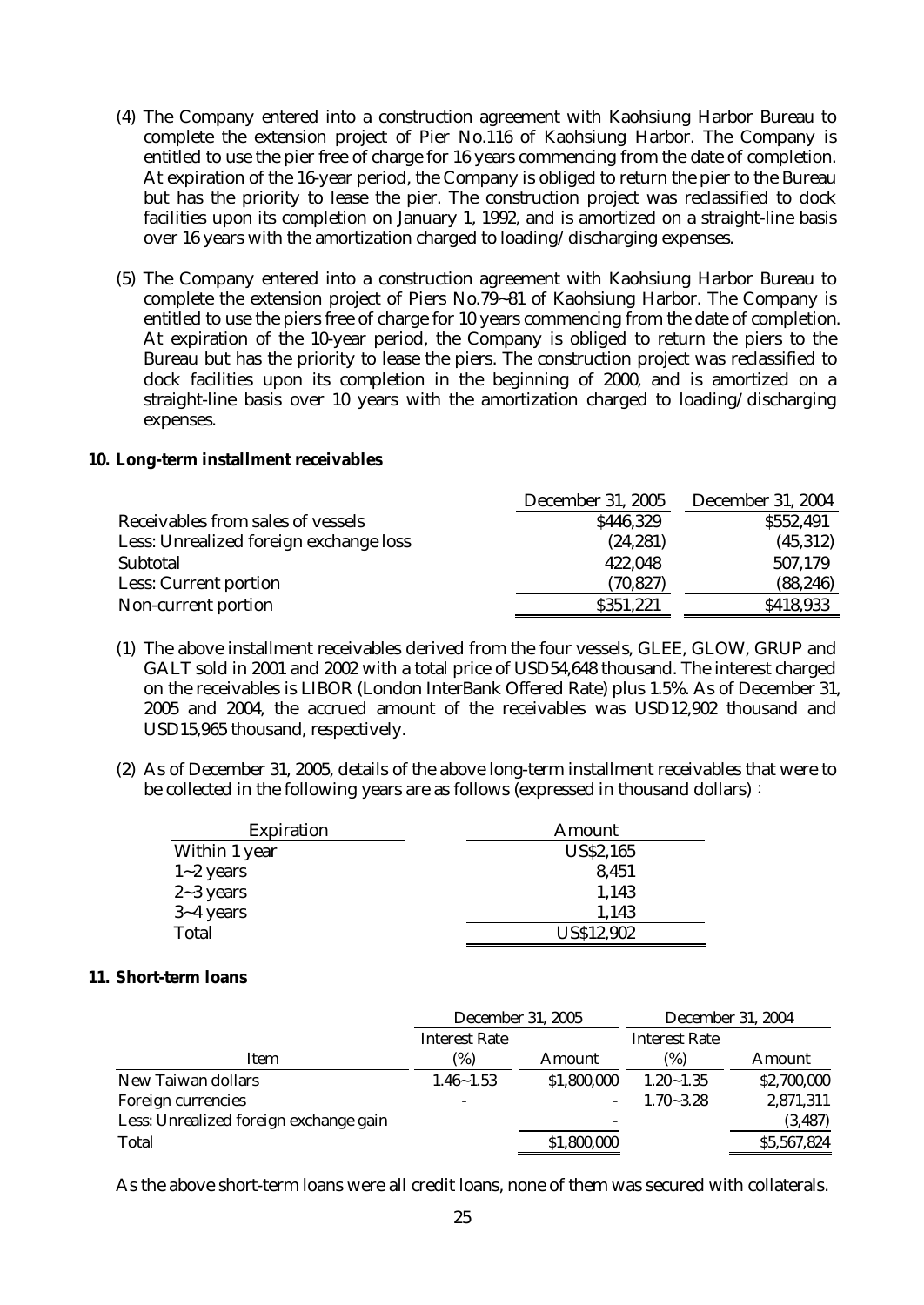## **12. Short-term bills payable**

|                                    | <b>December 31, 2005</b>                 |                       |               |  |
|------------------------------------|------------------------------------------|-----------------------|---------------|--|
|                                    | <b>Guarantor</b>                         | Period                | <b>Amount</b> |  |
| <b>Commercial paper</b>            | <b>International Bills Finance Corp.</b> | $12.27.05 - 01.10.06$ | \$200,000     |  |
| $^{\prime\prime}$                  | <b>Taiwan Bills Finance Corp.</b>        | $12.27.05 - 01.10.06$ | 200,000       |  |
| $^{\prime\prime}$                  | China Bills Finance Corp.                | $12.23.05 - 01.10.06$ | 200,000       |  |
| $^{\prime\prime}$                  | <b>Chinatrust Bills Finance Corp.</b>    | $12.27.05 - 01.10.06$ | 200,000       |  |
| <b>Total</b>                       |                                          |                       | 800,000       |  |
| <b>Less: Unamortized discounts</b> |                                          |                       | (245)         |  |
| <b>Net</b>                         |                                          |                       | \$799,755     |  |
|                                    |                                          |                       |               |  |

|                                    | <b>December 31, 2004</b>                 |                       |               |  |
|------------------------------------|------------------------------------------|-----------------------|---------------|--|
|                                    | <b>Guarantor</b>                         | Period                | <b>Amount</b> |  |
| <b>Commercial paper</b>            | <b>International Bills Finance Corp.</b> | $12.07.04 - 01.06.05$ | \$500,000     |  |
| $^{\prime\prime}$                  | <b>Chung Hsing Bills Finance Corp.</b>   | $12.22.04 - 01.21.05$ | 500,000       |  |
| $^{\prime\prime}$                  | <b>Taiwan Bills Finance Corp.</b>        | 12.17.04 - 01.17.05   | 200,000       |  |
| $^{\prime\prime}$                  | Dah Chung Bills Finance Corp.            | 12.27.04 - 01.26.05   | 200,000       |  |
| $^{\prime\prime}$                  | <b>Grand Cathay Securities Corp.</b>     | 12.27.04 - 01.17.05   | 500,000       |  |
| $^{\prime\prime}$                  | <b>Chinatrust Bills Finance Corp.</b>    | 12.28.04 - 01.27.05   | 200,000       |  |
| Total                              |                                          |                       | 2,100,000     |  |
| <b>Less: Unamortized discounts</b> |                                          |                       | (909)         |  |
| <b>Net</b>                         |                                          |                       | \$2,099,091   |  |

Please refer to Note F about collaterals for the above commercial papers. The interest rate range on the above commercial papers was 1.18%~1.35% and 1.19%~1.22% for the years ended December 31, 2005 and 2004, respectively.

#### **13. Accrued expenses**

|                                        | <b>December 31, 2005</b> | <b>December 31, 2004</b> |
|----------------------------------------|--------------------------|--------------------------|
| <b>Accrued expenses</b>                | \$11,487,270             | \$10,659,614             |
| <b>Estimated accrued expenses</b>      | 2,572,447                | 3,241,837                |
| Less: Unrealized foreign exchange gain | (24, 102)                | (76,966)                 |
| <b>Total</b>                           | \$14,035,615             | \$13,824,485             |

The estimated accrued expenses represent the estimation of the expenses to be incurred with the foreign agents and on the agency services rendered by the Company to the foreign marine transportation companies. The estimated accrued expenses as of December 31, 2004 were \$3,241,837 thousand of which \$2,631,650 thousand was reversed as of December 31, 2005, constituting 81.18% of the estimated amount. The estimated accrued expenses as of December 31, 2003 were \$2,498,087 thousand of which \$2,367,234 thousand was reversed as of December 31, 2004, constituting 94.76% of the estimated amount.

#### **14. Long-term liabilities due within one year**

|                                          | <b>December 31, 2005</b> | <b>December 31, 2004</b> |
|------------------------------------------|--------------------------|--------------------------|
| Corporate bonds payable                  | \$1,500,000              | \$1,500,000              |
| Long-term bank loans                     | 2,798,000                | 3,025,199                |
| Long-term loans borrowed by subsidiaries | 5,554,769                | 5,625,403                |
| <b>Total</b>                             | \$9,852,769              | \$10,150,602             |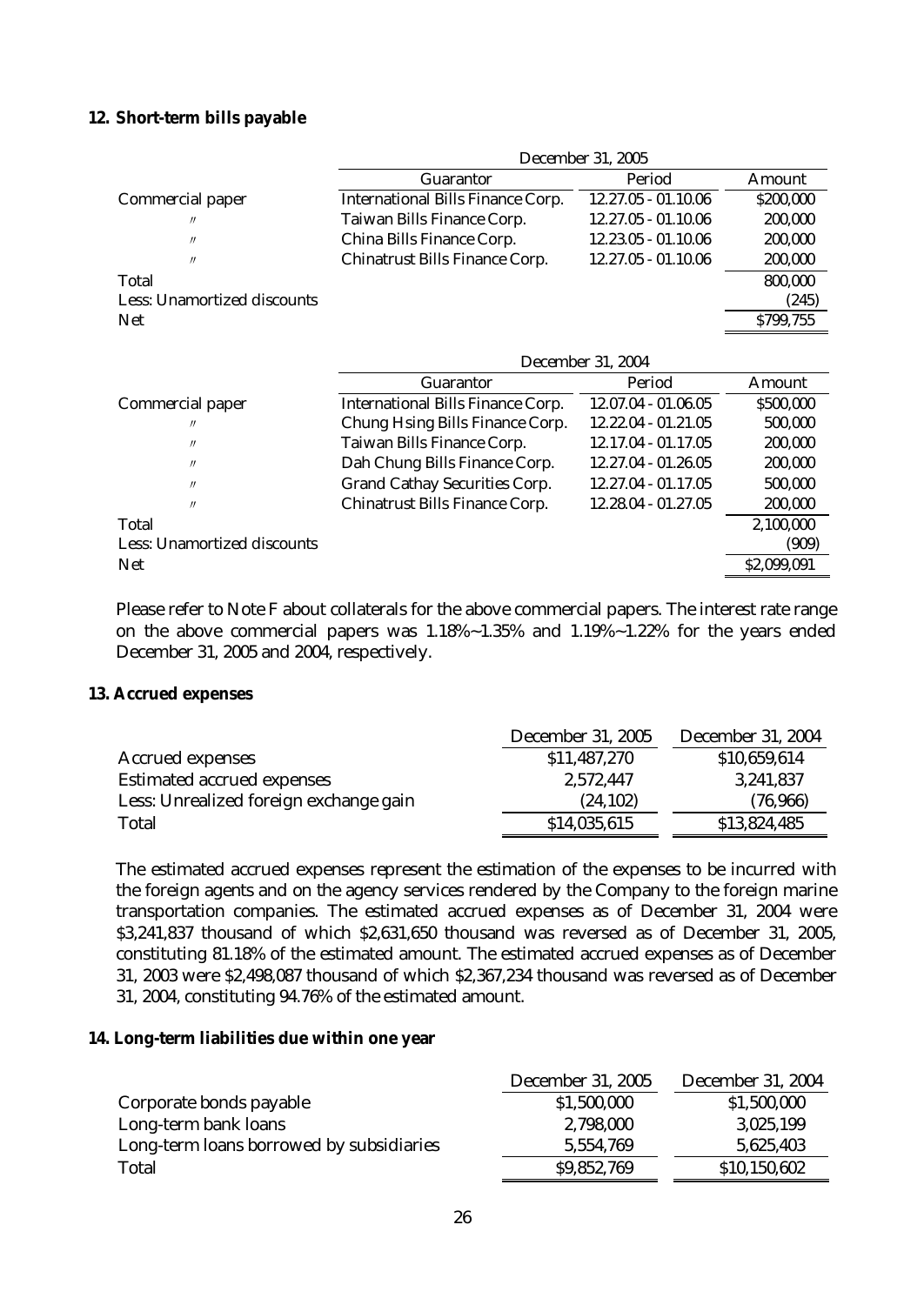## **15. Corporate bonds payable**

|                                    | <b>December 31, 2005</b> | <b>December 31, 2004</b> |
|------------------------------------|--------------------------|--------------------------|
| Seventh secured corporate bonds    | S-                       | \$1,500,000              |
| Eighth secured corporate bonds     | 1,500,000                | 1,500,000                |
| Ninth secured corporate bonds      | 1,000,000                | 1,000,000                |
| Tenth secured corporate bonds      | 1,500,000                | 1,500,000                |
| Eleventh secured corporate bonds   | 1,500,000                | 1,500,000                |
| First unsecured convertible bonds  | 1,634,400                | 2,179,700                |
| Second unsecured convertible bonds | 1,864,300                | 2,273,900                |
| Add: Accrued interest compensation | 6,339                    | 4,232                    |
| <b>Subtotal</b>                    | 9,005,039                | 11,457,832               |
| <b>Less: Current portion</b>       | (1,500,000)              | (1,500,000)              |
| Non-current portion                | \$7,505,039              | \$9,957,832              |

- (1) Please refer to Schedules  $1 \sim 3$  for details of the terms on the above corporate bonds.
- (2) On January 12, 2004, the Company issued its first unsecured domestic convertible bonds (hereinafter referred to as the "Bonds") at face value, totaling \$4 billion. The major terms on the issuance are set forth below.
	- (a) Period: 5 years (January 12, 2004 to January 11, 2009).
	- (b) Coupon rate: 0% per annum.
	- (c) Principal repayment and interest payment

Unless the Bonds are redeemed, repurchased, resold, converted or deregistered before maturity, or other events occur due to regulatory reasons, the principal of the Bonds is to be repaid in lump sum by cash at maturity based on the face value of the Bonds.

(d) Collaterals

The Bonds are unsecured. However, if the Company subsequently issues other convertible bonds secured with collaterals, the rights of the holders of the Bonds to claim their credits and the collaterals are set at the same rank as the holders of the convertible bonds issued subsequently.

- (e) Redemption at the Company's option
	- a. During the period from 3 months after the Bonds are issued to 40 days before the maturity of the Bonds, if the closing price of the Company's common stock at the Taiwan Stock Exchange is equal to 50% or above of the conversion price in effect for a period of 30 consecutive trading days, the Company may redeem 100% of the outstanding bonds in cash at the redemption price calculated based on the agreed yield rate on redemption within 30 trading days following the above-mentioned 30 consecutive trading days. The yield rate on redemption is 0.20% per annum during the period from 3 months to 3 years after the Bonds are issued. During the period from 3 years after the Bonds are issued to 40 days before the maturity of the Bonds, the Bonds are redeemable at their face value.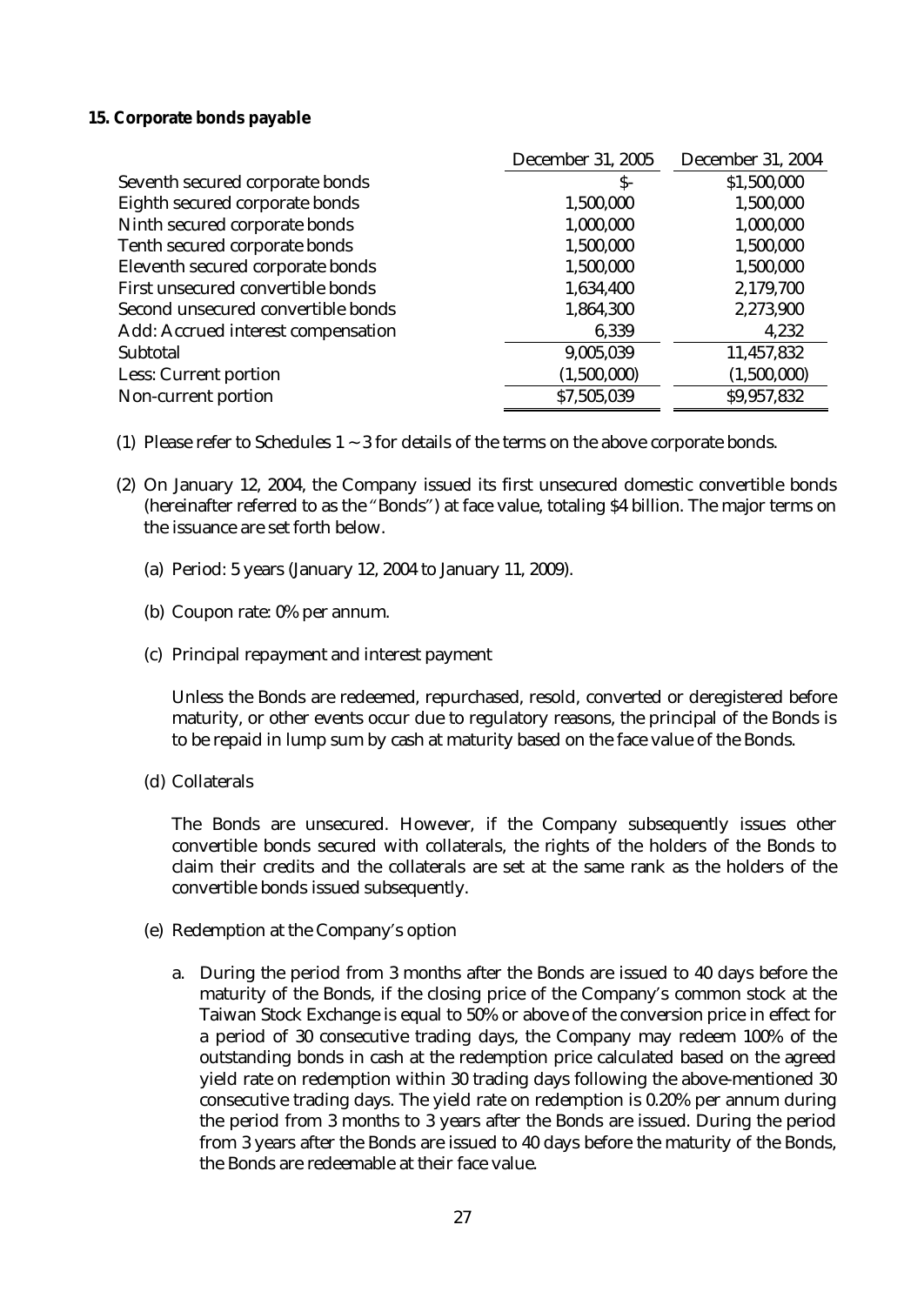- b. During the period from 3 months after the Bonds are issued to 40 days before the maturity of the Bonds, if the total amount of the Bonds outstanding after the conversion by the bondholders is less than \$400 million (10% of the total issued amount), the Company may redeem the outstanding bonds in cash in accordance with the terms stated in Paragraph a. above.
- c. When the Company issues its redemption notice, if the bondholders do not reply before the effective redemption date, the Company may convert the bonds held by those bondholders into common stock at the conversion price in effect at the expiration of the notice period.
- (f) Redemption at the bondholders' option

During the 30 days before the Bonds are issued for 3 years, the bondholders may require the Company to redeem their bonds in cash at the face value plus interest compensation (i.e. 100.60% of the face value with a yield rate of 0.20% per annum).

- (g) Terms on conversion
	- a. Conversion period

The bondholders may convert the Bonds into the Company's common stock during the period from 3 months after the Bonds are issued to 10 days before the maturity of the Bonds.

The bondholders are prohibited from exercising their conversion right during the period from 3 trading days before the announcement of cash or stock dividends to the date of distribution of the cash or stock dividends.

b. Conversion price

The conversion price is the lower of the three average closing prices of the Company's common stock during the 10, 15 and 20 trading days before October 3, 2003 multiplied by 115%. If any cash or stock dividends are distributed before October 3, 2003, the closing price used in the computation of the conversion price must be adjusted for the effect of the dividend distribution. If any cash or stock dividends are distributed during the period from the date on which the conversion price is set to the date on which the Bonds are converted, the conversion price is required to be adjusted in accordance with the adjusting formula specified in the bond agreement. The conversion price at the issuance of the Bonds was set at \$28.60. On December 31, 2005, the adjusted conversion price was \$24.07.

- (h) Others
	- a. Entitlement to cash dividends

The bondholders who request to convert the Bonds on a date which is more than 3 trading days before the announcement of cash dividends are entitled to the cash dividends resolved by the stockholders in the current year.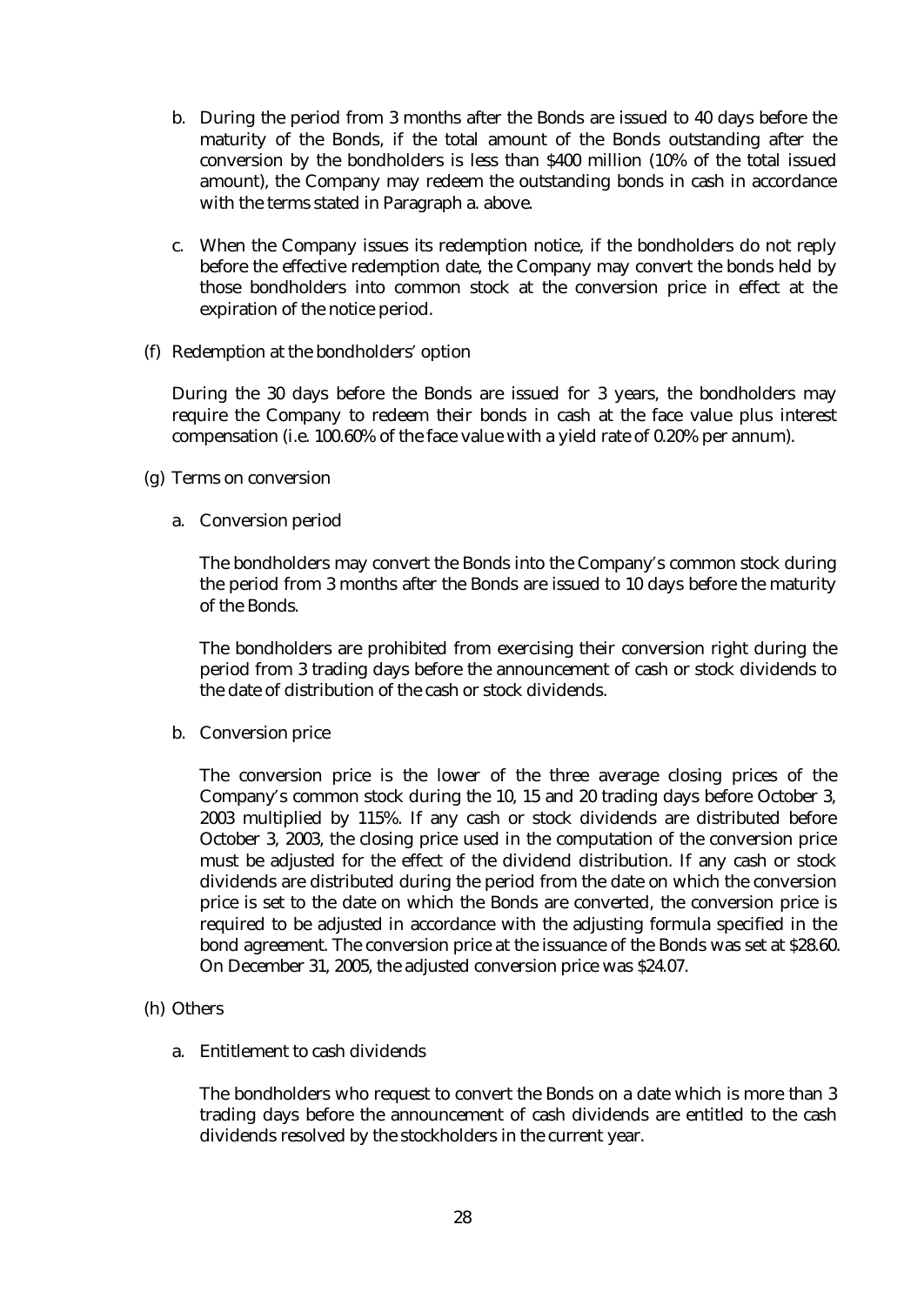The bondholders who request to convert the Bonds 3 trading days before the announcement of cash dividends or later are not entitled to the cash dividends resolved by the stockholders in the current year, but are entitled to the cash dividends resolved by the stockholders in the following year.

- b. The affiliated companies of the Company may subscribe the Bonds, but do not have the right to convert the Bonds into the Company's common stock.
- (3) On September 6, 2004, the Company issued its second unsecured domestic convertible bonds (hereinafter referred to as the "Second Bonds") at face value, totaling \$4.5 billion. The major terms on the issuance are set forth below.
	- (a) Period: 5 years (September 6, 2004 to September 5, 2009).
	- (b) Coupon rate: 0% per annum.
	- (c) Principal repayment and interest payment

Unless the Second Bonds are redeemed, repurchased, resold, converted or deregistered before maturity, or other events occur due to regulatory reasons, the principal of the Second Bonds is to be repaid in lump sum by cash at maturity based on the face value of the Second Bonds.

(d) Collaterals

The Second Bonds are unsecured. However, if the Company subsequently issues other convertible bonds secured with collaterals, the rights of the holders of the Second Bonds to claim their credits and the collaterals are set at the same rank as the holders of the convertible bonds issued subsequently.

- (e) Redemption at the Company's option
	- a. During the period from 3 months after the Second Bonds are issued to 40 days before the maturity of the Second Bonds, if the closing price of the Company's common stock at the Taiwan Stock Exchange is equal to 50% or above of the conversion price in effect for a period of 30 consecutive trading days, the Company may redeem the outstanding bonds in cash at the face value of the Second Bonds within 30 trading days following the above-mentioned 30 consecutive trading days.
	- b. During the period from 3 months after the Second Bonds are issued to 40 days before the maturity of the Second Bonds, if the total amount of the Second Bonds outstanding after the conversion by the bondholders is less than \$450 million (10% of the total issued amount), the Company may redeem the outstanding bonds at their face value any time during the 40 days before the maturity of the Second Bonds.
	- c. When the Company issues its redemption notice, if the bondholders do not reply before the effective redemption date, the Company may convert the bonds held by those bondholders into common stock at the conversion price in effect at the expiration of the notice period.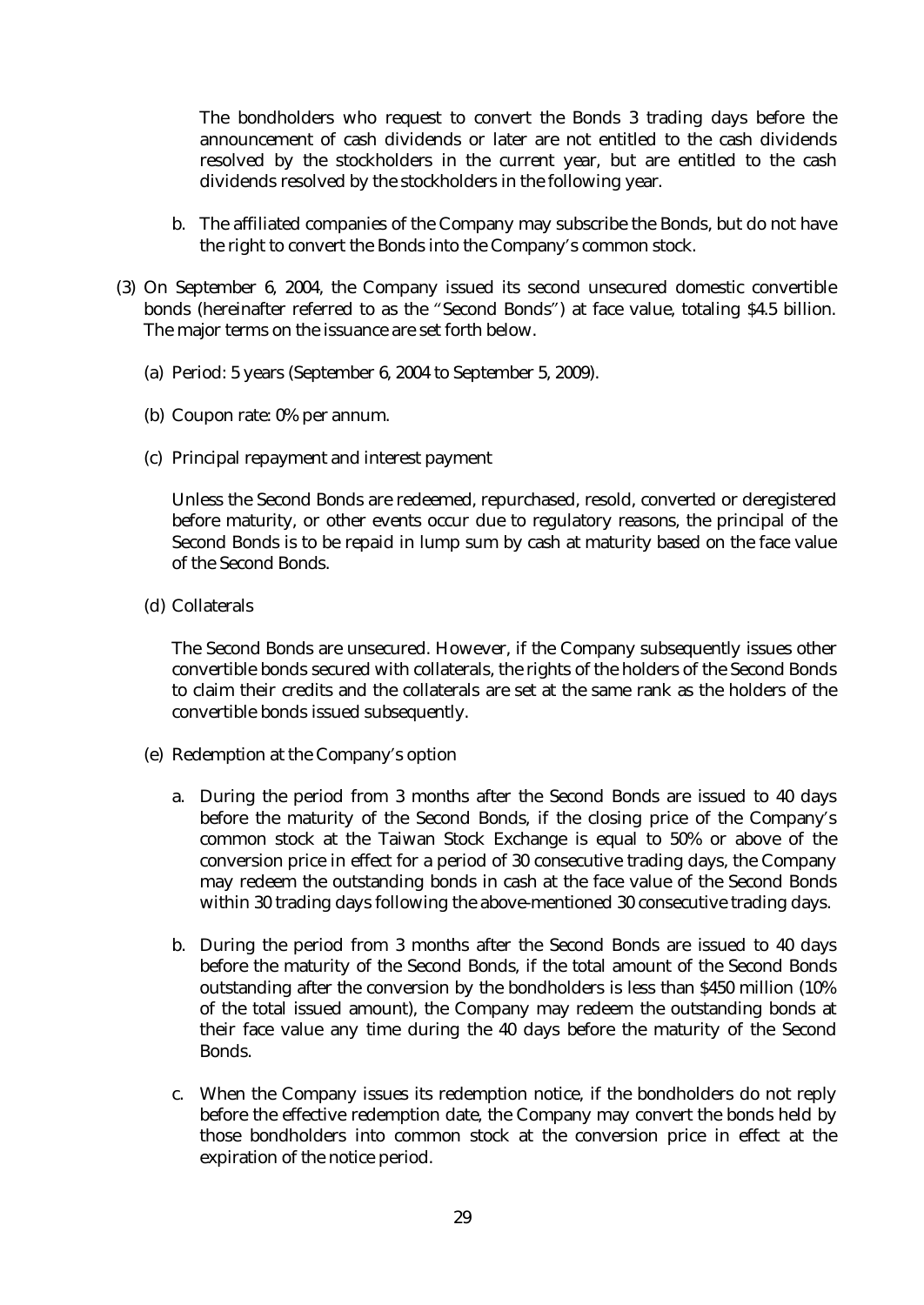(f) Redemption at the bondholders' option

During the 30 days before the Second Bonds are issued for 3.5 years, the bondholders may require the Company to redeem their bonds in cash at the face value.

- (g) Terms on conversion
	- a. Conversion period

The bondholders may convert the Second Bonds into the Company's common stock during the period from 1 month after the Second Bonds are issued to 10 days before the maturity of the second Bonds.

The bondholders are prohibited from exercising their conversion right during the period from 3 trading days before the announcement of cash or stock dividends to the date of distribution of the cash or stock dividends.

b. Conversion price

The conversion price can be any of the three average closing prices of the Company's common stock during the 1, 3 and 5 trading days before August 24, 2004 multiplied by 103%. If any cash or stock dividends are distributed before August 24, 2004, the closing price used in the computation of the conversion price must be adjusted for the effect of the dividend distribution. If any cash or stock dividends are distributed during the period from the date on which the conversion price is set to the date on which the Second Bonds are converted, the conversion price is required to be adjusted in accordance with the adjusting formula specified in the bond agreement. The conversion price at the issuance of the Second Bonds was set at \$28.50. On December 31, 2005, the adjusted conversion price was \$21.68.

(h) Entitlement to cash dividends

The bondholders who request to convert the Second Bonds during the period from January 1 of the current year to any date which is more than 3 trading days before the announcement of cash or stock dividends are entitled to the cash or stock dividends resolved by the stockholders in the current year. Conversion of the Second Bonds is prohibited during the period from 3 trading days before the announcement of cash or stock dividends to the date of distribution of the cash or stock dividends.

The bondholders who request to convert the Bonds during the period from the date following the effective date of the distribution of cash or stock dividends to December 31 of the current year are not entitled to the cash or stock dividends resolved by the stockholders in the current year, but are entitled to the cash or stock dividends resolved by the stockholders in the following year.

#### **16. Long-term loans**

|                       | <b>December 31, 2005</b> | <b>December 31, 2004</b> |
|-----------------------|--------------------------|--------------------------|
| Long-term bank loans  | \$15,428,352             | \$24,803,551             |
| Other long-term loans | 2,846,155                | 2,763,935                |
| <b>Total</b>          | \$18,274,507             | \$27,567,486             |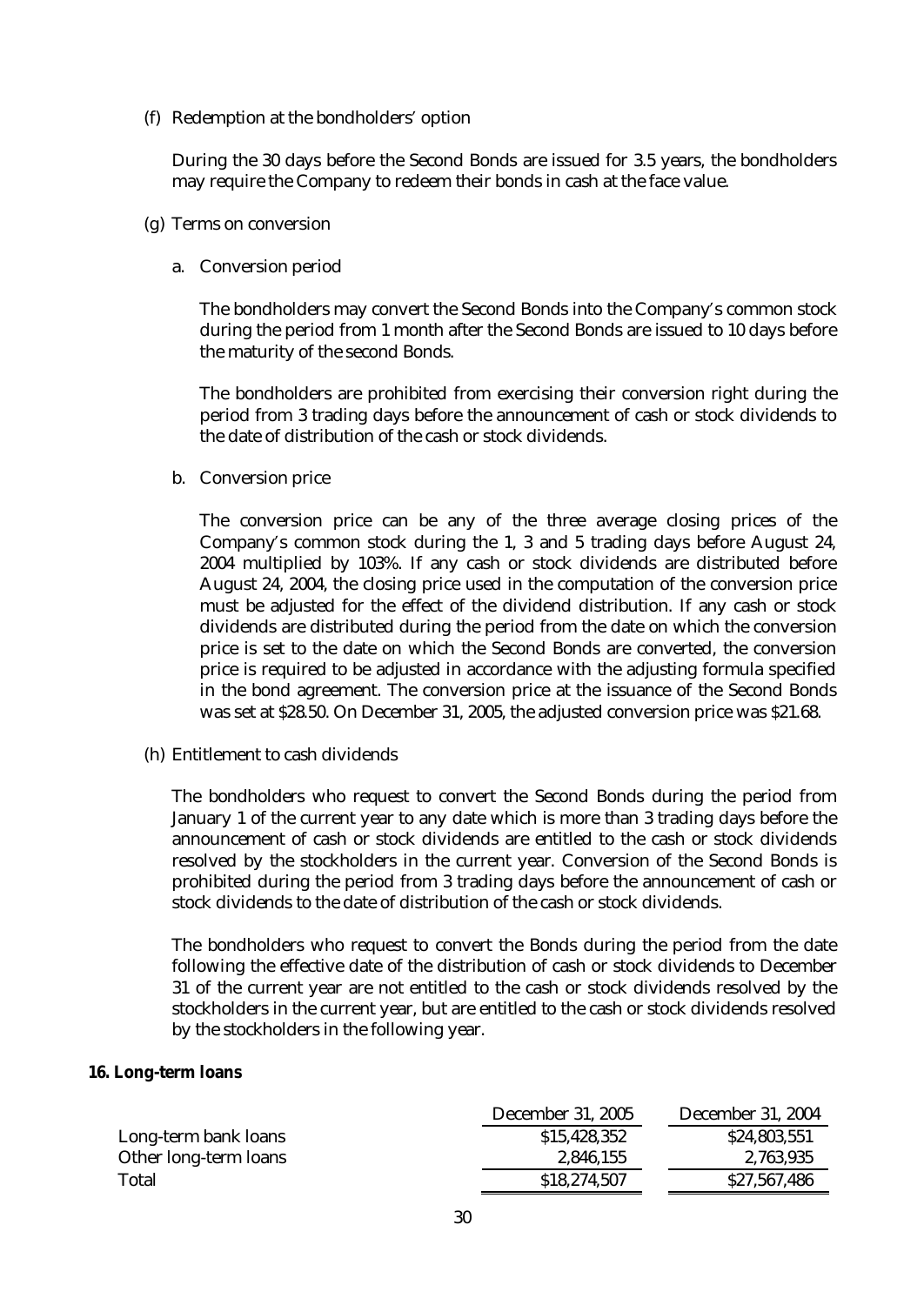(1) Details of long-term bank loans are as follows:

|                  | <b>December 31, 2005</b> | <b>December 31, 2004</b> |
|------------------|--------------------------|--------------------------|
| The Company      | \$963,000                | \$10,735,000             |
| The subsidiaries | 14,465,352               | 14,068,551               |
| <b>Total</b>     | \$15,428,352             | \$24,803,551             |

# (a) The Company

| <b>Creditor</b>                     | <b>Type</b>      | Period                 | December 31,   | December 31, |
|-------------------------------------|------------------|------------------------|----------------|--------------|
|                                     |                  |                        | 2005           | 2004         |
| <b>Chiao Tung Bank</b>              | <b>Secured</b>   | $04.21.98 - 04.21.05$  | $\mathsf{S}$ - | \$28,450     |
| <b>Chiao Tung Bank</b>              | <b>Secured</b>   | $01.31.00 - 01.31.07$  |                | 181,800      |
| <b>Chiao Tung Bank</b>              | <b>Secured</b>   | $06.26.01 - 03.01.08$  |                | 254,520      |
| <b>Bank of Taiwan</b>               | <b>Secured</b>   | $10.20.98 - 10.20.05$  |                | 400,000      |
| <b>Bank of Taiwan</b>               | <b>Secured</b>   | 12.17.02 - 08.06.07    | 396,000        | 300,000      |
| <b>Bank of Taiwan</b>               | <b>Secured</b>   | $03.07.03 - 08.06.07$  |                | 294,000      |
| <b>Bank of Taiwan</b>               | <b>Secured</b>   | $10.27.05 - 01.25.06$  | 500,000        |              |
| <b>Bank of Taiwan</b>               | <b>Unsecured</b> | $05.27.02 - 05.27.07$  | 375,000        | 625,000      |
| The Bank of                         | <b>Secured</b>   | 02.25.05 - 08.25.07    |                | 165,832      |
| Tokyo-Mitsubishi                    |                  |                        |                |              |
| The Mizuho Corporate Bank           | <b>Secured</b>   | $03.31.03 - 03.31.07$  | L,             | 762,891      |
| The Mizuho Corporate Bank           | <b>Secured</b>   | $10.01.03 - 09.08.08$  |                | 1,694,760    |
| <b>Bank of Panhsin</b>              | <b>Unsecured</b> | $09.03.02 - 09.03.05$  |                | 47,000       |
| <b>Bank of Panhsin</b>              | <b>Unsecured</b> | 12.31.04 - 06.16.06    |                | 200,000      |
| <b>Taiwan Cooperative Bank</b>      | <b>Secured</b>   | $06.24.03 - 06.24.08$  |                | 600,000      |
| <b>Chang Hwa Bank</b>               | <b>Unsecured</b> | 12.16.02 - 12.16.07    | ٠              | 258,750      |
| <b>Chang Hwa Bank</b>               | <b>Unsecured</b> | 04.21.04 - 04.21.09    |                | 1,977,600    |
| <b>Chang Hwa Bank</b>               | <b>Unsecured</b> | 05.26.04 - 04.21.07    |                | 1,341,600    |
| <b>International Bank of Taiepi</b> | <b>Unsecured</b> | $03.15.02 - 03.15.06$  |                | 75,000       |
| <b>Land Bank of Taiwan</b>          | <b>Unsecured</b> | 12.19.02 - 12.19.07    |                | 750,000      |
| Hua Nan Commercial Bank             | <b>Unsecured</b> | $.07.23.02 - 07.23.07$ |                | 375,000      |
| The Export-Import Bank of           | <b>Unsecured</b> | 08.27.02 - 08.27.07    | 160,000        | 240,000      |
| the Republic of China               |                  |                        |                |              |
| <b>Sunny Bank</b>                   | <b>Unsecured</b> | 11.28.02 - 11.28.05    |                | 95,000       |
| <b>Bank of East Asia</b>            | <b>Unsecured</b> | $02.27.03 - 02.27.09$  | 150,000        | 150,000      |
| <b>Calyon Corporate and</b>         | <b>Unsecured</b> | $09.29.03 - 06.06.08$  | 500,000        | 500,000      |
| <b>Investment Bank</b>              |                  |                        |                |              |
| <b>First Commercial Bank</b>        | <b>Unsecured</b> | $06.27.03 - 06.27.08$  | 1,500,000      | 2,100,000    |
| <b>Bank of Overseas Chinese</b>     | <b>Unsecured</b> | 11.28.02 - 01.28.05    |                | 75,000       |
| <b>Industrial Bank of Taiwan</b>    | <b>Unsecured</b> | 11.11.03 - 11.11.07    | 180,000        | 300,000      |
| <b>Asia Trust</b>                   | <b>Unsecured</b> | 12.30.03 - 07.20.05    |                | 120,000      |
| <b>Cathay United Bank</b>           | <b>Secured</b>   | 09.22.04 - 09.24.08    |                | 101,610      |
| Subtotal                            |                  |                        | 3,761,000      | 14,013,813   |
| <b>Add: Unrealized foreign</b>      |                  |                        |                | (253, 614)   |
| exchange gain                       |                  |                        |                |              |
| <b>Total</b>                        |                  |                        | 3,761,000      | 13,760,199   |
| <b>Less: Current portion</b>        |                  |                        | (2,798,000)    | (3,025,199)  |
| Non-current portion                 |                  |                        | \$963,000      | \$10,735,000 |

The interest rate range on the above long-term bank loans was 0.518%~4.515% and 0.518%~4.307% for the years ended December 31, 2005 and 2004, respectively. Please refer to Note F for details of the collaterals pledged for the above long-term loans.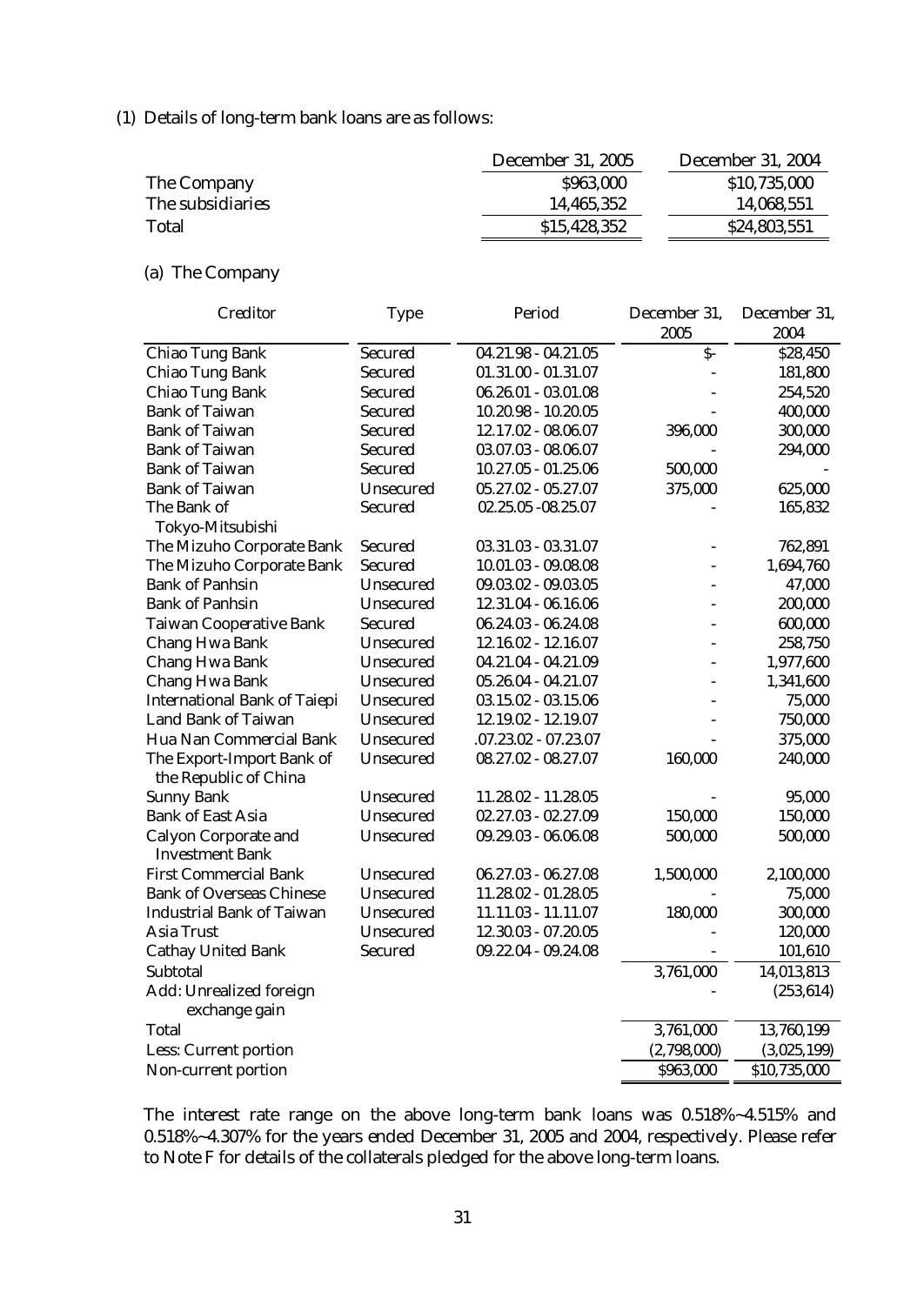# (b) The subsidiaries

|                                       |                            |                       | <b>December 31, 2005</b> |               | <b>December 31, 2004</b> |               |
|---------------------------------------|----------------------------|-----------------------|--------------------------|---------------|--------------------------|---------------|
|                                       |                            |                       | <b>Interest</b>          |               | <b>Interest</b>          |               |
| <b>Creditor</b>                       | <b>Purpose</b>             | Period                | Rate (%)                 | <b>Amount</b> | Rate (%)                 | <b>Amount</b> |
| <b>The Mizuho</b>                     | Shipping                   | $08.10.99 - 08.10.06$ | 4.483                    | \$305,988     | 2.421                    | \$594,297     |
| <b>Corporate Bank</b>                 | finance                    |                       |                          |               |                          |               |
| The Mizuho                            | <b>Shipping</b>            | $11.15.95 - 11.15.05$ |                          |               | 2.935                    | 254,140       |
| <b>Corporate Bank</b>                 | finance                    |                       |                          |               |                          |               |
| Deutsche Schi Bank                    | <b>Shipping</b>            | $06.03.99 - 12.03.07$ | 7.050                    | 461,824       | 7.050                    | 672,724       |
|                                       | finance                    |                       |                          |               |                          |               |
| Marubeni                              | <b>Shipping</b>            | $06.22.95 - 06.22.05$ |                          |               | 4.155                    | 127,070       |
| Corporation                           | finance                    |                       |                          |               |                          |               |
| <b>Royal Maritime</b>                 | <b>Shipping</b>            | $06.10.99 - 12.10.07$ | 5.545                    | 86,592        | 3.535                    | 126,136       |
| Corporation                           | finance                    |                       |                          |               |                          |               |
| <b>Royal Maritime</b>                 | <b>Shipping</b>            | $08.05.99 - 02.05.08$ | 4.845                    | 108,239       | 2.845                    | 147,158       |
| Corporation                           | finance                    |                       |                          |               |                          |               |
| <b>Royal Maritime</b>                 | <b>Shipping</b>            | 10.07.99 - 04.07.08   | 5.465                    | 108,239       | 3.095                    | 147,158       |
| Corporation                           | finance                    |                       |                          |               |                          |               |
| <b>Royal Maritime</b>                 | <b>Shipping</b>            | 12.15.99 - 06.15.08   | 5.555                    | 108,239       | 3.555                    | 147,158       |
| Corporation                           | finance                    |                       |                          |               |                          |               |
| <b>Royal Maritime</b>                 | <b>Shipping</b>            | $01.15.00 - 07.15.08$ | 4.675                    | 129,888       | 2.725                    | 168,181       |
| Corporation                           | finance                    |                       |                          |               |                          |               |
| <b>Royal Maritime</b>                 | <b>Shipping</b>            | $03.30.00 - 09.30.08$ | 5.995                    | 129,888       | 3.055                    | 168,181       |
| Corporation                           | finance                    |                       |                          |               |                          |               |
| <b>BNP Paribas</b>                    | <b>Shipping</b>            | 09.30.99 - 03.30.08   | 4.975                    | 529,173       | 2.945                    | 719,440       |
|                                       | finance                    |                       |                          |               |                          |               |
| The Bank of                           | <b>Shipping</b>            | $11.07.97 - 11.07.05$ |                          |               | 8.500                    | 226,947       |
| Tokyo-Mitsubishi<br><b>Chinatrust</b> | finance                    | 12.23.05 - 12.23.10   | 4.953                    | 163,563       |                          |               |
| <b>Commercial Bank</b>                | <b>Shipping</b><br>finance |                       |                          |               |                          |               |
| La Salle Bank                         | <b>Shipping</b>            | $10.01.03 - 09.30.09$ | $3.21 - 5.47$            | 831,645       |                          |               |
|                                       | finance                    |                       |                          |               |                          |               |
| <b>Dnb Nor Bank</b>                   | <b>Shipping</b>            | 07.14.05-07.23.11     | $3.21 - 5.47$            | 1,447,905     |                          |               |
|                                       | finance                    |                       |                          |               |                          |               |
| <b>ING Bank</b>                       | <b>Shipping</b>            | 09.27.05-11.14.15     | $LIBOR+$                 | 3,483,190     |                          |               |
|                                       | finance                    |                       | $1.2 - 1.25$             |               |                          |               |
| <b>HSH Nordbank</b>                   | <b>Shipping</b>            | 12.05.02-06.05.14     | $LIBOR+$                 | 1,450,836     |                          |               |
|                                       | finance                    |                       | $1.2 - 1.25$             |               |                          |               |
| <b>ABN AMRO Bank</b>                  | <b>Shipping</b>            | $01.31.98 - 01.30.06$ | 4.355                    | 124,308       | 2.418                    | 362,150       |
|                                       | finance                    |                       |                          |               |                          |               |
| <b>Citibank</b>                       | Shipping                   | $05.13.97 - 05.13.06$ | 5.040                    | 124,308       | 2.970                    | 362,150       |
|                                       | finance                    |                       |                          |               |                          |               |
| <b>UNI-Asia</b>                       | Shipping                   | $07.29.96 - 01.31.05$ |                          |               | 2.725                    | 28,161        |
|                                       | finance                    |                       |                          |               |                          |               |
| <b>UNI-Asia</b>                       | <b>Shipping</b>            | 09.17.98 - 09.17.08   | 4.645                    | 596,676       | 2.681                    | 772,586       |
|                                       | finance                    |                       |                          |               |                          |               |
| <b>UNI-Asia</b>                       | <b>Shipping</b>            | 07.29.99 - 07.29.09   | 4.550                    | 719,675       | 2.610                    | 873,606       |
|                                       | finance                    |                       |                          |               |                          |               |
| <b>UNI-Asia</b>                       | <b>Shipping</b>            | $03.30.00 - 03.30.10$ | 4.960                    | 824,355       | 2.960                    | 978,439       |
|                                       | finance                    |                       |                          |               |                          |               |
| <b>UNI-Asia</b>                       | <b>Shipping</b>            | $01.05.00 - 01.05.10$ | 5.584                    | 824,355       | 2.731                    | 978,439       |
|                                       | finance                    |                       |                          |               |                          |               |
| <b>Calyon Corporate</b>               | <b>Shipping</b>            | 12.08.99 - 12.08.07   | 5.451                    | 537,548       | 3.431                    | 783,029       |
| and Investment                        | finance                    |                       |                          |               |                          |               |
| <b>Bank</b>                           |                            |                       |                          |               |                          |               |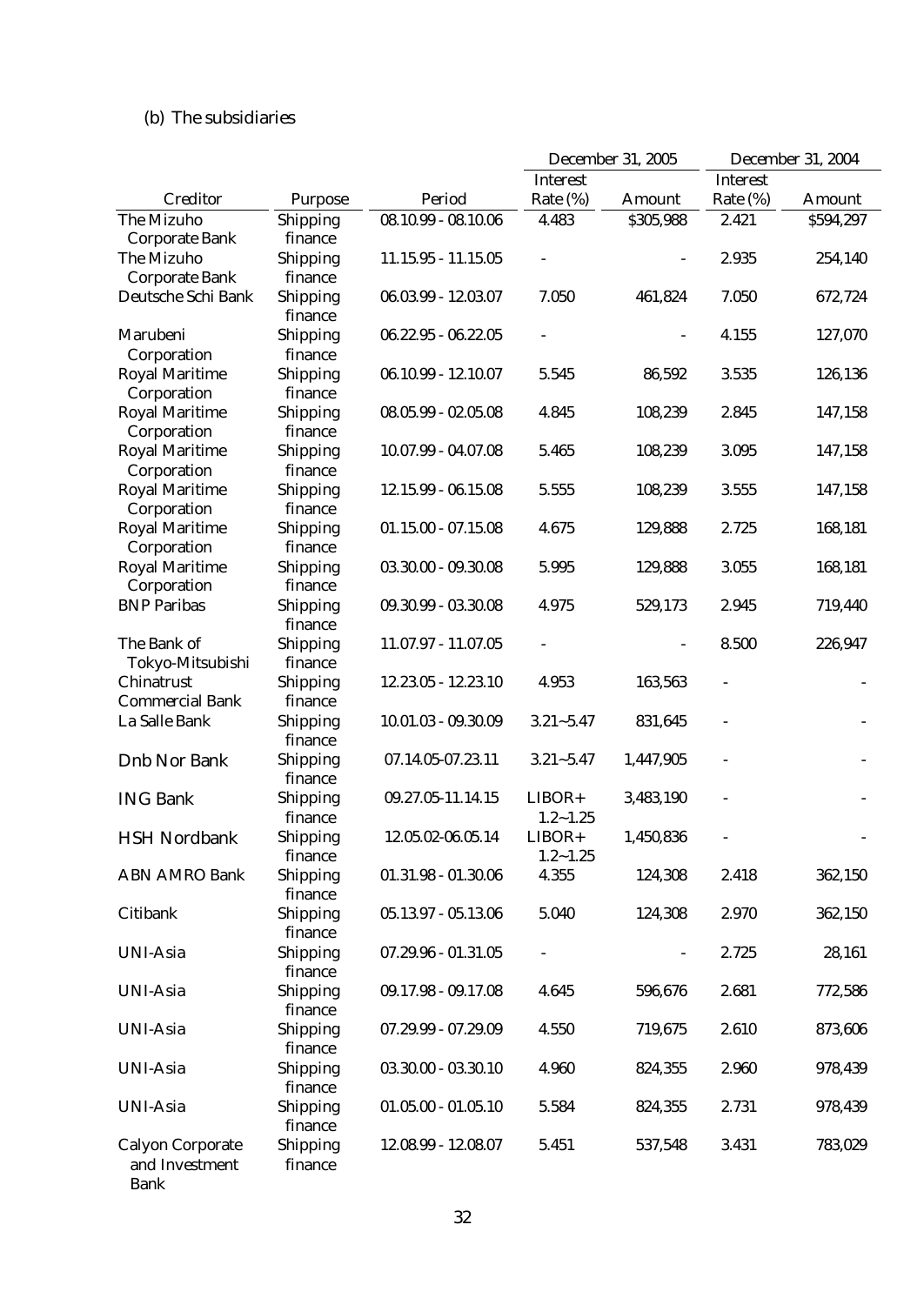|                                                          |                                     |                       | <b>December 31, 2005</b> |              | <b>December 31, 2004</b> |               |
|----------------------------------------------------------|-------------------------------------|-----------------------|--------------------------|--------------|--------------------------|---------------|
|                                                          |                                     |                       | <b>Interest</b>          |              | <b>Interest</b>          |               |
| <b>Creditor</b>                                          | <b>Purpose</b>                      | Period                | Rate (%)                 | Amount       | Rate $(\%)$              | <b>Amount</b> |
| <b>Calyon Corporate</b><br>and Investment<br><b>Bank</b> | <b>Shipping</b><br>finance          | $10.18.01 - 10.18.06$ |                          |              | 3.088                    | 825,955       |
| <b>Cathay United Bank</b>                                | <b>Shipping</b><br>finance          | 03.30.04 - 03.30.12   | 4.220                    | 343,481      | 4.510                    | 381,210       |
| <b>Fortis</b>                                            | <b>Shipping</b><br>finance          | 12.18.02 - 12.19.05   |                          |              | 3.760                    | 282,731       |
| <b>Bank of Taiwan</b>                                    | <b>Shipping</b><br>finance          | $07.07.03 - 07.07.08$ | 4.778                    | 736,031      | 2.834                    | 953,025       |
| <b>BEA</b>                                               | <b>Unsecured</b><br>loan            | $09.05.03 - 09.05.06$ | 5.240                    | 327,125      | 2.790                    | 635,350       |
| <b>The Mizuho</b><br><b>Corporate Bank</b>               | <b>Containers</b><br><b>Finance</b> | $09.17.03 - 09.17.07$ | 4.938                    | 703,319      | 2.938                    | 1,024,502     |
| <b>Unibox</b>                                            | <b>Containers</b><br><b>Finance</b> | $05.10.02 - 05.10.11$ | 6.570                    | 1,500,266    | 5.370                    | 1,972,108     |
| <b>Societe Generale</b>                                  | <b>Shipping</b><br>finance          | $01.28.03 - 04.14.28$ | $LIBOR+$<br>$1.2 - 1.25$ | 1,796,430    | 3.910                    | 3,041,145     |
| <b>Landes Bank</b>                                       | <b>Shipping</b><br>finance          | $06.05.02 - 06.05.14$ | $LIBOR+$<br>$1.2 - 1.25$ | 1,517,035    | $LIBOR+$<br>1.25         | 1,940,778     |
| <b>Subtotal</b>                                          |                                     |                       |                          | 20,020,121   |                          | 19,693,954    |
| <b>Less: Current portion</b>                             |                                     |                       |                          | (5,554,769)  |                          | (5,625,403)   |
| <b>Non-current portion</b>                               |                                     |                       |                          | \$14,465,352 |                          | \$14,068,551  |

## (2) Other long-term loan

|                              |                          | Interest |                          |                          |
|------------------------------|--------------------------|----------|--------------------------|--------------------------|
| <b>Creditor</b>              | <b>Maturity Date</b>     | Rate     | <b>December 31, 2005</b> | <b>December 31, 2004</b> |
| <b>Edgeware Profits Ltd.</b> | <b>December 31, 2007</b> | 7.5%     | \$2,846,155              | \$2,763,935              |

The above long-term loan was borrowed by Clove Holding Ltd., from Edgeware Profits Ltd. to finance its acquisition of equity interests in Classic Outlook Investment Ltd. and Everup Profits Ltd. Shares of the two investees were pledged as collaterals for the loan.

(3) Please refer to Note F for details of the assets pledged as collaterals for the above long-term loan.

# **17. Pensions**

## (1) The pension costs comprise the following:

|                                        | <b>Year Ended</b>        | <b>Year Ended</b>        |
|----------------------------------------|--------------------------|--------------------------|
|                                        | <b>December 31, 2005</b> | <b>December 31, 2004</b> |
| Service cost                           | \$140,617                | \$91,929                 |
| Interest cost                          | 36,487                   | 16,952                   |
| <b>Expected return on plan assets</b>  | (12,996)                 | (9,400)                  |
| <b>Deferred amortization</b>           |                          |                          |
| Unrecognized net transition obligation | 25,900                   | 20,077                   |
| <b>Prior service cost</b>              | 1,607                    |                          |
| Unrecognized loss on plan assets       | 35,595                   | 14,423                   |
| Net pension costs                      | \$227,210                | \$133,981                |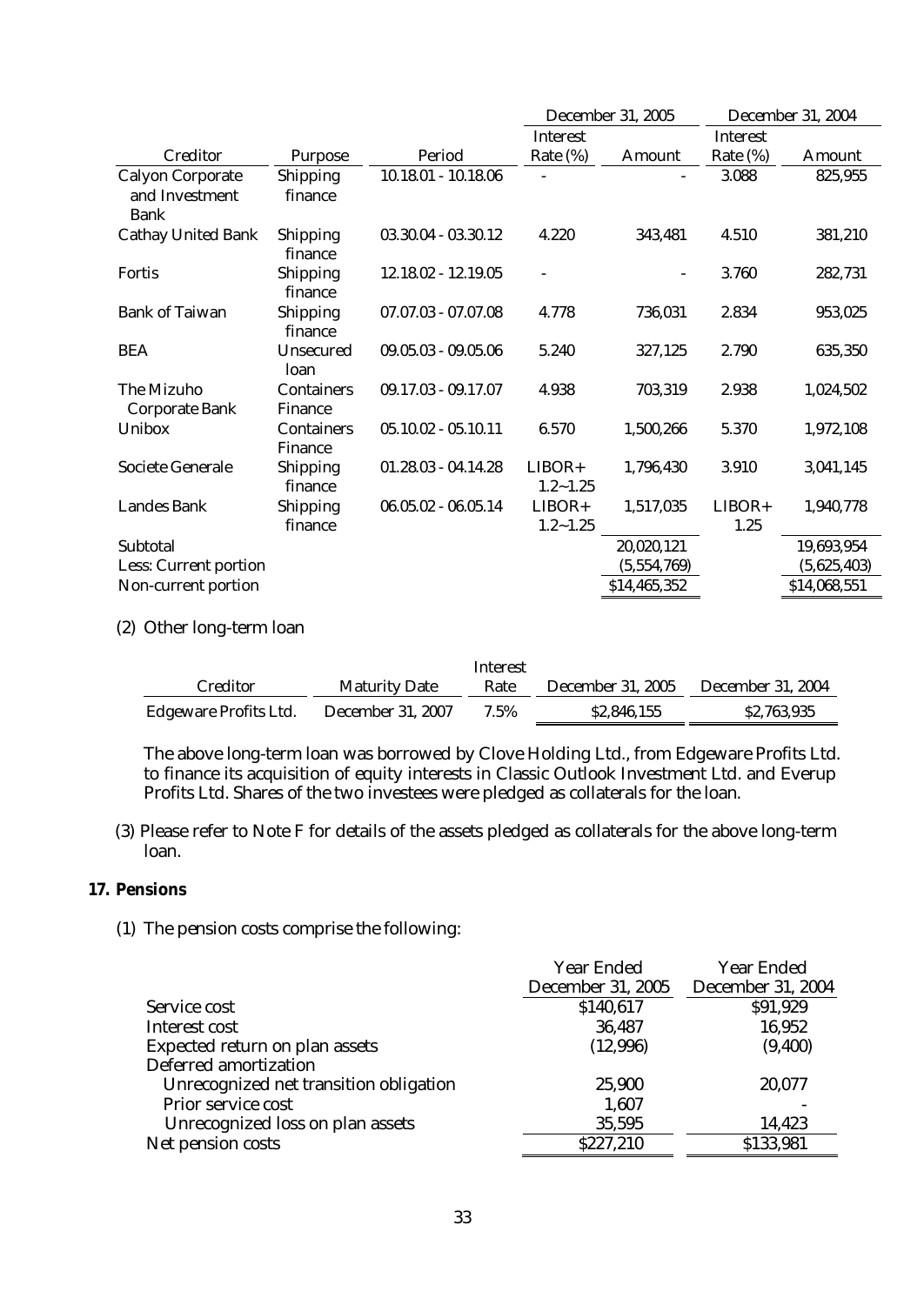(2) The Company's pension fund is deposited in an exclusive account with Central Trust of China. Reconciliation of the funded status of the plan to the carrying amount of accrued pension liability is as follows:

|                                             | <b>December 31, 2005</b> | <b>December 31, 2004</b> |
|---------------------------------------------|--------------------------|--------------------------|
| <b>Benefit obligations</b>                  |                          |                          |
| <b>Vested benefit obligation (VBO)</b>      | \$(190, 245)             | \$(318, 637)             |
| Non-vested benefit obligation               | (781, 681)               | (706, 270)               |
| <b>Accumulated benefit obligation (ABO)</b> | (972, 106)               | (1,024,907)              |
| <b>Effects of future salary increments</b>  | (90, 395)                | (136, 224)               |
| Projected benefit obligation (PBO)          | (1,062,501)              | (1, 161, 131)            |
| Fair value of plan assets                   | 482,343                  | 400,780                  |
| <b>Funded status</b>                        | (580, 158)               | (760, 351)               |
| Unrecognized net transition obligation      | 181,920                  | 120,459                  |
| <b>Unamortized prior service cost</b>       | 24,109                   | 25,716                   |
| Unrecognized loss on plan assets            | 325,241                  | 680,432                  |
| <b>Additional accrued pension liability</b> | (440, 875)               | (690, 383)               |
| <b>Accrued pension liability</b>            | \$(489,763)              | \$(624, 127)             |

(3) Actuarial assumptions

|                                        | <b>Year Ended</b>        | <b>Year Ended</b>        |  |
|----------------------------------------|--------------------------|--------------------------|--|
|                                        | <b>December 31, 2005</b> | <b>December 31, 2004</b> |  |
| Discount rate                          | $3.00\% - 3.50\%$        | 2.50%                    |  |
| Increase in future salary level        | $1.50\%$ ~ $1.90\%$      | 1.00%                    |  |
| Expected rate of return on plan assets | $3.00\% - 3.50\%$        | 2.50%                    |  |

## **18. Capital stock**

- (1) As of December 31, 2005 and 2004, the authorized capital of the Company was \$33,000,000 thousand and \$30,000,000 thousand respectively, and the paid-in capital was \$27,075,246 thousand and \$24,259,425 thousand, divided into 2,707,525 thousand and 2,425,943 thousand shares of common stocks, respectively, with a par value of \$10 per share.
- (2) On June 23, 2005, the Company's stockholders resolved to increase capital by capitalizing \$2,461,386 thousand of retained earnings. Accordingly, 246,139 thousand new shares were issued with a par value of \$10 per share. The Company's capital stock after the capital increase amounted to \$27,075,246 thousand. The above capital increase was approved by the Financial Supervisory Commission of Executive Yuan on July 20, 2005 as per the Letter No. 0940129447 with the effective capital increase date set on August 26, 2005.
- (3) On June 24, 2004, the Company's stockholders resolved to increase capital by capitalizing \$1,288,127 thousand of retained earnings. Accordingly, 128,813 thousand new shares were issued with a par value of \$10 per share. The Company's capital stock after the capital increase amounted to \$22,757,009 thousand. The above capital increase was approved by the Financial Supervisory Commission of Executive Yuan on August 13, 2004 as per the Letter No. 0930136258 with the effective capital increase date set on September 30, 2004.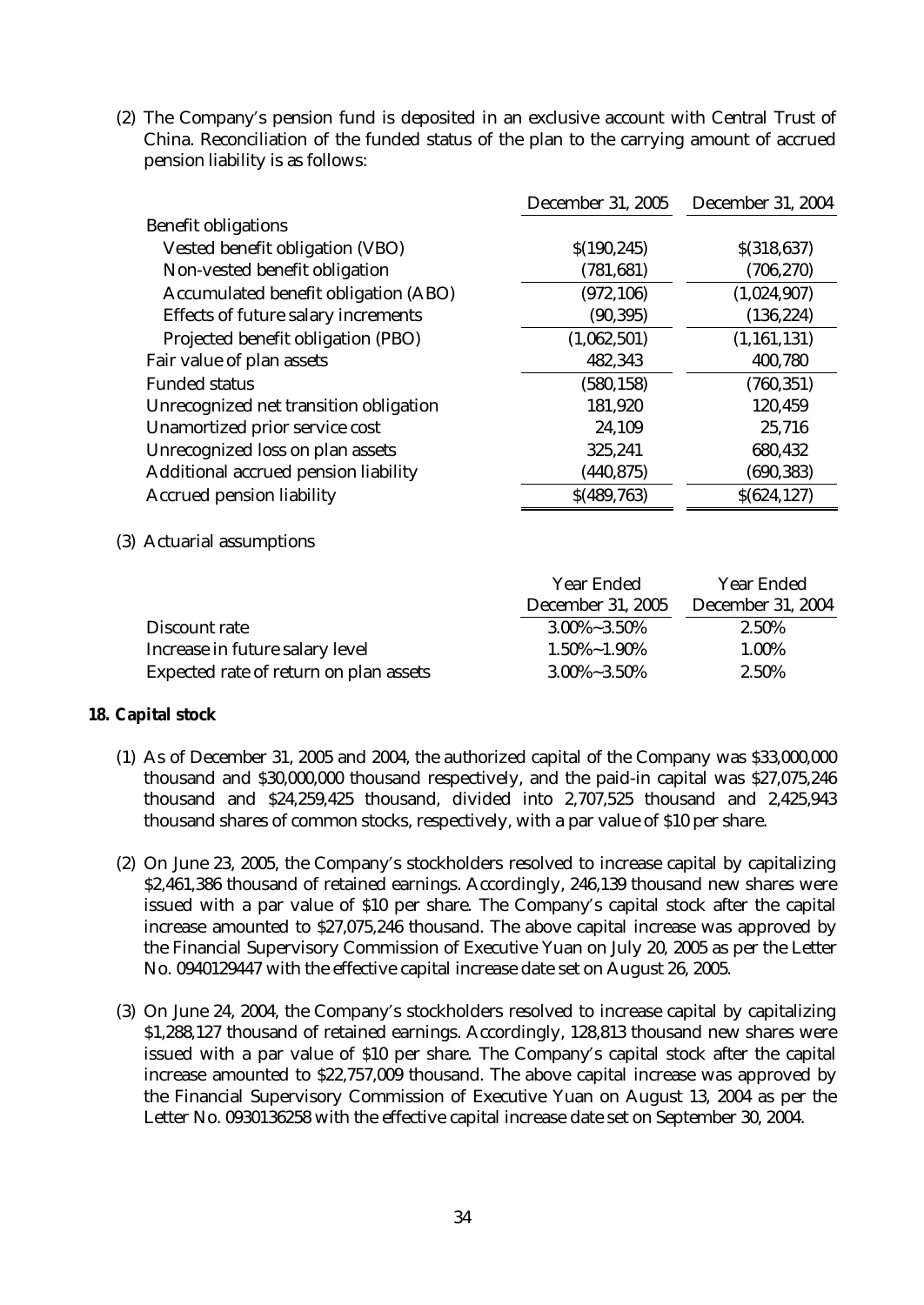(4) Details of the common stock converted from the unsecured domestic convertible bonds issued by the Company for the years ended June 30, 2005 are set forth below:

|                                    | <b>Year Ended</b><br><b>December 31, 2005</b> |               | <b>Year Ended</b><br><b>December 31, 2004</b> |               |
|------------------------------------|-----------------------------------------------|---------------|-----------------------------------------------|---------------|
|                                    | No. of                                        |               | No. of                                        |               |
|                                    | <b>Shares</b>                                 |               | <b>Shares</b>                                 |               |
|                                    | (in '000)                                     | <b>Amount</b> | (in '000)                                     | <b>Amount</b> |
| First unsecured convertible bonds  | 20,211                                        | \$202,111     | 67,467                                        | \$674,673     |
| Second unsecured convertible bonds | 15,233                                        | 152,324       | 82,785                                        | 827,848       |
| <b>Total</b>                       | 35,444                                        | \$354,435     | 150,252                                       | \$1,502,521   |

## **19. Capital surplus**

Under the Company Law, capital surplus arising from share issue premium and endowments received can be capitalized when the Company does not incur losses, provided that the annual amount capitalized cannot exceed 10% of the Company's paid-in capital. The remainder can only be used to offset losses. Additionally, pursuant to the Securities and Exchange Law and the Company Law, capitalization of the capital surplus is not allowed until the following year after the capital surplus is registered. Moreover, capital surplus cannot be used to make up losses unless the legal reserve is insufficient to cover the losses.

## **20. Appropriation of retained earnings and dividend policy**

(1) The sections of the Company's Articles of Incorporation that are applicable to the appropriation of the 2004 and 2003 earnings are as follows:

According to Article 26 of the Company's Articles of Incorporation, if there is any profit for a fiscal year, the Company should first make provision for income tax, and make up the losses from prior years, then appropriate 10% of the residual amount as legal reserve. Dividends should be proposed by the Board of Directors and resolved by the stockholders. Bonuses paid to employees should be at least 1% of the total distributed amount and the remuneration paid to the directors and supervisors should not exceed 5% of the total distributed amount.

(2) Legal reserve

Pursuant to the Company Law, the Company is required to set aside 10% of its annual after-tax net income as legal reserve until the balance of such reserve equals the Company's paid-in capital. Utilization of the legal reserve is limited to offsetting deficits and capital increase. Appropriation of the legal reserve as cash dividends is prohibited.

(3) Special reserve

If there are any negative stockholders' equity items recorded by the Company, such as unrealized loss on the decline in market value of long-term equity investments and cumulative translation adjustments, the Company is required to set aside an amount equal to the amount of the negative stockholders' equity items to the special reserve from the after-tax net income. If the negative stockholders' equity items are subsequently reversed, an amount not exceeding the reversed amount can be appropriated from the special reserve.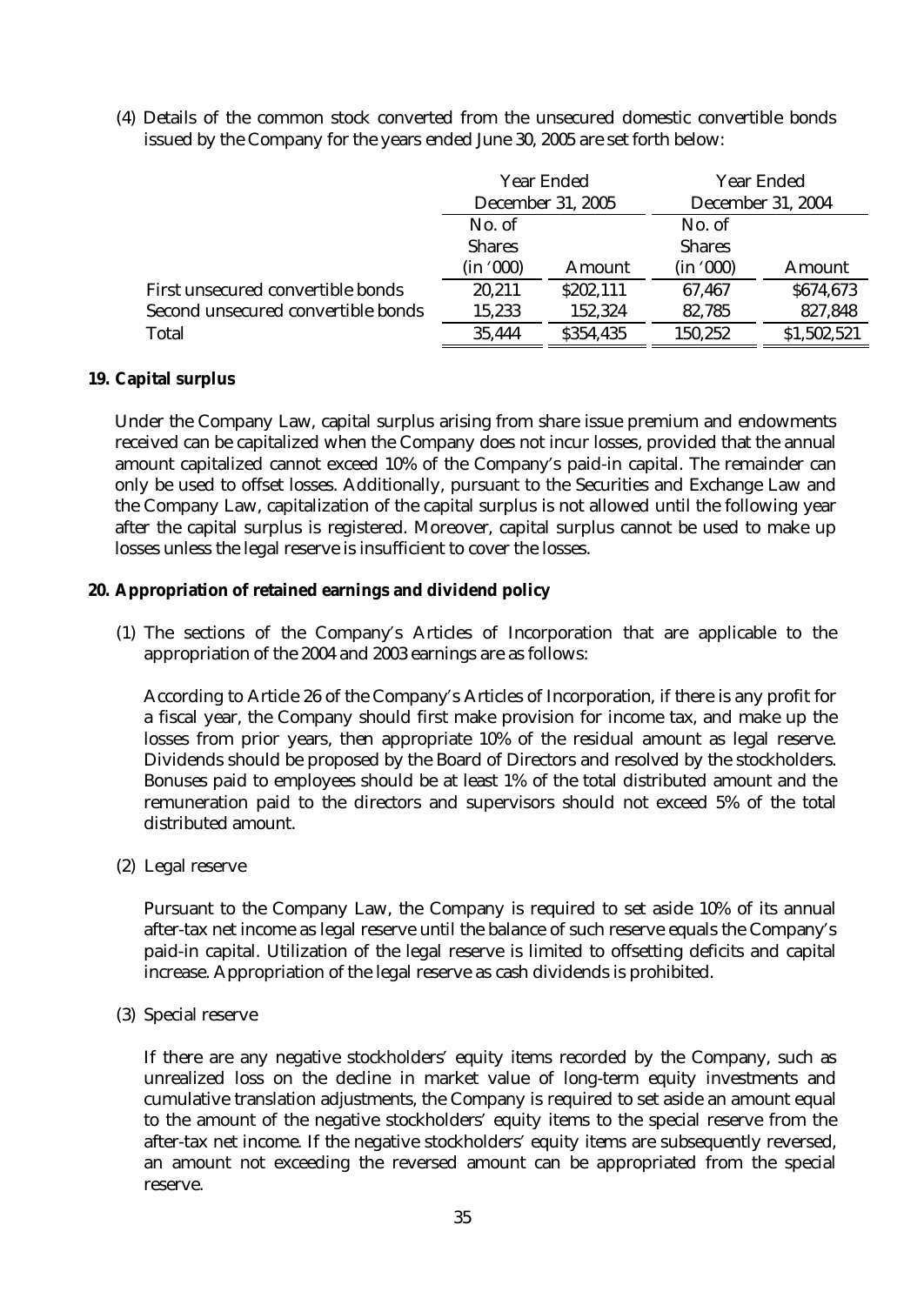- (4) The Company is currently at the stable growth stage. To facilitate future expansion plans, dividends distributed to stockholders are in the form of both cash and stocks with the proportions set at 0~50% and 100~50%, respectively. To maintain the Company's earnings per share at a certain level and in consideration of the impact of stock dividends on the Company's financial performance, the proportions of cash and stock dividends would be adjusted to 100%~50% and 0~50%, respectively, if the estimated earnings per share for the year in which the dividends are distributed decrease by more than 20%, compared to the prior year.
- (5) Appropriation of 2004 and 2003 earnings as resolved by the stockholders on June 23, 2005 and June 24, 2004, respectively, is set forth below.

|                                                     |             | <b>Appropriated Earnings</b> |        | <b>Dividend Per Share</b><br>(in dollars) |
|-----------------------------------------------------|-------------|------------------------------|--------|-------------------------------------------|
|                                                     | 2004        | 2003                         | 2004   | 2003                                      |
| <b>Cash dividends to common</b><br>stockholders     | \$4,922,772 | \$1,288,127                  | \$2.00 | \$0.60                                    |
| <b>Stock dividends to common</b><br>stockholders    | 2,461,386   | 1,288,127                    | 1.00   | 0.60                                      |
| <b>Cash bonus to employees</b>                      | 80,000      | 50,000                       |        |                                           |
| <b>Remuneration to directors</b><br>and supervisors | 43,800      | 22,100                       |        |                                           |

Appropriation of the 2004 and 2003 earnings were calculated by the following formula. After distributing the bonus to employees and the remuneration to directors and supervisors, the after-tax basic earning per share for 2004 and 2003 decreased from \$4.81 to \$4.76 from \$1.44 to \$1.41, respectively.

| Formula: $\frac{E}{2}$ | After-tax net income – Cash bonus to employees – Remuneration to directors and supervisor |
|------------------------|-------------------------------------------------------------------------------------------|
|                        | Weighted-average number of outstanding shares (After retroactive adjustment)              |

- $2004 = (12,084,669$  thousand dollars 80,000 thousand dollars–43,800 thousand dollars) 2,512,726thousand shares=\$4.76
- 2003  $=(3,604,776 \text{ thousand dollars}-50,000 \text{ thousand dollars}-22,100 \text{ thousand dollars})$ 2,503,260thousand shares =\$1.41
- (6) Information relating to the appropriation of the Company's 2004 earnings as proposed by the Board of Directors and resolved by the stockholders in 2005 is published on the "Market Observation Post System" at the website of the Taiwan Stock Exchange.

## **21. Operating revenues**

|                                       | <b>Year Ended</b>        | <b>Year Ended</b>        |
|---------------------------------------|--------------------------|--------------------------|
|                                       | <b>December 31, 2005</b> | <b>December 31, 2004</b> |
| Marine freight income                 | \$123,455,891            | \$119,401,349            |
| Ship rental income                    | 13,788,745               | 9,632,212                |
| <b>Commission income</b>              | 23,558                   | 75,277                   |
| <b>Agency service income</b>          | 95,416                   | 34,030                   |
| <b>Container manufacturing income</b> | 2,098,751                | 748,700                  |
| <b>Others</b>                         | 1,274,503                | 597,510                  |
| <b>Total</b>                          | \$140,736,864            | \$130,489,078            |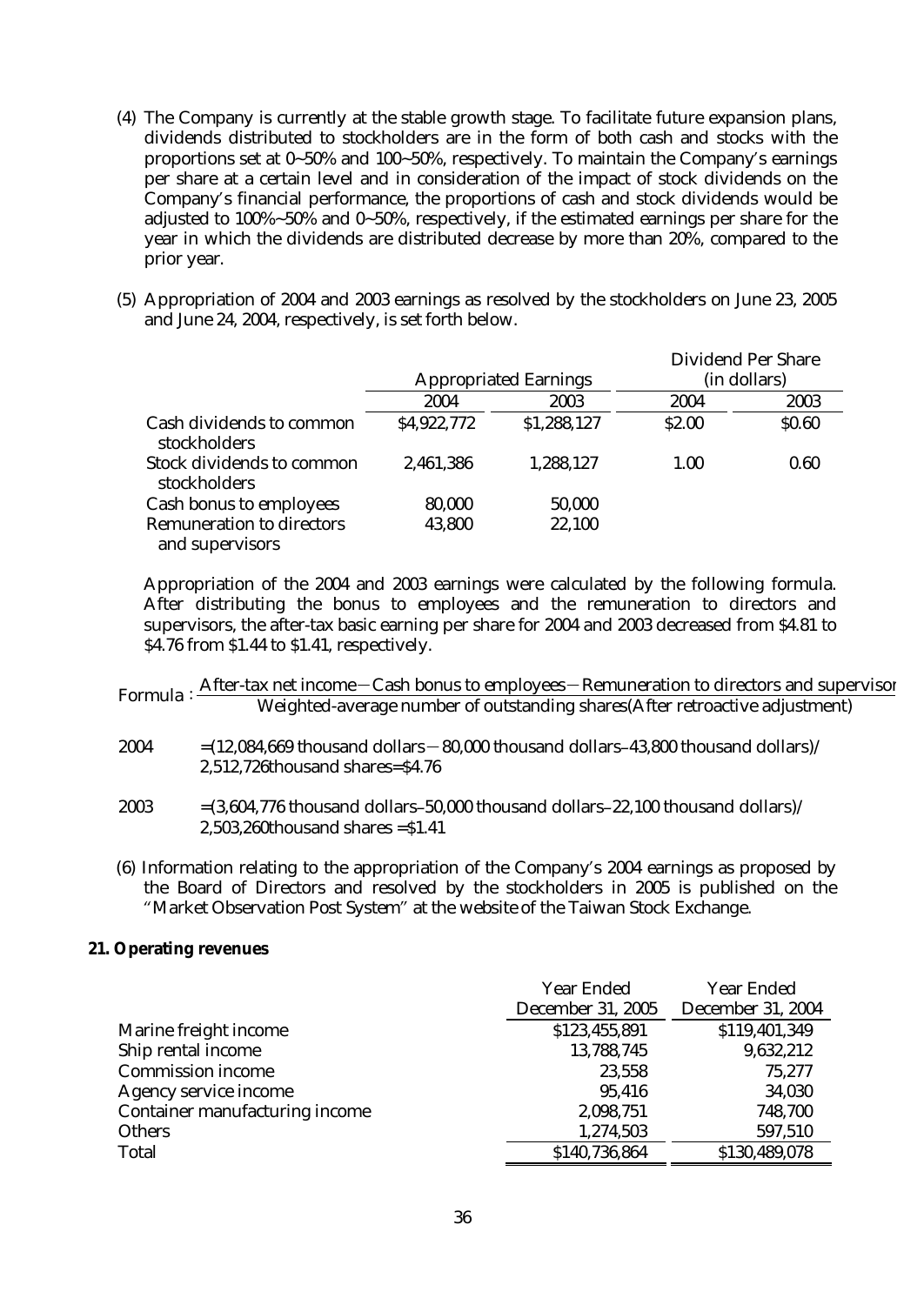## **22. Expenses relating to employment, depreciation, depletion and amortization**

Expenses relating to employment, depreciation, depletion and amortization for the years ended December 31, 2005 and 2004 disclosed by function are as follows:

|                            |                  | Year Ended December 31, 2005 |              |  |  |  |
|----------------------------|------------------|------------------------------|--------------|--|--|--|
|                            | <b>Operating</b> | <b>Operating</b>             |              |  |  |  |
|                            | Costs            | <b>Expenses</b>              | <b>Total</b> |  |  |  |
| <b>Employment</b>          |                  |                              |              |  |  |  |
| <b>Salaries and wages</b>  | \$1,638,264      | \$1,264,918                  | \$2,903,182  |  |  |  |
| Labor and health insurance | 29,862           | 52,405                       | 82,267       |  |  |  |
| <b>Pension</b>             | 111,243          | 117,069                      | 228,312      |  |  |  |
| <b>Others</b>              | 113,469          | 41,676                       | 155,145      |  |  |  |
| <b>Total</b>               | \$1,892,838      | \$1,476,068                  | \$3,368,906  |  |  |  |
| Depreciation               | \$3,905,409      | \$1,096,821                  | \$5,002,230  |  |  |  |
| <b>Depletion</b>           |                  | S-                           |              |  |  |  |
| <b>Amortization</b>        | \$206,348        | \$64,302                     | \$270,650    |  |  |  |
|                            |                  |                              |              |  |  |  |

|                            | Year Ended December 31, 2004 |                                     |              |  |
|----------------------------|------------------------------|-------------------------------------|--------------|--|
|                            | <b>Operating</b><br>Costs    | <b>Operating</b><br><b>Expenses</b> | <b>Total</b> |  |
| <b>Employment</b>          |                              |                                     |              |  |
| <b>Salaries and wages</b>  | \$725,607                    | \$1,058,923                         | \$1,784,530  |  |
| Labor and health insurance | 24,981                       | 48,522                              | 73,503       |  |
| <b>Pension</b>             | 45,609                       | 69,039                              | 114,648      |  |
| <b>Others</b>              | 34,127                       | 29,081                              | 63,208       |  |
| <b>Total</b>               | \$830,324                    | \$1,205,565                         | \$2,035,889  |  |
| <b>Depreciation</b>        | \$4,339,577                  | \$1,085,360                         | \$5,424,937  |  |
| <b>Depletion</b>           | ς.                           | S-                                  |              |  |
| <b>Amortization</b>        | \$183,598                    | \$59,924                            | \$243,522    |  |

#### **23. Income taxes**

(1) The income taxes comprise the following:

|                                                      | <b>Year Ended</b> | <b>Year Ended</b>                   |
|------------------------------------------------------|-------------------|-------------------------------------|
|                                                      |                   | December 31, 2005 December 31, 2004 |
| Income tax expense - current period                  | \$1,944,010       | \$651,385                           |
| 10% tax on unappropriated retained earnings          | 343               |                                     |
| <b>Investment tax credit</b>                         | (44, 323)         | (288, 509)                          |
| Separate income tax expense                          | 2,532             |                                     |
| Adjustments for changes in tax estimates             | (582)             | (24, 538)                           |
| Net change in deferred income tax assets/liabilities | 730,739           | 1,174,885                           |
| Income tax expense                                   | \$2,632,719       | \$1,513,225                         |
|                                                      |                   |                                     |

(2) Deferred income tax assets and liabilities

|             | December 31, 2005 December 31, 2004 |
|-------------|-------------------------------------|
| \$2,324,281 | \$(1,668,172)                       |
| \$64.274    | \$126,343                           |
| \$(325)     |                                     |
|             |                                     |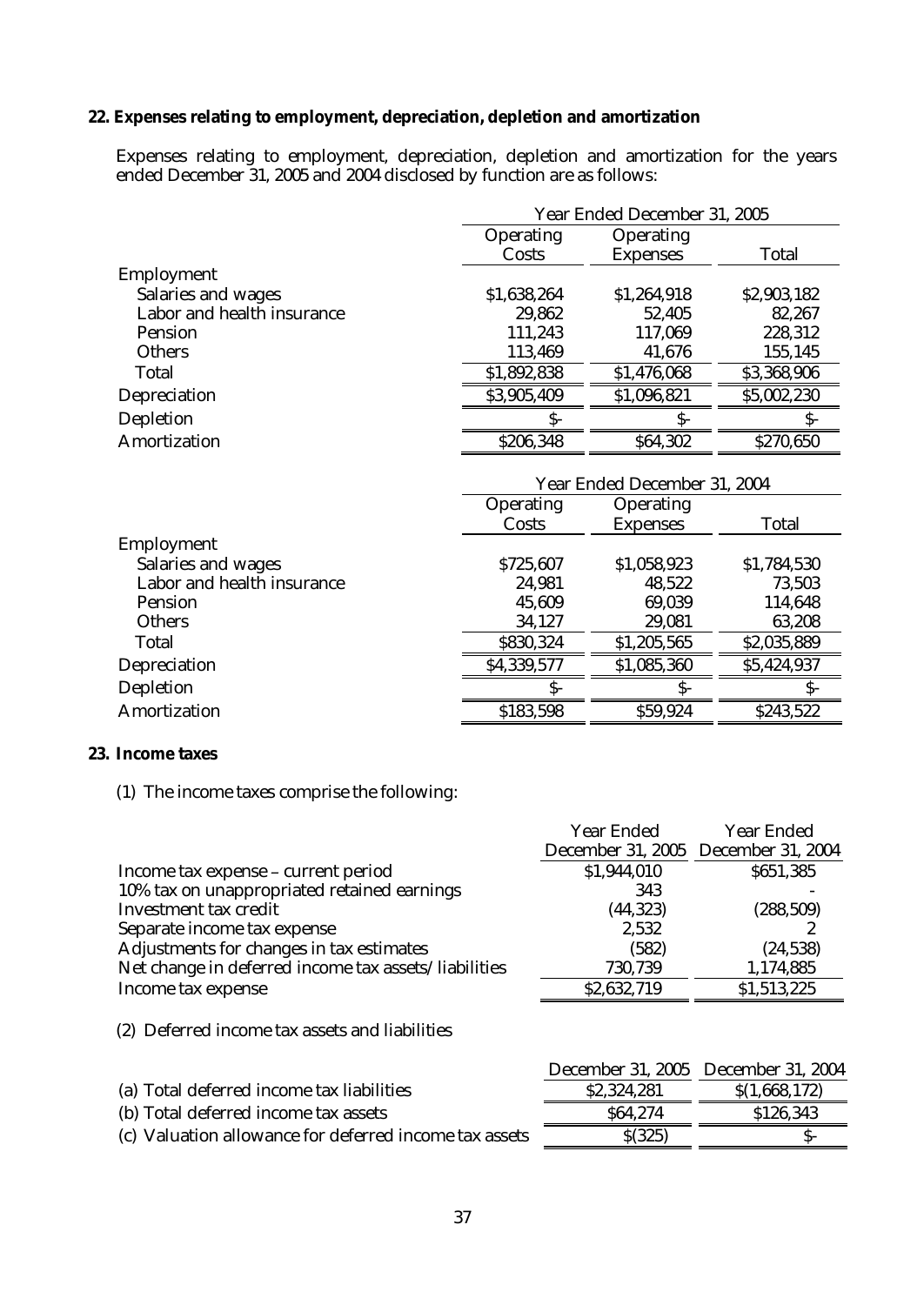|     |                                                                     |               | December 31, 2005 December 31, 2004 |
|-----|---------------------------------------------------------------------|---------------|-------------------------------------|
|     | (d) Temporary differences resulting in deferred income              |               |                                     |
|     | tax assets or liabilities:                                          |               |                                     |
|     | Equity-accounted investment income                                  | \$(9,039,180) | \$(6, 292, 258)                     |
|     | Foreign dividends                                                   | 2,779         | 1,805                               |
|     | Unrealized foreign exchange gain                                    | (144, 177)    | (200, 466)                          |
|     | Unrealized foreign exchange loss                                    | 130,654       | 487,334                             |
|     | <b>Unrealized investment losses</b>                                 | 1,300         |                                     |
|     | <b>Unrealized expenses and losses</b>                               | 7,945         | 16,235                              |
|     | <b>Pension expense</b>                                              | (48, 888)     | (66, 256)                           |
|     | Property, plant and equipment                                       | 87,787        | (101, 526)                          |
|     | Loss carryforwards                                                  | 50,233        |                                     |
|     | (e) Deferred income tax assets - current                            | \$38,682      | \$30,152                            |
|     | Valuation allowance for deferred income tax<br>assets – current     |               |                                     |
|     | Deferred income tax assets, net                                     | 38,682        | 30,152                              |
|     | Deferred income tax liabilities - current                           | (7, 352)      | (50, 116)                           |
|     | Net deferred income tax(liabilities)assets - current                | \$31,330      | \$(19,964)                          |
| (f) | Deferred income tax assets - non-current                            | \$25,592      | \$96,191                            |
|     | Valuation allowance for deferred income tax assets<br>- non-current | (325)         |                                     |
|     | Net deferred income tax assets - non-current                        | 25,267        | 96,191                              |
|     | Deferred income tax liabilities - non-current                       | (2,316,929)   | (1,618,056)                         |
|     | Net deferred income tax liabilities - non-current                   | \$(2,291,662) | \$(1,521,865)                       |

(3) As of the December 31,2005, the above loss carryforwards derived from MBPI, the years in which the loss carryforwards will expire are as follows:

| <b>Expiry Year</b> | Amount   |
|--------------------|----------|
| 2006               | \$50,233 |

(4) Except for the income tax return of 2001 and 2002, the Company's income tax returns through 2003 have been assessed by National Tax Administration (NTA).

#### (5) Imputation tax credit

|                                                   | 2005        | 2004     |
|---------------------------------------------------|-------------|----------|
| Balance of imputation tax credit account (ICA)    | \$515,213   | \$59,982 |
|                                                   | 2005        | 2004     |
|                                                   | (Estimated) | (Actual) |
| Estimated (actual) tax credit rate for individual |             |          |
| stockholders                                      | 3.10%       | 4.14%    |
|                                                   |             |          |

## (6) Unappropriated retained earnings

| December 31, 2005 December 31, 2004 |              |
|-------------------------------------|--------------|
| \$5,570,596                         | \$5,570,596  |
| 16,618,826                          | 13,111,340   |
| \$22,189,422                        | \$18,681,936 |
|                                     |              |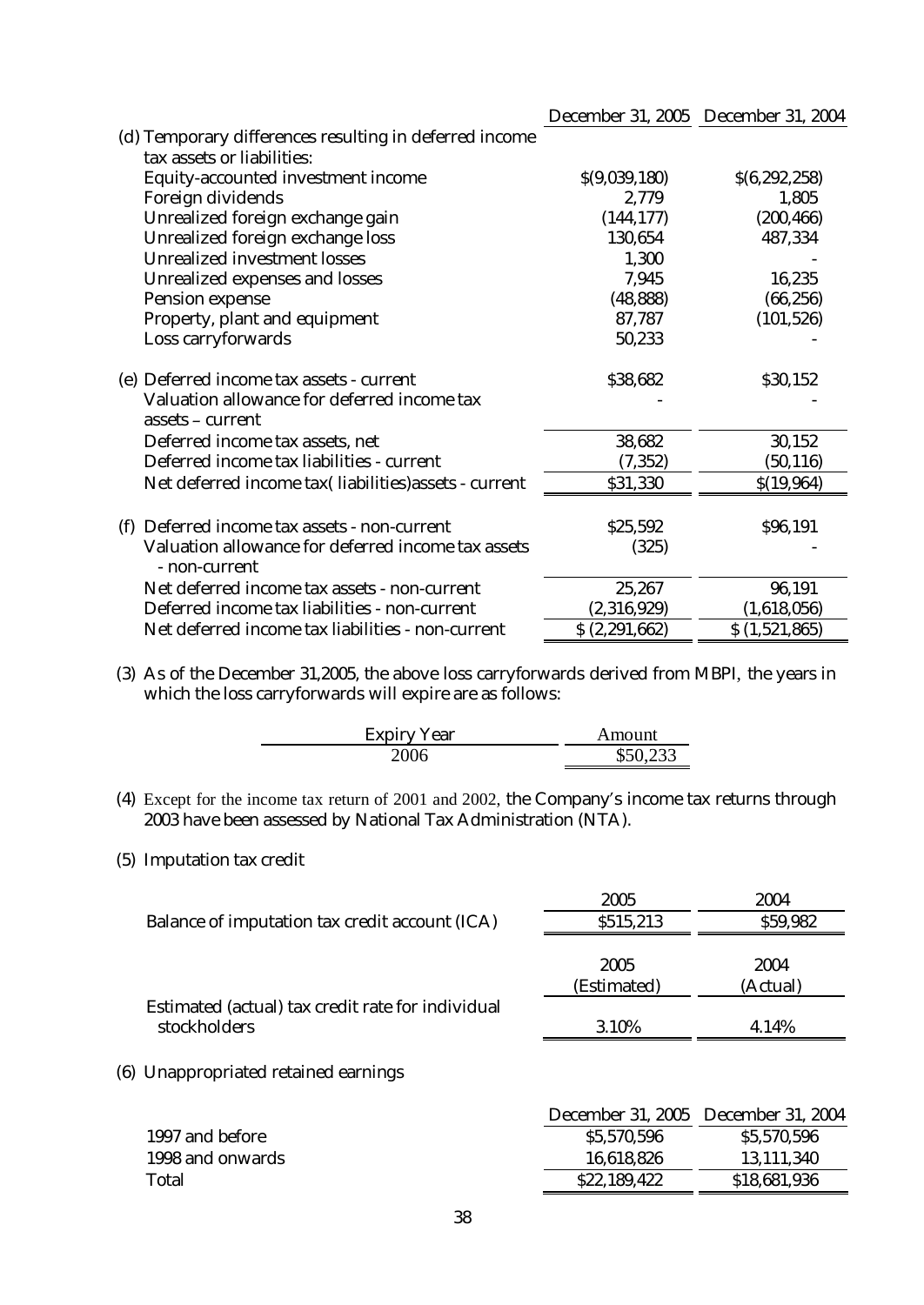# **24. Earnings per share**

(1) Basic earnings per share:

|                                                                   | 2005         |                  | 2004                                                |                      |
|-------------------------------------------------------------------|--------------|------------------|-----------------------------------------------------|----------------------|
|                                                                   | Pre-Tax      | <b>After-Tax</b> | Pre-Tax                                             | <b>After-Tax</b>     |
| Parent company income                                             | \$14,665,790 | \$12,223,911     | \$13,603,481                                        | \$12,084,669         |
| <b>Minority interest income</b>                                   | 470,733      | 279,893          | 1,324,933                                           | 1,330,520            |
| <b>Consolidated net income</b>                                    | \$15,136,523 | \$12,503,804     | \$14,928,414                                        | \$13,415,189         |
| (In thousand shares)                                              |              |                  |                                                     |                      |
| Beginning balance of shares outstanding                           | 2,425,942    | 2,425,942        | 2,146,878                                           | 2,146,878            |
| <b>Capitalization of retained earnings in 2005</b>                | 245,274      | 245,274          | 228,430                                             | 228,430              |
| $(0.10$ per share)                                                |              |                  |                                                     |                      |
| Capitalization of retained earnings in 2004                       |              |                  | 128,813                                             | 128,813              |
| $(0.06$ per share)                                                |              |                  |                                                     |                      |
| Common stock converted from convertible                           | 26,793       | 26,793           | 8,605                                               | 8,605                |
| bonds                                                             |              |                  |                                                     |                      |
| Weighted-average number of shares                                 | 2,698,009    | 2,698,009        | 2,512,726                                           | 2,512,726            |
| outstanding                                                       |              |                  |                                                     |                      |
|                                                                   |              |                  |                                                     |                      |
| Basic earnings per share (in dollars)                             | \$5.44       | \$4.53           | \$5.41                                              |                      |
| Parent company income                                             | 0.17         | 0.10             | 0.53                                                | \$4.81<br>0.53       |
| <b>Minority interest income</b><br><b>Consolidated net income</b> | \$5.61       | \$4.63           | \$5.94                                              | \$5.34               |
|                                                                   |              |                  |                                                     |                      |
| (2) Diluted earnings per share:                                   |              |                  |                                                     |                      |
|                                                                   | 2005         |                  | 2004                                                |                      |
|                                                                   | Pre-Tax      | After-Tax        | Pre-Tax                                             | After-Tax            |
|                                                                   |              |                  |                                                     |                      |
| Parent company income                                             | \$14,665,790 | \$12,223,911     | \$13,603,481                                        | \$12,084,669         |
| Dilutive effect of potential common stock to                      | 4,197        | 3,147            | 7,596                                               | 5,697                |
| be converted from unsecured domestic                              |              |                  |                                                     |                      |
| convertible bonds                                                 |              |                  |                                                     |                      |
| Parent company income after dilutive effect                       | 14,669,987   | 12,227,058       | 13,611,077                                          | 12,090,366           |
| <b>Minority interest income</b>                                   | 470,733      | 279,893          | 1,324,933                                           | 1,330,520            |
| <b>Consolidated net income</b>                                    |              |                  | \$15,140,720 \$12,506,951 \$14,936,010 \$13,420,886 |                      |
|                                                                   |              |                  |                                                     |                      |
| (In thousand shares)                                              |              |                  |                                                     |                      |
| Beginning balance of shares outstanding                           | 2,425,942    | 2,425,942        | 2,146,878                                           |                      |
| <b>Capitalization of retained earnings in 2005</b>                | 245,274      | 245,274          | 228,430                                             | 2,146,878<br>228,430 |
| $(0.10$ per share)                                                |              |                  |                                                     |                      |
| Capitalization of retained earnings in 2004                       |              |                  | 128,813                                             | 128,813              |
| $(0.06$ per share)                                                |              |                  |                                                     |                      |
| Common stock converted from convertible<br>bonds                  | 26,793       | 26,793           | 8,605                                               | 8,605                |
| Potential common stock to be converted from                       | 163,409      | 163,409          | 213,150                                             |                      |
| unsecured domestic convertible bonds                              |              |                  |                                                     | 213,150              |
| Weighted-average number of shares                                 | 2,861,418    | 2,861,418        | 2,725,876                                           | 2,725,876            |
| outstanding                                                       |              |                  |                                                     |                      |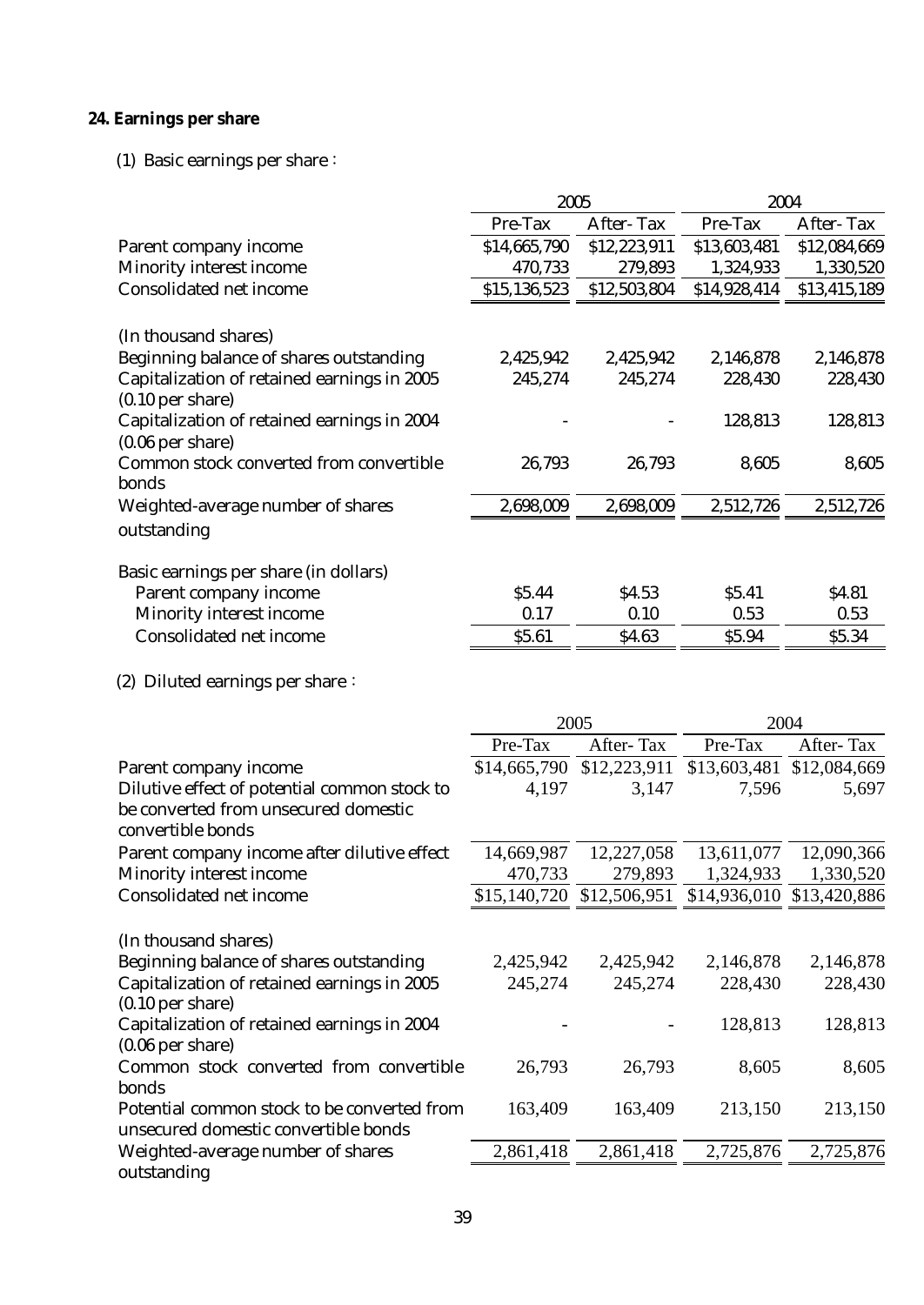|                                         | 2005      |           | 2004    |           |
|-----------------------------------------|-----------|-----------|---------|-----------|
|                                         | $Pre-Tax$ | After-Tax | Pre-Tax | After-Tax |
| Diluted earnings per share (in dollars) |           |           |         |           |
| <b>Parent company income</b>            | \$5.13    | \$4.27    | \$4.99  | \$4.43    |
| <b>Minority interest income</b>         | 0.16      | 0.10      | 0.49    | 0.49      |
| <b>Consolidated net income</b>          | \$5.29    | \$4.37    | \$5.48  | \$4.92    |

# **E. RELATED PARTY TRANSACTIONS**

# **1. Names of the related parties and their relationship with the Company**

| <b>Related Party</b>                                                              | <b>Relationship with the Company</b>                               |
|-----------------------------------------------------------------------------------|--------------------------------------------------------------------|
| <b>Evergreen International S.A. (EIS)</b>                                         | Major stockholder of the Company                                   |
| Taiwan Terminal Services Co., Ltd. (TTSC)                                         | <b>Subsidiary of the Company</b>                                   |
| Shenzhen Greentrans Transportation Co., Ltd.<br>(SGTC)                            | <b>Investee of Peony</b>                                           |
| PT. Multi Bina Transport (MBT)                                                    | <b>Investee of Peony</b>                                           |
| PT. Multi Bina Pura International (MBPI)                                          | <b>Investee of Peony</b>                                           |
| Island Equipment LLC. (Island)                                                    | <b>Investee of Peony</b>                                           |
| <b>Whitney equipment LLC(Whitney)</b>                                             | <b>Investee of Peony</b>                                           |
| Hemlock equipment LLC(Hemlock)                                                    | <b>Investee of Peony</b>                                           |
| <b>Evergreen International Storage and Transport</b><br><b>Corporation (EITC)</b> | Investee of the Company accounted for by the<br>equity method      |
| <b>EVA Airways Corporation (EVA)</b>                                              | Investee of the Company accounted for by the<br>equity method      |
| <b>Evergreen Security Corporation (ESRC)</b>                                      | Investee of the Company accounted for by the<br>equity method      |
| Charng Yang Development Co., Ltd. (CYD)                                           | Investee of the Company accounted for by the<br>equity method      |
| <b>Evergreen International Corporation (EIC)</b>                                  | Investee of the Company's major stockholder                        |
| Evergreen State Transport Co., Ltd. (Evergreen<br>State)                          | Investee of the Company's major stockholder                        |
| Evergreen Star Transport Co., Ltd. (Evergreen<br>Star)                            | Investee of the Company's major stockholder                        |
| Tai Wha Checker Co., Ltd. (THC)                                                   | Indirect subsidiary of the Company (Sold in<br><b>March, 2005)</b> |
| <b>Evergreen Airline Service Corporation (EAS)</b>                                | Investee of the Company's major stockholder                        |
| Shanghai Jifa Logistics Co., Ltd. (SJL)                                           | <b>Investee of Peony</b>                                           |
| Ningbo Victory Container Co., Ltd. (NVC)                                          | <b>Investee of Peony</b>                                           |
| Qingdao Evergreen Container Storage and<br>Transportation Co., Ltd. (QECT)        | <b>Investee of Peony</b>                                           |
| Taranto Container Terminal S.P.A. (TCT)                                           | <b>Investee of Peony</b>                                           |
| Lloyd Triestino Di Navigazione S.P.A. (LT)                                        | <b>Investee of Peony</b>                                           |
| <b>Evergreen Container Terminal (Thailand)</b><br>(ECTT)                          | <b>Investee of Peony</b>                                           |
| <b>Colon Container Terminal S.A. (CCT)</b>                                        | <b>Investee of Peony</b>                                           |
| PT. Evergreen Marine Indonesia (EMI)                                              | <b>Investee of Peony</b>                                           |
| Evergreen Star (Thailand) Co. Ltd. (EGT)                                          | <b>Investee of Peony</b>                                           |
| Evergreen Shipping (S) Pte. Ltd. (EGS)                                            | <b>Investee of Peony</b>                                           |
| <b>Evergreen Korea Corporation (EGK)</b>                                          | <b>Investee of Peony</b>                                           |
| Evergreen India Pvt. Ltd. (EGI)                                                   | <b>Investee of Peony</b>                                           |
| <b>Gaining Enterprise S.A. (GESA)</b>                                             | <b>Investee of EITC</b>                                            |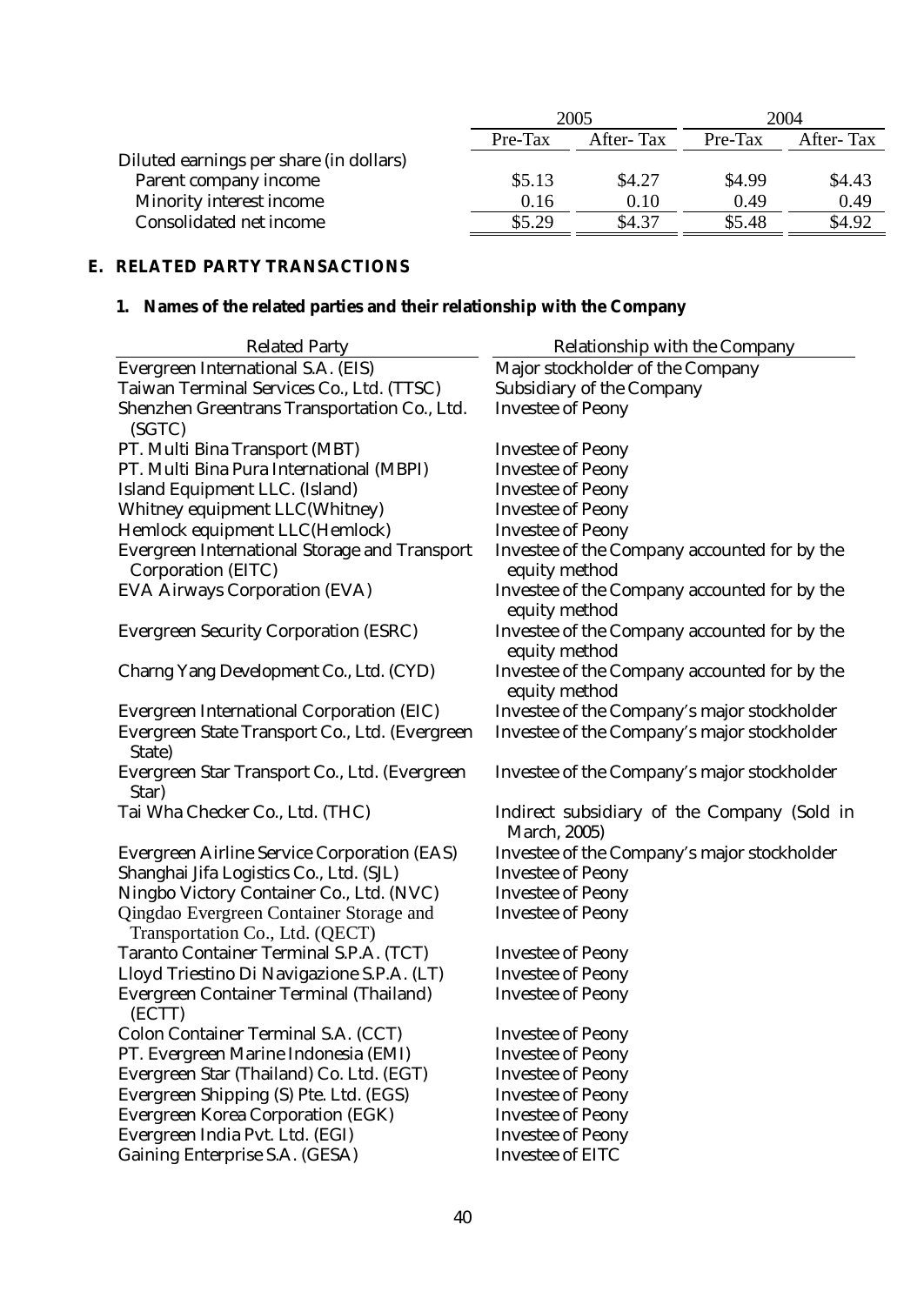## **2. Significant transactions with related parties**

(1) Operating revenues from related parties

|              |               | <b>Year Ended</b><br><b>December 31, 2005</b> |               | <b>Year Ended</b><br><b>December 31, 2004</b> |  |
|--------------|---------------|-----------------------------------------------|---------------|-----------------------------------------------|--|
|              |               | % of Total<br><b>Operating</b>                |               | % of Total<br><b>Operating</b>                |  |
|              | <b>Amount</b> | <b>Revenues</b>                               | <b>Amount</b> | <b>Revenues</b>                               |  |
| <b>EIC</b>   | \$1,887       |                                               | \$1,424       |                                               |  |
| <b>EITC</b>  | 101,742       | 0.07                                          | 104,901       | 0.08                                          |  |
| <b>LT</b>    | 640,013       | 0.46                                          | 131,132       | 0.10                                          |  |
| <b>EIS</b>   | 92,422        | 0.07                                          | 84,885        | 0.07                                          |  |
| <b>GESA</b>  | 17,879        | 0.01                                          |               |                                               |  |
| <b>EVA</b>   |               |                                               | 146           |                                               |  |
| <b>THC</b>   |               |                                               | 762           |                                               |  |
| <b>Total</b> | \$853,943     | 0.61                                          | \$323,250     | 0.25                                          |  |

The terms on the above transactions with related parties are not materially different from those with non-related parties.

## (2) Expenditures on services rendered by related parties

|                        | <b>Year Ended</b>        |                  | <b>Year Ended</b>        |                  |
|------------------------|--------------------------|------------------|--------------------------|------------------|
|                        | <b>December 31, 2005</b> |                  | <b>December 31, 2004</b> |                  |
|                        |                          | % of Total       |                          | % of Total       |
|                        |                          | Operating        |                          | <b>Operating</b> |
|                        |                          | <b>Costs and</b> |                          | <b>Costs and</b> |
|                        | <b>Amount</b>            | <b>Expenses</b>  | Amount                   | <b>Expenses</b>  |
| <b>EITC</b>            | \$1,403,285              | 1.10             | \$2,217,018              | 1.88             |
| EIC                    | 497,692                  | 0.39             | 472,385                  | 0.40             |
| <b>Evergreen State</b> | 21,528                   | 0.02             | 74,364                   | 0.06             |
| <b>Evergreen Star</b>  | 20,356                   | 0.02             | 62,343                   | 0.05             |
| <b>ESRC</b>            | 42,935                   | 0.03             | 46,059                   | 0.04             |
| <b>EAS</b>             | 8,016                    |                  | 5,658                    |                  |
| <b>EVA</b>             | 12,737                   | 0.01             | 2,981                    |                  |
| <b>TTSC</b>            |                          |                  | 632,052                  | 0.54             |
| <b>THC</b>             | 26,546                   | 0.02             | 122,738                  | 0.10             |
| <b>GESA</b>            | 1,954,468                | 1.53             | 2,105,492                | 1.78             |
| LT                     | 10,075                   | 0.01             | 99,112                   | 0.08             |
| <b>EIS</b>             | 117,826                  | 0.09             | 95,313                   | 0.08             |
| <b>EMI</b>             | 74,091                   | 0.05             | 60,354                   | 0.05             |
| <b>EGT</b>             | 84,764                   | 0.07             | 65,486                   | 0.06             |
| <b>EGS</b>             | 64,588                   | 0.05             | 30,695                   | 0.03             |
| <b>EGK</b>             | 49,816                   | 0.04             | 53,346                   | 0.05             |
| <b>Total</b>           | \$4,388,723              | 3.43             | \$6,145,396              | 5.20             |

The terms on the above transactions with related parties are not materially different from those with non-related parties.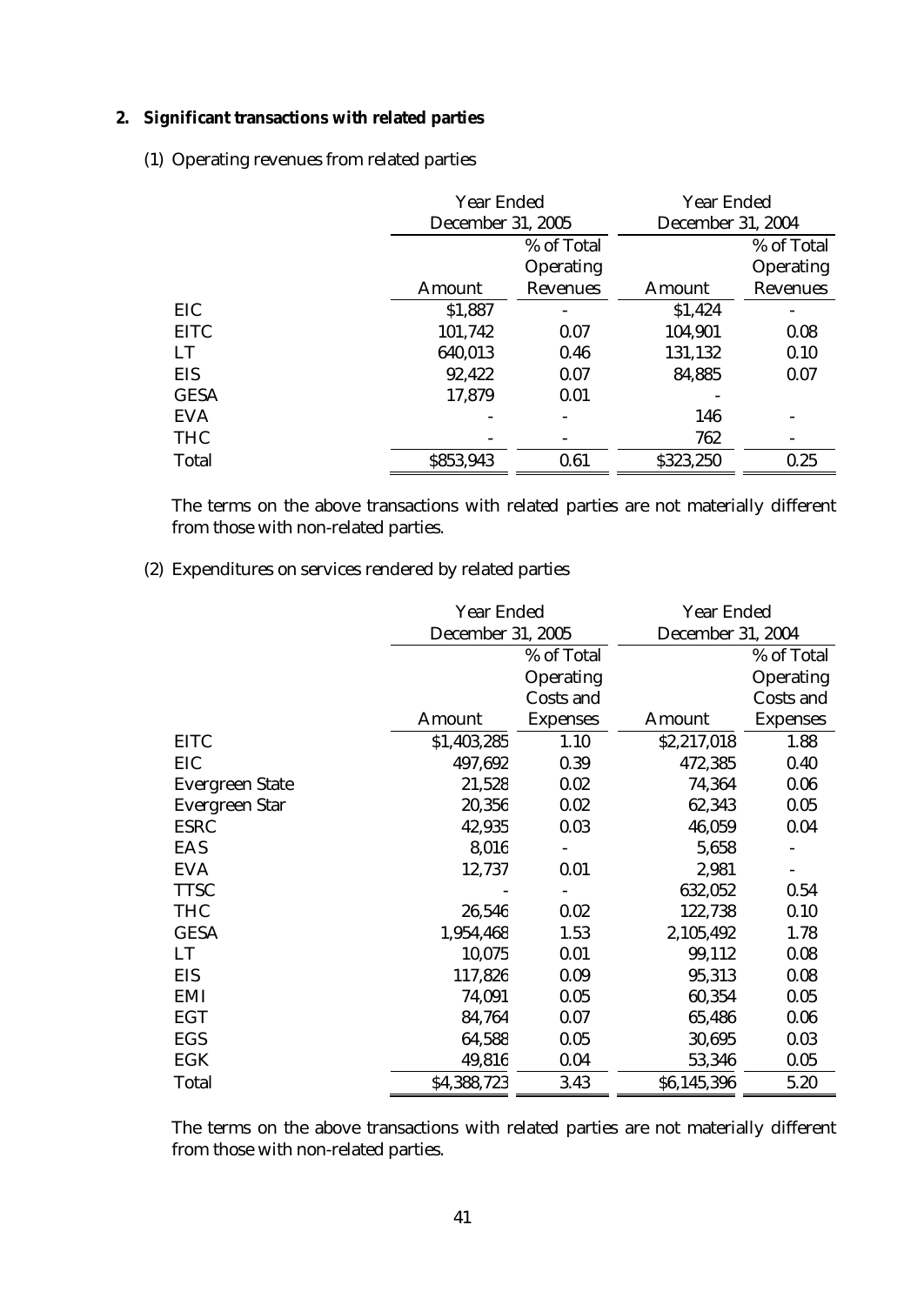#### (3) Asset transactions

Sales of property, plant and equipment

|              |                                               | <b>Year Ended</b><br><b>December 31, 2005</b> |                | <b>Year Ended</b><br><b>December 31, 2004</b> |                |
|--------------|-----------------------------------------------|-----------------------------------------------|----------------|-----------------------------------------------|----------------|
|              | <b>Asset Sold</b>                             | <b>Selling</b><br><b>Price</b>                | Gain<br>(Loss) | <b>Selling</b><br><b>Price</b>                | Gain<br>(Loss) |
| <b>LT</b>    | <b>Transportation</b><br>equipment            | \$1,048                                       | <b>\$971</b>   | \$1,567                                       | \$1,466        |
| EIC          | Office equipment                              |                                               |                | 16                                            |                |
| <b>EITC</b>  | <b>Transportation</b><br>equipment            | 780                                           | 686            |                                               |                |
| <b>CCT</b>   | <b>Computer equipment</b>                     |                                               |                | 195                                           |                |
| <b>EVA</b>   | <b>Transportation and</b><br>office equipment | 2,645                                         | 97             | 53                                            | 17             |
| <b>ESRC</b>  | Office equipment                              |                                               |                | 170                                           | 165            |
| <b>TCT</b>   | <b>Transportation</b><br>equipment            |                                               |                | 379                                           | 33             |
| <b>Total</b> |                                               | \$4,473                                       | \$1,754        | \$2,380                                       | \$1,681        |

#### (4) Leases

(a) Rental income (recorded as non-operating income) derived from the operating premises and parking lots leased to the related parties are as follows:

|              |                         |               | <b>Year Ended</b>        |               | <b>Year Ended</b>        |  |
|--------------|-------------------------|---------------|--------------------------|---------------|--------------------------|--|
|              |                         |               | <b>December 31, 2005</b> |               | <b>December 31, 2004</b> |  |
|              |                         |               | % of Total               |               | % of Total               |  |
|              |                         |               | Rental                   |               | Rental                   |  |
|              | <b>Lease Property</b>   | <b>Amount</b> | Income                   | <b>Amount</b> | Income                   |  |
| EIC          | <b>Office buildings</b> | \$57,499      | 97.06                    | \$48,299      | 97.98                    |  |
| <b>EVA</b>   | <b>Parking lots</b>     | 264           | 0.45                     | 96            | 0.19                     |  |
| <b>ESRC</b>  | <b>Parking lots</b>     | 168           | 0.28                     |               |                          |  |
| <b>Total</b> |                         | \$57,931      | 97.79                    | \$48,395      | 98.17                    |  |

(b) Rental expenses (recorded as general and administrative expenses) on operating premises and parking lots leased from the related parties are as follows:

|              |                         |               | <b>Year Ended</b><br><b>December 31, 2005</b> |          | <b>Year Ended</b><br><b>December 31, 2004</b> |
|--------------|-------------------------|---------------|-----------------------------------------------|----------|-----------------------------------------------|
|              |                         |               | % of Total                                    |          | % of Total                                    |
|              | Leasehold               |               | Rental                                        |          | Rental                                        |
|              | <b>Property</b>         | <b>Amount</b> | <b>Expenses</b>                               | Amount   | <b>Expenses</b>                               |
| EIC          | <b>Office buildings</b> | \$36,954      | 90.50                                         | \$30,484 | 81.93                                         |
| <b>EITC</b>  | <b>Office buildings</b> | 1,175         | 2.88                                          | 1,197    | 3.22                                          |
| <b>EVA</b>   | <b>Parking lots</b>     | 1,227         | 3.00                                          | 202      | 0.55                                          |
| <b>Total</b> |                         | \$39,356      | 96.38                                         | \$31,883 | 85.70                                         |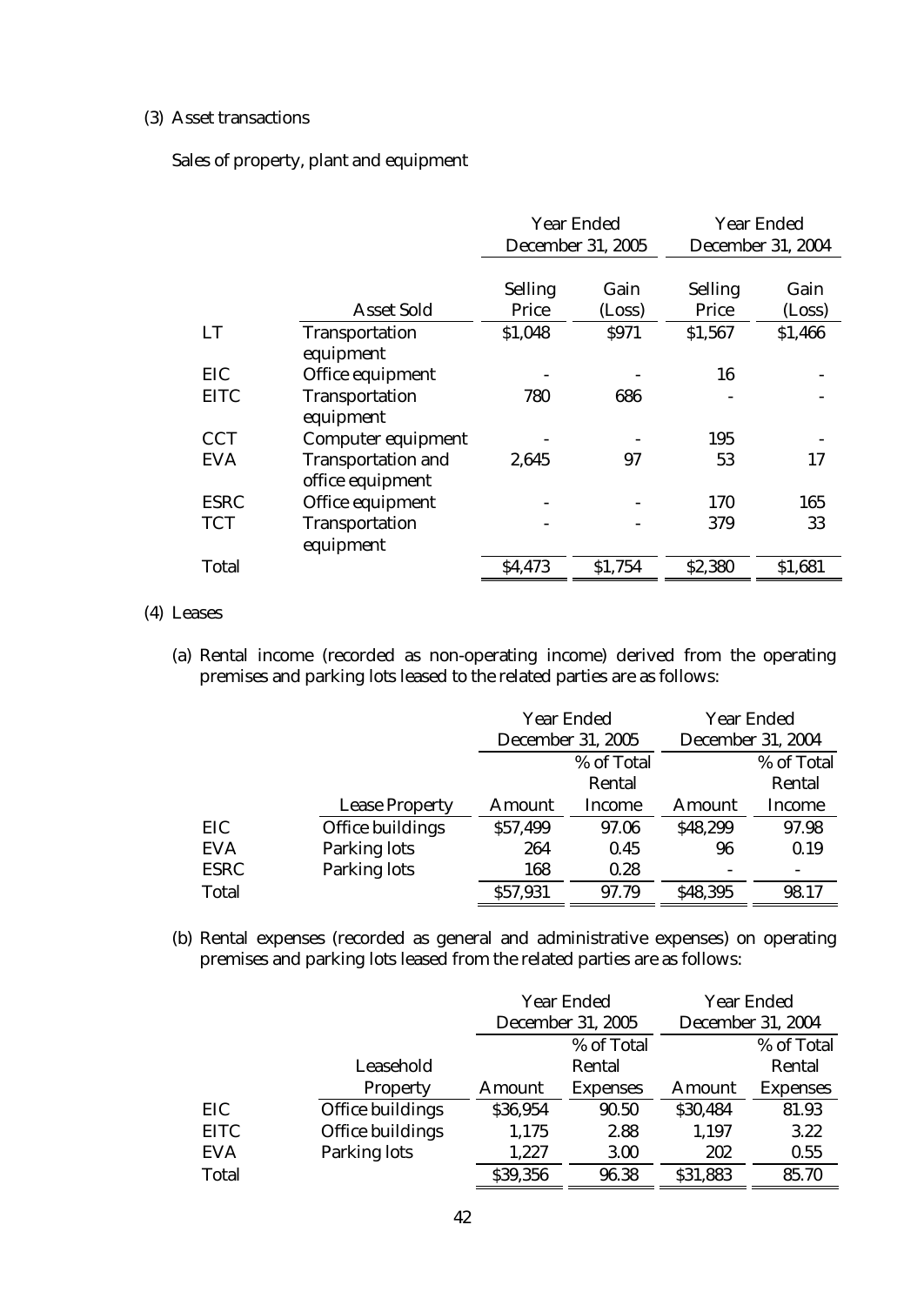(c) Rental expenses incurred on the vessels leased from the related parties are recorded under direct operating costs. Details are as follows:

|              |               | <b>Year Ended</b><br><b>December 31, 2005</b> |             | <b>Year Ended</b>        |  |
|--------------|---------------|-----------------------------------------------|-------------|--------------------------|--|
|              |               |                                               |             | <b>December 31, 2004</b> |  |
|              |               | % of Total                                    |             | % of Total               |  |
|              |               | <b>Vessel Rental</b>                          |             | <b>Vessel Rental</b>     |  |
|              | <b>Amount</b> | <b>Expenses</b>                               | Amount      | <b>Expenses</b>          |  |
| LT           | \$10,095      | 0.25                                          | \$85,775    | 1.49                     |  |
| <b>EIS</b>   | 117,202       | 2.86                                          | 97,121      | 1.68                     |  |
| <b>GESA</b>  | 1,964,870     | 47.90                                         | 2,113,399   | 36.61                    |  |
| <b>EITC</b>  | 829,410       | 20.22                                         | 863,879     | 14.97                    |  |
| <b>Total</b> | \$2,921,577   | 71.23                                         | \$3,160,174 | 54.75                    |  |

#### (5) Receivables from and payables

The receivables from and payables to related parties are set forth as follow, please refer to schedule 3 for detail interest calculation:

|                            | <b>December 31, 2005</b> |                | <b>December 31, 2004</b> |                          |
|----------------------------|--------------------------|----------------|--------------------------|--------------------------|
|                            |                          | % of Account   |                          | % of Account             |
|                            | <b>Amount</b>            | <b>Balance</b> | <b>Amount</b>            | <b>Balance</b>           |
| <b>Accounts receivable</b> |                          |                |                          |                          |
| <b>EIC</b>                 | \$84,032                 | 0.60           | \$340,659                | 2.52                     |
| <b>EITC</b>                | 24,731                   | 0.18           | 24,396                   | 0.18                     |
| <b>Total</b>               | \$108,763                | 0.78           | \$365,055                | 2.70                     |
| <b>Other receivables</b>   |                          |                |                          |                          |
| <b>EITC</b>                | \$12,389                 | 1.49           | \$8,907                  | 1.46                     |
| <b>EIC</b>                 | 17,521                   | 2.11           | 8,092                    | 1.33                     |
| <b>CCT</b>                 | 1,658                    | 0.20           |                          |                          |
| EGI                        | 8,178                    | 0.98           | 18,045                   | 2.96                     |
| <b>Island</b>              |                          |                | 161,114                  | 26.42                    |
| <b>Others</b>              | 675                      | 0.08           |                          |                          |
| <b>Total</b>               | \$40,421                 | 4.86           | \$196,158                | 32.17                    |
| Notes payable              |                          |                |                          |                          |
| <b>EIC</b>                 | $S-$                     |                | \$1,388                  | 10.96                    |
| <b>Accounts payable</b>    |                          |                |                          |                          |
| <b>EITC</b>                | \$4,828                  | 0.09           | \$127,511                | 2.20                     |
| <b>TTSC</b>                |                          |                | 37,146                   | 0.64                     |
| <b>EIC</b>                 | 17,660                   | 0.31           | 57,661                   | 0.99                     |
| <b>Evergreen State</b>     |                          |                | 30,831                   | 0.53                     |
| <b>Evergreen Star</b>      |                          |                | 13,128                   | 0.23                     |
| <b>ESRC</b>                | 3,635                    | 0.06           |                          | $\overline{\phantom{0}}$ |
| LT                         | 425,372                  | 7.47           | 799,355                  | 13.80                    |
| <b>EIS</b>                 | 15,028                   | 0.26           | 6,338                    | 0.11                     |
| <b>Others</b>              | 1,589                    | 0.03           | 15,138                   | 0.26                     |
| <b>Total</b>               | \$468,112                | 8.22           | \$1,087,108              | 18.76                    |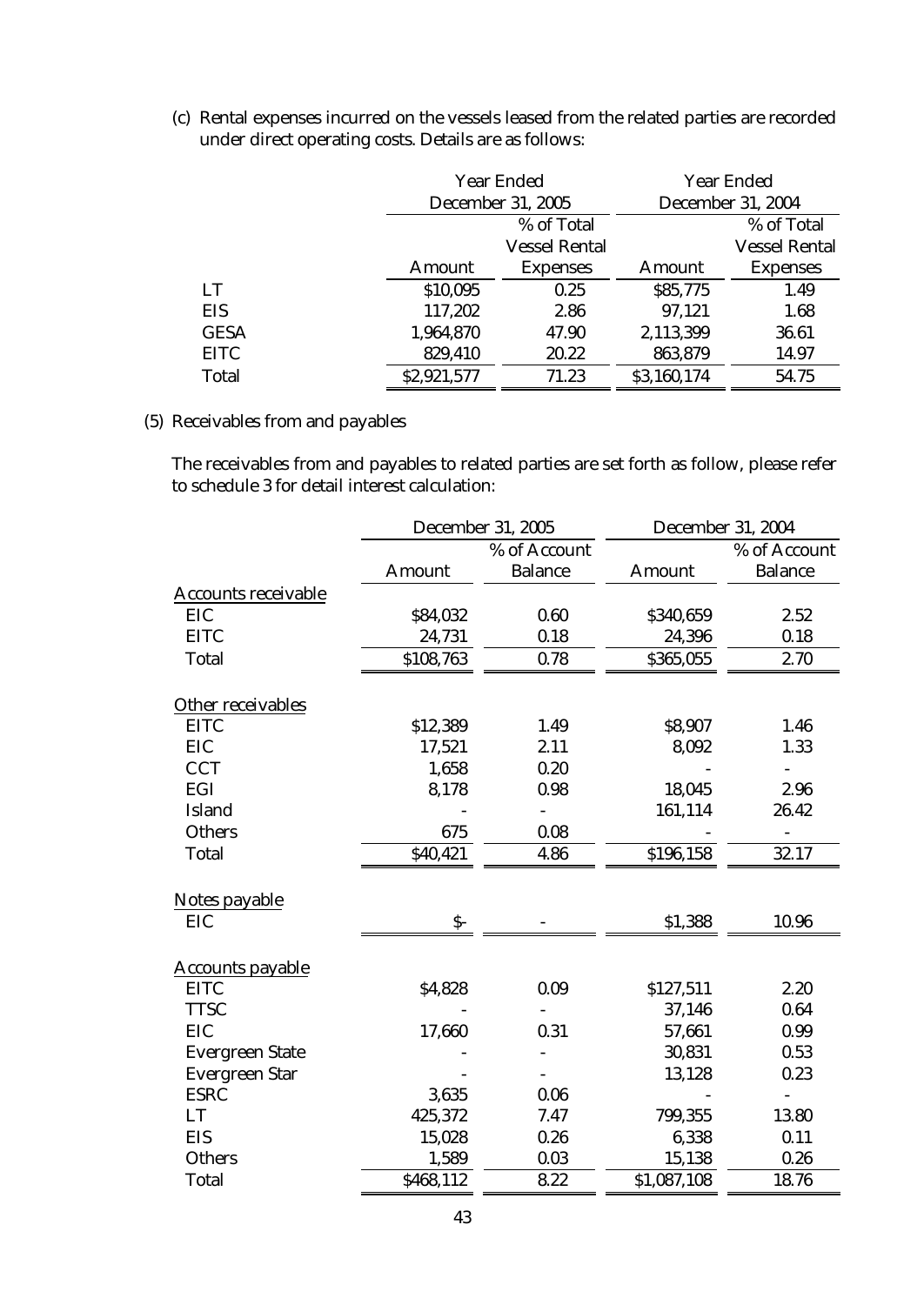|                |               | <b>December 31, 2005</b> |          | <b>December 31, 2004</b> |
|----------------|---------------|--------------------------|----------|--------------------------|
|                |               | % of Account             |          | % of Account             |
|                | <b>Amount</b> | <b>Balance</b>           | Amount   | <b>Balance</b>           |
| Other payables |               |                          |          |                          |
| EIS            | \$2,590       | 0.32                     | \$10,761 | 8.24                     |
| <b>EIC</b>     | 760           | 0.09                     |          |                          |
| <b>Total</b>   | \$3,350       | 0.41                     | \$10,761 | 8.24                     |

#### **3. Financing activities with related parties**

## Due from related parties

|              | Year Ended December 31, 2005 |                       |                          |                        |  |  |
|--------------|------------------------------|-----------------------|--------------------------|------------------------|--|--|
|              |                              |                       | <b>Interest</b>          |                        |  |  |
|              | <b>Highest Balance</b>       | <b>Ending Balance</b> | $Rate\%)$                | <b>Interest Income</b> |  |  |
| EGI          | \$8,178                      | \$8,178               | $3.755 - 4.509$          | \$308                  |  |  |
|              |                              |                       |                          |                        |  |  |
|              | Year Ended December 31, 2004 |                       |                          |                        |  |  |
|              |                              |                       | <b>Interest</b>          |                        |  |  |
|              | <b>Highest Balance</b>       | <b>Ending Balance</b> | $Rate\%)$                | <b>Interest Income</b> |  |  |
| <b>ECTT</b>  | \$1,165,581                  | \$-                   | $\overline{\phantom{a}}$ | \$-                    |  |  |
| <b>MBT</b>   | 15,884                       |                       |                          |                        |  |  |
| <b>EIS</b>   | 317,675                      |                       |                          |                        |  |  |
| EGI          | 7,942                        | 7,942                 |                          |                        |  |  |
| <b>Total</b> |                              | \$7,942               |                          | $S-$                   |  |  |

## **4. Endorsements and guarantees for related parties**

Endorsements and guarantees issued by the Company for its related parties are as follows: (expressed in thousand dollars)

|               |            | <b>December 31, 2005</b> | <b>December 31, 2004</b> |        |
|---------------|------------|--------------------------|--------------------------|--------|
| <b>TCT</b>    | <b>EUR</b> | 41,213                   | USD                      | 92,563 |
| <b>CCT</b>    | USD        | 18,353                   | USD                      | 19,080 |
| <b>Island</b> | USD        | $\blacksquare$           | USD                      | 56,353 |

- **5. Significant contracts with related parties** 
	- (1) The Company has entered into an agreement with EIC for management, computer information, Shipping affairs, and consulting services. Only payment under behalf are charged with actual amounts, the rest of fees are charged using an hourly basis or using the cost-added method. The contract was effective from July 1, 1996 and keeps effectively unless termination.
	- (2) The Company has entered into an agency agreement with EIC. Under the agreement, EIC has been acting as the Company's agent for cargo forwarding and collection of freight since 2002. As of December 31, 2005 and 2004, the amount receivable under the agency agreement was \$83,602 thousand and \$340,659 thousand, respectively.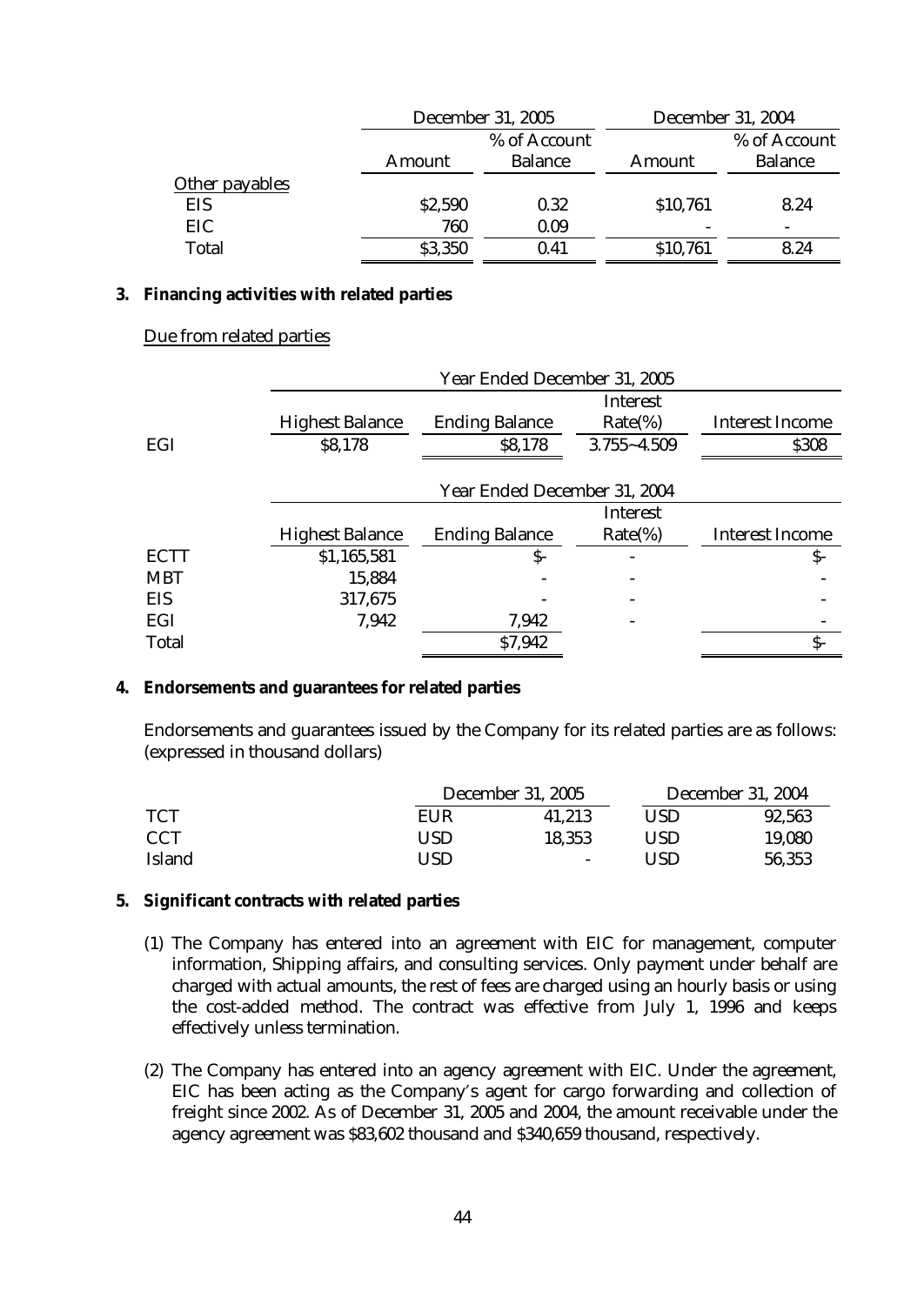- (3) The Company has entered into an agreement with ESRC. Under the agreement, ESRC should provide security services in Taipei office, Kaohsiung office, and container yards. The service fees for Taipei office, Kaohsiung office and container yards were \$846 thousand dollars and \$1,614 thousand dollars, respectively. The fees are paid on a monthly basis. Please refer to Note G for details about long-term contracts.
- (4) The Company has entered into agency agreements with its related parties to manage petty cash required by their vessels, and payments of crew salaries and insurance premiums in Taiwan. The transactions are recorded under "agency reciprocal account". As of December 31, 2005 and 2004, the debit balances of the account are as follows:

|              | <b>December 31, 2005</b> | <b>December 31, 2004</b> |
|--------------|--------------------------|--------------------------|
| EIS          | \$6,758                  | \$6,673                  |
| <b>GESA</b>  | 4,557                    | 5,300                    |
| <b>Total</b> | \$11,315                 | \$11,973                 |

- (5) The Company has entered into agency agreements with its related parties, under which the related parties act as the Company's overseas agents to deal with the port formalities related to foreign ports, such as arrival and departure of the Company's ships, cargo stevedoring and forwarding, collection of freight and payment of expenses incurred with foreign ports. The transactions are recorded under "agency account". As of December 31, 2005 and 2004, the balances of the account are as follows:
	- (a) Debit balance of agency account

|              | <b>December 31, 2005</b> | <b>December 31, 2004</b> |
|--------------|--------------------------|--------------------------|
| <b>EIS</b>   | \$434,606                | \$228,700                |
| EIC          | 47,966                   |                          |
| <b>GESA</b>  | 27,225                   | 152,601                  |
| LT           | 37,016                   | 576,461                  |
| <b>EMI</b>   | 56,081                   | 32,991                   |
| <b>EGT</b>   | 3,938                    | 70,150                   |
| <b>EGS</b>   |                          | 181                      |
| <b>Total</b> | \$606,832                | \$1,061,084              |

(b) Credit balance of agency account

|     | <b>December 31, 2005</b> | <b>December 31, 2004</b> |
|-----|--------------------------|--------------------------|
| EGI | \$50,239                 |                          |

(6) The Company has been commissioned by its related parties to manage their vessels. The management fee is charged monthly and is recorded as operating revenue. Details of the management fee recognized for the years ended December 31, 2005 and 2004 are as follows:

|              | <b>December 31, 2005</b> | <b>December 31, 2004</b> |
|--------------|--------------------------|--------------------------|
| <b>EITC</b>  | \$93,472                 | \$96,793                 |
| EIS          | $\overline{\phantom{0}}$ | 32,993                   |
| <b>GESA</b>  | 17,897                   | $\overline{\phantom{0}}$ |
| <b>Total</b> | \$111,369                | \$129,786                |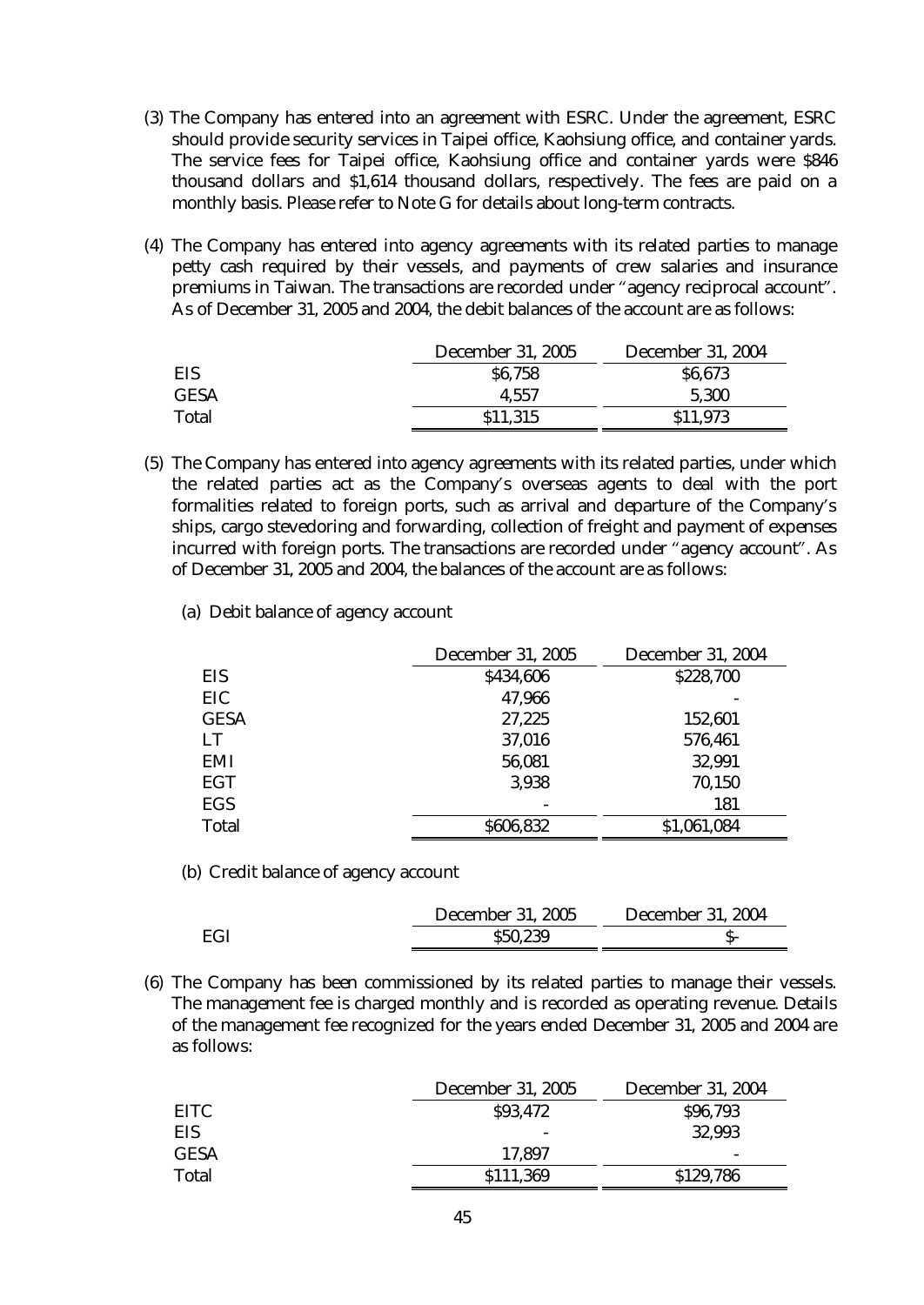- (7) Please refer to Note G for details of the agreements entered into by the Company with EITC, GESA and EIS for the long-term leases of ships.
- **6. About the significant subsequent events with related parties please refer to Note I.**

#### **F. PLEDGED ASSETS**

## **1. Short-term investments**

|                     | <b>Carrying Value</b>    |                          |                   |
|---------------------|--------------------------|--------------------------|-------------------|
|                     | <b>December 31, 2005</b> | <b>December 31, 2004</b> | Purpose           |
| <b>Mutual funds</b> | \$380,000                | \$1,074,069              | commercial papers |

## **2. Long-term equity investments**

|                        | <b>Carrying Value</b>    |                          |                      |
|------------------------|--------------------------|--------------------------|----------------------|
|                        | <b>December 31, 2005</b> | <b>December 31, 2004</b> | <b>Purpose</b>       |
| <b>Classic Outlook</b> | \$3,348,411              | \$3,251,681              | Other long-term loan |
| Investment             |                          |                          |                      |
| Ltd.                   |                          |                          |                      |
| <b>Everup Profits</b>  | 7                        | 8                        | $^{\prime\prime}$    |
| Ltd.                   |                          |                          |                      |
| Dongbu Pusan           |                          | 49,441                   | $^{\prime\prime}$    |
| <b>Container</b>       |                          |                          |                      |
| Terminal Co.,          |                          |                          |                      |
| Ltd.                   |                          |                          |                      |
| <b>Total</b>           | \$3,348,418              | \$3,301,130              |                      |

## **3. Restricted assets - current**

|                      | <b>December</b> | <b>December</b>          |                                                 |                          |
|----------------------|-----------------|--------------------------|-------------------------------------------------|--------------------------|
|                      | 31, 2005        | 31, 2004                 | Pledgee                                         | <b>Purpose</b>           |
| <b>Time deposits</b> | \$130,000       | \$130,000                | <b>Kaohsiung Harbor</b><br><b>Bureau</b>        | Performance<br>guarantee |
| Time deposits        | 1,050           | 4,550                    | <b>Military - Finance</b><br><b>Department</b>  | Performance<br>guarantee |
| Time deposits        | 600             | $\overline{\phantom{a}}$ | <b>Kaohsiung Customs</b><br><b>Bureau</b>       | Performance<br>guarantee |
| <b>Time deposits</b> | 50              | 600                      | <b>Directorate General of</b><br><b>Customs</b> | Performance<br>guarantee |
| Time deposits        | 350             | 50                       | <b>Central Trust of China</b>                   | Performance<br>guarantee |
| <b>Total</b>         | \$132,050       | \$135,200                |                                                 |                          |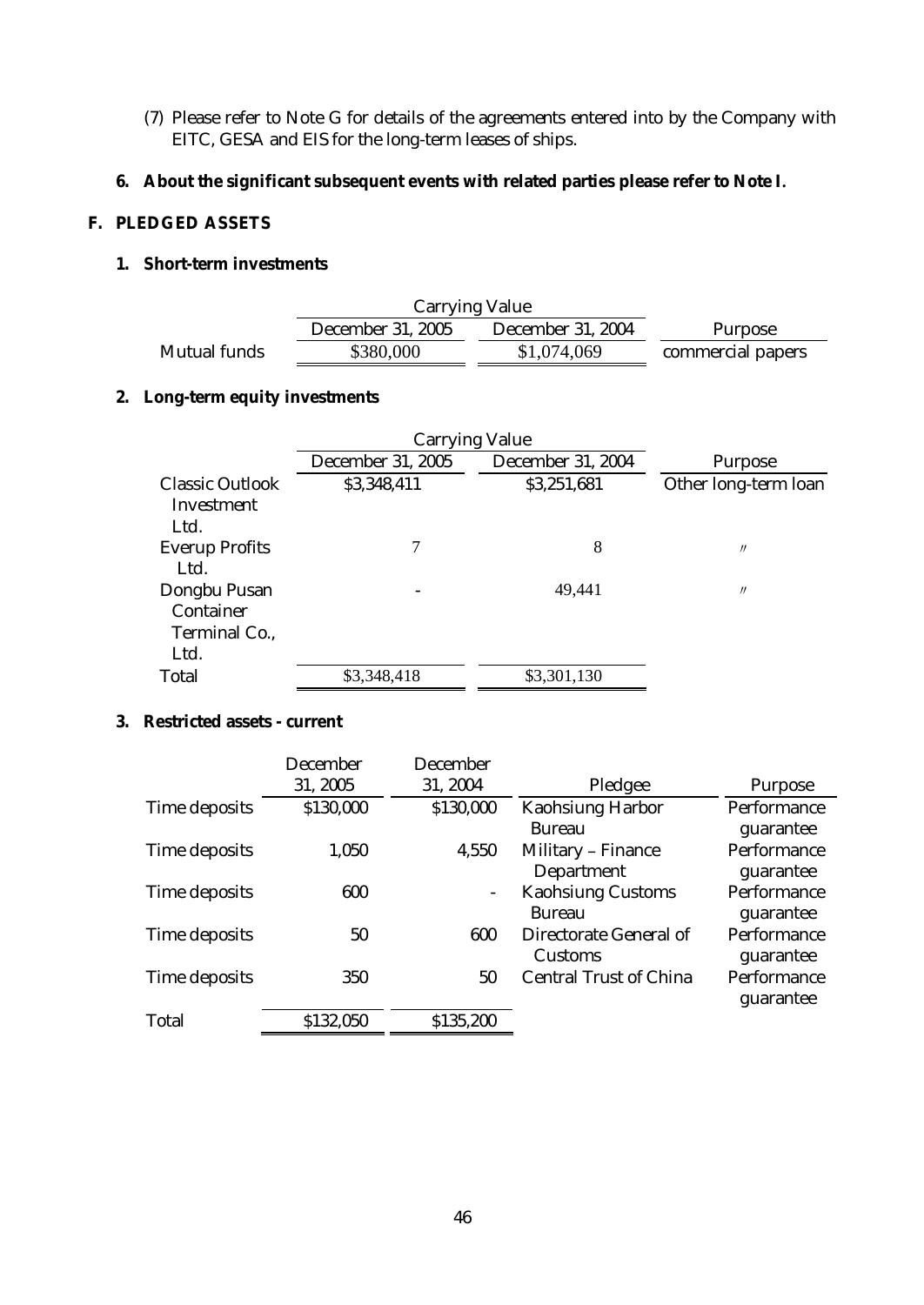## **4. Property, plant and equipment**

|                                      | <b>Carrying Value</b>    |                          |                                        |
|--------------------------------------|--------------------------|--------------------------|----------------------------------------|
|                                      | <b>December 31, 2005</b> | <b>December 31, 2004</b> | <b>Purpose</b>                         |
| Land                                 | \$1,947,491              | \$1,947,491              | Long-term loans                        |
| <b>Buildings</b>                     | 998,913                  | 1,021,551                | Long-term loans                        |
| Loading and discharging<br>equipment | 2,550,123                | 669,208                  | Long-term loans                        |
| <b>Transportation equipment</b>      | 1,760,363                | 2,199,770                | Long-term loans                        |
| Ships and equipment                  | 23,120,066               | 29,735,283               | Long-term loans and<br>corporate bonds |
| <b>Total</b>                         | \$30,376,956             | \$35,573,303             |                                        |

#### **G. COMMITMENTS AND CONTINGENT LIABILITIES**

1. Details of the stand-by letters of credit issued by the banks on behalf of the Company are as follows: (expressed in thousand dollars)

| Guarantor              |      | <b>December 31, 2005</b>     |            | <b>December 31, 2004</b> |
|------------------------|------|------------------------------|------------|--------------------------|
| Taipei Fubon Bank      | NTD  | $\qquad \qquad \blacksquare$ | <b>NTD</b> | 282,213                  |
| <b>Bank of America</b> | USD. | 5.000                        | <b>USD</b> | 250                      |
| <b>HSBC</b>            | EUR  | $\overline{\phantom{a}}$     | <b>FUR</b> | 1,050                    |

2. Endorsements and guarantees issued by the Company are as follows: (expressed in thousand dollars)

| <b>Companies receiving guarantees</b> | <b>December 31, 2005</b> |                          | <b>December 31, 2004</b> |        |
|---------------------------------------|--------------------------|--------------------------|--------------------------|--------|
| <b>TCT</b>                            | EUR                      | 41.213                   | <b>USD</b>               | 92,563 |
| <b>CCT</b>                            | USD                      | 18,353                   | <b>USD</b>               | 19,080 |
| <b>Island</b>                         | USD                      | $\overline{\phantom{0}}$ | USD <sub>1</sub>         | 56,353 |

- 3. A former stockholder of the Company sold some of its shares through issuance of global depository receipts (GDRs). The issuance of GDRs was approved by the SEC on June 19, 1996 as per the Letter (85) Tai-Cai-Zheng (1) No. 35410. On August 2, 1996, the GDRs were approved by the UK governing authority to be listed on the London Stock Exchange and were issued in Asia, Europe and the US. The initial number of units issued was 5,449,592, representing 54,495,920 shares of the Company's common stock at NTD50.50 per share, and the number of supplementary units issued was 817,438. In total, the number of units issued was 6,267,030, representing 62,670,300 shares of the Company's common stock at NT\$50.50 per share, and the GDRs issued amounted to US\$115 million. Another 2,025,506 units, representing 20,255,111 shares of the Company's common stock, were issued during the period from 1997 to December 31, 2005. As of December 31, 2005, 7,453,148 units were redeemed and 839,388 units, representing 8,393,931 shares of the Company's common stock, were outstanding.
- 4. As of December 31, 2005, the medium-term credit facilities granted by the financial institutions with the resolution from the Board of Directors for the Company's purchase of new containers and general working capital requirement were NT\$7,592,000 thousand and JPY760,000 thousand, respectively. And the unutilized credits were NT\$2,459,000 thousand and JPY760,000 thousand, respectively.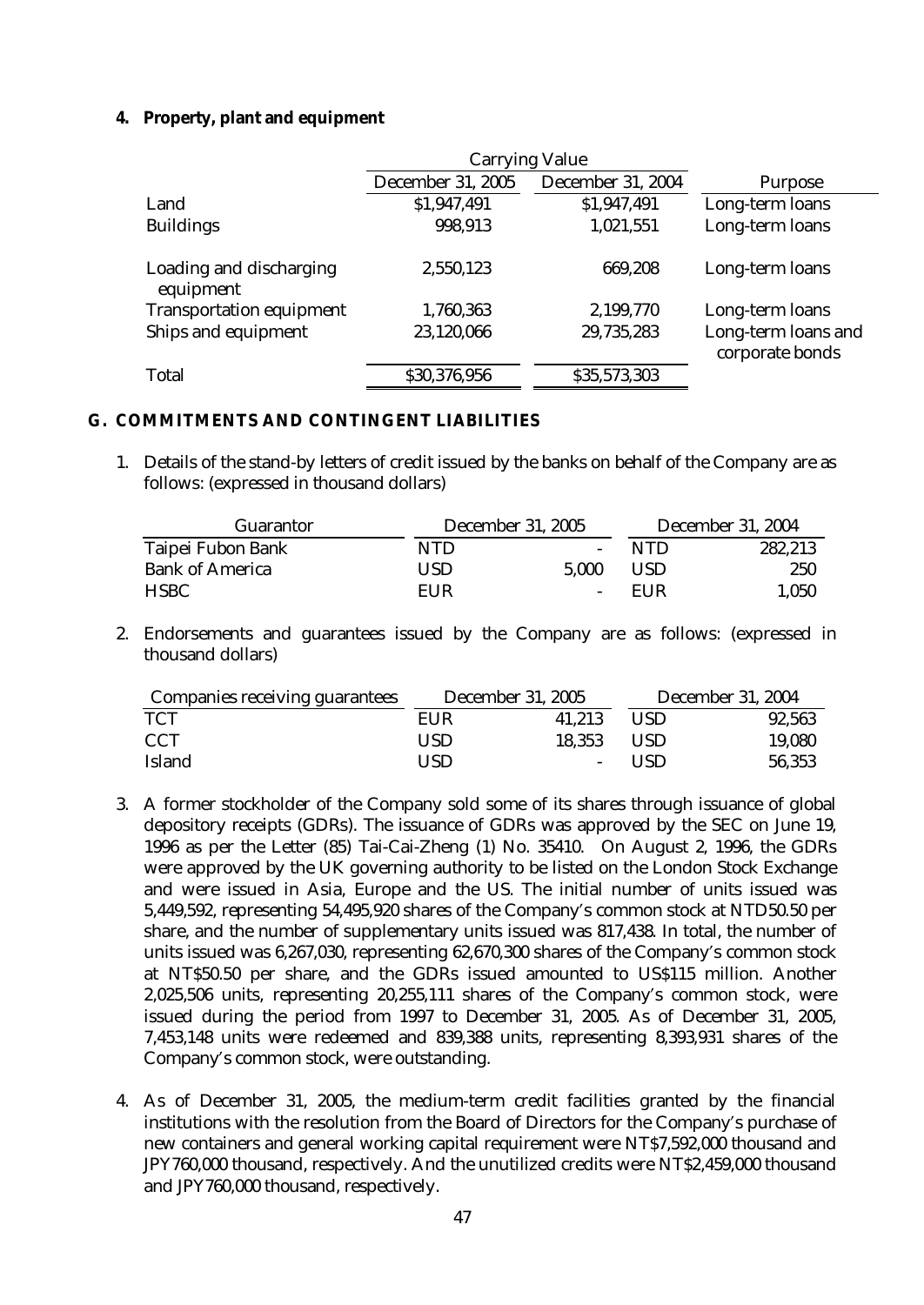- 5. A lawsuit was filed against TTSC for an accident occurring at the container yard in 2002. The lawsuit has been referred to the lawyer. As of December 31, 2005, the maximum amount of compensation claimed was \$29,949 thousand plus the statutory interest. As the lawsuit was pending the Court's ruling as of the date on which the financial statements were issued, no provision has been made for the possible loss.
- 6. In 1999, SGTC was indicted for a dispute arising from mishandling of imported goods. SGTC has referred the lawsuit to its lawyer. As of December 31, 2005, the maximum amount of compensation claimed was RMB10,101 thousand plus the associated interest. In 2000, the Civil Court in Shenzhen ruled in favor of SGTC. However, the plaintiff appealed to a higher court, and the court ruled against SGTC. As a result, certain transportation equipment of SGTC was bonded by the court. As of December 31, 2005, the book value of the bonded transportation equipment amounted to RMB2,710 thousand. SGTC did not agree with the court's ruling and filed an appeal. As the appeal was pending the court's ruling as of the date on which the financial statements were issued, no provision has been made for the possible loss.
- 7. As of December 31, 2005, details of the loading and discharging equipment acquired to support the operations of the No. 4 and the No. 5 Container Distribution Center at Kaohsiung Harbor were as follows: (expressed in thousand dollars)

| Item                                    | <b>Contract Amount</b> |         | <b>Amount Paid</b> |        | <b>Amount Accrued</b> |         |
|-----------------------------------------|------------------------|---------|--------------------|--------|-----------------------|---------|
| Rail mounted gantry                     | <b>USD</b>             | 4.020   | <b>USD</b>         | 2,172  | <b>USD</b>            | 1.848   |
| cranes<br>Rail mounted gantry<br>cranes | NTD                    | 207,000 | <b>NTD</b>         | 41,400 | <b>NTD</b>            | 165,600 |
| <b>Gantry cranes</b>                    | USD                    | 16.650  | <b>USD</b>         | 7.493  | USD                   | 9.157   |

8. As of December 31, 2005, the machineries that Hemlock, Whitney, and EHIC(M) purchased are as follows: (expressed in thousand dollars)

| <b>Item</b>                        | <b>Contract Amount</b> |        |            | <b>Amount Paid</b>       |            | <b>Amount Accrued</b> |
|------------------------------------|------------------------|--------|------------|--------------------------|------------|-----------------------|
| <b>Gantry Crane</b>                | <b>USD</b>             | 13,000 | <b>USD</b> | 11,700                   | <b>USD</b> | 1,300                 |
| <b>Fork lifter for container</b>   | <b>USD</b>             | 858    | <b>USD</b> | 172                      | <b>USD</b> | 686                   |
| Rubber tyre gantry crane           | <b>USD</b>             | 2,730  | <b>USD</b> | 1,228                    | <b>USD</b> | 1,502                 |
| <b>Container outfitting line</b>   | <b>NTD</b>             | 80,000 | <b>NTD</b> | 24,000                   | <b>NTD</b> | 56,000                |
| <b>Roller forming</b>              | <b>RMB</b>             | 9,469  | <b>RMB</b> | 2,841                    | <b>RMB</b> | 6,628                 |
| 5 waves roof panel $m/c$           | <b>RMB</b>             | 430    |            | $\overline{\phantom{a}}$ | <b>RMB</b> | 430                   |
| Modification of container          | <b>USD</b>             | 473    | <b>USD</b> | 142                      | <b>USD</b> | 331                   |
| assembly lines                     |                        |        |            |                          |            |                       |
| <b>Welding Machine</b>             | <b>USD</b>             | 74     | <b>USD</b> | 22                       | <b>USD</b> | 52                    |
| <b>Hydraulic</b><br>break<br>press | <b>USD</b>             | 327    | <b>USD</b> | 98                       | <b>USD</b> | 229                   |
| m/c                                |                        |        |            |                          |            |                       |
| Civil engineering                  | RM                     | 2,500  | RM         | 250                      | <b>RM</b>  | 2,250                 |

9. As of December 31, 2005, the estimated amounts of rent payable in the following years under the long-term lease agreements entered into by the Company and its subsidiaries for the rental of ships and equipment are as follows: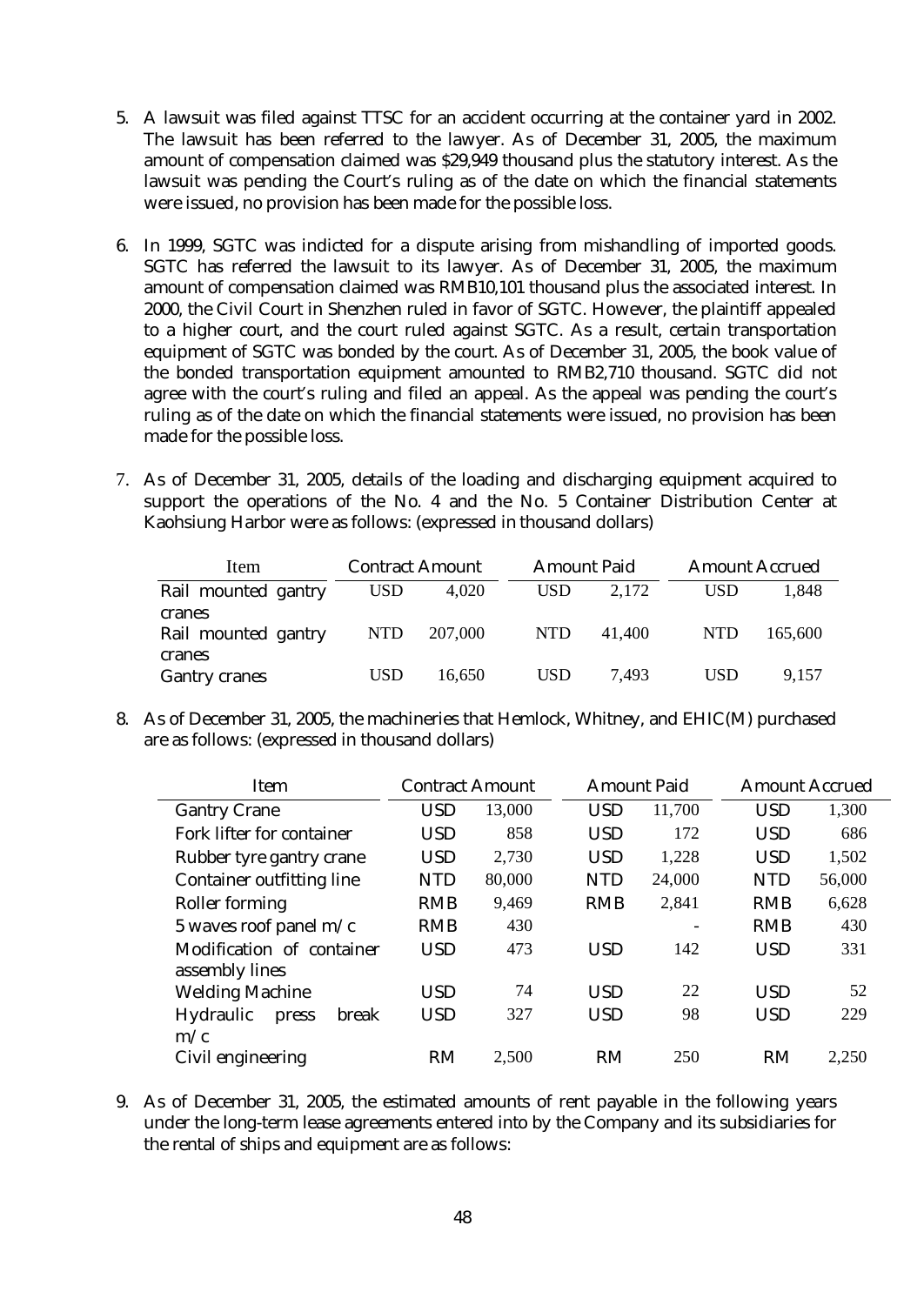|                                            | Amount                |  |  |  |
|--------------------------------------------|-----------------------|--|--|--|
| Lessors                                    | (in thousand dollars) |  |  |  |
| <b>EITC</b>                                | \$45,507              |  |  |  |
| <b>GESA</b>                                | 78,075                |  |  |  |
| <b>EIS</b>                                 | 1,985                 |  |  |  |
| <b>KSG</b>                                 | 15,738                |  |  |  |
| <b>EPC</b>                                 | 2,690                 |  |  |  |
| <b>TDS</b>                                 | 42,709                |  |  |  |
| <b>HFE</b>                                 | 1,614                 |  |  |  |
| <b>APOLL</b>                               | 244,792               |  |  |  |
| <b>CORSO</b>                               | 161,290               |  |  |  |
| <b>EIS</b>                                 | 745,838               |  |  |  |
| <b>ELEPH</b>                               | 235,739               |  |  |  |
| <b>HCS</b>                                 | 588,978               |  |  |  |
| <b>HERME</b>                               | 253,236               |  |  |  |
| <b>HKS</b>                                 | 341,136               |  |  |  |
| <b>PANAG</b>                               | 237,954               |  |  |  |
| <b>POSEI</b>                               | 254,327               |  |  |  |
| <b>PSC</b>                                 | 356,482               |  |  |  |
| <b>SAT</b>                                 | 1,455,430             |  |  |  |
| C19                                        | 2,695,058             |  |  |  |
| <b>TIGER</b>                               | 238,917               |  |  |  |
| <b>TDS</b>                                 | 1,385,829             |  |  |  |
| <b>CONTI</b>                               | 4,906,439             |  |  |  |
| <b>FSL</b>                                 | 4,905,669             |  |  |  |
| Quaterieme Leasing International Co., Ltd. | 1,712,390             |  |  |  |
| <b>HALIFAX</b>                             | 6,089,228             |  |  |  |
| Total                                      | \$26,997,050          |  |  |  |

- 10. As of December 31, 2005, the estimated amounts of rent payable for the following years under the long-term lease agreements entered into by the subsidiary Island for the rental of machinery and equipment is \$910,740 thousand dollars.
- 11. As of December 31, 2005, the estimated fee for security service for the following years under the long-term contract that the Company entered into with ESRC is \$77,455 thousand.
- 12. As of December 31, 2005 and 2004, the promissory notes issued by the Company for loans borrowed amounted to \$7,597,221 thousand and \$11,027,131 thousand, respectively.

## **H. SIGNIFICANT DISASTER LOSSES**

None.

## **I. SIGNIFICANT SUBSEQUENT EVENTS**

1. On March 1, 2006, the Company's board of directors resolved to acquire the Uni-Crown, the Uni-Chart, the Uni-Concert, the Uni-Corona, the Uni-Concord from related party- EITC, the total amount of transaction was USD63,800 thousand. As of the date on which the financial statements were issued, the proposal of acquiring ships is still in process.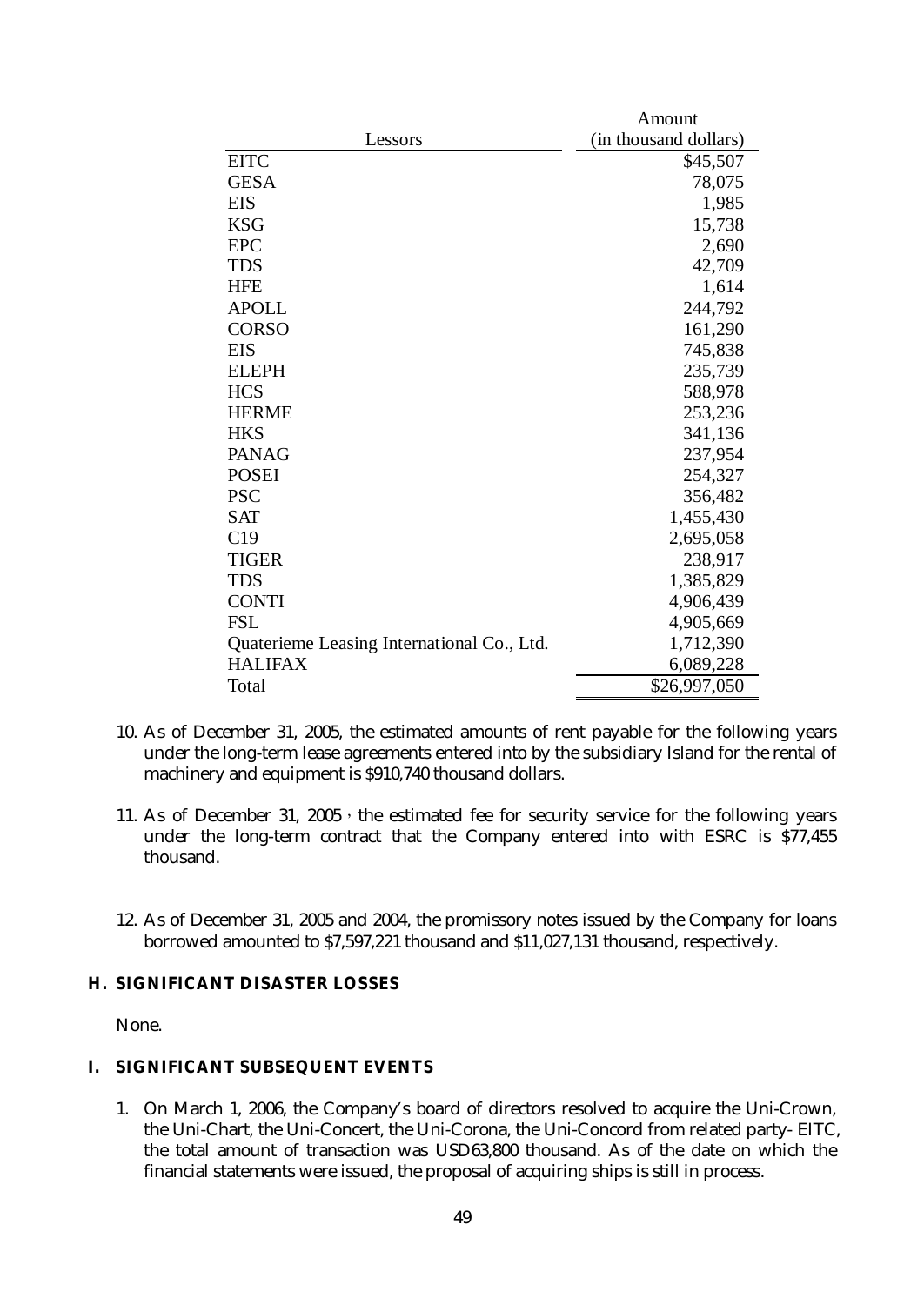2. The Company's board of directors resolved to inject additional cash into EVA Airways Corporation(EVA Airways) as a shareholder on March 1, 2006. The Company subscribed to 58,159 thousand shares for \$697,906 thousand at \$12 per share, issued by EVA Airways. After cash injection, the Company's investment in EVA Airways represents 20.02% of its equity.

## **J. OTHERS**

- 1. Derivative financial instruments
	- (1) The contract (notional principal) amounts and credit risk (expressed in thousand dollars)

|                                      | <b>December 31, 2005</b> |                 |                    | <b>December 31, 2004</b> |                 |                    |  |  |
|--------------------------------------|--------------------------|-----------------|--------------------|--------------------------|-----------------|--------------------|--|--|
|                                      |                          | <b>Notional</b> |                    |                          | <b>Notional</b> |                    |  |  |
|                                      |                          | Principal       |                    |                          | Principal       |                    |  |  |
|                                      |                          | (Contract       |                    |                          | (Contract       |                    |  |  |
| <b>Financial Instruments</b>         |                          | Amount)         | <b>Credit Risk</b> |                          | Amount)         | <b>Credit Risk</b> |  |  |
| <b>Non-trading purporses</b>         |                          |                 |                    |                          |                 |                    |  |  |
| Interest rate swaps (IRS)            | <b>USD</b>               | 265,676         | <b>USD1,397</b>    | <b>USD</b>               | 120,000         |                    |  |  |
|                                      | <b>NTD</b>               | 1,910,000       |                    | <b>NTD</b>               | 2,615,000       |                    |  |  |
| <b>Cross currency swaps</b><br>(CCS) | <b>USD</b>               | 13,125          | -                  | <b>USD</b>               | 21,875          |                    |  |  |
| Oil swaps                            | <b>USD</b>               | 70,946          | <b>USD3,676</b>    | <b>USD</b>               | 7,946           |                    |  |  |
| <b>Trading purposes</b>              |                          |                 |                    |                          |                 |                    |  |  |
| Foreign exchange options USD         |                          | 23,235          |                    | <b>USD</b>               | 58,000          |                    |  |  |
|                                      | <b>EUR</b>               | 28,000          |                    | <b>EUR</b>               | 31,000          |                    |  |  |
|                                      | <b>JPY</b>               | 1,920,000       |                    | <b>JPY</b>               | 5,415,235       |                    |  |  |

The above credits risk amounts are based on the contracts with positive fair values on the balance sheet date and represent the possible loss that will be incurred by the Company in the event that the counterparties default. The counterparties of the Company are all well-known banks with good credit ratings. Thus, the credit risk is assessed to be remote.

(2) Market risk

Interest rate swaps, cross currency swaps, foreign exchange options, forward exchange contracts and oil swaps are utilized to hedge against fluctuations in interest rates, exchange rates and oil prices. Thus, the market risk is offset against each other. Periodic reviews are conducted on the Company's exposure to market risk, and a stop-loss mechanism has been established to minimize the impact of market risk on the Company's operations.

(3) Liquidity risk, cash flow risk and the amount, timing and uncertainty of future cash requirements

As no principals are exchanged upon settlement of the interest rate swaps, cross currency swaps, forward exchange contracts and foreign exchange options, no significant cash requirement is expected. Therefore, the Company's working capital is assessed to be adequate and no funding risk is expected. In addition, the interest rates, exchange rates and prices are fixed. Thus, cash flow risk is remote.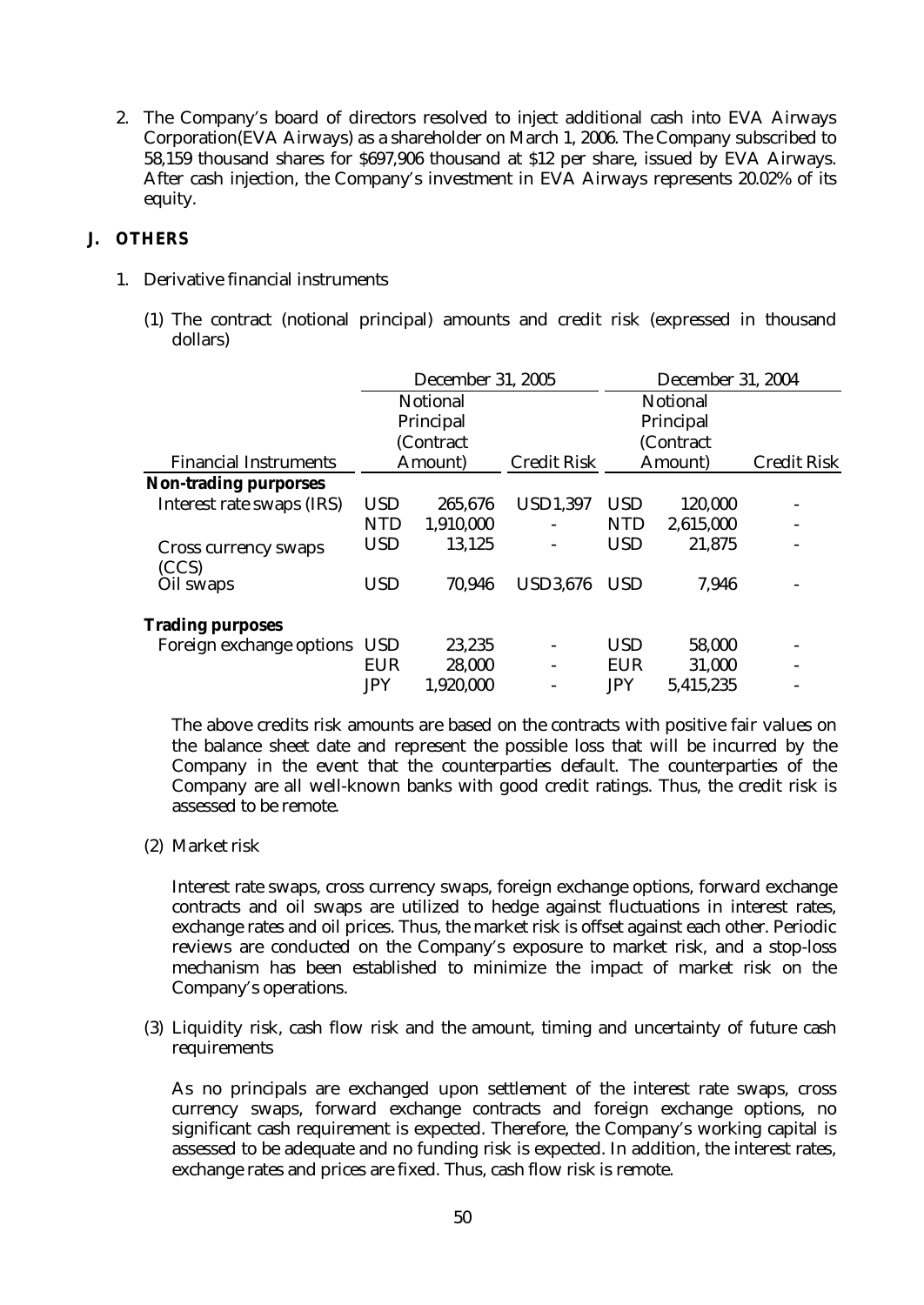(4) The purposes and strategies of holding derivative financial instruments

The derivative financial instruments are held for trading and non-trading purposes. Interest rate swaps, cross currency swaps, forward exchange contracts and foreign exchange options are undertaken to hedge against fluctuations in interest rates and exchange rates, whereas oil swaps are used to hedge against fluctuations in oil prices and control the cost within a tolerable limit. The aim of the hedging strategy is to hedge most of the market risk. For the derivative financial instruments held for trading purposes, they are undertaken to make profits on the interest rate, exchange rate and price differentials.

- (5) Disclosures of derivative financial instruments in the financial statements
	- (a) Interest rate swaps

The contracts are settled based on the difference between the spot interest rate and contracted interest rate. The amount received and paid upon settlement is recorded as a deduction from and an addition to the interest expense on shipping finance, respectively.

(b) Cross currency swaps

The difference between the spot exchange rate and the contracted rate is recorded as foreign exchange gain or loss at maturity of the contracts.

(c) Foreign exchange options

As the Company has actual position in the underlying assets, full settlements are conducted at expiration of the contracts. The difference between the spot exchange rate and the contracted rate is recorded as foreign exchange gain or loss upon settlement.

(d) Oil swaps

The contracts are settled based on the difference between the spot oil price and the contracted price. The amount received and paid upon settlement is recorded as a deduction from and an addition to fuel expense.

(6) Financial instruments undertaken to hedge the commitments for expected transactions

Oil swaps are undertaken to fix the oil price within a tolerable limit for future oil usage.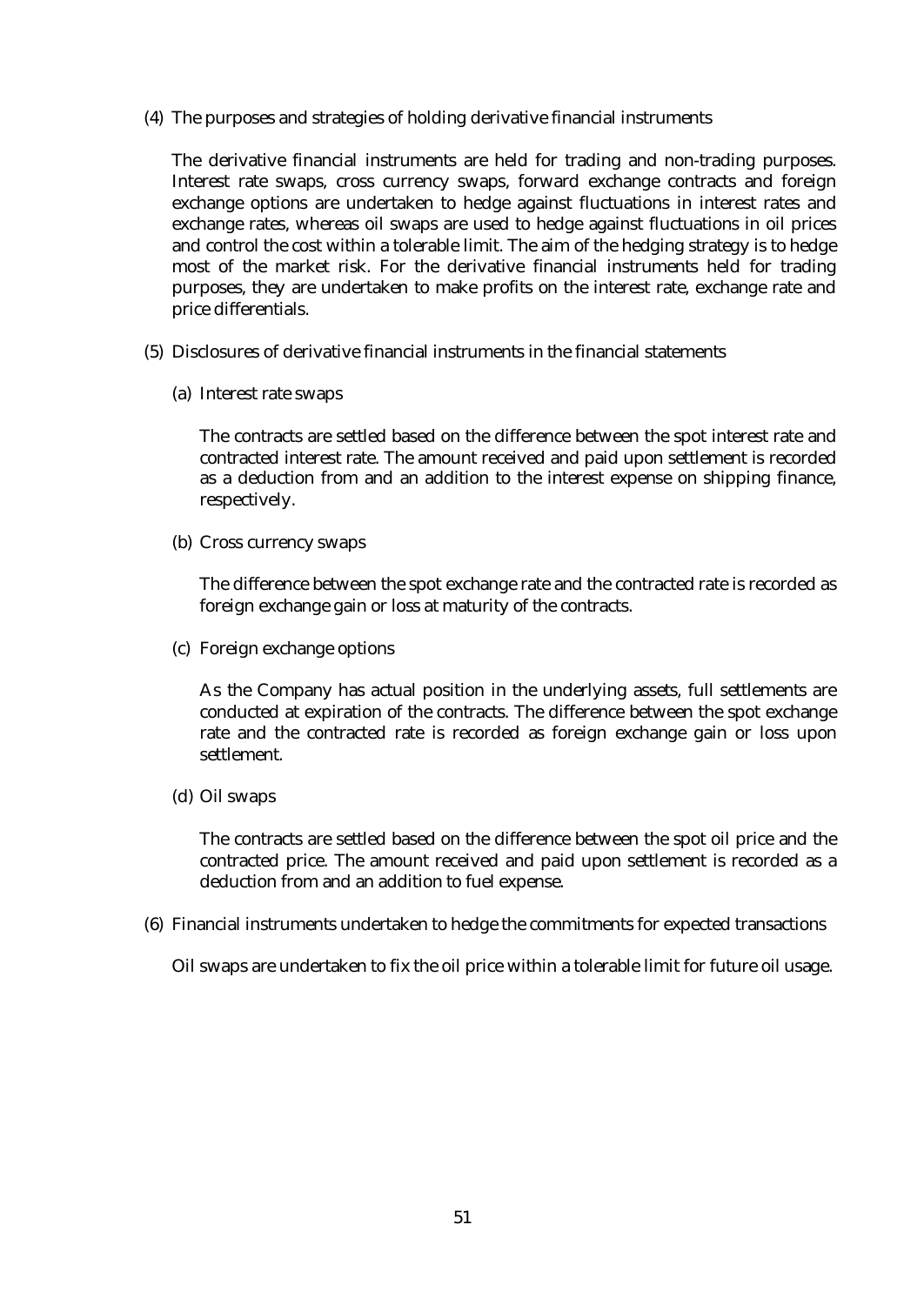#### 2. Fair values of financial instruments

|                                                        | December 31, 2005 |                    | December 31, 2004 |                    |
|--------------------------------------------------------|-------------------|--------------------|-------------------|--------------------|
| <b>Non-Derivative Financial</b>                        | Carrying          |                    | Carrying          |                    |
| <b>Instruments</b>                                     | Value             | <b>Fair Value</b>  | Value             | <b>Fair Value</b>  |
| <b>Assets</b>                                          |                   |                    |                   |                    |
| <b>Cash and cash equivalents</b>                       | \$15,154,658      | \$15,154,658       | \$14,077,390      | \$14,077,390       |
| <b>Short-term investments</b>                          | 4,659,870         | 4,702,861          | 17,022,731        | 17,067,596         |
| Notes and accounts receivable                          | 14,655,845        | 14,655,845         | 14,032,931        | 14,032,931         |
| Other financial assets - current                       | 932,707           | 932,707            | 61,058            | 61,058             |
| Long-term equity investments                           | 33,021,361        | 32,401,733         | 31,893,711        | 32,031,647         |
| Long-term bond investments                             | 12,581            | 12,581             |                   |                    |
| Other financial assets - non-current                   |                   |                    | 135,330           | 135,330            |
| <b>Refundable deposits</b>                             | 292,365           | 292,365            | 199,754           | 199,754            |
| Long-term receivables (including<br>current portion)   | 422,048           | 422,048            | 507,179           | 507,179            |
| <b>Restricted assets</b>                               | 132,050           | 132,050            | 135,200           | 135,200            |
| <b>Liabilities</b>                                     |                   |                    |                   |                    |
| <b>Short-term loans</b>                                | 1,800,000         | 1,800,000          | 5,567,824         | 5,567,824          |
| Short-term notes and bills payable                     | 799,755           | 799,755            | 2,099,091         | 2,099,091          |
| Notes and accounts payable                             | 22,048,135        | 22,048,135         | 20,120,980        | 20,120,980         |
| Corporate bonds payable (including<br>current portion) | 9,005,039         | 9,005,039          | 11,457,832        | 11,457,832         |
| Long-term loans (including current<br>portion)         | 26,627,276        | 26,627,276         | 36,218,088        | 36,218,088         |
| <b>Accrued pension liability</b>                       | 489,763           | 489,763            | 624,167           | 624,167            |
| Guarantee deposits received                            | 3,626             | 3,626              | 85                | 85                 |
| <b>Derivative Financial Instruments</b>                |                   |                    |                   |                    |
| Interest rate swaps (IRS)                              |                   | <b>USD</b> (4,950) |                   | <b>USD</b> (393)   |
| Cross currency swaps (CCS)                             |                   | <b>USD</b> (948)   |                   | <b>USD</b> (2,433) |
| Foreign exchange options                               | 33,175            | NTD33,175          | 215,540           | NTD215,540         |
| Oil swaps                                              |                   | <b>USD2,832</b>    |                   | <b>USD</b> (9,100) |

The methods and assumptions adopted by the Company and its subsidiaries to estimate the fair values of the above financial instruments are summarized below.

- (1) Fair values of the short-term financial instruments are estimated to be equal to their carrying values. As maturity of these instruments is short, it is reasonable that their fair values equal their carrying values. This method is applied to cash and cash equivalents, notes and accounts receivable, refundable deposits, restricted assets, short-term loans, short-term notes and bills payable, notes and accounts payable, and guarantee deposits received.
- (2) Fair values of marketable securities equal the quoted market prices, if available. If the quoted market prices are not available, fair values are estimated using financial information or other information.
- (3) Fair values of long-term loans are estimated based on the present values of future cash flows. The discount rate is based on the interest rate charged on a comparable long-term loan with similar terms and conditions.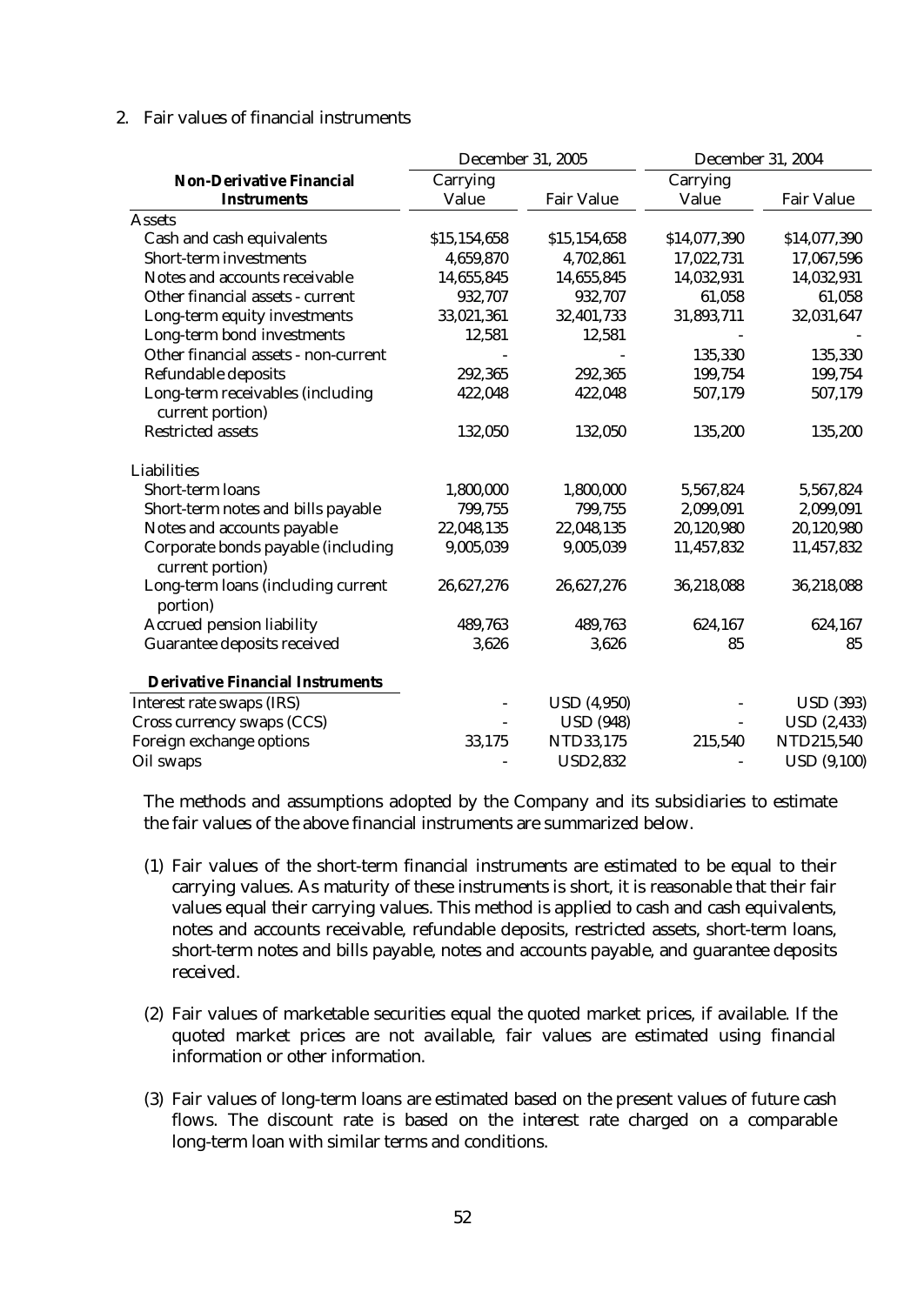- (4) Fair values of corporate bonds payable equal the quoted market prices, if available. If the quoted market prices are not available, fair values are estimated using financial information or other information.
- (5) Fair values of derivative financial instruments are estimated to be equal to the amounts that should be received or paid if the contracts are settled on the balance sheet date. Unrealized gains (losses) on the outstanding contracts are normally included in the estimation. The prices quoted by the financial institutions are used as a reference for estimation of the derivative financial instruments' fair values.
- 3. Eliminated transactions between affiliated companies
	- (1) The inter-company transactions eliminated for the year ended December 31, 2005 due to consolidation are as follows:

|                                                       |              | Subsidiaries and            |
|-------------------------------------------------------|--------------|-----------------------------|
| <b>Transactions Eliminated</b>                        | The Company  | <b>Affiliated Companies</b> |
| (a) Long-term investments and<br>stockholders' equity | \$41,507,177 | \$41,630,304                |
| (b) Receivables and payables                          |              |                             |
| <b>Receivables</b>                                    | 369          | 66,054                      |
| <b>Agency account</b>                                 | 312,445      | 598,235                     |
| <b>Agency reciprocal account</b>                      | 14,389       |                             |
| <b>Payables</b>                                       | 211,075      | 780,417                     |
| (c) Profit and loss accounts                          |              |                             |
| Services rendered                                     | (2,002,716)  | 2,002,716                   |
| Interest on loan                                      | 742          | (742)                       |
| (d) Balance of consolidated debits                    | 63,634       |                             |

(2) The inter-company transactions eliminated for the year ended December 31, 2004 due to consolidation are as follows:

|                                                       |              | Subsidiaries and            |
|-------------------------------------------------------|--------------|-----------------------------|
| <b>Transactions Eliminated</b>                        | The Company  | <b>Affiliated Companies</b> |
| (a) Long-term investments and<br>stockholders' equity | \$34,672,963 | \$34,737,847                |
| (b) Receivables and payables                          |              |                             |
| <b>Receivables</b>                                    |              | 1,013,791                   |
| <b>Agency account</b>                                 | 1,000,993    | 756,514                     |
| <b>Agency reciprocal account</b>                      | 12,798       |                             |
| <b>Payables</b>                                       | 756,514      |                             |
| (c) Profit and loss accounts                          |              |                             |
| <b>Property exchange</b>                              | (26, 732)    | (128)                       |
| <b>Services rendered</b>                              | (1,325,227)  | 1,325,227                   |
| (d) Balance of consolidated debits                    | 64,884       |                             |
|                                                       |              |                             |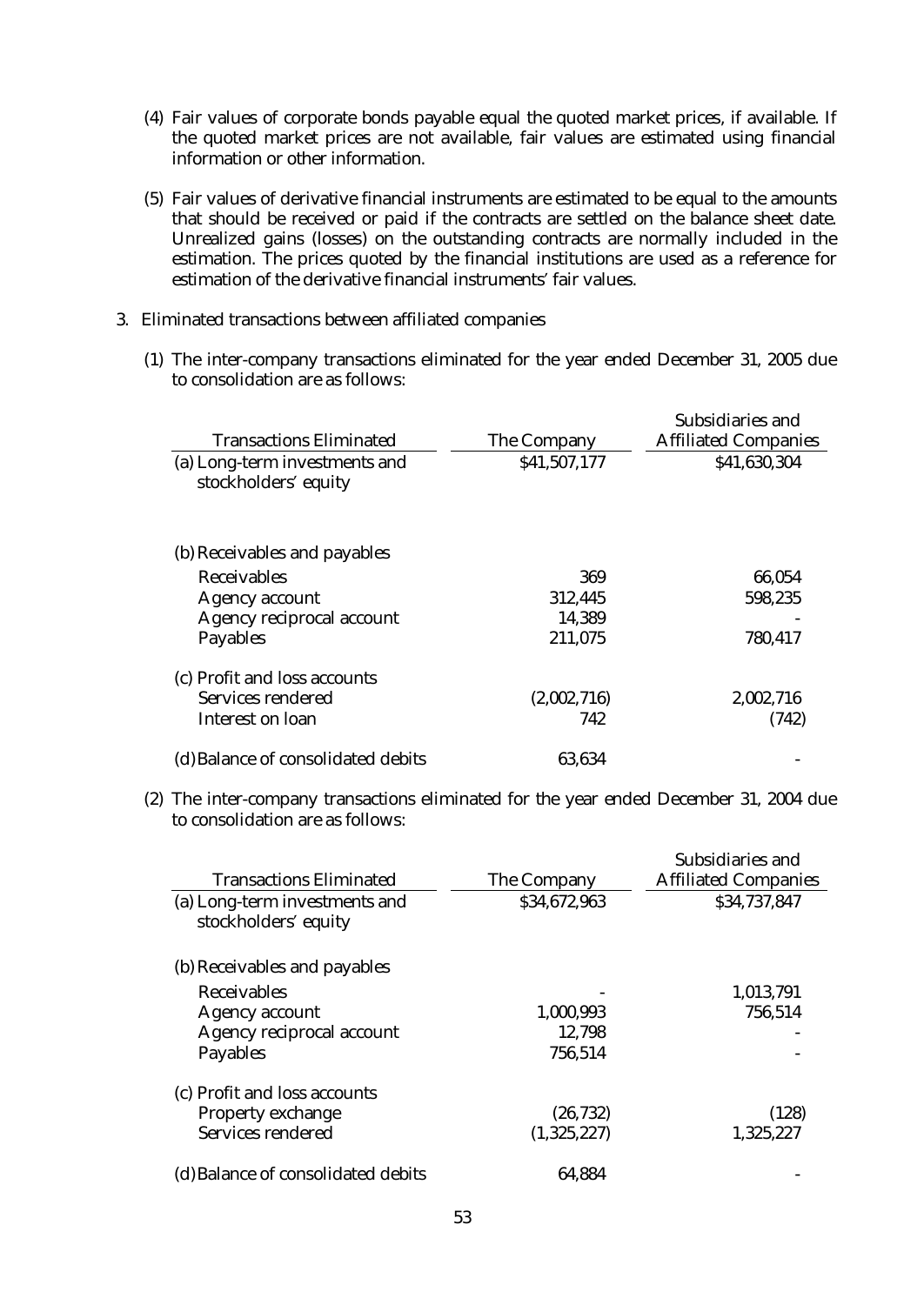#### **K. SUPPLEMENTARY DISCLOSURES**

- **1. Information on significant transactions** 
	- (1) Loans extended by the Company

Please see Schedule 5.

(2) Endorsements and guarantees provided by the Company

Please see Schedule 6.

(3) Marketable securities held by the Company as of December 31, 2005

Please see Schedule 7.

(4) Acquisition or sale of one specific security with the accumulated amount exceeding NTD100 million or 20% of the Company's paid-in capital

Please see Schedule 8.

(5) Acquisition of real estate properties with an amount exceeding NTD100 million or 20% of the Company's paid-in capital

None.

(6) Disposal of real estate properties with an amount exceeding NTD100 million or 20% of the Company's paid-in capital

None.

(7) Purchases from or sales to related parties exceeding NTD100 million or 20% of the Company's paid-in capital

Please see Schedule 9.

(8) Receivables from related parties exceeding NTD100 million or 20% of the Company's paid-in capital

Please see Schedule 10.

(9) Derivative financial instruments undertaken by the Company

Please refer to Notes J1 and J2.

#### **2. Information on the investees**

(1) Information on the investees over which the Company can directly or indirectly exercise significant influence or in which the Company has controlling power

Please see Schedules 11.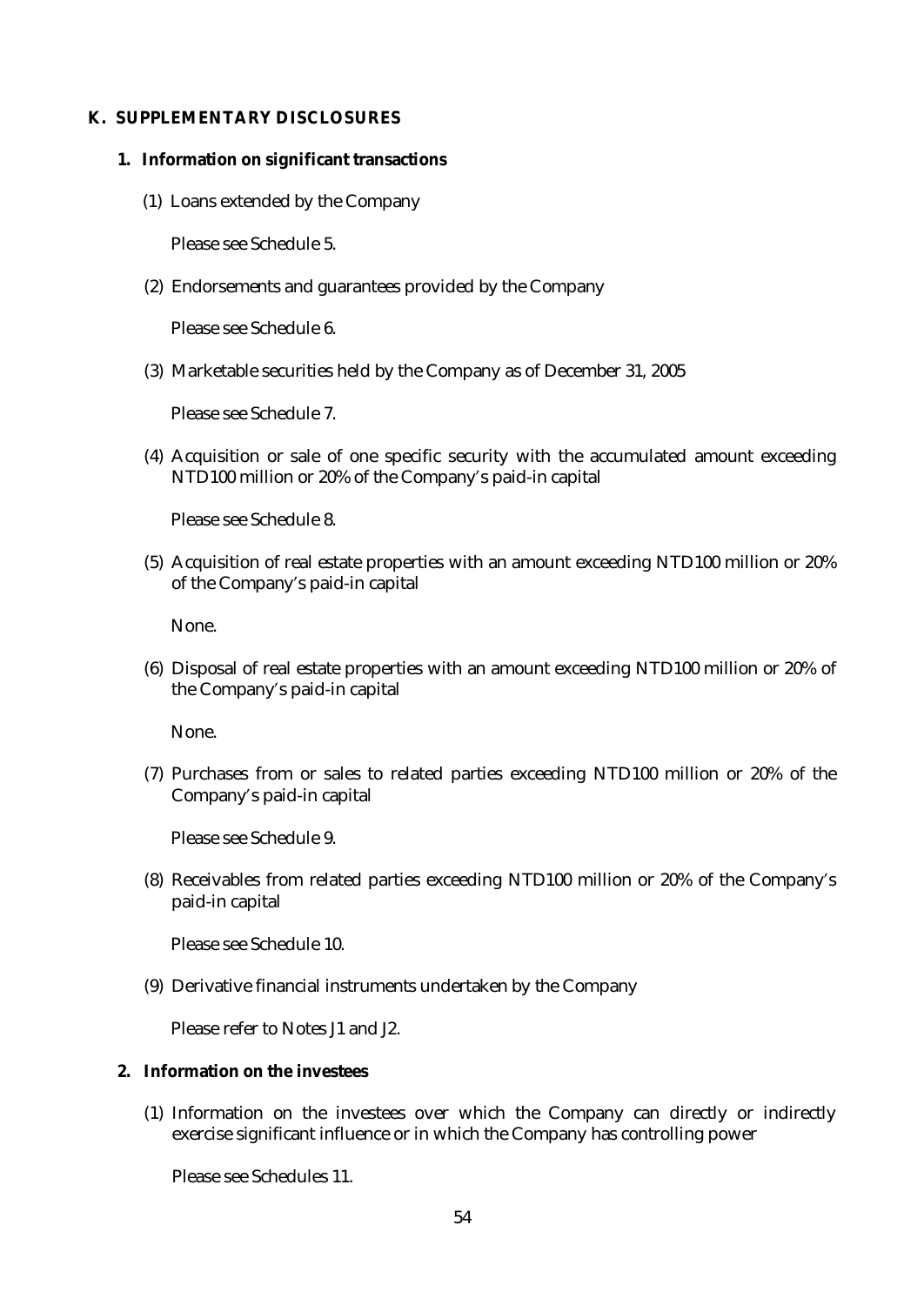- (2) Significant transactions conducted by the investees in which the Company has direct or indirect controlling power
	- (a) Loans extended by the investees

Please see Schedule 5.

(b) Endorsements and guarantees provided by the investees

None.

(c) Marketable securities held by the investees as at December 31, 2005

Please see Schedule 7.

(d) Acquisition or sale of one specific security with the accumulated amount exceeding NTD100 million or 20% of the respective investee's paid-in capital

None.

(e) Acquisition of real estate properties with an amount exceeding of NTD100 million or 20% of the respective investee's paid-in capital

None.

(f) Disposal of real estate properties with an amount exceeding NTD100 million or 20% of the respective investee's paid-in capital

None.

(g) Purchases from or sales to related parties exceeding NTD100 million or 20% of the respective investee's paid-in capital

Please see Schedule 9.

(h) Receivables from related parties exceeding NTD100 million or 20% of the respective investee's paid-in capital

Please see Schedule 10.

(i) Derivative financial instruments undertaken by the investees

Please see Schedule 12.

## **3. Information on Mainland China investments**

(1) Details of investments in Mainland China

Please see Schedule 13.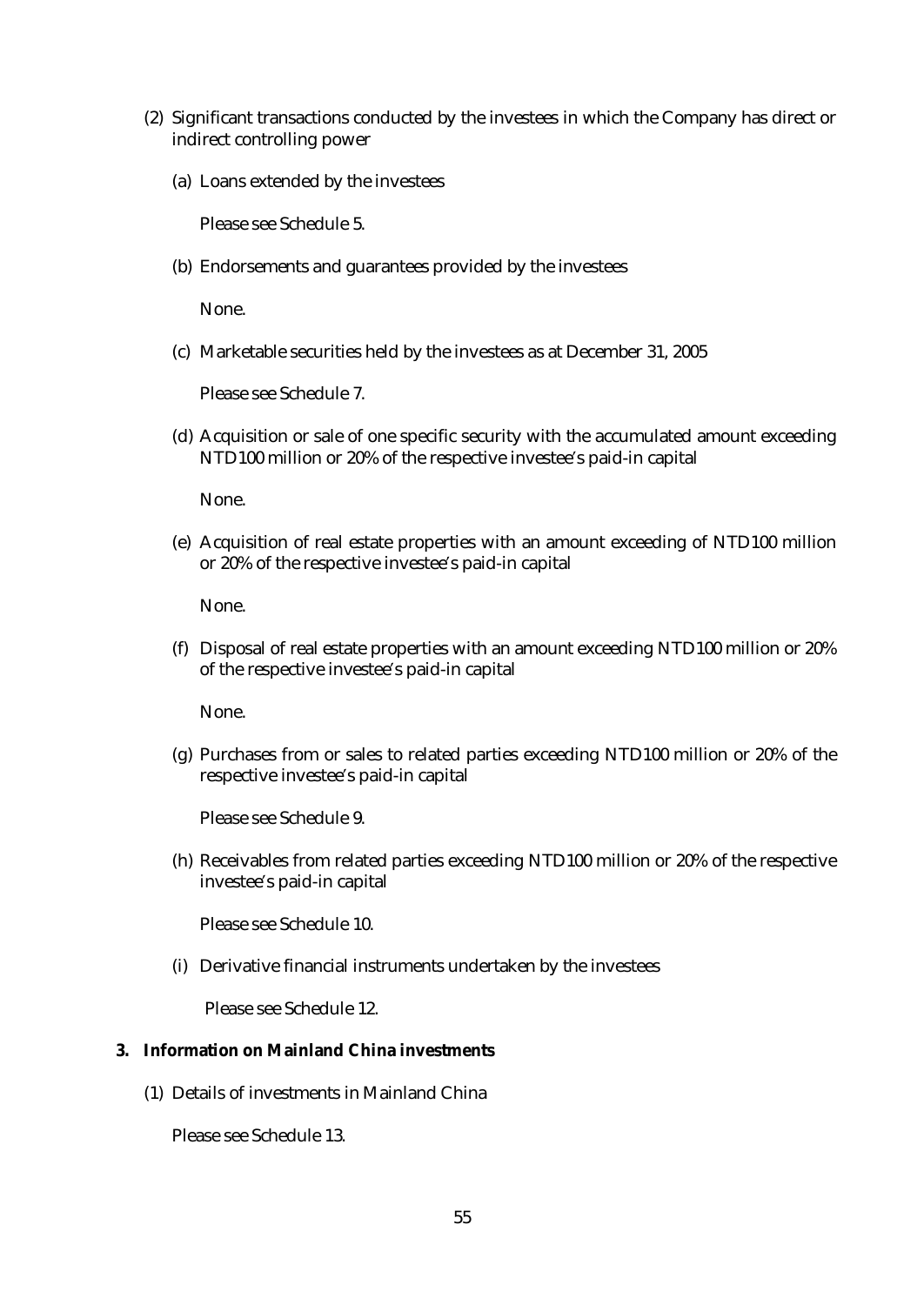(2) Significant transactions conducted directly or indirectly with the investees in Mainland China

None.

## **L. SEGMENT INFORMATION**

1. Financial information by industries

The Company and its subsidiaries are engaged in only one single industry, i.e. international marine transportation and shipping agency. Therefore, no disclosure is required.

2. Financial information by geographical areas

The Company and its subsidiaries are engaged in international marine transportation. Dealings with foreign ports, such as port formalities relating to arrival and departure of the ships, cargo stevedoring and forwarding, collection of freight, and payment of expenses incurred with foreign ports, are handled by overseas shipping agents. Therefore, no disclosure is required.

3. Export information

As the Company and its subsidiaries are engaged in international marine transportation, every vessel sails between the major harbors in the world. Therefore, no export sales are reported.

4. Information on major customers

The Company and its subsidiaries provide services to customers all over the world. No single customer accounts for more than 10% of the total operating revenues.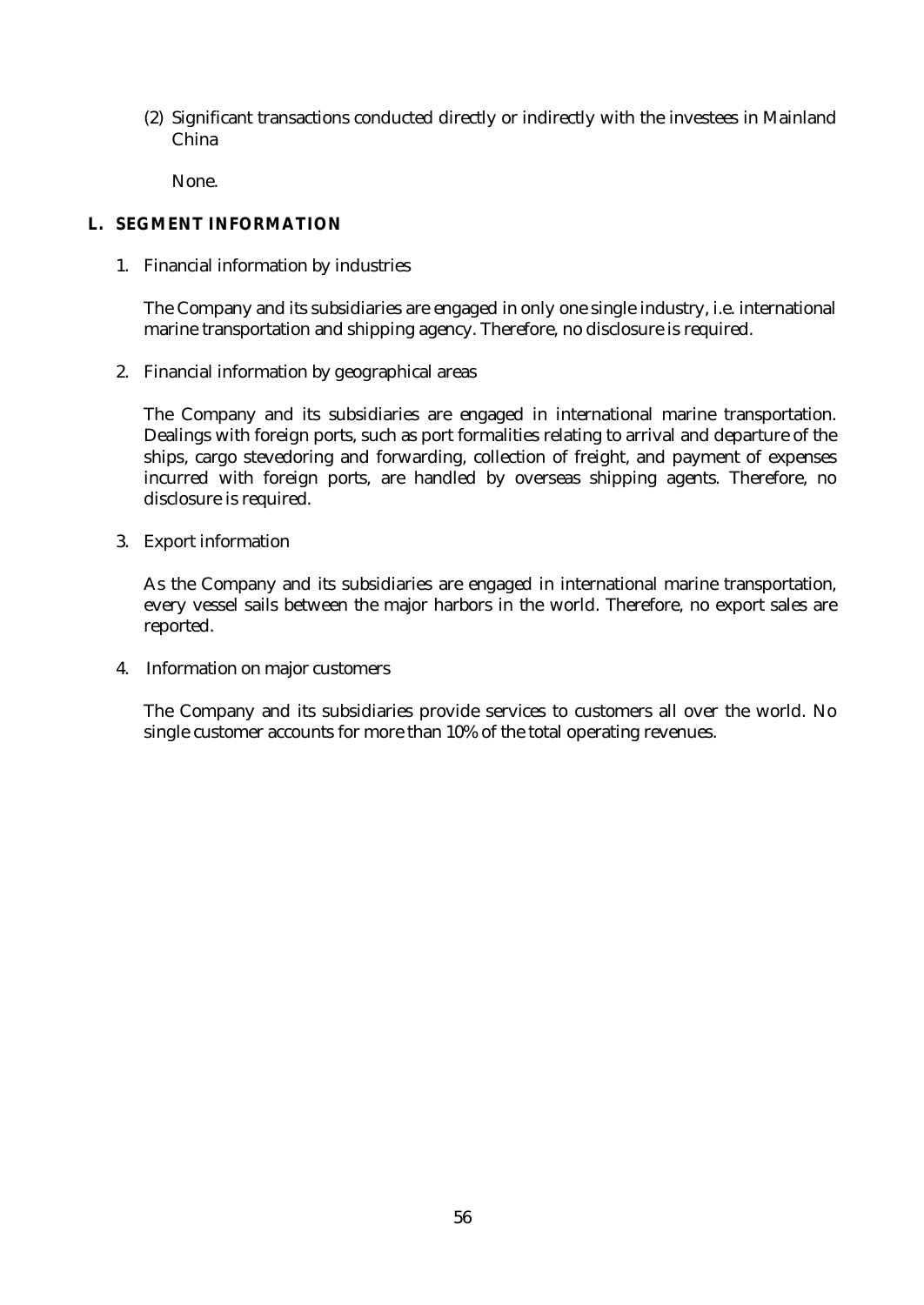# **Evergreen Marine Corporation Summary of Terms on Corporate Bonds December 31, 2005**

| <b>Type of Corporate Bonds</b>            | <b>Eighth Secured Corporate Bonds</b>                    | <b>Ninth Secured Corporate Bonds</b>                                                                                                              |  |
|-------------------------------------------|----------------------------------------------------------|---------------------------------------------------------------------------------------------------------------------------------------------------|--|
|                                           | Bond A: December 13 ~ 19, 2001                           | Bond A: May 14, 2002                                                                                                                              |  |
| Date of issuance                          | Bond B: December 13 ~ 14, 2001                           | Bond B: May 15, 2002                                                                                                                              |  |
|                                           |                                                          | Bond C: May 16, 2002                                                                                                                              |  |
|                                           |                                                          | Bond D: May 17, 2002                                                                                                                              |  |
| <b>Face value</b>                         | NT\$1,000,000                                            | NT\$1,000,000                                                                                                                                     |  |
| Place of issuance                         | <b>Taiwan</b>                                            | <b>Taiwan</b>                                                                                                                                     |  |
| <b>Issue price</b>                        | <b>Market price</b>                                      | Market price                                                                                                                                      |  |
| Principal amount                          | NTD\$1,500,000,000                                       | NT\$1,000,000,000                                                                                                                                 |  |
| <b>Interest rate</b>                      | 2.600%                                                   | 3.400%                                                                                                                                            |  |
| Period                                    | 5 years                                                  | 5 years                                                                                                                                           |  |
|                                           | Bond A: December 13 ~ 19, 2006                           | Bond A: May 14, 2007                                                                                                                              |  |
|                                           | Bond B: December 13 ~ 14, 2006                           | Bond B: May 15, 2007                                                                                                                              |  |
| <b>Maturity</b>                           |                                                          | Bond C: May 16, 2007                                                                                                                              |  |
|                                           |                                                          | Bond D: May 17, 2007                                                                                                                              |  |
|                                           | <b>Taiwan Cooperative Bank</b>                           |                                                                                                                                                   |  |
| <b>Guarantor</b>                          | <b>Bank of Taiwan</b>                                    | Hua Nan Commercial Bank                                                                                                                           |  |
| Trustee                                   | <b>Cathy United Bank</b>                                 | <b>Bank of Taiwan</b>                                                                                                                             |  |
|                                           |                                                          | <b>SinoPac Securities</b>                                                                                                                         |  |
| Underwriter                               | Polaris Securities Co., Ltd                              | KGI                                                                                                                                               |  |
| Lawyer                                    | <b>Chens Law and Patent Office</b>                       | <b>Chens Law and Patent Office</b>                                                                                                                |  |
| Certified public accountant               | Diwan, Ernst & Young                                     | Diwan, Ernst & Young                                                                                                                              |  |
| Principal repayment                       | Principals of Bonds A and B are to be<br>the face value. | Principals of Bonds A, B, C and D are to<br>repaid in lump sum at maturity based on be repaid in lump sum at maturity based<br>on the face value. |  |
| <b>Interest payment</b>                   | Simple interest, payable annually                        | Simple interest, payable annually                                                                                                                 |  |
| <b>Principal outstanding</b>              | \$1,500,000,000                                          | NT\$1,000,000,000                                                                                                                                 |  |
| Clauses on redemption and early repayment | <b>None</b>                                              | None                                                                                                                                              |  |
| <b>Restricted clauses</b>                 | <b>None</b>                                              | None                                                                                                                                              |  |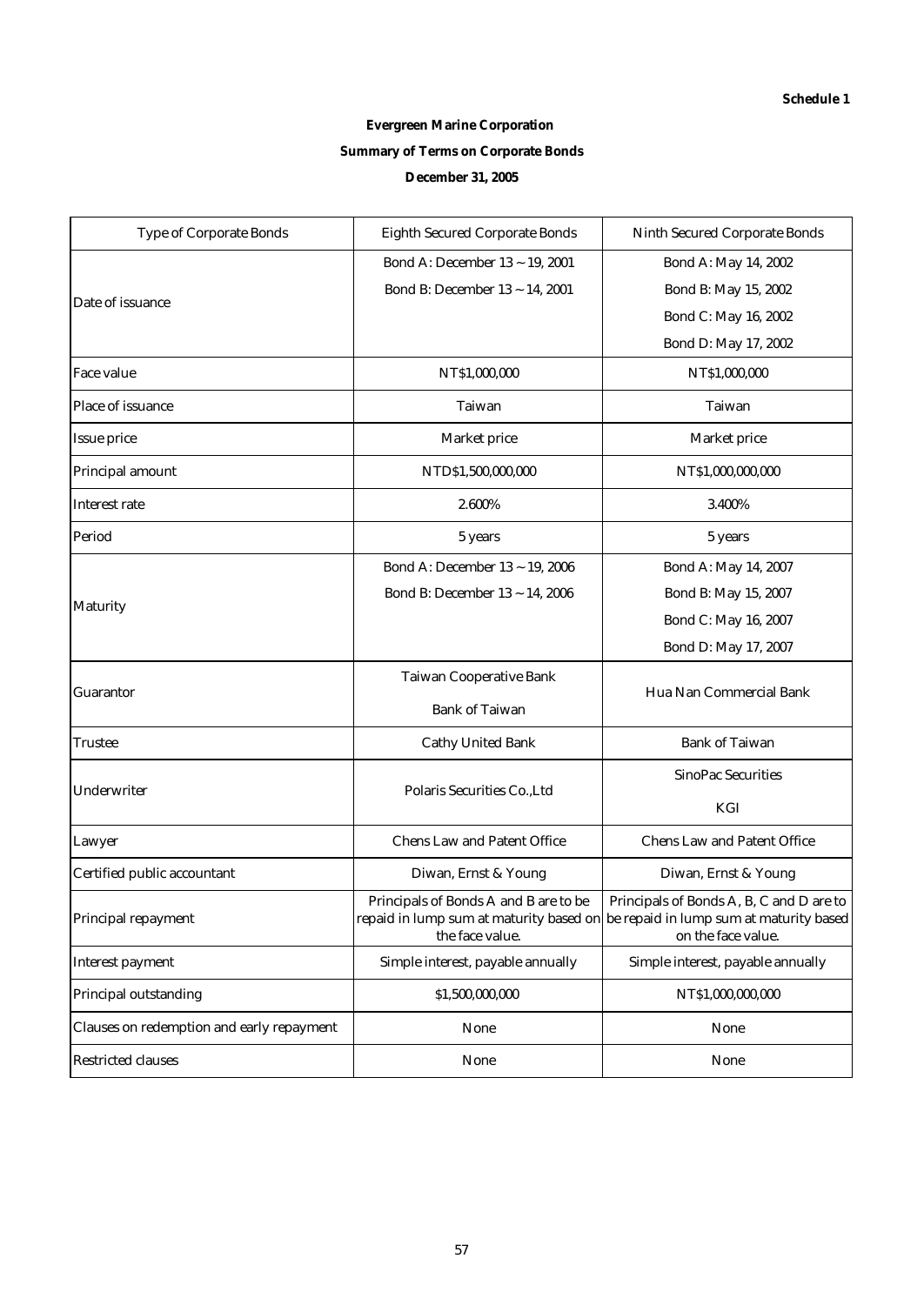## **Evergreen Marine Corporation**

#### **Summary of Terms on Corporate Bonds**

#### **December 31, 2005**

| <b>Type of Corporate Bonds</b>            | <b>Tenth Secured Corporate Bonds</b>                                                                            | <b>Eleventh Secured Corporate Bonds</b>                                                             |
|-------------------------------------------|-----------------------------------------------------------------------------------------------------------------|-----------------------------------------------------------------------------------------------------|
|                                           | Bond A: June 13, 2002                                                                                           | Bond A: June 2 ~ 6, 2003                                                                            |
|                                           | Bond B: June 14, 2002                                                                                           | Bond B: June $3 \sim 5, 2003$                                                                       |
|                                           | Bond C: June 17, 2002                                                                                           |                                                                                                     |
| Date of issuance                          | Bond D: June 18, 2002                                                                                           |                                                                                                     |
|                                           | Bond E: June 19, 2002                                                                                           |                                                                                                     |
|                                           | Bond F: June 20, 2002                                                                                           |                                                                                                     |
| <b>Face value</b>                         | NT\$1,000,000                                                                                                   | NT\$5,000,000                                                                                       |
| <b>Place of issuance</b>                  | Taiwan                                                                                                          | <b>Taiwan</b>                                                                                       |
| <b>Issue price</b>                        | Market price                                                                                                    | Market price                                                                                        |
| <b>Principal amount</b>                   | NT\$1,500,000,000                                                                                               | NT\$1,500,000,000                                                                                   |
|                                           |                                                                                                                 | <b>Bond A: 1.47%</b>                                                                                |
| <b>Interest rate</b>                      | 3.900%                                                                                                          | Bond B: 4% - Six-month LIBOR                                                                        |
| Period                                    | 5 years                                                                                                         | 5 years                                                                                             |
|                                           | Bond A: June 13, 2007                                                                                           | Bond A: June 2 ~ 6, 2008                                                                            |
|                                           | Bond B: June 14, 2007                                                                                           | Bond B: June 3 ~ 5, 2008                                                                            |
|                                           | Bond C: June 17, 2007                                                                                           |                                                                                                     |
| <b>Maturity</b>                           | Bond D: June 18, 2007                                                                                           |                                                                                                     |
|                                           | Bond E: June 19, 2007                                                                                           |                                                                                                     |
|                                           | Bond F: June 20, 2007                                                                                           |                                                                                                     |
| <b>Guarantor</b>                          | <b>Bank of Taiwan</b>                                                                                           | <b>Bank of Taiwan</b>                                                                               |
|                                           |                                                                                                                 | <b>Land Bank</b>                                                                                    |
| Trustee                                   | <b>Cathay United Bank</b>                                                                                       | <b>International Commercial Bank of China</b>                                                       |
|                                           | <b>SinoPac Securities</b>                                                                                       |                                                                                                     |
| Underwriter                               | KGI                                                                                                             | Fuh-Hwa Securities Co., Ltd<br>Citi Securities Corp.                                                |
|                                           | <b>Yunata Core Pacific Securities</b>                                                                           |                                                                                                     |
| Lawyer                                    | <b>Chens Law and Patent Office</b>                                                                              | <b>Chens Law and Patent Office</b>                                                                  |
| Certified public accountant               | Diwan, Ernst & Young                                                                                            | Diwan, Ernst & Young                                                                                |
| Principal repayment                       | Principals of Bonds A, B, C, D, E and F<br>are to be repaid in lump sum at<br>maturity based on the face value. | Principals of Bonds A and B are to be<br>repaid in lump sum at maturity based<br>on the face value. |
|                                           |                                                                                                                 | Bond A: Simple interest, payable<br>annually                                                        |
| <b>Interest payment</b>                   | Simple interest, payable annually                                                                               | Bond B: Interest is payable semi-<br>annually                                                       |
| Principal outstanding                     | NT\$1,500,000,000                                                                                               | NT\$1,500,000,000                                                                                   |
| Clauses on redemption and early repayment | None                                                                                                            | None                                                                                                |
| <b>Restricted clauses</b>                 | None                                                                                                            | None                                                                                                |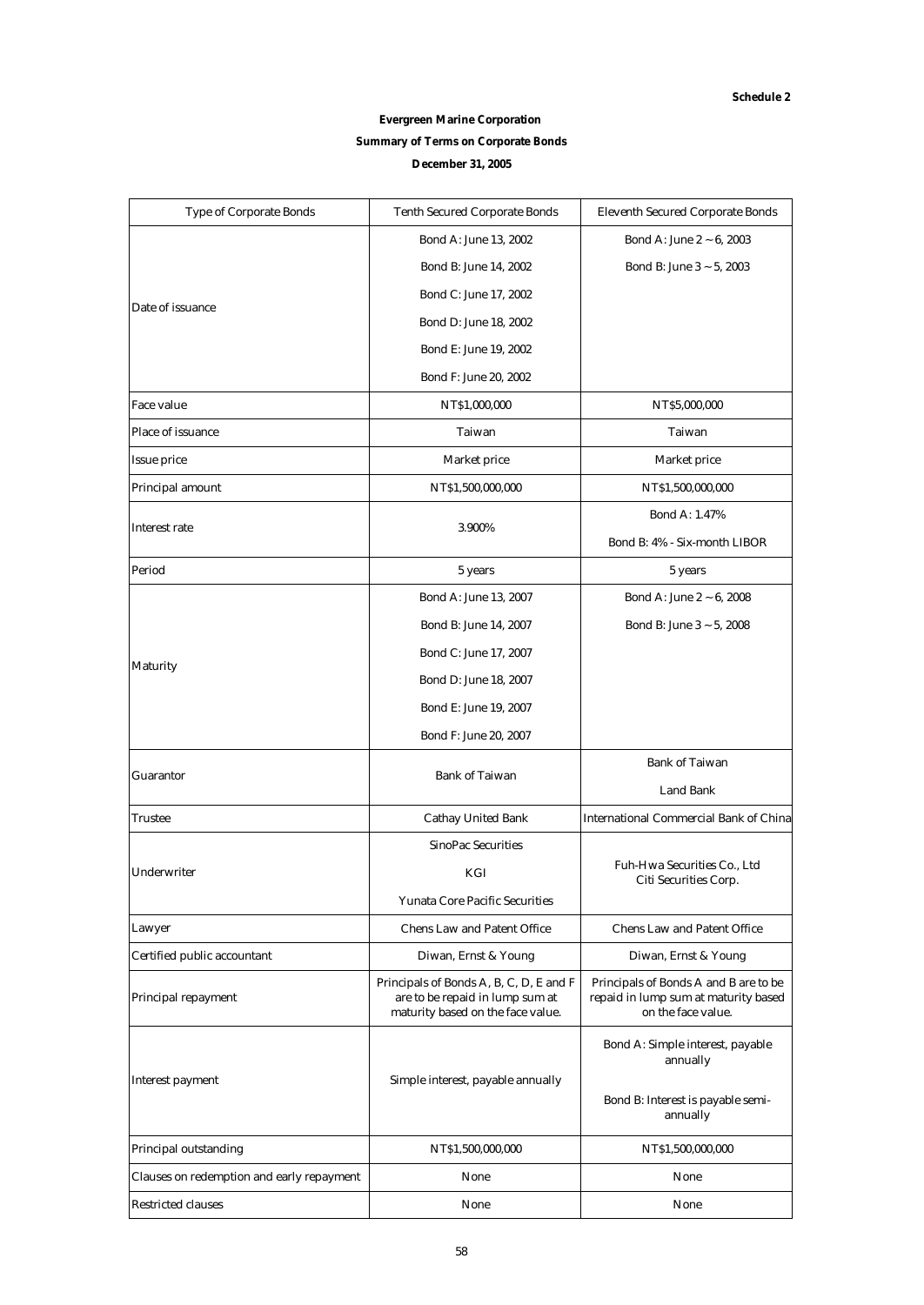# **Evergreen Marine Corporation Summary of Terms on Corporate Bonds December 31, 2005**

| <b>Type of Corporate Bonds</b>            | <b>First Unsecured Corporate Bonds</b>                                                                                                                                                                                                                      | <b>Second Unsecured Corporate Bonds</b>                                                                                     |
|-------------------------------------------|-------------------------------------------------------------------------------------------------------------------------------------------------------------------------------------------------------------------------------------------------------------|-----------------------------------------------------------------------------------------------------------------------------|
| Date of issuance                          | <b>January 12, 2004</b>                                                                                                                                                                                                                                     | September 6, 2004                                                                                                           |
| <b>Face value</b>                         | NT\$100,000                                                                                                                                                                                                                                                 | NT\$100,000                                                                                                                 |
| Place of issuance                         | <b>Taiwan</b>                                                                                                                                                                                                                                               | Taiwan                                                                                                                      |
| <b>Issue price</b>                        | <b>Face value</b>                                                                                                                                                                                                                                           | Face value                                                                                                                  |
| Principal amount                          | NT\$4,000,000,000                                                                                                                                                                                                                                           | NT\$4,500,000,000                                                                                                           |
| <b>Interest rate</b>                      | $0.00\%$                                                                                                                                                                                                                                                    | $0.00\%$                                                                                                                    |
| Period                                    | 5 years                                                                                                                                                                                                                                                     | 5 years                                                                                                                     |
| <b>Maturity</b>                           | <b>January 11, 2009</b>                                                                                                                                                                                                                                     | September 5, 2009                                                                                                           |
| <b>Guarantor</b>                          | <b>None</b>                                                                                                                                                                                                                                                 | <b>None</b>                                                                                                                 |
| Trustee                                   | Hua Nan Commercial Bank                                                                                                                                                                                                                                     | <b>SinoPac Commercial Bank</b>                                                                                              |
| <b>Underwriter</b>                        | <b>SinoPac Securities</b>                                                                                                                                                                                                                                   | <b>President Securities</b>                                                                                                 |
| Lawyer                                    | <b>Chens Law and Patent Office</b>                                                                                                                                                                                                                          | Law Office of S. S. Lai                                                                                                     |
| Certified public accountant               | Diwan, Ernst & Young                                                                                                                                                                                                                                        | Diwan, Ernst & Young                                                                                                        |
| Principal repayment                       | To be repaid in lump sum at maturity<br>based on the face value.                                                                                                                                                                                            | To be repaid in lump sum at maturity<br>based on the face value.                                                            |
| Principal outstanding                     | NT\$1,634,400,000                                                                                                                                                                                                                                           | NT\$1,864,300,000                                                                                                           |
| Clauses on redemption and early repayment | During the 30 days before the bonds are<br>issued for 3 years, the bondholders may<br>exercise their redemption option at a<br>yield rate of 0.20% per annum. When the face value.<br>bonds mature on January 11, 2009, they<br>are redeemed at face value. | During the 30 days before the bonds are<br>issued for 3.5 years, the bondholders<br>may exercise their redemption option at |
| <b>Restricted clauses</b>                 | <b>None</b>                                                                                                                                                                                                                                                 | None                                                                                                                        |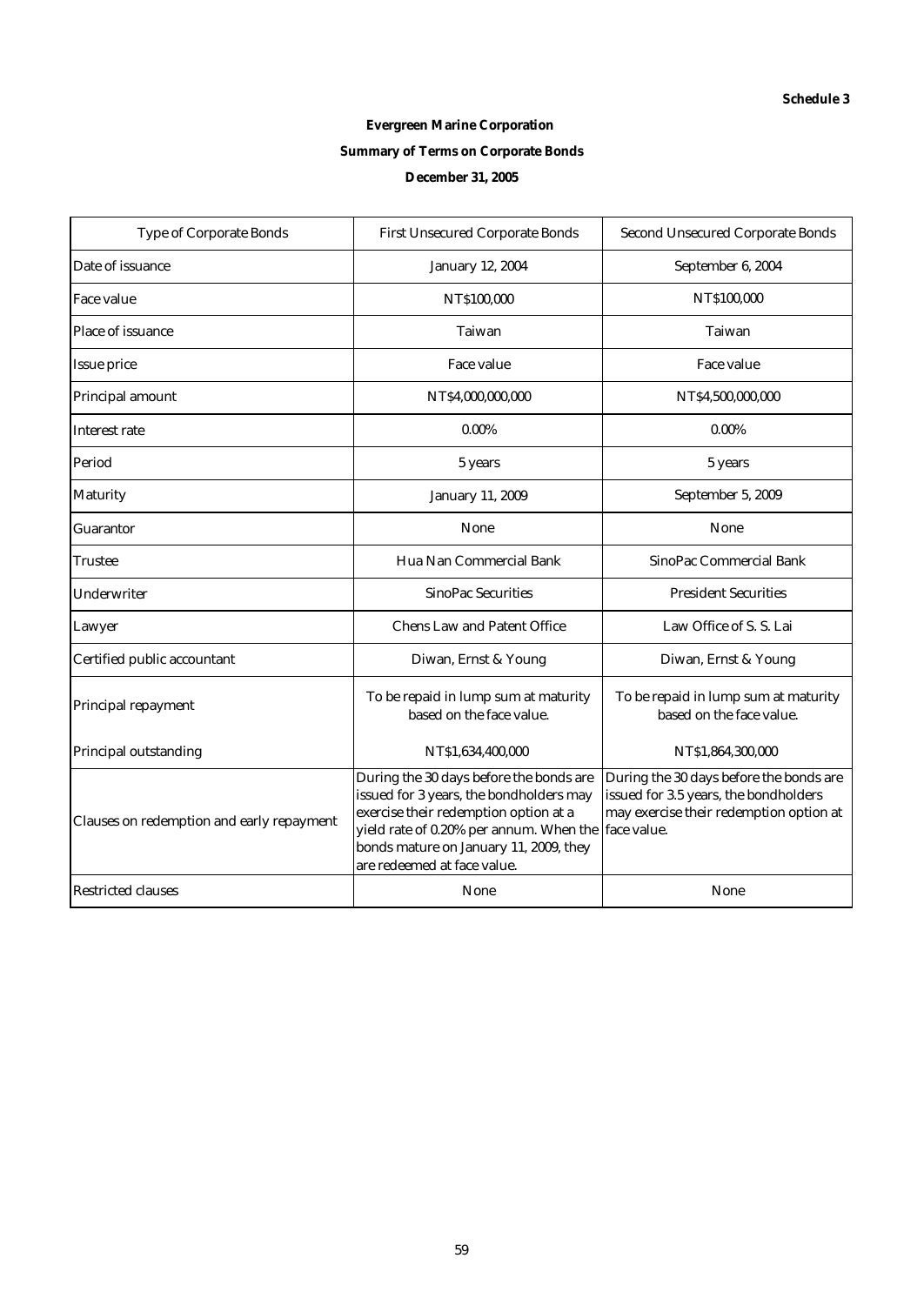#### Evergreen Marine Corporation and Subsidiaries Significant intercompany transaction between consolidated entities (Expressed in Thousands of Dollars) For the Year Ended December 31, 2005

|                  |                                          |                                                       |                                   |           |                     | Schedule 4                                       |
|------------------|------------------------------------------|-------------------------------------------------------|-----------------------------------|-----------|---------------------|--------------------------------------------------|
|                  |                                          |                                                       |                                   |           | <b>Transactions</b> |                                                  |
| No.              |                                          |                                                       |                                   |           |                     | Percentage of consolidated operating revenues or |
| (Note1)          | <b>Related Party</b>                     | Counter-party                                         | Account                           | Amount    | <b>Terms</b>        | consolidated total assets                        |
| $\bf{0}$         | <b>Evergreen Marine Corporation</b>      | Taiwan Termial Service Co., LTD                       | <b>Operating revenues</b>         | \$3,214   | Note 3              |                                                  |
|                  |                                          |                                                       | <b>Accounts payable</b>           | 36,486    | $\prime$            | 0.03                                             |
|                  |                                          |                                                       | <b>Operating cost</b>             | 626,034   | $^{\prime\prime}$   | 0.44                                             |
|                  |                                          |                                                       | Other receivable                  | 287       | $^{\prime\prime}$   | $\sim$                                           |
|                  |                                          | <b>Greencompass Marine S.A.</b>                       | <b>Operating revenues</b>         | 115,163   | $^{\prime\prime}$   | 0.08                                             |
|                  |                                          |                                                       | Agency account                    | 11.326    |                     | 0.01                                             |
|                  |                                          |                                                       |                                   | 320,605   |                     | 0.25                                             |
|                  |                                          |                                                       | Debit balance of agency accounts  |           |                     | 0.01                                             |
|                  |                                          |                                                       | accounts payable                  | 7,414     |                     |                                                  |
|                  |                                          |                                                       | <b>Operating cost</b>             | 1,045,103 |                     | 0.74                                             |
|                  |                                          |                                                       | <b>Interest income</b>            | 742       |                     | $\sim$                                           |
|                  |                                          | Hatsu Marine Ltd.                                     | <b>Agency account</b>             | 3.064     |                     | $\sim$                                           |
|                  |                                          |                                                       | <b>Operating revenues</b>         | 284,850   |                     | 0.20                                             |
|                  |                                          |                                                       | Credit balance of agency accounts | 8,161     |                     | 0.01                                             |
|                  |                                          |                                                       | <b>Operating cost</b>             | 734,806   |                     | 0.52                                             |
|                  |                                          |                                                       | <b>Accounts payable</b>           | 167,176   |                     | 0.13                                             |
|                  |                                          | PT. Multi Bina Pura International                     | Other receivable                  | 13        |                     |                                                  |
|                  |                                          | Evergreen Heavy Industrial Corp. (Malaysia) Sdn. Bhd. | Other receivable                  | 59        |                     |                                                  |
|                  |                                          | Shenzhen Greentrans Transporation Co., LTD            | Other receivable                  | 10        |                     |                                                  |
|                  |                                          |                                                       |                                   |           |                     |                                                  |
| $\mathbf{1}$     | Taiwan Termial Service Co, LTD           | <b>Evergreen Marine Corporation</b>                   | <b>Operating revenues</b>         | 626,034   | Note 3              | 0.44                                             |
|                  |                                          |                                                       | <b>Operating cost</b>             | 3,214     | $^{\prime\prime}$   | $\sim$                                           |
|                  |                                          |                                                       | <b>Accounts receivable</b>        | 56,779    | $\prime$            | 0.04                                             |
|                  |                                          |                                                       | Others payable                    | 287       | $^{\prime\prime}$   |                                                  |
|                  |                                          |                                                       |                                   |           |                     |                                                  |
| $\boldsymbol{2}$ | Peony Investment S.A.                    | <b>Greencompass Marine S.A.</b>                       | <b>Interest expense</b>           | 32,034    | $^{\prime\prime}$   | 0.02                                             |
|                  |                                          |                                                       |                                   |           |                     |                                                  |
| 3                | Greencompass Marine S.A.                 | <b>Evergreen Marine Corporation</b>                   | <b>Operating revenues</b>         | 1,045,103 | Note 3              | 0.74                                             |
|                  |                                          |                                                       | <b>Operating cost</b>             | 115,163   |                     | 0.08                                             |
|                  |                                          |                                                       | Debit balance of agency accounts  | 553,549   | $^{\prime\prime}$   | 0.43                                             |
|                  |                                          |                                                       | <b>Interest expense</b>           | 742       |                     |                                                  |
|                  |                                          | Peony Investment S.A.                                 | <b>Interest revenues</b>          | 32,034    | $^{\prime\prime}$   | 0.02                                             |
|                  |                                          |                                                       |                                   |           |                     |                                                  |
| $\overline{4}$   | Hatsu Marine Ltd.                        | <b>Evergreen Marine Corporation</b>                   | <b>Operating revenues</b>         | 734,806   | Note 3              | 0.52                                             |
|                  |                                          |                                                       | <b>Operating cost</b>             | 284,850   |                     | 0.20                                             |
|                  |                                          | $^{\prime\prime}$                                     | Debit balance of agency accounts  | 44,686    | $^{\prime\prime}$   | 0.03                                             |
|                  |                                          |                                                       |                                   |           |                     |                                                  |
| $\sqrt{5}$       | <b>Shenzhen Greentrans Transporation</b> | Peony Investment S.A.                                 | Other receivable                  | 113,745   | $^{\prime\prime}$   | 0.09                                             |
|                  | Co.,LTD                                  |                                                       | Accounts receivable               | 4,121     | $^{\prime\prime}$   |                                                  |
|                  |                                          | Hatsu Marine Ltd.                                     | <b>Accounts receivable</b>        | 198       | $^{\prime\prime}$   | $\sim$                                           |
|                  |                                          |                                                       |                                   |           |                     |                                                  |
| 6                | <b>Island Equipment LLC</b>              | <b>Evergreen Marine Corporation</b>                   | Other receivables                 | 9,275     | Note 3              | 0.01                                             |
|                  |                                          |                                                       | Other payables                    | 1,162     | $^{\prime\prime}$   | $\sim$                                           |
|                  |                                          |                                                       |                                   |           |                     |                                                  |
|                  |                                          |                                                       |                                   |           |                     |                                                  |

Note 1:The Company and its subsidaries are coded as follows:

1.The Company is coded "0"

2.The subsidaries are coded consecutively beginning from "1" in the order presented in the table above.

Note 2:Transactions are categorized as follows:

1.The holding company to subsidiary

2.Subsidiary to holding company

3.Subsidiary to subsidary

Note 3: Transaction terms were not materally difference with non-realted party.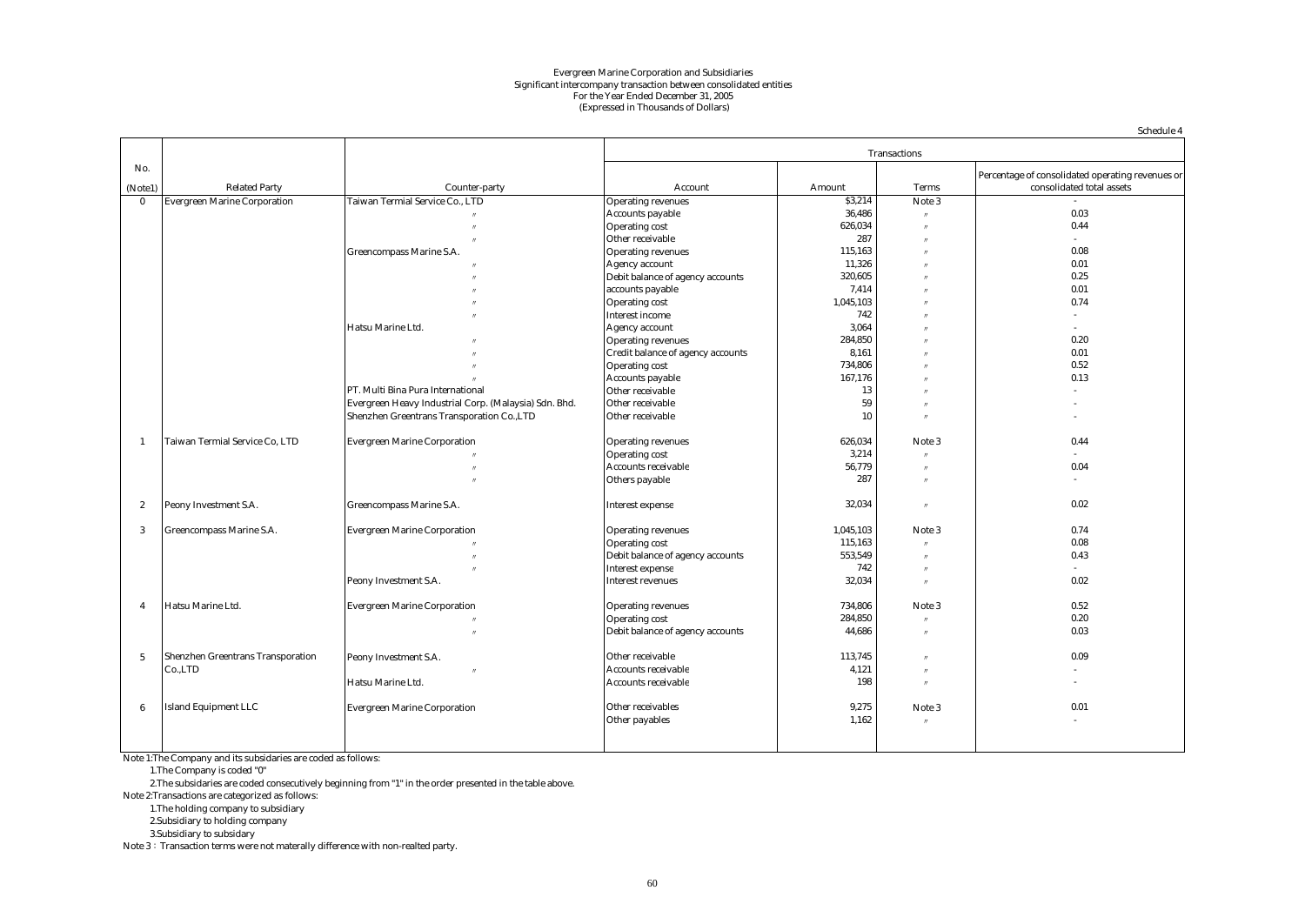#### **(Expressed in Thousands of Dollars) Evergreen Marine Corporation and Subsidiaries Loans Extended For the Year Ended December 31, 2005**

|                                                         |                                                 |                                            |                        |                            |                      |                        |                       |                              |                                | Collateral |       |                                | <b>Maximum Amount of</b>       |
|---------------------------------------------------------|-------------------------------------------------|--------------------------------------------|------------------------|----------------------------|----------------------|------------------------|-----------------------|------------------------------|--------------------------------|------------|-------|--------------------------------|--------------------------------|
|                                                         |                                                 |                                            |                        |                            |                      |                        | Annual Amount of      |                              |                                |            |       | <b>Limit on Loans Extended</b> | Loans Allowed to be            |
|                                                         |                                                 | <b>Financial Statement</b>                 |                        |                            |                      |                        | Transactions with the | <b>Reason for Short-Term</b> |                                |            |       | to a Single Company            | <b>Extended by the Company</b> |
| Lender                                                  | <b>Borrower</b>                                 | Account                                    | <b>Highest Balance</b> | Balance as at Dec 31, 2005 | <b>Interest Rate</b> | Nature of Loan (Note1) | Borrower              | Financing                    | <b>Allowance for Bad Debts</b> | Item       | Value | (Note2)                        | or its Subsidiaries (Note2)    |
| <b>Evergreen Marine</b>                                 | <b>Greencompass Marine S.A.</b>                 | <b>Other Receivables from</b>              | NTD 636,990            | NTD-                       | 3.82                 | $\overline{2}$         | Revenue<br>115,163    | Working capital              | NTD-                           | $\sim$     | NTD-  | NTD 11,811,453                 | NTD 23,622,906                 |
| Corporation                                             |                                                 | related parties                            | (USD 20,000)           |                            |                      |                        | Expenditure 1,045,103 | requirement                  |                                |            |       |                                |                                |
|                                                         | Peony Investment S.A. Evergreen India Pte. Ltd. | <b>Receivables from related</b><br>parties | <b>USD 250</b>         | <b>USD 250</b>             | 3.755-4.509          | $\overline{2}$         | USD-                  | $\boldsymbol{\eta}$          | USD-                           | $\sim$     | USD-  | <b>USD 231,091</b>             | <b>USD 462,182</b>             |
| <b>Greencompass Marine Peony Investment S.A</b><br>S.A. |                                                 | $^{\prime\prime}$                          | <b>USD 60,000</b>      | <b>USD</b>                 | $SIBOR + 0.9$        | $\mathbf{2}$           | USD-                  | $^{\prime\prime}$            | USD-                           | $\sim$     | USD-  | <b>USD 158,242</b>             | <b>USD 316,484</b>             |
| <b>Clove Holding Ltd.</b>                               | Peony Investment S.A                            | $^{\prime\prime}$                          | <b>USD 7,050</b>       | <b>USD</b>                 | $\sim$               | $\overline{2}$         | USD-                  | $\boldsymbol{\eta}$          | USD-                           | $\sim$     | USD-  | NTD 11,811,453                 | NTD 23,622,906                 |
|                                                         | <b>Island Equipment LLC.</b>                    | $^{\prime\prime}$                          | <b>USD 14,085</b>      | <b>USD 14,085</b>          | $4.7 - 5.74$         | $\overline{2}$         | USD-                  | $\boldsymbol{\pi}$           | USD-                           | $\sim$     | USD-  | NTD 11,811,453                 | NTD 23,622,906                 |
| PT. Multi Bina Pura<br>International                    | PT Multi Bina Transport                         | $^{\prime\prime}$                          | <b>USD 350</b>         | <b>USD 150</b>             | $1.5\,$              | $\overline{2}$         | Expenditure USD74     | $\boldsymbol{\pi}$           | USD-                           | $\sim$     | USD-  | NTD 11,811,453                 | NTD 23,622,906                 |
| Armand International Armand Estate B.V.<br>N.V.         |                                                 | $^{\prime\prime}$                          | <b>USD 2,691</b>       | <b>USD 2,691</b>           | 3.82                 | $\overline{2}$         | USD-                  | $^{\prime\prime}$            | USD-                           | $\sim$     | USD-  | NTD 11,811,453                 | NTD 23,622,906                 |
|                                                         | Hatsu Marine Limited Island Equipment LLC.      | $^{\prime\prime}$                          | <b>USD 6,035</b>       | <b>USD 6,035</b>           | 3.79-5.43            | $\overline{2}$         | USD-                  | $\boldsymbol{\eta}$          | USD-                           | $\sim$     | USD-  | NTD 11,811,453                 | NTD 23,622,906                 |
| Vigor Enterprise S.A. Peony Investment S.A.             |                                                 | $^{\prime\prime}$                          | <b>USD 2,995</b>       | <b>USD</b>                 | 4.38                 | $\overline{2}$         | USD-                  | $^{\prime\prime}$            | USD-                           | $\sim$     | USD-  | NTD 11,811,453                 | NTD 23,622,906                 |

#### Note 1: Nature of loans extended

"1" denotes the loans extended to the companies which have transactions with the Company or its subsidiaries. The annual amount of the transactions is stated accordingly.

"2" denotes the loans extended to the companies which require short-term financing. The reason for short-term financing is stated accordingly.

Note 2: Limit on loans extended

1. According to the Company's credit policy, the total amount of loans granted to a single company should not exceed 20% of the net worth stated in the latest financial statements. The calculation is as follows:

The Company: NTD\$ 59,057, 266 thousand \* 20%= NTD\$11,811,453 thousand

Peony: US\$1,155,454 thousand \* 20% = US\$231,091 thousand

Greencompass Marine S.A. USD791,210\* 20% = USD 158,242 thousand

2. According to the Company's credit policy, the total amount of loans granted by the Company or its subsidiaries should not exceed 40% of the net worth stated in the latest financial statements. The calculation is as foll

The Company: NTD\$ 59,057,266 thousand \* 40 = NTD\$23,622, 906 thousand

Peony: US\$1,155,454 thousand \* 40% = US\$462,182 thousand

Greencompass Marine S.A. USD791,210\* 40% = USD 316,484 thousand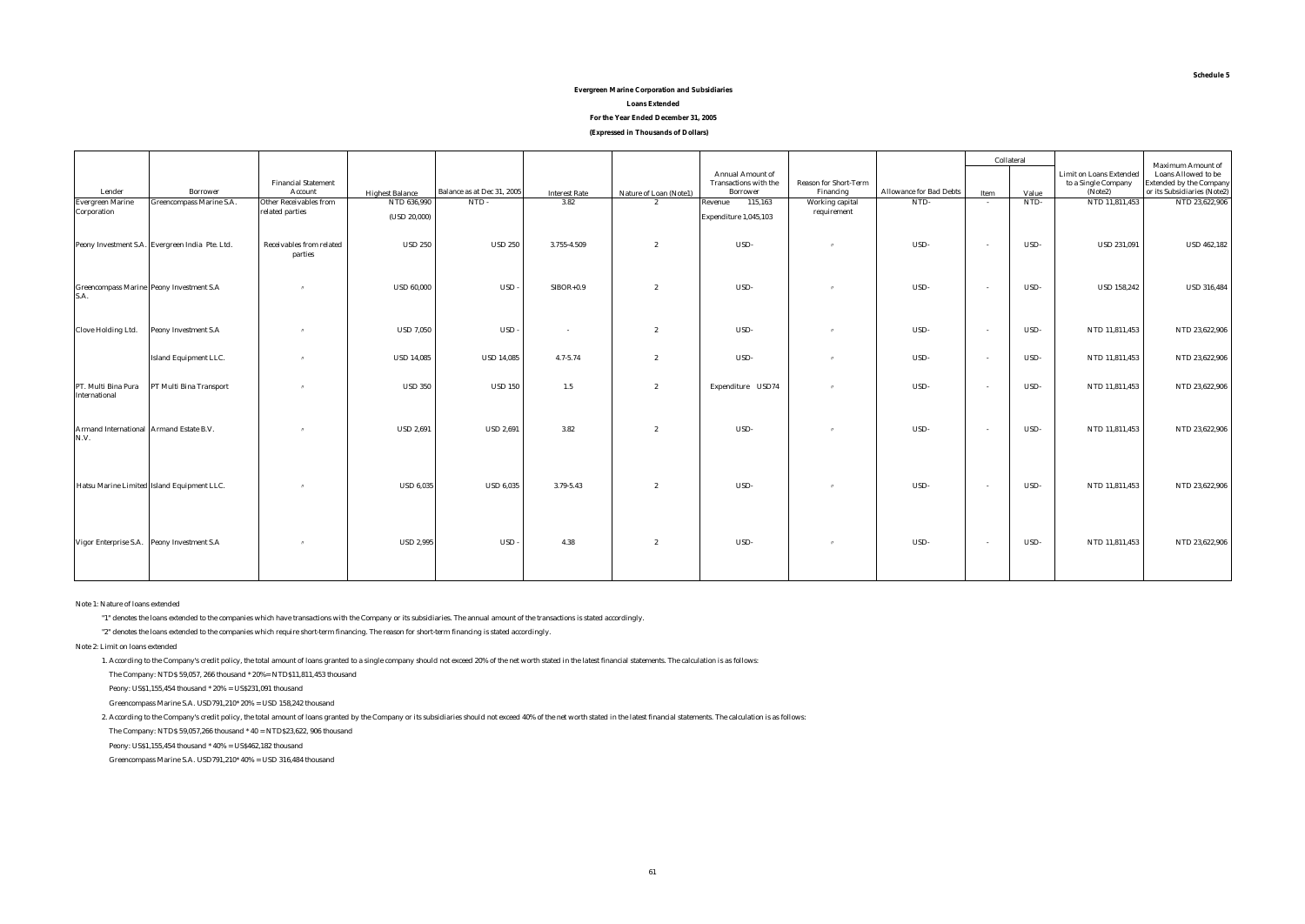#### **Evergreen Marine Corporation and Subsidiaries Endorsements and Guarantees Provided For the Year Ended December 31, 2005 (Expressed in Thousands of Dollars)**

| Endorser/Guarantor                     | Counterparty                             | Nature of<br>Relationship<br>(Note 1) | Limit on<br>Endorsements/Guarantees<br><b>Provided to a Single</b><br>Company | <b>Highest Balance</b>     | <b>Balance as at</b><br><b>December 31, 2005</b> | <b>Amount</b> of<br>Endorsements/Guarantees<br><b>Secured with Collaterals</b> | <b>Ratio of Accumulated</b><br>Amount of<br>Endorsements/Guarantees<br>to Net Worth (%) | <b>Maximum Amount of</b><br>Endorsements/Guarantees<br>Allowed to be Provided by<br>the Company or its<br><b>Subsidiaries (Note 2)</b> |
|----------------------------------------|------------------------------------------|---------------------------------------|-------------------------------------------------------------------------------|----------------------------|--------------------------------------------------|--------------------------------------------------------------------------------|-----------------------------------------------------------------------------------------|----------------------------------------------------------------------------------------------------------------------------------------|
| <b>Evergreen Marine</b>                | Greencompass Marine S.A.                 | 3                                     | \$118,114,532                                                                 | \$14,385,047               | \$9,493,080                                      | $S-$                                                                           | 16.07                                                                                   | \$177,171,798                                                                                                                          |
| Corporation<br><b>Evergreen Marine</b> | Peony Investment S.A.                    | $\boldsymbol{2}$                      | 118,114,532                                                                   | (USD447, 185)<br>2,544,489 | (USD290, 197)                                    |                                                                                |                                                                                         |                                                                                                                                        |
| Corporation                            |                                          |                                       |                                                                               | (USD79, 100)               | $(USD-)$                                         |                                                                                |                                                                                         |                                                                                                                                        |
| <b>Evergreen Marine</b><br>Corporation | <b>Taranto Container Terminal S.P.A.</b> |                                       | 29,528,633                                                                    | 2,803,730<br>(EUR 47,909)  | 1,600,742<br>(EUR 41,213)                        |                                                                                | 2.71                                                                                    |                                                                                                                                        |
| <b>Evergreen Marine</b><br>Corporation | <b>Hatsu Marine Limited</b>              | 3                                     | 118,114,532                                                                   | 13.286.478<br>(USD413,034) | 13,499,979<br>(USD412, 686)                      |                                                                                | 22.86                                                                                   |                                                                                                                                        |
| <b>Evergreen Marine</b><br>Corporation | <b>Whitney Equipment LLC.</b>            | 3                                     | 118,114,532                                                                   | 302,186<br>(USD9, 394)     | 282,017<br>(USD8,621)                            |                                                                                | 0.48                                                                                    |                                                                                                                                        |
| <b>Evergreen Marine</b><br>Corporation | Helmlock Equipment LLC.                  | 3                                     | 118,114,532                                                                   | 1,763,578<br>(USD54, 824)  | 1,447,905<br>(USD44, 262)                        |                                                                                | 2.45                                                                                    |                                                                                                                                        |
| <b>Evergreen Marine</b><br>Corporation | <b>Colon Container Terminal S.A.</b>     | 6                                     | 29,528,633                                                                    | 613.765<br>(USD19,080)     | 600,380<br>(USD18, 353)                          |                                                                                | 1.02                                                                                    |                                                                                                                                        |
| <b>Evergreen Marine</b><br>Corporation | <b>Island Equipment LLC</b>              | 3                                     | 118,114,532                                                                   | 2,097,000<br>(USD 65,189)  | $(USD-)$                                         |                                                                                |                                                                                         |                                                                                                                                        |

Note 1: Nature of the counterparty's relationship with the Company or its subsidiaries

"1" denotes the endorsements/guarantees provided to the companies which have transactions with the Company or its subsidiaries.

"2" denotes the endorsements/guarantees provided to the subsidiaries of which the Company holds more than 50% of the common stock.

"3" denotes the endorsements/guarantees provided to the investees of which the Company together with its subsidiaries hold more than 50% of the common stock.

"4" denotes the endorsements/guarantees provided to the companies which directly or indirectly hold more than 50% of the Company's common stock.

"5" denotes the endorsements/guarantees provided pursuant to construction contracts.

"6" denotes the endorsements/guarantees provided to joint venture companies based on the Company's or its subsidiaries' proportionate equity interest in the company.

Note 2: According to the Company's credit policy, the total amount of endorsements or guarantees provided by the Company or its subsidiaries should not exceed 300% of the net worth stated in the latest financial statements The calculation is as follows:

The Company: NT\$59,057,266 thousand \* 300% = NT\$177,171,798 thousand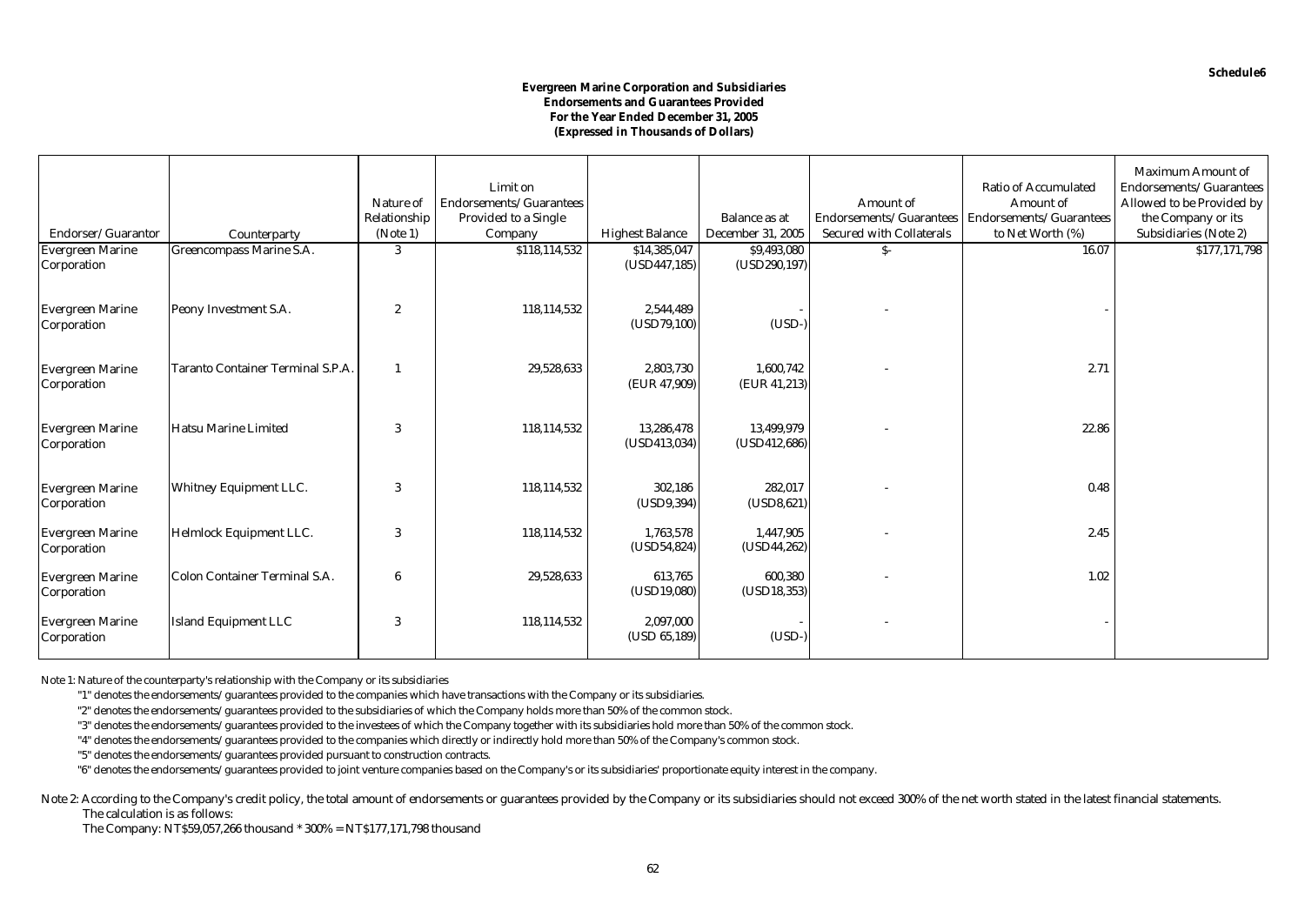|             |                                                     |                                                                              | Financial                   | Balance as at December 31, 2005 |                       |               |                  |        |
|-------------|-----------------------------------------------------|------------------------------------------------------------------------------|-----------------------------|---------------------------------|-----------------------|---------------|------------------|--------|
|             |                                                     |                                                                              | <b>Statement</b>            | No. of                          |                       |               | Market Value /   |        |
| Investor    | <b>Marketable Securities</b>                        | <b>Relationship with the Company</b>                                         | Account                     | Shares/Units                    | <b>Carrying Value</b> | Ownership (%) | <b>Net Worth</b> | Remark |
| Evergreen   | Stocks:                                             |                                                                              |                             |                                 |                       |               |                  |        |
| Marine      | Peony Investment S.A.                               | <b>Subsidiary of the Company</b>                                             | Long-term equity investment | 4,765                           | \$41,434,463          | 100.00        | \$41,498,097     |        |
| Corporation | Taiwan Terminal Services Co., Ltd.                  | <b>Subsidiary of the Company</b>                                             | Long-term equity investment | 5,500                           | 72,714                | 55.00         | 72,714           |        |
|             | Charng Yang Development Co., Ltd.                   | Investee company accounted for under equity method                           | Long-term equity investment | 32,000                          | 401,997               | 40.00         | 401,997          |        |
|             | Evergreen International Storage and Transport Corp. | Investee company accounted for under equity method                           | Long-term equity investment | 424,062                         | 7,548,310             | 39.74         | 7,542,420        |        |
|             | <b>Evergreen Security Corporation</b>               | Investee company accounted for under equity method                           | Long-term equity investment | 3,125                           | 40,827                | 31.25         | 40.827           |        |
|             | <b>EVA Airways Corporation</b>                      | Investee company accounted for under equity method                           | Long-term equity investment | 692,412                         | 8,982,435             | 20.43         | 8,982,436        |        |
|             | <b>Taipei Port Container Terminal Corporation</b>   | Investee company accounted for under equity method                           | Long-term equity investment | 16,000                          | 153,219               | 20.00         | 153,219          |        |
|             | <b>Toplogis Technology Corp.</b>                    | Investee company accounted for under equity method                           | Long-term equity investment | 1,000                           | 4,063                 | 25.00         | 4,063            |        |
|             | Power World Fund Inc.                               | Investee company accounted for under cost method                             | Long-term equity investment | 2,727                           | 27,273                | 5.68          | 41,618           |        |
|             | Fubon Securities Finance Co., Ltd.                  | Investee company accounted for under cost method                             | Long-term equity investment | 19,717                          | 190,322               | 4.93          | 258,880          |        |
|             | <b>Taiwan HSR Consortium</b>                        | Investee company accounted for under cost method                             | Long-term equity investment | 126,735                         | 1,250,000             | 2.53          | 888,412          |        |
|             | Linden Technologies Inc.                            | Investee company accounted for under cost method                             | Long-term equity investment | 50                              | 15,372                | 2.53          | 15,372           |        |
|             | Taiwan Fixed Network Corp.                          | Investee company accounted for under cost method                             | Long-term equity investment | 70,000                          | 700,000               | 1.08          | 296,100          |        |
|             | Central Reinsurance Corp.                           | Investee company accounted for under lower of cost or<br>market value method | Long-term equity investment | 42,231                          | 490,801               | 8.45          | 487,778          |        |
|             | Fubon Financial Holding Co., Ltd.                   | Investee company accounted for under lower of cost or<br>market value method | Long-term equity investment | 2,853                           | 7,344                 | 0.04          | 79,213           |        |
|             | <b>AGV PRODUCTS CORP.</b>                           | None                                                                         | Short-term investment       | 200                             | 1,550                 |               | 1,348            |        |
|             | TYC BROTHER INDUSTRIAL CO, LTD.                     | None                                                                         | Short-term investment       | 125                             | 2,868                 |               | 2,740            |        |
|             | JENN FENG INDUSTRIAL CO., LTD.                      | None                                                                         | Short-term investment       | 70                              | 2,769                 |               | 2,784            |        |
|             | China Man-Made Fiber Corporation                    | None                                                                         | Short-term investment       | 22                              | 290                   |               | 184              |        |
|             | <b>China Motor Corporation</b>                      | None                                                                         | Short-term investment       | 301                             | 11,376                |               | 9,625            |        |
|             | <b>CMC Magnetics Corporation</b>                    | None                                                                         | Short-term investment       | 1.069                           | 17.962                |               | 12,391           |        |
|             | Compal Electronics, Inc.                            | None                                                                         | Short-term investment       | 351                             | 10,930                |               | 10,634           |        |
|             | MOSEL VITELIC INC.                                  | None                                                                         | Short-term investment       | 2,000                           | 24,657                |               | 16,240           |        |
|             | Everlight Electronics Co., Ltd.                     | None                                                                         | Short-term investment       | 50                              | 2.705                 |               | 3,346            |        |
|             | <b>AU Optronics Corps.</b>                          | None                                                                         | Short-term investment       | 151                             | 6,583                 |               | 7,031            |        |
|             | <b>Enlight Corporation</b>                          | None                                                                         | Short-term investment       | 300                             | 4,045                 |               | 3,402            |        |
|             | <b>Epistar Corporation</b>                          | None                                                                         | Short-term investment       | 50                              | 2,588                 |               | 3,067            |        |
|             | Hung Sheng Construction Ltd.                        | None                                                                         | Short-term investment       | 100                             | 2.378                 |               | 2,299            |        |
|             | Yang Ming Marine Transport Corp.                    | None                                                                         | Short-term investment       | 2,050                           | 63,796                |               | 42,818           |        |
|             | Taiwan Life Insurance., Ltd                         | None                                                                         | Short-term investment       | 110                             | 5.288                 |               | 4,714            |        |
|             | <b>Waterland Financial Holdings</b>                 | None                                                                         | Short-term investment       | 600                             | 7,856                 |               | 6,696            |        |
|             | Chinatrust Financial Holding Company Ltd.           | None                                                                         | Short-term investment       | 120                             | 3,440                 |               | 3,156            |        |
|             | Chi Mei Optoelectronics                             | None                                                                         | Short-term investment       | 250                             | 11.091                |               | 10,288           |        |
|             | Quanta Display Inc.                                 | None                                                                         | Short-term investment       | 509                             | 7,480                 |               | 5,383            |        |
|             | Edom Technology Co,. Ltd.                           | None                                                                         | Short-term investment       | 150                             | 4,131                 |               | 3,207            |        |
|             | <b>Epitech Technology Corp.</b>                     | None                                                                         | Short-term investment       | 450                             | 13,304                |               | 13,752           |        |
|             | Genius Electronic Optical Co., Ltd.                 | None                                                                         | Short-term investment       | 20                              | 7,006                 |               | 9,608            |        |
|             | Powerchip Semiconductor Corp.                       | None                                                                         | Short-term investment       | 200                             | 4,664                 |               | 4,052            |        |
|             | Nan Ren Lake Leisure Amusement Co., Ltd.            | None                                                                         | Short-term investment       | 275                             | 5,315                 |               | 4,879            |        |
|             | <b>Capital Securities Corp.</b>                     | None                                                                         | Short-term investment       | 300                             | 4,191                 |               | 3,720            |        |
|             | Cameo Communication, Inc.                           | None                                                                         | Short-term investment       | 100                             | 4,311                 |               | 4,048            |        |
|             | Sporton International Inc.                          | None                                                                         | Short-term investment       | 100                             | 5,651                 |               | 5,039            |        |
|             | Unifosa Corp.                                       | None                                                                         | Short-term investment       | 350                             | 11,192                |               | 8,225            |        |
|             | Advanced International Multitech Co., Ltd.          | None                                                                         | Short-term investment       | 227                             | 14.202                |               | 11,935           |        |
|             | Xxentria Technology Materials Co., Ltd.             | None                                                                         | Short-term investment       | $\mathbf{1}$                    | 41                    |               | 42               |        |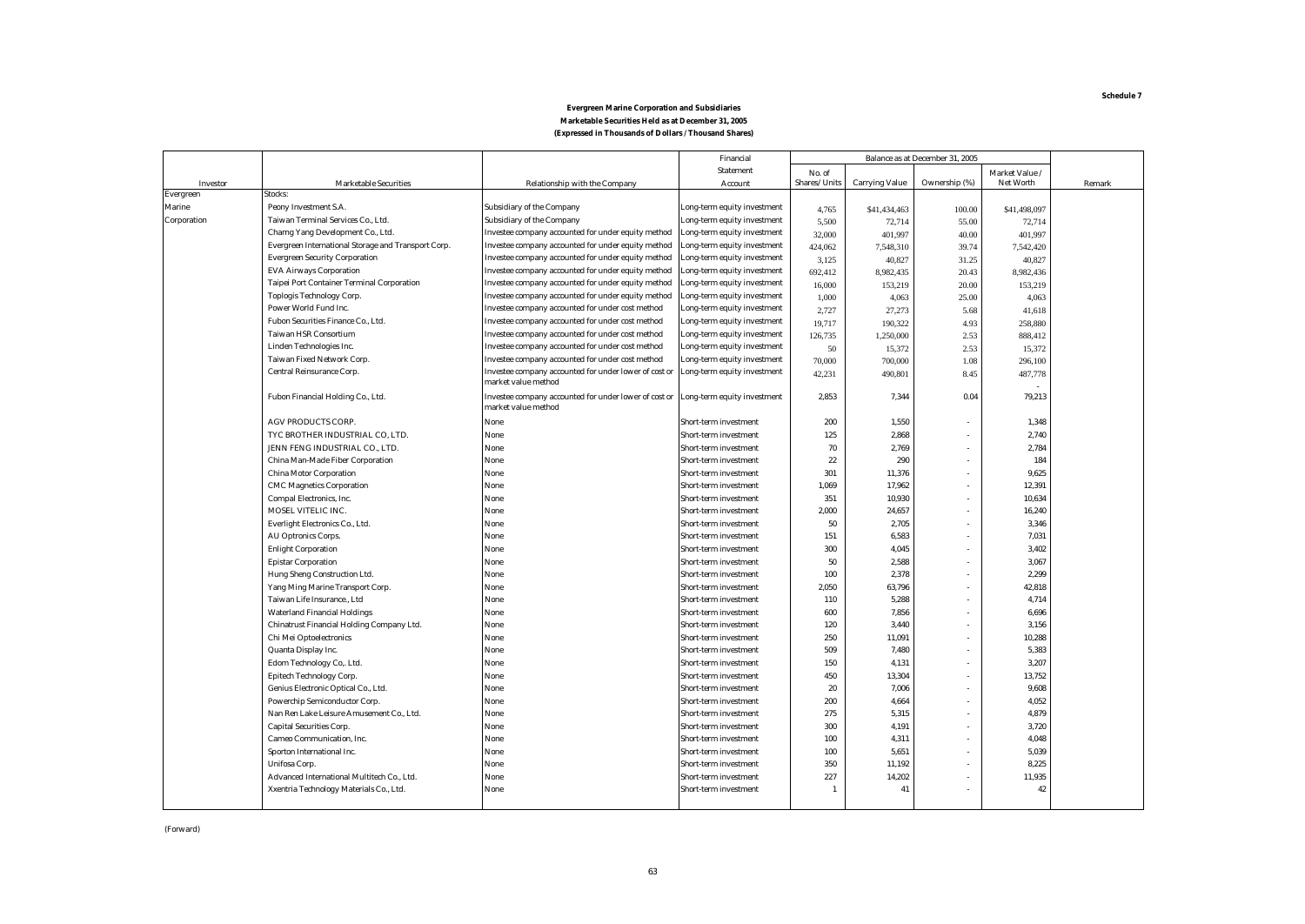|               |                                                                   |                                      | Financial                                      |                | Balance as at December 31, 2005 |               |                  |                                    |
|---------------|-------------------------------------------------------------------|--------------------------------------|------------------------------------------------|----------------|---------------------------------|---------------|------------------|------------------------------------|
|               |                                                                   |                                      | <b>Statement</b>                               | No. of         |                                 |               | Market Value     |                                    |
| Investor      | <b>Marketable Securities</b>                                      | <b>Relationship with the Company</b> | Account                                        | Shares/Units   | <b>Carrying Value</b>           | Ownership (%) | Net Worth        | Remark                             |
| Evergreen     | <b>Mutual Funds:</b>                                              |                                      |                                                |                |                                 |               |                  |                                    |
| <b>Marine</b> | Cathay Small Cap Growth Fund                                      | None                                 | Short-term investment                          | 588            | \$10,000                        |               | \$12,165         |                                    |
| Corporation   | Capital Balanced Fund                                             | None                                 | Short-term investment                          | 3,000          | 30,030                          |               | 31,740           |                                    |
|               | New Light Tech Fund                                               | None                                 | Short-term investment                          | 3.000          | 30.000                          |               | 30,000           |                                    |
|               | <b>Transcend Balanced Fund</b>                                    | None                                 | Short-term investment                          | 1,413          | 15,000                          |               | 15,886           |                                    |
|               | Cathay High Dividend Balanced Fund                                | None                                 | Short-term investment                          | 2,000          | 20,000                          |               | 22,200           |                                    |
|               | <b>SKIT Strategy Balanced Fund</b>                                | None                                 | Short-term investment                          | 2,840          | 30,000                          |               | 30,333           |                                    |
|               | Capital Strategic Alpha Fund                                      | None                                 | Short-term investment                          | 4,335          | 50,125                          |               | 52,758           |                                    |
|               | JF (Taiwan) Pacific Balanced Fund                                 | None                                 | Short-term investment                          | 4,938          | 50,000                          |               | 51,392           |                                    |
|               | New Light Fortune Balanced Fund                                   | None                                 | Short-term investment                          | 3,900          | 40,000                          |               | 45,579           |                                    |
|               | Grand Cathay High ROE & Dividend Balanced Fund None               |                                      | Short-term investment                          | 3,000          | 30,000                          |               | 32,910           |                                    |
|               | Allianz Global Investors Target 2015 Fund                         | None                                 | Short-term investment                          | 5,000          | 50,100                          |               | 50,200           |                                    |
|               | Ta chong global growth portfolio Fund                             | None                                 | Short-term investment                          | 1,969          | 20,000                          |               | 21,339           |                                    |
|               | Franklin Templeton Global Bond Fund of Funds                      | None                                 | Short-term investment                          | 3,000          | 30,000                          |               | 31,064           |                                    |
|               | Capital Multi-Income Allocation Fund                              | None                                 | Short-term investment                          | 5,000          | 50,040                          |               | 51,050           |                                    |
|               | Polaris Global ETFs Fund of Funds                                 | None                                 | Short-term investment                          | 4,881          | 50,000                          |               | 52,275           |                                    |
|               | New Light Global Champion Fund                                    | None                                 | Short-term investment                          | 2,000          | 20,000                          |               | 19,997           |                                    |
|               | Tlam Happy Go Go fund                                             | None                                 | Short-term investment                          | 10,000         | 100,000                         |               | 99,553           |                                    |
|               | AIG Global medallion fund of funds                                | None                                 | Short-term investment                          | 3,006          | 30,000                          |               | 31,563           |                                    |
|               | <b>KGI GAMA Strategy Fund</b>                                     | None                                 | Short-term investment                          | 3,000          | 30,000                          |               | 29,790           |                                    |
|               | Cathay Global Balance Fund of Funds                               | None                                 | Short-term investment                          | 4,000          | 40,000                          |               | 40,040           |                                    |
|               | ING chb tri-go defensive portfolio                                | None                                 | Short-term investment                          | 3.000          | 30.000                          |               | 30.000           |                                    |
|               | <b>TIIM Asia Win-Win Fund</b><br>Dresdner Global Biotech DAM Fund | None                                 | Short-term investment                          | 3.000          | 30.000                          |               | 35.160           |                                    |
|               | adam Global Bond Fund                                             | None<br>None                         | Short-term investment<br>Short-term investment | 1,954<br>7,412 | 30,060<br>80,080                |               | 29,726<br>79,622 |                                    |
|               | Truswell global balanced Fund                                     | None                                 |                                                | 2.902          | 30.000                          |               | 31,519           |                                    |
|               | adam Global Emerging Markets Fund                                 | None                                 | Short-term investment<br>Short-term investment | 2.465          | 30.060                          |               | 31.997           |                                    |
|               | JPMF (Taiwan) Global Balanced Fund                                | None                                 | Short-term investment                          | 2.654          | 30.000                          |               | 30,418           |                                    |
|               | Polaris Global ABS Fund (A)                                       | None                                 | Short-term investment                          | 10.000         | 100.000                         |               | 99,809           |                                    |
|               | Shinkong Guaranteed Fund                                          | None                                 | <b>Short-term investment</b>                   | 3.000          | 30.000                          |               | 29,801           |                                    |
|               | Jih sun win-tide quaranteed Fund                                  | None                                 | Short-term investment                          | 3.000          | 30.000                          |               | 29.520           |                                    |
|               | Transcend strategic balanced Fund (series1)                       | None                                 | <b>Short-term investment</b>                   | 10.000         | 100.000                         |               | 108.289          |                                    |
|               | KGI 100% Principal Guaranteed Fund No.1                           | None                                 | Short-term investment                          | 5.000          | 50.000                          |               | 49,490           |                                    |
|               | Fubon Principal Protect Fund I                                    | None                                 | Short-term investment                          | 3,000          | 30.000                          |               | 30,153           |                                    |
|               | TIIM Privately offered Fund NO.1                                  | None                                 | Short-term investment                          | 3.000          | 30.000                          |               | 30.330           |                                    |
|               | Fuhwa high dividend twll private fund                             | None                                 | Short-term investment                          | 5.000          | 50.000                          |               | 50.247           |                                    |
|               | HUA nan Private placed Bond Fund NO.1                             | None                                 | <b>Short-term investment</b>                   | 5.000          | 50.000                          |               | 50.130           |                                    |
|               | Transcend strategic growth fund I                                 | None                                 | Short-term investment                          | 5.000          | 50.000                          |               | 49.922           |                                    |
|               | <b>KGI SUPER NICHE FUND</b>                                       | None                                 | Short-term investment                          | 3,000          | 30.000                          |               | 30,092           |                                    |
|               | <b>Grand Cathay Bond Fund</b>                                     | None                                 | <b>Short-term investment</b>                   | 7.823          | 100,000                         |               | 100,010          |                                    |
|               | Paradigm pion fund                                                | None                                 | Short-term investment                          | 9.475          | 100.000                         |               | 100.009          |                                    |
|               | Jih sun bond fund                                                 | None                                 | Short-term investment                          | 30.292         | 403.200                         |               | 407,961          | 28,549 thousand units are pledged. |
|               | <b>TLAM solomon bond fund</b>                                     | None                                 | Short-term investment                          | 8.696          | 100.000                         |               | 100,012          |                                    |
|               | JF(Taiwan) Bond Fund                                              | None                                 | <b>Short-term investment</b>                   | 6,644          | 100.000                         |               | 100,011          |                                    |
|               | Fuhwa advantage bond fund                                         | None                                 | Short-term investment                          | 19.450         | 200,000                         |               | 200,132          |                                    |
|               | <b>TIIM Bond Fund</b>                                             | None                                 | Short-term investment                          | 7,156          | 100.000                         |               | 100,011          |                                    |
|               | <b>Prudential Financial Bond Fund</b>                             | None                                 | Short-term investment                          | 2.083          | 30.000                          |               | 30,041           |                                    |
|               | <b>Cathay Fund</b>                                                | None                                 | Short-term investment                          | 8.786          | 100.000                         |               | 100,011          |                                    |
|               | <b>President Home Run</b>                                         | None                                 | <b>Short-term investment</b>                   | 7,222          | 100,000                         |               | 100,010          |                                    |
|               | FuBon Ju-1 11                                                     | None                                 | Short-term investment                          | 6.958          | 100,000                         |               | 100,003          |                                    |
|               | <b>Fu Hwa Bond</b>                                                | None                                 | <b>Short-term investment</b>                   | 7.604          | 100,000                         |               | 100,011          |                                    |
|               | Transcend strategic bond fund                                     | None                                 | <b>Short-term investment</b>                   | 8.330          | 100,000                         |               | 100,010          |                                    |
|               | <b>Dresdner Bond DAM Fund</b>                                     | None                                 | Short-term investment                          | 8.751          | 100,000                         |               | 100,011          |                                    |
|               |                                                                   |                                      |                                                |                |                                 |               |                  |                                    |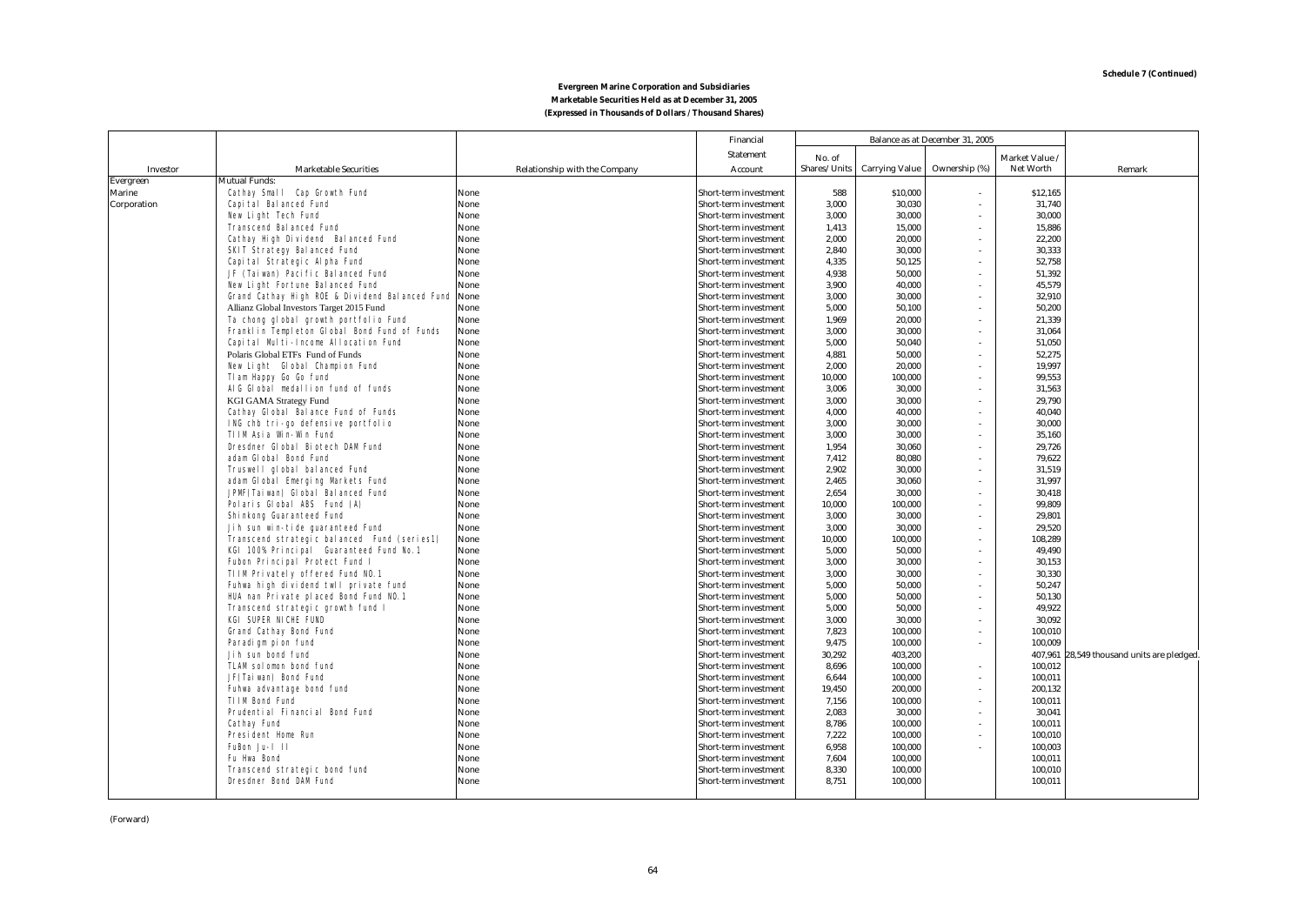|             |                                                                |                                                             | Financial                    |                 |                       | Balance as at December 31, 2005 |                    |        |
|-------------|----------------------------------------------------------------|-------------------------------------------------------------|------------------------------|-----------------|-----------------------|---------------------------------|--------------------|--------|
|             |                                                                |                                                             | <b>Statement</b>             | No. of          |                       |                                 | Market Value       |        |
| Investor    | <b>Marketable Securities</b>                                   | <b>Relationship with the Company</b>                        | Account                      | Shares/Units    | <b>Carrying Value</b> | Ownership (%)                   | <b>Net Worth</b>   | Remark |
| Evergreen   | Ploaris De Bao Fund                                            | None                                                        | Short-term investment        | 9,146           | \$100,000             |                                 | \$100,011          |        |
| Marine      | New Light Taiwan Bond Fund                                     | None                                                        | Short-term investment        | 9,887           | 100,000               | $\sim$                          | 100,011            |        |
| Corporation | Taishin Lucky Fund                                             | None                                                        | <b>Short-term investment</b> | 11,365          | 115,000               | $\sim$                          | 115,034            |        |
|             | Franklin US Government Fund                                    | None                                                        | Short-term investment        | 111             | 34,670                |                                 | 33,463             |        |
|             | MFS Meridian Emerg MKTS DEBT FD                                | None                                                        | Short-term investment        | 117             | 67,562                |                                 | 67,652             |        |
|             | MFS Inflation Adjusted Bond Fund                               | None                                                        | Short-term investment        | 248             | 80,468                |                                 | 82,338             |        |
|             | MFS Global Balanced Fund                                       | None                                                        | <b>Short-term investment</b> | 31              | 15,913                |                                 | 16,726             |        |
|             | PERMAL FUND                                                    | None                                                        | Short-term investment        | - 1             | 8,601                 |                                 | 9,455              |        |
|             | Forsyth Alternative Income Fund Class R (EUR)                  | None                                                        | Short-term investment        | 88              | 42,530                |                                 | 39,968             |        |
|             | Forsyth Alternative Income Fund Class R (JPY)                  | None                                                        | <b>Short-term investment</b> | 85              | 31,580                |                                 | 27,332             |        |
|             | Skandia Global Bond Fund Class B                               | None                                                        | Short-term investment        | 41              | 15,792                | $\sim$                          | 15,841             |        |
|             | ABN AMRO HONG KONG EQUITY GUARANTEED FUND                      | None                                                        | Short-term investment        | 10              | 31,735                | $\sim$                          | 31,116             |        |
|             | Alexandra Global Inv. (ASIA) B                                 | None                                                        | Short-term investment        | 39              | 16,953                |                                 | 17,102             |        |
|             | Investec Global Energy Fund "C" Inc                            | None                                                        | <b>Short-term investment</b> | $\overline{4}$  | 33,755                |                                 | 32,345             |        |
|             | ABN ASIA BOND FUND A                                           | None                                                        | <b>Short-term investment</b> | 10              | 33,540                |                                 | 32,713             |        |
|             | JULIUS BAER DIVERSIFIED FIXED INCOME HEDGE FUND                | None                                                        | Short-term investment        | 10              | 29,871                |                                 | 27,885             |        |
|             | Government Bonds                                               |                                                             |                              |                 |                       |                                 |                    |        |
|             | Korea Container Authority Bonds                                | None                                                        | <b>Short-term investment</b> |                 | 20,472                | $\sim$                          | 24,834             |        |
|             | Foreign Corporate Bonds:                                       |                                                             |                              |                 |                       |                                 |                    |        |
|             | TUNTEX (THAILAND) PUBLIC COMPANY LIMITED                       | None                                                        | Long-term bond investment    | 16              | 12,581                |                                 | 12,581             |        |
|             | Corporate Bonds                                                |                                                             |                              |                 |                       |                                 |                    |        |
|             | MERRILL LYNCH                                                  | None                                                        | <b>Short-term investment</b> | -1              | 3,948                 |                                 | 3,406              |        |
|             | Quanta Display Inc.                                            | None                                                        | Short-term investment        | 80              | 6,639                 |                                 | 6,800              |        |
|             | Jihsun FHC Inc                                                 | None                                                        | Short-term investment        | 500             | 50,000                |                                 | 48,885             |        |
|             | Bonds with resell agreements                                   |                                                             |                              |                 |                       |                                 |                    |        |
|             | <b>Financial Bonds</b>                                         | None                                                        | Short-term investment        | ٠               | 80,000                | $\sim$                          | 80,000             |        |
| Peony       | Greencompass Marine S.A.                                       | Indirect subsidiary of the Company                          | Long-term equity investment  | 3,535           | <b>USD 799,146</b>    | 100.00                          | <b>USD 799,146</b> |        |
| Investment  | Vigor Enterprise S.A.                                          | Indirect subsidiary of the Company                          | ong-term equity investment   | 80              | <b>USD 4,575</b>      | 100.00                          | <b>USD 4,575</b>   |        |
| S.A.        | <b>Clove Holding Ltd.</b>                                      | Indirect subsidiary of the Company                          | ong-term equity investment.  | 10              | <b>USD 59,968</b>     | 100.00                          | <b>USD 59,968</b>  |        |
|             | Evergreen Heavy Industrial Corp. (M) Berhad                    | Indirect subsidiary of the Company                          | ong-term equity investment.  | 42,120          | <b>USD 36,371</b>     | 84.44                           | <b>USD 36,371</b>  |        |
|             | PT. Multi Bina Pura International                              | Indirect subsidiary of the Company                          | ong-term equity investment.  | 68              | <b>USD 9,518</b>      | 95.30                           | <b>USD 9.518</b>   |        |
|             | PT. Multi Bina Transport                                       | Indirect subsidiary of the Company                          | ong-term equity investment.  | $\overline{2}$  | <b>USD 185</b>        | 17.39                           | <b>USD 185</b>     |        |
|             | Armand Investment (Nether Lands) N.V.                          | Indirect subsidiary of the Company                          | ong-term equity investment.  | $\overline{4}$  | <b>USD 1,700</b>      | 70.00                           | <b>USD 1,700</b>   |        |
|             | Shenzhen Greentrans Transportation Co., Ltd.                   | Indirect subsidiary of the Company                          | ong-term equity investment.  |                 | <b>USD 3,279</b>      | 55.00                           | <b>USD 3,279</b>   |        |
|             | <b>Hatsu Marine Limited</b>                                    | Indirect subsidiary of the Company                          | Long-term equity investment  | 765             | <b>USD 105,674</b>    | 51.00                           | <b>USD 105,674</b> |        |
|             | Luanta Investment (Netherlands) N.V.                           | Investee company of Peony accounted for under equity method | Long-term equity investment  |                 | <b>USD 17,788</b>     | 50.00                           | <b>USD 17,788</b>  |        |
|             | Evergreen Container Terminal (Thailand) Ltd.                   | Investee company of Peony accounted for under equity method | Long-term equity investment  | 12,250          | <b>USD 18,439</b>     | 48.18                           | <b>USD 18,439</b>  |        |
|             | Shanghai Jifa Logistics Co., Ltd.                              | Investee company of Peony accounted for under equity method | Long-term equity investment  |                 | <b>USD 8,143</b>      | 21.06                           | <b>USD 8,143</b>   |        |
|             | Ningbo Victory Container Co., Ltd.                             | Investee company of Peony accounted for under equity method | Long-term equity investment  |                 | <b>USD 2,473</b>      | 40.00                           | <b>USD 2,473</b>   |        |
|             | Qingdao Evergreen Container Storage & Transportation Co., Ltd. | Investee company of Peony accounted for under equity method | Long-term equity investment  |                 | <b>USD 5,261</b>      | 40.00                           | <b>USD 5,261</b>   |        |
|             | Balsam Investment (Nether lands) N.V.                          | Investee company of Peony accounted for under equity method | Long-term equity investment  |                 | <b>USD 184,387</b>    | 49.00                           | <b>USD 184,387</b> |        |
|             | Evergreen Shipping Singapore Pte. Ltd.                         | Investee company of Peony accounted for under equity method | Long-term equity investment  | 383             | <b>USD 1,198</b>      | 25.50                           | <b>USD 1,198</b>   |        |
|             | <b>Evergreen Korea Corporation</b>                             | Investee company of Peony accounted for under equity method | Long-term equity investment  | 61              | <b>USD 2,720</b>      | 50.00                           | <b>USD 2,720</b>   |        |
|             | Evergreen Star (Thailand) Co., Ltd.                            | Investee company of Peony accounted for under equity method | Long-term equity investment  | 204             | <b>USD 734</b>        | 25.50                           | <b>USD 734</b>     |        |
|             | PT. Evergreen Marine Indonesia                                 | Investee company of Peony accounted for under equity method | Long-term equity investment  |                 | <b>USD 753</b>        | 25.40                           | <b>USD 753</b>     |        |
|             | Evergreen India Pte Ltd.                                       | Investee company of Peony accounted for under equity method | Long-term equity investment  | $5\phantom{.0}$ | <b>USD 29</b>         | 49.99                           | <b>USD 29</b>      |        |
|             | Evergreen Marine Australia Pty Ltd.                            | Investee company of Peony accounted for under equity metho  | ong-term equity investment.  |                 | <b>USD 245</b>        | 25.50                           | <b>USD 245</b>     |        |
|             | Hutchison Inland Container Depots Limited                      | Investee company of Peony accounted for under cost method   | ong-term equity investment   | $\mathbf{1}$    | <b>USD 1,492</b>      | 7.50                            | <b>USD 1,492</b>   |        |
|             | South Asia Gateway Terminals                                   | Investee company of Peony accounted for under cost method   | ong-term equity investment   | 6,211           | <b>USD 2,412</b>      | 5.00                            | <b>USD 2,412</b>   |        |
|             | Dongbu Pusan Container Terminal Co., Ltd.                      | Investee company of Peony accounted for under cost method   | ong-term equity investment   | 300             | <b>USD 1,556</b>      | 15.00                           | <b>USD 1,556</b>   |        |
|             |                                                                |                                                             |                              |                 |                       |                                 |                    |        |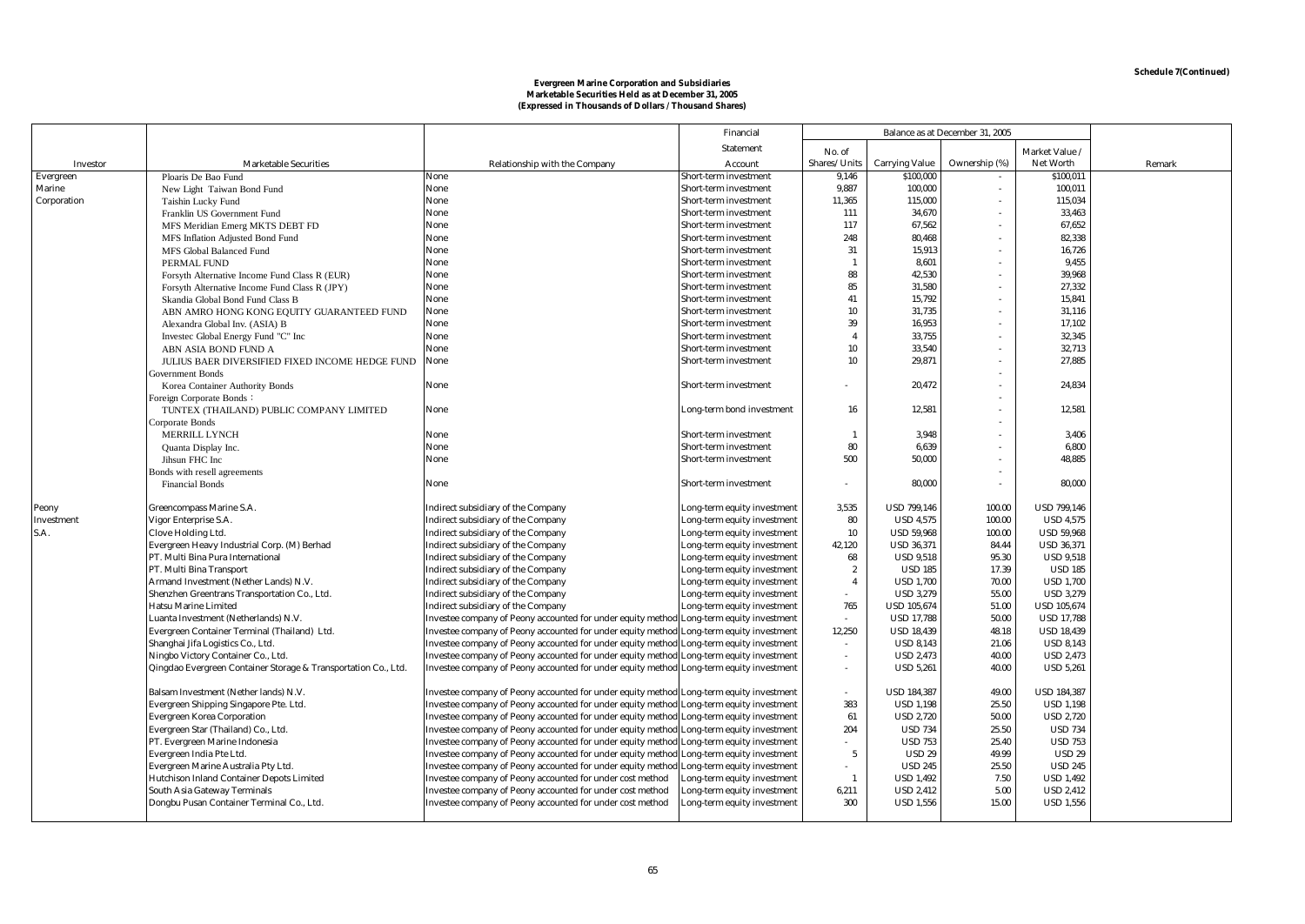|                                                |                                                              |                                                                                                                              | Financial                                                  |                  |                                | Balance as at December 31, 2005 |                                |        |
|------------------------------------------------|--------------------------------------------------------------|------------------------------------------------------------------------------------------------------------------------------|------------------------------------------------------------|------------------|--------------------------------|---------------------------------|--------------------------------|--------|
|                                                |                                                              |                                                                                                                              | <b>Statement</b>                                           | No. of           |                                |                                 | Market Value /                 |        |
| Investor                                       | <b>Marketable Securities</b>                                 | Relationship with the Company                                                                                                | Account                                                    | Shares/Units     | <b>Carrying Value</b>          | Ownership (%)                   | <b>Net Worth</b>               | Remark |
| PT. Multi Bina Pura<br><b>International</b>    | PT. Multi Bina Transport                                     | <b>Indirect subsidiary of Peony</b>                                                                                          | Long-term equity investment                                | 8                | <b>USD705</b>                  | 72.95                           | <b>USD705</b>                  |        |
|                                                |                                                              |                                                                                                                              |                                                            |                  |                                |                                 |                                |        |
| <b>Clove Holding Ltd.</b>                      | Ample Holding LTD.                                           | <b>Indirect subsidiary of Peony</b>                                                                                          | Long-term equity investment                                | 9                | <b>USD18,154</b>               | 90.00                           | <b>USD18,154</b>               |        |
|                                                | Classic Outlook Investment Ltd.                              | Investee company of Clove accounted for under cost method                                                                    | Long-term equity investment                                |                  | USD102,359                     | 2.25                            | <b>USD102,359</b>              |        |
|                                                | Everup profits ltd.                                          | Investee company of Clove accounted for under cost method                                                                    | Long-term equity investment                                | $\sim$           |                                | 2.25                            |                                |        |
|                                                | <b>Island Equipment LLC</b>                                  | <b>Indirect subsidiary of Peony</b>                                                                                          | Long-term equity investment                                | $\sim$           | <b>USD409</b>                  | 36.00                           | <b>USD409</b>                  |        |
| Ample Holding Ltd.                             | <b>Colon Container Terminal S.A.</b>                         | Investee company of Ample accounted for under equity method                                                                  | Long-term equity investment                                | 22,860           | <b>USD51,564</b>               | 40.00                           | <b>USD51,564</b>               |        |
| <b>Island Equipment LLC</b>                    | <b>Whitney Equipment LLC</b><br><b>Hemlock Equipment LLC</b> | Investee company of Island accounted for under equity method<br>Investee company of Island accounted for under equity method | Long-term equity investment<br>Long-term equity investment | $\sim$<br>$\sim$ | <b>USD437</b><br><b>USD506</b> | 100.00<br>100.00                | <b>USD437</b><br><b>USD506</b> |        |
| Hatsu Marine Limited                           | <b>Island Equipment LLC</b>                                  | <b>Indirect subsidiary of Peony</b>                                                                                          | Long-term equity investment                                | $\sim$           | <b>USD166</b>                  | 15.00                           | <b>USD166</b>                  |        |
| <b>Armand Investment</b><br>(Netherlands) N.V. | Armand Estate (Netherlands) B.V.                             | <b>Indirect subsidiary of Peony</b>                                                                                          | Long-term equity investment                                | 40               | (USD280)                       | 100.00                          | (USD280)                       |        |
| <b>Armand Estated</b><br>(Netherlands)B.V.     | <b>Taipei Port Container Terminal</b>                        | Investee company of Armand Estate B.V. accounted for under<br>equity method                                                  | Long-term equity investment                                | 80,000           | <b>USD2,332</b>                | 10.00                           | <b>USD2,332</b>                |        |
|                                                | Greencompass Marines S.A. UG. Hidden Dragon Balance Fund B   | None                                                                                                                         | Short-term investment                                      | 103              | <b>USD1,030</b>                | $\sim$                          | <b>USD1,039</b>                |        |
|                                                | Portus Banc Notes Series X                                   | None                                                                                                                         | Short-term investment                                      | 98               | <b>USD1,000</b>                | $\sim$                          | <b>USD1,000</b>                |        |
|                                                | ABN AMRO Global Emerging Bonds Capital Protected             | None                                                                                                                         | Short-term investment                                      | $\mathbf{1}$     | <b>USD1,000</b>                | $\sim$                          | <b>USD1,114</b>                |        |
|                                                | <b>Notes</b>                                                 |                                                                                                                              |                                                            |                  |                                |                                 |                                |        |
|                                                | UBS Forward Arbitrage Strategy Fast Notes                    | None                                                                                                                         | Short-term investment                                      | 50               | <b>USD5,000</b>                | $\sim$                          | <b>USD4,703</b>                |        |
|                                                |                                                              |                                                                                                                              |                                                            |                  |                                |                                 |                                |        |
|                                                |                                                              |                                                                                                                              |                                                            |                  |                                |                                 |                                |        |
|                                                |                                                              |                                                                                                                              |                                                            |                  |                                |                                 |                                |        |
|                                                |                                                              |                                                                                                                              |                                                            |                  |                                |                                 |                                |        |
|                                                |                                                              |                                                                                                                              |                                                            |                  |                                |                                 |                                |        |
|                                                |                                                              |                                                                                                                              |                                                            |                  |                                |                                 |                                |        |
|                                                |                                                              |                                                                                                                              |                                                            |                  |                                |                                 |                                |        |
|                                                |                                                              |                                                                                                                              |                                                            |                  |                                |                                 |                                |        |
|                                                |                                                              |                                                                                                                              |                                                            |                  |                                |                                 |                                |        |
|                                                |                                                              |                                                                                                                              |                                                            |                  |                                |                                 |                                |        |
|                                                |                                                              |                                                                                                                              |                                                            |                  |                                |                                 |                                |        |
|                                                |                                                              |                                                                                                                              |                                                            |                  |                                |                                 |                                |        |
|                                                |                                                              |                                                                                                                              |                                                            |                  |                                |                                 |                                |        |
|                                                |                                                              |                                                                                                                              |                                                            |                  |                                |                                 |                                |        |
|                                                |                                                              |                                                                                                                              |                                                            |                  |                                |                                 |                                |        |
|                                                |                                                              |                                                                                                                              |                                                            |                  |                                |                                 |                                |        |
|                                                |                                                              |                                                                                                                              |                                                            |                  |                                |                                 |                                |        |
|                                                |                                                              |                                                                                                                              |                                                            |                  |                                |                                 |                                |        |
|                                                |                                                              |                                                                                                                              |                                                            |                  |                                |                                 |                                |        |
|                                                |                                                              |                                                                                                                              |                                                            |                  |                                |                                 |                                |        |
|                                                |                                                              |                                                                                                                              |                                                            |                  |                                |                                 |                                |        |
|                                                |                                                              |                                                                                                                              |                                                            |                  |                                |                                 |                                |        |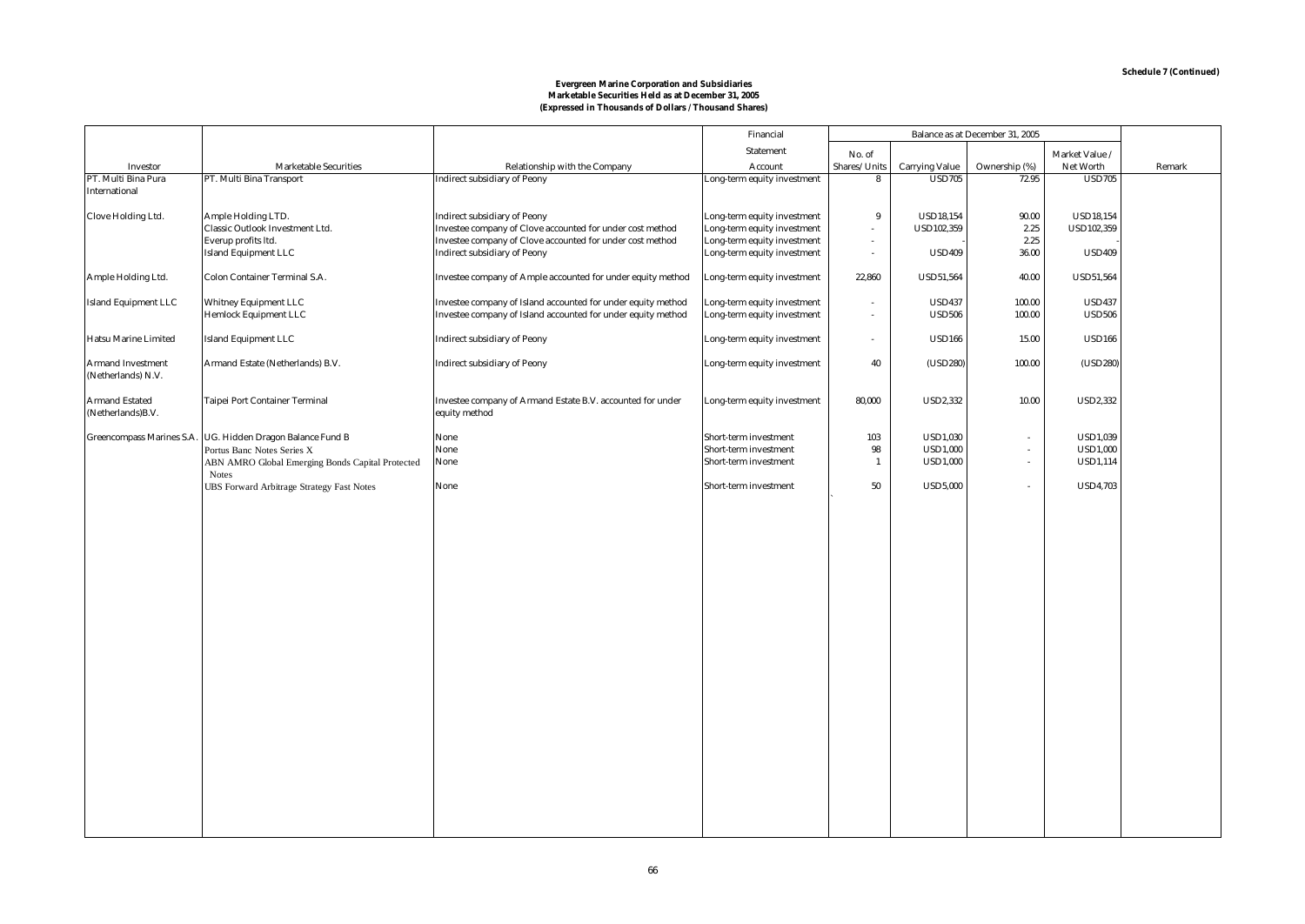# Evergreen Marine Corporation and Subsidiaries<br>Summary of Significant Transactions on One Specific Security<br>Exceeding NT\$100 Million or 20 Percent of the Paid-in Capital<br>For the Year Ended December 31, 2005<br>(Expressed in Th

|              |                                                             | <b>Financial Statement</b>                     |                                                    |                      | <b>January 1, 2005</b> |                          |               | <b>Buy</b>         | Sell             |                      | December 31, 2005     |                 |              |         |
|--------------|-------------------------------------------------------------|------------------------------------------------|----------------------------------------------------|----------------------|------------------------|--------------------------|---------------|--------------------|------------------|----------------------|-----------------------|-----------------|--------------|---------|
| Buver/Seller | <b>Marketable Securities</b>                                | Account                                        | Counterparty                                       | <b>Related Party</b> | Shares/Units           | Amount                   | Shares/Units  | Amount             | Shares/Units     | <b>Selling Price</b> | <b>Carrying Value</b> | <b>Disposal</b> | Shares/Units | Amount  |
| Evergreen    | Mutual Funds:                                               |                                                |                                                    |                      |                        |                          |               |                    |                  |                      |                       |                 |              |         |
| Marine       | Sheng Hua 9966 Global Balance Fund                          | Short-term investment                          | Open market transaction                            | No                   | 5.000                  | \$50,000                 | 5.007         | \$50,000           | 10.007           | \$100.918            | \$100,000             | <b>S918</b>     |              | $S-$    |
| Corporation  | <b>Polaris Global ETFs Fund</b>                             | Short-term investment                          | Open market transaction                            | No                   |                        |                          | 9.762         | 100,000            | 4,881            | 51,592               | 50,000                | 1.592           | 4.881        | 50,000  |
|              | TI am Happy Go Go fund                                      | Short-term investment                          | Open market transaction                            | N <sub>0</sub>       | $\mathbf{r}$           | $\sim$                   | 10.000        | 100.000            |                  |                      |                       | - 0             | 10,000       | 100,000 |
|              | <b>Fubon Global REIT Fund</b>                               | Short-term investment                          | Open market transaction                            | No                   |                        | $\overline{\phantom{a}}$ | 10,000        | 100,000            | 10,000           | 102,300              | 100,000               | 2,300           |              |         |
|              | Polaris Global ABS Fund (A)                                 | Short-term investment                          | Open market transaction                            | No                   | $\bar{a}$              | $\sim$                   | 10,000        | 100.000            |                  |                      |                       |                 | 10,000       | 100,000 |
|              | <b>Polaris Global REITs Fund</b>                            | Short-term investment                          | Open market transaction                            | No                   | ÷.                     | ×.                       | 10.000        | 100.000            | 10.000           | 105.350              | 100.000               | 5.350           |              |         |
|              | New Light Lucky Star Fund                                   | Short-term investment                          | Open market transaction                            | No                   | $\bar{a}$              | $\sim$                   | 19.939        | 200.000            | 19.939           | 201,558              | 200.000               | 1,558           | $\sim$       |         |
|              | <b>Fait Fullwin Bond Fund</b>                               | Short-term investment                          | Open market transaction                            | No                   | $\bar{a}$              | ×,                       | 19.826        | 200,000            | 19.826           | 200,684              | 200.000               | 684             |              |         |
|              | Transcend strategic balanced fund                           | Short-term investment                          | Open market transaction                            | No                   | ÷                      |                          | 10,000        | 100,000            |                  |                      |                       | $\mathbf{0}$    | 10,000       | 100,000 |
|              | <b>Saker Bond Fund</b>                                      | Short-term investment                          | Open market transaction                            | No                   |                        |                          | 9.952         | 100.000            | 9.952            | 100.420              | 100.000               | 420             |              |         |
|              | <b>Ta Chong Bond</b>                                        | Short-term investment                          | Open market transaction                            | No                   | 30.023                 | 380,000                  | 2.751         | 35,000             | 32,774           | 416.968              | 415,000               | 1.968           |              |         |
|              | <b>Grand Cathay Bond Fund</b>                               | Short-term investment                          | Open market transaction                            | N <sub>0</sub>       | 10.323                 | 130,000                  | 15,731        | 200,000            | 18.231           | 231.499              | 230,000               | 1.499           | 7,823        | 100,000 |
|              | <b>Mega Diamond Bond</b>                                    | Short-term investment                          | Open market transaction                            | No                   | 90,388                 | 1,008,000                | 34,773        | 390,000            | 125,161          | 1,409,588            | 1,398,000             | 11,588          |              |         |
|              | Paradiam pion fund                                          | Short-term investment                          | Open market transaction                            | No                   | 36,045                 | 375,000                  | 44,898        | 470.000            | 71,468           | 748.523              | 745.000               | 3,523           | 9,475        | 100,000 |
|              | <b>Fait Benefit</b>                                         | Short-term investment                          | Open market transaction                            | No                   |                        |                          | 21.134        | 343,000            | 21.134           | 343.130              | 343,000               | 130             |              |         |
|              | <b>Fgit Benefit II</b>                                      | Short-term investment                          | Open market transaction                            | No                   | 20.993                 | 298,000                  | 32.453        | 463.000            | 53,446           | 763.187              | 761.000               | 2,187           |              |         |
|              | Jih sun bond fund                                           | Short-term investment                          | Open market transaction                            | No                   | 45,133                 | 598.200                  | 30,332        | 405,000            | 45,173           | 604,218              | 600,000               | 4,218           | 30,292       | 403,200 |
|              | <b>Fuhwa Apex Bond Fund</b>                                 | Short-term investment                          | Open market transaction                            | No                   | 10,054                 | 115,000                  |               |                    | 10,054           | 116,510              | 115,000               | 1,510           |              |         |
|              | <b>TLAM solomon bond fund</b>                               | Short-term investment                          | Open market transaction                            | N <sub>0</sub>       |                        |                          | 11.313        | 130.000            | 2.617            | 30.053               | 30.000                | 53              | 8,696        | 100,000 |
|              | <b>TLAM B.B Bond Fund</b>                                   | Short-term investment                          | Open market transaction                            | No                   | 31,412                 | 345,000                  | 28,581        | 315,000            | 59,993           | 662,971              | 660,000               | 2,971           |              |         |
|              | Hua Nan Phoenix                                             | Short-term investment                          | Open market transaction                            | N <sub>0</sub>       | 36.323                 | 531,000                  | 25.759        | 380,000            | 62.082           | 917,549              | 911.000               | 6,549           | $\sim$       | $\sim$  |
|              | Hua Nan Unicorn                                             | Short-term investment                          | Open market transaction                            | No                   | 11,466                 | 122,000                  | 35,620        | 385,000            | 47.086           | 511,593              | 507.000               | 4,593           |              |         |
|              | JF(Taiwan) Bond Fund                                        | Short-term investment                          | Open market transaction                            | No                   | 3,380                  | 50,000                   | 21,707        | 325,000            | 18,443           | 276,097              | 275,000               | 1,097           | 6,644        | 100,000 |
|              | <b>JF First Bond Fund</b>                                   | Short-term investment                          | Open market transaction                            | N <sub>0</sub>       | 10.956                 | 150,000                  | $\sim$        |                    | 10.956           | 150,078              | 150.000               | 78              |              |         |
|              | Fu Hwa Bond Fund                                            | Short-term investment                          | Open market transaction                            | No                   | 21.696                 | 268,000                  |               |                    | 21.696           | 272,853              | 268,000               | 4.853           |              |         |
|              | Fu Hwa Adventage Bond Fund                                  | Short-term investment                          | Open market transaction                            | No                   | 72.376                 | 730,000                  | 19.450        | 200.000            | 72,376           | 741.198              | 730,000               | 11.198          | 19.450       | 200.000 |
|              | <b>TIIM Bond Fund</b>                                       | Short-term investment                          | Open market transaction                            | No                   | 45,266                 | 621,000                  | 36,090        | 500,000            | 74,200           | 1,029,181            | 1,021,000             | 8,181           | 7,156        | 100,000 |
|              | <b>PCA Bond Fund</b>                                        | Short-term investment                          | Open market transaction                            | No                   | 18,490                 | 280,000                  |               |                    | 18.490           | 280.550              | 280.000               | 550             | $\sim$       |         |
|              | <b>NITC Bond</b>                                            | Short-term investment                          | Open market transaction                            | No                   | 472                    | 75,000                   | 1,727         | 278,000            | 2,199            | 355,688              | 353,000               | 2.688           | $\sim$       |         |
|              | <b>NITC Taiwan ROND</b>                                     | Short-term investment                          | Open market transaction                            | No                   | 17.905                 | 245.000                  | 25.479        | 350,000            | 43.384           | 598,705              | 595,000               | 3.705           |              |         |
|              | <b>Cathy Bond</b>                                           | Short-term investment                          | Open market transaction                            | N <sub>0</sub>       | 13.410                 | 150,000                  | 21.179        | 240,000            | 25.803           | 291.943              | 290,000               | 1.943           | 8,786        | 100,000 |
|              | Cathy Capital Income Growth Bond Fund                       | Short-term investment                          | Open market transaction                            | No                   | 25,628                 | 272,000                  | 9,768         | 104,000            | 35,396           | 378,968              | 376,000               | 2,968           |              |         |
|              | <b>IIT Wan Pao Fund</b>                                     | Short-term investment                          | Open market transaction                            | No                   |                        |                          | 6,741         | 100.000            | 6.741            | 100.099              | 100.000               | 99              |              |         |
|              | <b>IIT Increment Fund</b>                                   | Short-term investment                          | Open market transaction                            | No                   | 36,153                 | 535,000                  | 53,105        | 790,000            | 89,258           | 1,331,073            | 1,325,000             | 6,073           | $\sim$       |         |
|              | Sheng Hua 1699 Fund                                         | Short-term investment                          | Open market transaction                            | No                   | 49.803                 | 600.000                  | 23.142        | 280,000            | 72.945           | 886.853              | 880.000               | 6,853           | $\sim$       |         |
|              | Sheng Hua 5599 Fund                                         | Short-term investment                          | Open market transaction                            | No                   | 13,272                 | 143,000                  | 19,655        | 215,000            | 32,927           | 362,111              | 358,000               | 4,111           |              |         |
|              | <b>President Home Run</b>                                   | Short-term investment                          | Open market transaction                            | No                   | 20,002                 | 273,000                  | 21,657        | 298,043            | 34,437           | 472,409              | 471,043               | 1,366           | 7,222        | 100,000 |
|              | ABN amro bond                                               | Short-term investment                          | Open market transaction                            | N <sub>0</sub>       |                        |                          | 14,223        | 210,000            | 14.223           | 210.627              | 210,000               | 627             |              |         |
|              | ABN AMRO Select Bond                                        | Short-term investment                          | Open market transaction                            | N <sub>0</sub>       | 9.081                  | 100.000                  | $\sim$        |                    | 9.081            | 100.204              | 100,000               | 204             | $\sim$       |         |
|              | ABN AMRO Taiwan Bond Fund                                   | Short-term investment                          | Open market transaction                            | N <sub>0</sub>       | 9.432                  | 100.000                  | $\sim$        |                    | 9.432            | 100.596              | 100,000               | 596             | $\sim$       |         |
|              | ABN AMRO Aggressive Taiwan Bond Fund                        | <b>Short-term investment</b>                   | Open market transaction                            | No                   | 46,504                 | 500,000                  |               |                    | 46,504           | 501,618              | 500,000               | 1,618           | $\sim$       |         |
|              | <b>KGI Victory Fund</b>                                     | Short-term investment                          | Open market transaction                            | N <sub>0</sub>       | 33,514                 | 350,000                  | 16.609        | 175,000            | 50.123           | 526,998              | 525,000               | 1.998           |              |         |
|              | FuBon Ju-1 11                                               | Short-term investment                          | Open market transaction                            | No                   | 6,707                  | 93,000                   | 6,958         | 100,000            | 6,707            | 96,257               | 93,000                | 3,257           | 6,958        | 100,000 |
|              | FuBon Ju-1 111                                              | Short-term investment                          | Open market transaction                            | No                   | 31.514                 | 373,000                  | 4.600         | 55,000             | 36.114           | 432.593              | 428.000               | 4.593           |              |         |
|              | <b>Fubon Dragon Bond Fund</b>                               | Short-term investment                          | Open market transaction                            | N <sub>0</sub>       | 7.628                  | 87.000                   | 8.481         | 98.000             | 16.109           | 186.978              | 185,000               | 1.978           | a.           |         |
|              | <b>Truswell Bond Fund</b>                                   | Short-term investment                          | Open market transaction                            | No                   | 60,471                 | 749,000                  | 15,635        | 195,000            | 76,107           | 950,853              | 944,000               | 6,853           |              |         |
|              | Fu Hwa Bond Fund                                            | Short-term investment                          | Open market transaction                            | N <sub>0</sub>       | 8.271                  | 106.500                  | 7,604         | 100.000            | 8.271            | 108,045              | 106,500               | 1.545           | 7,604        | 100,000 |
|              | <b>Fu Hwa Albatross Fund</b>                                | Short-term investment                          | Open market transaction                            | No                   | 11,207                 | 122,500                  |               |                    | 11,207           | 123,845              | 122,500               | 1,345           | $\sim$       |         |
|              | <b>Invesco Income Fund</b>                                  | Short-term investment                          | Open market transaction                            | No                   | 4.493                  | 50.000                   | 14.743        | 165,000<br>390,000 | 19.236           | 215,919              | 215,000               | 919             | a.           |         |
|              | <b>Transecond Fortune</b>                                   | Short-term investment                          | Open market transaction                            | No                   | 26,910                 | 318,000                  | 32,756        |                    | 51,336           | 612,222              | 608,000               | 4,222<br>2,952  | 8,330        | 100,000 |
|              | ShinKong Taiwan Luck                                        | Short-term investment<br>Short-term investment | Open market transaction<br>Open market transaction | No<br>No             | 13,099<br>42.544       | 211,000<br>608.000       | 17,248        | 280,000<br>235,000 | 30,347<br>58.887 | 493,952<br>847.497   | 491,000<br>843.000    | 4.497           | $\sim$       |         |
|              | ShinKona Chi-Xiana                                          | Short-term investment                          | Open market transaction                            | No                   | 13.049                 | 148,000                  | 16,343<br>263 | 3.000              | 13.312           | 152.786              | 151.000               | 1.786           | $\sim$       |         |
|              | <b>Capital CashReserves Fund</b><br><b>Reliance Foever</b>  | Short-term investment                          | Open market transaction                            | No                   | 21.318                 | 300.000                  | 21.926        | 310,000            | 43.244           | 613.044              | 610,000               | 3.044           | $\sim$       |         |
|              |                                                             | Short-term investment                          |                                                    |                      | 25,412                 | 271,000                  | 13,453        | 145,000            | 38.865           | 419,610              | 416,000               | 3,610           |              |         |
|              | <b>RSIT Enchanced Bond Fund</b><br><b>Dresdner Bond DAM</b> | Short-term investment                          | Open market transaction<br>Open market transaction | No<br>N <sub>0</sub> |                        |                          | 26.396        | 300,000            | 17.646           | 201.391              | 200.000               | 1,391           | 8,751        | 100,000 |
|              | Fu Bond Chi-Hsiang I Fund                                   | Short-term investment                          | Open market transaction                            | No                   | 42,275                 | 535,000                  | 4,453         | 57,000             | 46,728           | 601.588              | 592.000               | 9.588           |              |         |
|              | <b>Union Bond</b>                                           | Short-term investment                          | Open market transaction                            | No                   | 33,871                 | 400.000                  | 26,140        | 310,000            | 60.011           | 713.447              | 710,000               | 3.447           | $\sim$       | $\sim$  |
|              | Union Yo-Li Bond Fund                                       | Short-term investment                          | Open market transaction                            | No                   | 29.442                 | 315,000                  |               |                    | 29.442           | 317,599              | 315,000               | 2,599           | $\sim$       | $\sim$  |
|              | <b>Polaris De-Li Bond Fund</b>                              | Short-term investment                          | Open market transaction                            | No                   | 13,604                 | 200,000                  | 13,594        | 200.000            | 27,198           | 400,688              | 400,000               | 688             |              |         |
|              | Polaris De-Bao Bond Fund                                    | Short-term investment                          | Open market transaction                            | N <sub>0</sub>       | 43.872                 | 472.000                  | 47.887        | 520,000            | 82.612           | 897.668              | 892.000               | 5.668           | 9.146        | 100.000 |
|              | New Light Taiwan Bond Fund                                  | Short-term investment                          | Open market transaction                            | No                   |                        |                          | 21,310        | 215,000            | 11,423           | 115,118              | 115,000               | 118             | 9,887        | 100,000 |
|              | <b>Taishin Lucky Fund</b>                                   | Short-term investment                          | Open market transaction                            | No                   | 20.000                 | 200.000                  | 24.753        | 250,000            | 33.388           | 335.253              | 335,000               | 253             | 11.365       | 115,000 |
|              |                                                             |                                                |                                                    |                      |                        |                          |               |                    |                  |                      |                       |                 |              |         |
|              |                                                             |                                                |                                                    |                      |                        |                          |               |                    |                  |                      |                       |                 |              |         |
|              |                                                             |                                                |                                                    |                      |                        |                          |               |                    |                  |                      |                       |                 |              |         |
|              |                                                             |                                                |                                                    |                      |                        |                          |               |                    |                  |                      |                       |                 |              |         |
|              |                                                             |                                                |                                                    |                      |                        |                          |               |                    |                  |                      |                       |                 |              |         |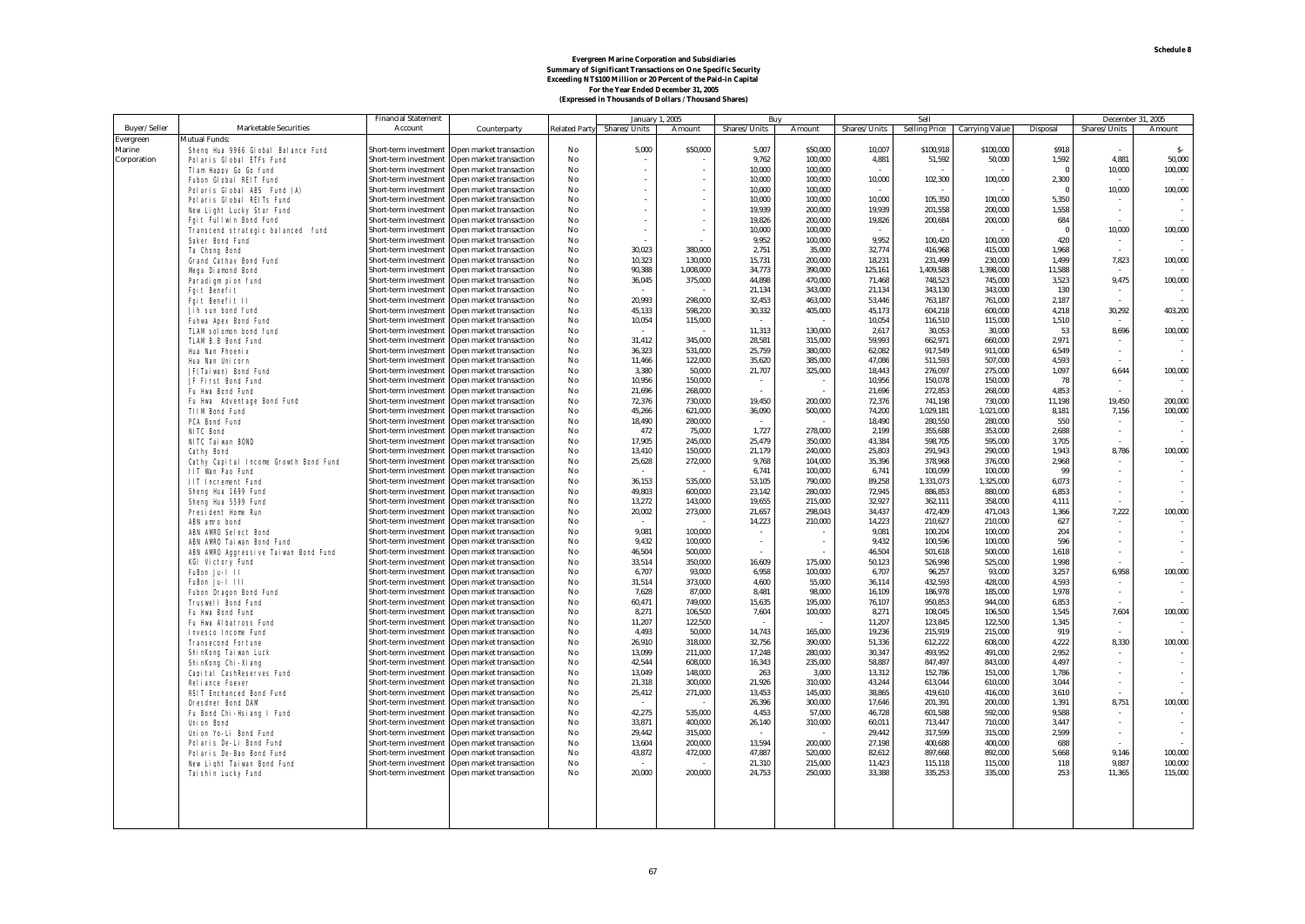#### **(Expressed in Thousands of Dollars) Evergreen Marine Corporation and Subsidiaries Purchases from and Sales to Related Parties Exceeding NT\$100 Million or 20 Percent of the Paid-in Capital For the Year Ended December 31, 2005**

|                                            |                                          |                                                                       |                   | Transaction       |                   |                    |                   | Reason for Difference in the<br><b>Terms on Related Party</b><br><b>Transactions</b> |                          | Notes/Accounts Receivable (Payable) |        |
|--------------------------------------------|------------------------------------------|-----------------------------------------------------------------------|-------------------|-------------------|-------------------|--------------------|-------------------|--------------------------------------------------------------------------------------|--------------------------|-------------------------------------|--------|
|                                            |                                          |                                                                       |                   |                   | % of the Total    |                    |                   |                                                                                      |                          | $\%$ of Total<br>Notes/Accounts     |        |
| Purchaser/Seller                           | Counterparty                             | Nature of Relationship                                                | Purchases / Sales | Amount            | Purchases / Sales | <b>Credit Term</b> | <b>Unit Price</b> | <b>Credit Term</b>                                                                   | <b>Balance</b>           | Receivable (Payable)                | Remark |
| Evergreen                                  | <b>Evergreen International</b>           | Investee accounted for by                                             | <b>Purchases</b>  | \$1,403,285       | 3.89              | $30 - 60$ days     | $S-$              | $\overline{\phantom{a}}$                                                             | \$(4,828)                | 0.17                                |        |
| <b>Marine</b><br>Corporation               | Storage & Transport Corp. (EITC)         | equity method                                                         | <b>Sales</b>      | 101,742           | 0.24              | $30 - 60$ days     | $\sim$            | ÷                                                                                    | 24,731                   | 0.99                                |        |
|                                            | <b>Evergreen International Corp.</b>     | <b>Investee of the Company's</b><br>major stockholder                 | <b>Purchases</b>  | 497,692           | 1.41              | $30 - 60$ days     | $\sim$            | $\overline{\phantom{a}}$                                                             | (17,660)                 | 0.64                                |        |
|                                            | Taiwan Terminal Services Co., Ltd.       | Subsidiary of the Company                                             | <b>Purchases</b>  | 626,034           | 1.78              | $30 - 60$ days     | $\sim$            | $\overline{\phantom{a}}$                                                             | (36, 486)                | 1.32                                |        |
|                                            | <b>Hatsu Marine Limited</b>              | Indirect subsidiary of<br>the Company                                 | <b>Purchases</b>  | 734,806           | 2.09              | $30 - 60$ days     | $\sim$            | $\overline{\phantom{a}}$                                                             | (167, 176)               | 6.05                                |        |
|                                            |                                          |                                                                       | <b>Sales</b>      | 284,850           | 0.68              | $30 - 60$ days     | $\sim$            | ÷                                                                                    |                          | $\sim$                              |        |
|                                            | Greencompass Marine S.A.                 | Indirect subsidiary of<br>the Company                                 | <b>Purchases</b>  | 1,045,103         | 2.97              | $30 - 60$ days     | $\sim$            | ٠                                                                                    | (7, 413)                 | 0.27                                |        |
|                                            |                                          |                                                                       | <b>Sales</b>      | 115,163           | 0.28              | $30 - 60$ days     |                   |                                                                                      | $\overline{\phantom{a}}$ | $\sim$                              |        |
|                                            | <b>Gaining Enterprise S.A.</b>           | Subsidiary of EITC accounted<br>for by equity method                  | <b>Purchases</b>  | 1,954,468         | 5.56              | $30 - 60$ days     | ÷                 | ÷                                                                                    |                          | ÷                                   |        |
|                                            | Evergreen International S.A.             | Major stockholder                                                     | Purchases         | 117,826           | 0.33              | $30 - 60$ days     | $\sim$            | ٠                                                                                    | (15, 028)                | 0.54                                |        |
|                                            | Lloyd Triestino Di Navigazione<br>S.P.A. | Investee of the Company's<br>subsidiary with significant<br>influence | Sales             | 640,013           | 1.52              | $30 - 60$ days     | $\sim$            | $\sim$                                                                               |                          | $\sim$                              |        |
| <b>Taiwan Teminal Service</b><br>Co., Ltd. | <b>Evergreen Marine Corporation</b>      | Parent company                                                        | <b>Sales</b>      | 624,075           | 99.88             | $30 - 60$ days     |                   |                                                                                      | 56,779                   | 99.25                               |        |
| <b>Hatsu Marine Limited</b>                | <b>Evergreen Marine Corporation</b>      | Parent company                                                        | <b>Sales</b>      | GBP 13,712        | 3.11              | $30 - 60$ days     | $\sim$            | ٠                                                                                    | GBP 3,029                | 10.33                               |        |
|                                            |                                          |                                                                       | Purchase          | <b>GBP 588</b>    | 0.15              | $30 - 60$ days     | $\sim$            | $\overline{\phantom{a}}$                                                             | GBP                      | $\sim$                              |        |
| Greencompass Marine S.A.                   | <b>Evergreen Marine Corporation</b>      | Parent company                                                        | <b>Sales</b>      | <b>USD 32,214</b> | 1.43              | $30 - 60$ days     | $\sim$            | $\overline{\phantom{a}}$                                                             | <b>USD</b>               | $\sim$                              |        |
|                                            |                                          |                                                                       | Purchase          | <b>USD 3,561</b>  | 0.18              | $30 - 60$ days     | $\sim$            | $\overline{\phantom{a}}$                                                             | <b>USD</b>               | $\sim$                              |        |
|                                            |                                          |                                                                       |                   |                   |                   |                    |                   |                                                                                      |                          |                                     |        |
|                                            |                                          |                                                                       |                   |                   |                   |                    |                   |                                                                                      |                          |                                     |        |
|                                            |                                          |                                                                       |                   |                   |                   |                    |                   |                                                                                      |                          |                                     |        |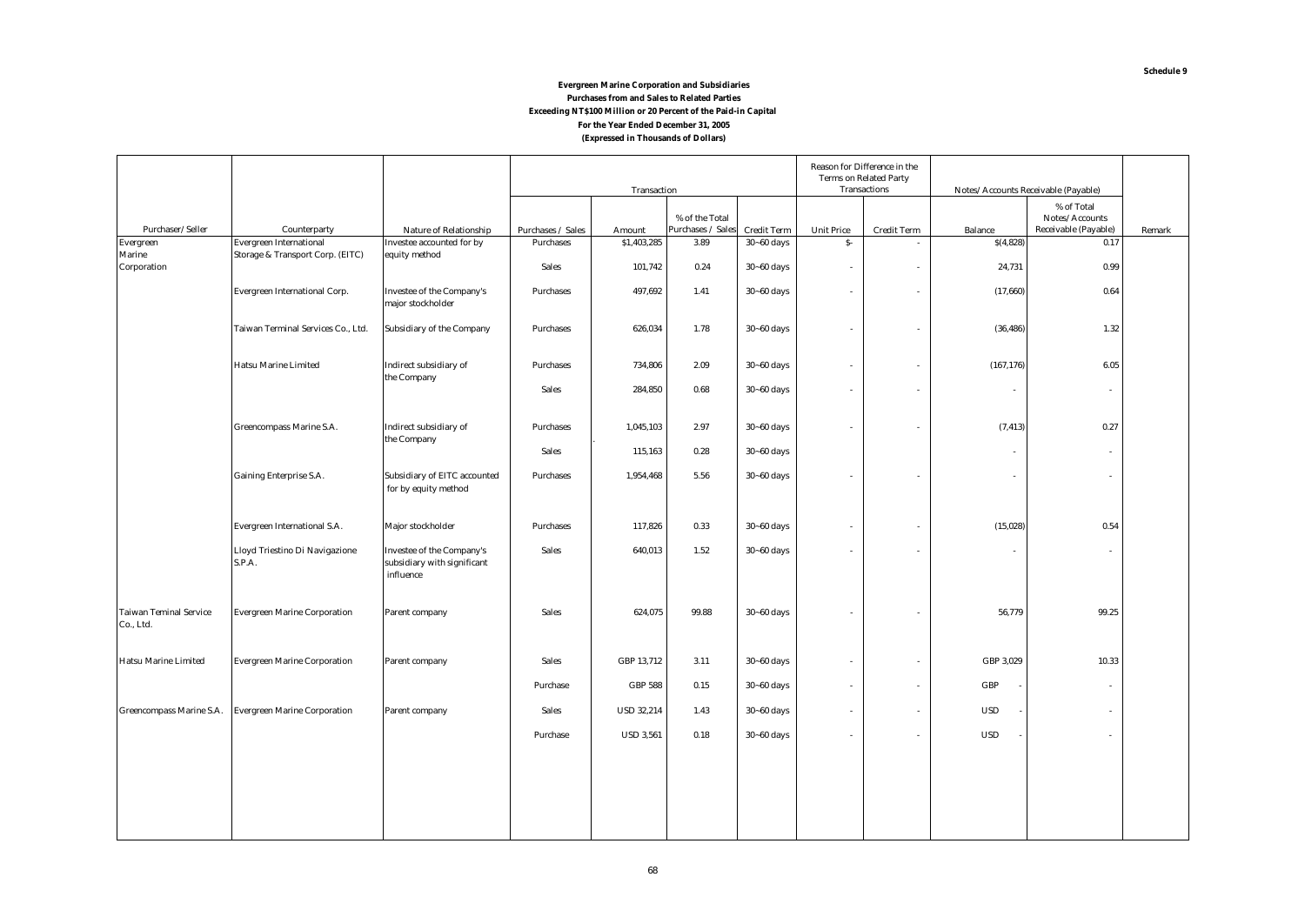#### **(Expressed in Thousands of Dollars) Evergreen Marine Corporation and Subsidiaries Receivables from Related Parties December 31, 2005 Exceeding NT\$100 Million or 20 Percent of the Paid-in Capital**

|                         |                               |                                     |                                     |                      | <b>Overdue Receivables</b> |                          |                                     |                      |
|-------------------------|-------------------------------|-------------------------------------|-------------------------------------|----------------------|----------------------------|--------------------------|-------------------------------------|----------------------|
|                         |                               |                                     |                                     |                      |                            |                          | <b>Amount Received</b>              |                      |
|                         |                               |                                     |                                     | <b>Turnover Rate</b> |                            |                          | Subsequent to the Allowance for Bad |                      |
| $\bf Creditor$          | Counterparty                  | Nature of Relationship              | Balance as at December 31, 2005     | (No. of Times)       | Amount                     | <b>Action Taken</b>      | <b>Balance Sheet Date</b>           | <b>Debts</b>         |
| <b>Evergreen Marine</b> | Evergreen International Corp. | <b>Investee of the Company's</b>    | Accounts receivable<br>\$83,602     | ×.                   | $NTD -$                    | ×,                       | NTD 82,812                          | $NTD -$              |
| Corporation             |                               | major stockholder                   |                                     |                      |                            |                          |                                     |                      |
|                         |                               |                                     | Other receivable<br>\$17,521        | $\sim$               | <b>NTD</b><br>$\sim$       | $\sim$                   | NTD 17,354                          | NTD -                |
|                         |                               |                                     |                                     |                      |                            |                          |                                     |                      |
| Hatsu Marine Limited    | Island Equipment LLC.         | <b>Indirect subsidiary of Peony</b> | Accounts receivable -               |                      |                            |                          |                                     |                      |
|                         |                               |                                     | related party<br><b>USD\$6,035</b>  | $\sim$               | USD -                      | $\overline{\phantom{a}}$ | <b>USD 2,458</b>                    | USD -                |
| Clove Holding Ltd.      | Island Equipment LLC.         | <b>Indirect subsidiary of Peony</b> | Accounts receivable -               |                      |                            |                          |                                     |                      |
|                         |                               |                                     | related party<br><b>USD\$14,085</b> | $\sim$               | $_{\rm USD}$<br>$\sim$     | $\overline{\phantom{a}}$ | <b>USD 5,500</b>                    | <b>USD</b><br>$\sim$ |
|                         |                               |                                     |                                     |                      |                            |                          |                                     |                      |
|                         |                               |                                     |                                     |                      |                            |                          |                                     |                      |
|                         |                               |                                     |                                     |                      |                            |                          |                                     |                      |
|                         |                               |                                     |                                     |                      |                            |                          |                                     |                      |
|                         |                               |                                     |                                     |                      |                            |                          |                                     |                      |
|                         |                               |                                     |                                     |                      |                            |                          |                                     |                      |
|                         |                               |                                     |                                     |                      |                            |                          |                                     |                      |
|                         |                               |                                     |                                     |                      |                            |                          |                                     |                      |
|                         |                               |                                     |                                     |                      |                            |                          |                                     |                      |
|                         |                               |                                     |                                     |                      |                            |                          |                                     |                      |
|                         |                               |                                     |                                     |                      |                            |                          |                                     |                      |
|                         |                               |                                     |                                     |                      |                            |                          |                                     |                      |
|                         |                               |                                     |                                     |                      |                            |                          |                                     |                      |
|                         |                               |                                     |                                     |                      |                            |                          |                                     |                      |
|                         |                               |                                     |                                     |                      |                            |                          |                                     |                      |
|                         |                               |                                     |                                     |                      |                            |                          |                                     |                      |
|                         |                               |                                     |                                     |                      |                            |                          |                                     |                      |
|                         |                               |                                     |                                     |                      |                            |                          |                                     |                      |

**Schedule 10**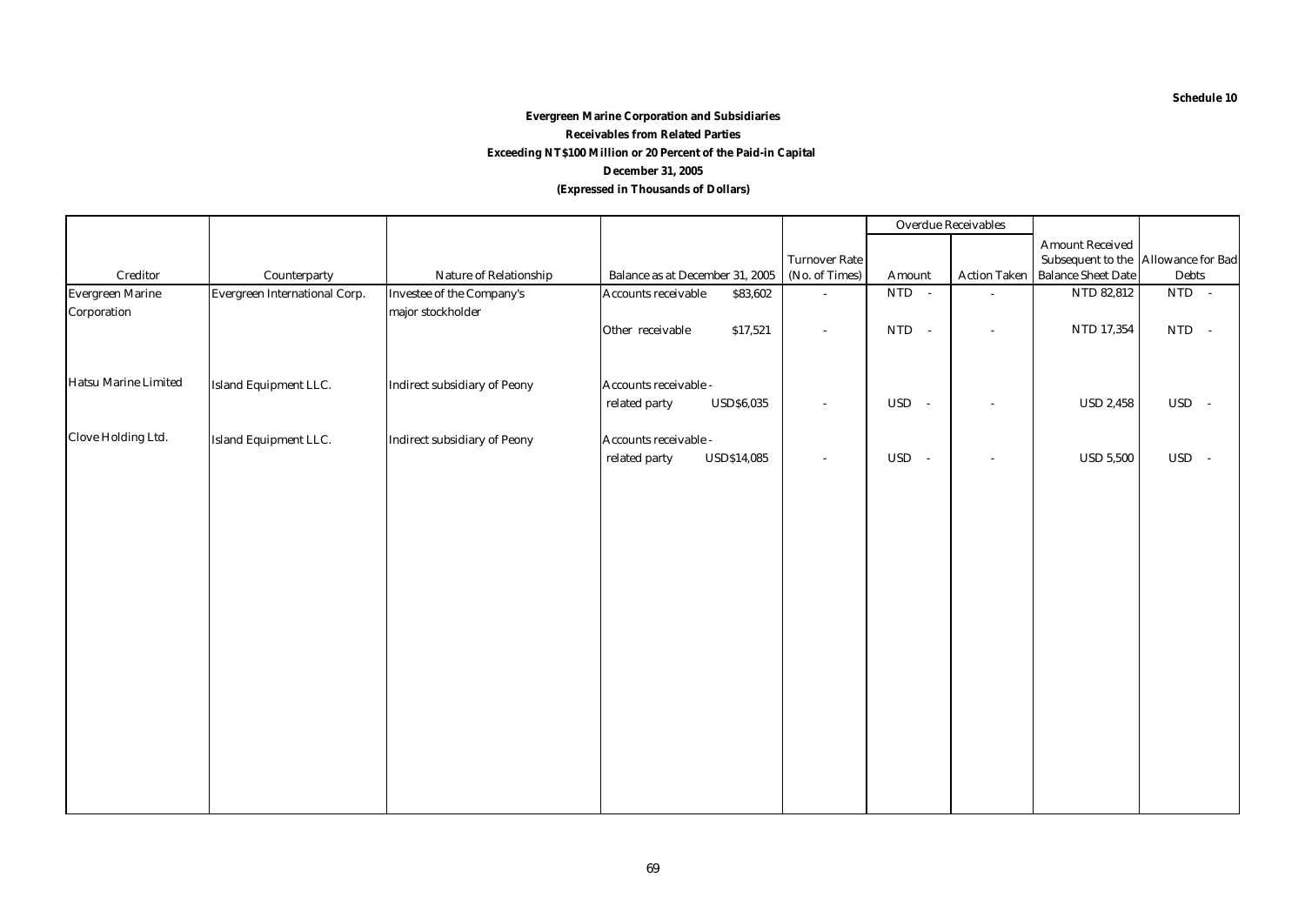#### **Schedule 11**

#### **Evergreen Marine Corporation and Subsidiaries**

**Information on Investee Companies**

**For the Year Ended December 31, 2005**

**(Expressed in Thousands of Dollars / Thousand Shares)**

|                  |                                        |                                                                             |                                      | <b>Initial Investment Amount</b>          |                                                |               | Shares Held as at December 31, 2005 |                       |                                         |                                  |                            |
|------------------|----------------------------------------|-----------------------------------------------------------------------------|--------------------------------------|-------------------------------------------|------------------------------------------------|---------------|-------------------------------------|-----------------------|-----------------------------------------|----------------------------------|----------------------------|
| Investor         | Investee                               | <b>Address</b>                                                              | <b>Main Business</b>                 | <b>Balance</b> as at<br>December 31, 2005 | <b>Balance</b> as at<br><b>January 1, 2005</b> | No. of Shares | Ownership<br>(%)                    | <b>Carrying Value</b> | Net Income<br>(Loss) of the<br>Investee | <b>Investment Gain</b><br>(Loss) | Remark                     |
| <b>Evergreen</b> | Peony Investment S.A.                  | 53Rd Street, Urbanizacion Obarrio                                           | <b>Investment activities</b>         | <b>USD 476,500</b>                        | <b>USD 476,500</b>                             | 4,765         | 100.00                              | \$41,434,463          | \$6,878,598                             | \$6,879,847                      | Subsidiary of the          |
| <b>Marine</b>    |                                        | Torre Swiss Bank, 2nd Floor, Panama                                         |                                      |                                           |                                                |               |                                     |                       |                                         |                                  | Company                    |
| Corporation      |                                        |                                                                             |                                      |                                           |                                                |               |                                     |                       |                                         |                                  |                            |
|                  |                                        |                                                                             |                                      |                                           |                                                |               |                                     |                       |                                         |                                  |                            |
|                  | <b>Taiwan Terminal Services</b>        | 2F, No.177, Ssu Wei 4th Rd., Lingya District,                               | Loading and discharging operations   | 55.000                                    | 55.000                                         | 5.500         | 55.00                               | 72,714                | (1,037)                                 |                                  | (1,368) Subsidiary of the  |
|                  | Co., Ltd.                              | Kaohsiung, Taiwan                                                           | of container yards                   |                                           |                                                |               |                                     |                       |                                         |                                  | Company                    |
|                  |                                        |                                                                             |                                      |                                           |                                                |               |                                     |                       |                                         |                                  |                            |
|                  |                                        |                                                                             |                                      |                                           |                                                |               |                                     |                       |                                         |                                  |                            |
|                  | <b>Charng Yang Development</b>         | 2F, No.369, Jingguo Rd., Taoyuan City,                                      | Development, rental and sale of      | 320,000                                   | 320,000                                        | 32,000        | 40.00                               | 401,997               | 69,714                                  | 27,886                           | Investee accounted         |
|                  | Co., Ltd.                              | Taoyuan County, Taiwan                                                      | residential and commercial buildings |                                           |                                                |               |                                     |                       |                                         |                                  | for by equity method       |
|                  |                                        |                                                                             |                                      |                                           |                                                |               |                                     |                       |                                         |                                  |                            |
|                  |                                        |                                                                             |                                      |                                           |                                                |               |                                     |                       |                                         |                                  |                            |
|                  | <b>Evergreen International Storage</b> | No.899, Jingguo Rd., Taoyuan City,                                          | Container transportation and         | 4,753,514                                 | 4,753,514                                      | 424,062       | 39.74                               | 7,548,310             | 1,334,218                               | 517,375                          | <b>Investee accounted</b>  |
|                  | and Transport Corporation              | Taoyuan County, Taiwan                                                      | gas stations                         |                                           |                                                |               |                                     |                       |                                         |                                  | for by equity method       |
|                  |                                        |                                                                             |                                      |                                           |                                                |               |                                     |                       |                                         |                                  |                            |
|                  |                                        |                                                                             |                                      |                                           |                                                |               |                                     |                       |                                         |                                  |                            |
|                  |                                        | Evergreen Security Corporation 4&5F, No. 111, Sungjiang Rd., Taipei, Taiwan | General security guards services     | 25,000                                    | 25,000                                         | 3,125         | 31.25                               | 40,827                | 24,066                                  | 6,895                            | Investee accounted         |
|                  |                                        |                                                                             |                                      |                                           |                                                |               |                                     |                       |                                         |                                  | for by equity method       |
|                  |                                        |                                                                             |                                      |                                           |                                                |               |                                     |                       |                                         |                                  |                            |
|                  | <b>EVA Airways Corporation</b>         | 11F, No.376, Hsinnan Rd., Section 1,                                        | International passenger and cargo    | 8,569,973                                 | 8,069,973                                      | 692,412       | 20.43                               | 8,982,435             | 1,326,060                               | 259,284                          | Investee accounted         |
|                  |                                        | Lu Chu Hsiang, Taoyuan County, Taiwan                                       | transportation                       |                                           |                                                |               |                                     |                       |                                         |                                  | for by equity method       |
|                  |                                        |                                                                             |                                      |                                           |                                                |               |                                     |                       |                                         |                                  |                            |
|                  |                                        |                                                                             |                                      |                                           |                                                |               |                                     |                       |                                         |                                  |                            |
|                  | <b>Taipei Port Container Terminal</b>  | 6F-1, No.220, Songjiang Rd., Taipei, Taiwan                                 | Container distribution and cargo     | 160.000                                   | 160,000                                        | 16,000        | 20.00                               | 153,219               | (8, 881)                                |                                  | (1,776) Investee accounted |
|                  | Corporation                            |                                                                             | stevedoring                          |                                           |                                                |               |                                     |                       |                                         |                                  | for by equity method       |
|                  |                                        |                                                                             |                                      |                                           |                                                |               |                                     |                       |                                         |                                  |                            |
|                  |                                        |                                                                             |                                      |                                           |                                                |               |                                     |                       |                                         |                                  |                            |
|                  |                                        |                                                                             |                                      |                                           |                                                |               |                                     |                       |                                         |                                  |                            |
|                  | Toplogis Technology Corporation        | 3F-3, No.185, Kewang Rd., Gaoyuan Village,                                  | IT services and design and wholesale | 10,000                                    | 10,000                                         | 1,000         | 25.00                               | 4,063                 | (18, 984)                               |                                  | (4,746) Investee accounted |
|                  |                                        | Longtan Shiang, Taoyuan County                                              | of software                          |                                           |                                                |               |                                     |                       |                                         |                                  | for by equity method       |
|                  |                                        |                                                                             |                                      |                                           |                                                |               |                                     |                       |                                         |                                  |                            |
|                  |                                        |                                                                             |                                      |                                           |                                                |               |                                     |                       |                                         |                                  |                            |
|                  |                                        |                                                                             |                                      |                                           |                                                |               |                                     |                       |                                         |                                  |                            |
|                  |                                        |                                                                             |                                      |                                           |                                                |               |                                     |                       |                                         |                                  |                            |
|                  |                                        |                                                                             |                                      |                                           |                                                |               |                                     |                       |                                         |                                  |                            |
|                  |                                        |                                                                             |                                      |                                           |                                                |               |                                     |                       |                                         |                                  |                            |
|                  |                                        |                                                                             |                                      |                                           |                                                |               |                                     |                       |                                         |                                  |                            |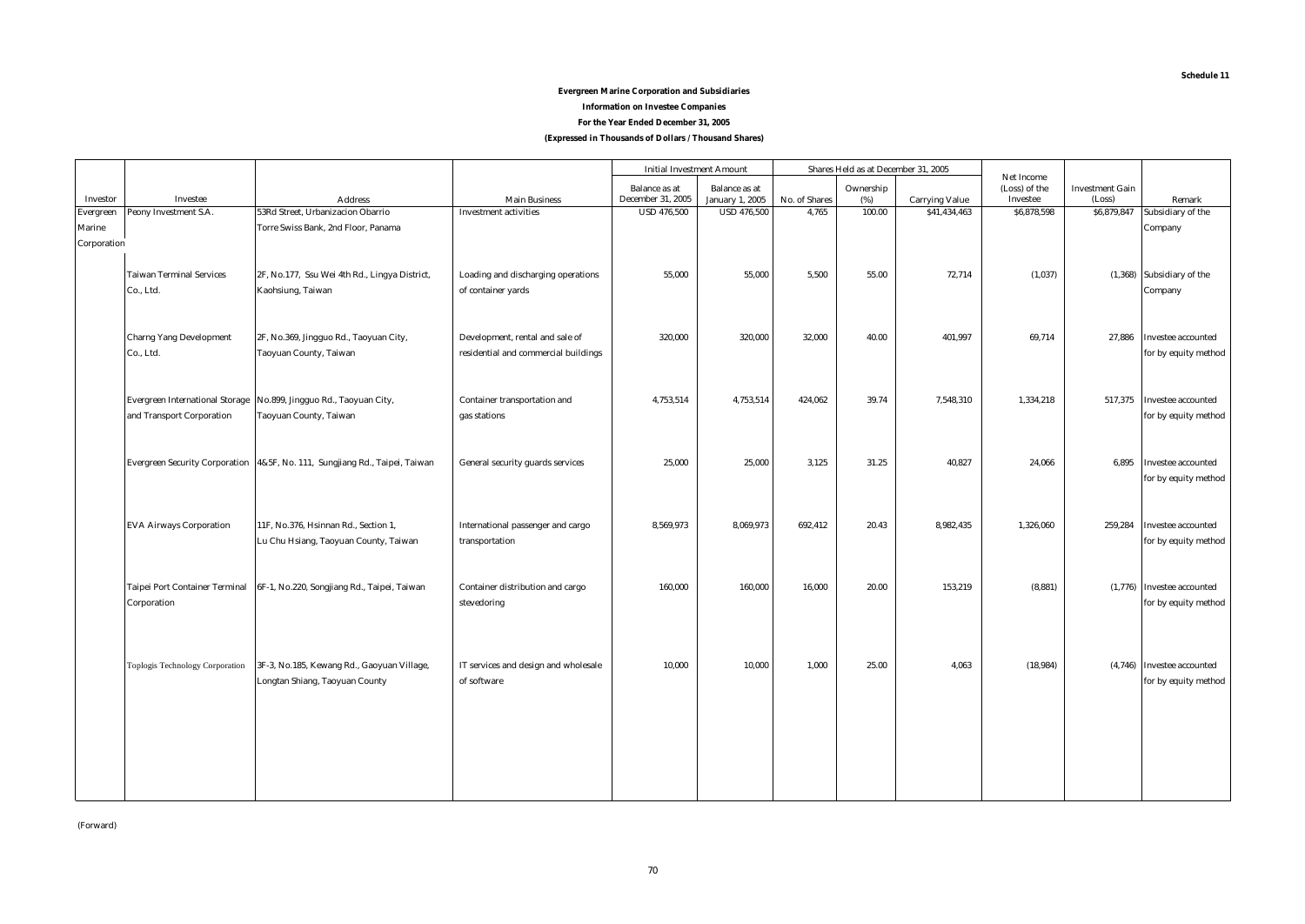#### **For the Year Ended December 31, 2005 (Expressed in Thousands of Dollars / Thousand Shares) Evergreen Marine Corporation and Subsidiaries Information on Investee Companies**

|                        |                                                 |                                                     |                                                      | <b>Initial Investment Amount</b>        |                                              |                        | Shares Held as at December 31, 2005 |                                             | Net Income                     |                                   |                                                     |
|------------------------|-------------------------------------------------|-----------------------------------------------------|------------------------------------------------------|-----------------------------------------|----------------------------------------------|------------------------|-------------------------------------|---------------------------------------------|--------------------------------|-----------------------------------|-----------------------------------------------------|
|                        |                                                 |                                                     |                                                      | <b>Balance</b> as at                    | <b>Balance</b> as at                         |                        | Ownership                           |                                             | (Loss) of the                  | <b>Investment</b>                 |                                                     |
| Investor<br>Peony      | Investee<br>Greencompass Marine S.A.            | <b>Address</b><br>53rd Street, Urbanizacion         | <b>Main Business</b><br><b>Marine</b> transportation | December 31, 2005<br><b>USD 353,500</b> | <b>January 1, 2005</b><br><b>USD 353,500</b> | No. of Shares<br>3,535 | (%)<br>100.00                       | <b>Carrying Value</b><br><b>USD 799.145</b> | Investee<br><b>USD 139,444</b> | Gain (Loss)<br><b>USD 139,444</b> | Remark<br><b>Indirect subsidiary of the Company</b> |
| <b>Investment S.A.</b> |                                                 | <b>Obarrio Torre Swiss Bank,</b>                    |                                                      |                                         |                                              |                        |                                     |                                             |                                |                                   |                                                     |
|                        |                                                 | 2nd Floor, Panama, Republic of Panama               |                                                      |                                         |                                              |                        |                                     |                                             |                                |                                   |                                                     |
|                        |                                                 |                                                     |                                                      |                                         |                                              |                        |                                     |                                             |                                |                                   |                                                     |
|                        | Vigor Enterprise S.A.                           | 53rd Street, Urbanizacion                           | Investment holding company                           | <b>USD 8,000</b>                        | <b>USD 8.000</b>                             | 80                     | 100.00                              | <b>USD 4,575</b>                            | (USD 724)                      |                                   | (USD 724) Indirect subsidiary of the Company        |
|                        |                                                 | <b>Obarrio Torre Swiss Bank,</b>                    |                                                      |                                         |                                              |                        |                                     |                                             |                                |                                   |                                                     |
|                        |                                                 | 2nd Floor, Panama, Republic of Panama               |                                                      |                                         |                                              |                        |                                     |                                             |                                |                                   |                                                     |
|                        |                                                 |                                                     |                                                      |                                         |                                              |                        |                                     |                                             |                                |                                   |                                                     |
|                        | Clove Holding Ltd.                              | Craigmuir Chambers, P. O. Box71, Road Town,         | <b>Investment holding company</b>                    | <b>USD 10</b>                           | <b>USD 10</b>                                | 10                     | 100.00                              | <b>USD 59,968</b>                           | <b>USD 7,827</b>               |                                   | USD 7,827 Indirect subsidiary of the Company        |
|                        |                                                 | Tortola, B.V.I.                                     |                                                      |                                         |                                              |                        |                                     |                                             |                                |                                   |                                                     |
|                        |                                                 |                                                     |                                                      |                                         |                                              |                        |                                     |                                             |                                |                                   |                                                     |
|                        | <b>Hatsu Marine Limited</b>                     | 160 Euston Road, London NW 12 DX, U.K.              | Marine transportation                                | <b>USD 1,503</b>                        | <b>USD 1,503</b>                             | 765                    | 51.00                               | <b>USD 105,674</b>                          | <b>USD 10,532</b>              |                                   | USD 7,627 Indirect subsidiary of the Company        |
|                        |                                                 |                                                     |                                                      |                                         |                                              |                        |                                     |                                             |                                |                                   |                                                     |
|                        | Evergreen Heavy Industrial Co.                  | Lot 139, Jalan, Cecair, Phase 2 Free Trade Zone     | <b>Container manufacturing</b>                       | <b>USD 27,295</b>                       | <b>USD 27,295</b>                            | 42,120                 | 84.44                               | <b>USD 36,371</b>                           | <b>USD 5,027</b>               |                                   | USD 4,792 Indirect subsidiary of the Company        |
|                        | (Malaysia) Berhad                               | Johor Port Authority, B1700 Pasir Gudang,           |                                                      |                                         |                                              |                        |                                     |                                             |                                |                                   |                                                     |
|                        |                                                 | Johor, Johore Bahru, Malaysia                       |                                                      |                                         |                                              |                        |                                     |                                             |                                |                                   |                                                     |
|                        | PT. Multi Bina Pura International               | JL Raya Cakung Cilincing, RT, 002-05, Desa          | Loading and discharging operations                   | <b>USD 20,204</b>                       | <b>USD 20,204</b>                            | 68                     | 95.30                               | <b>USD 9,518</b>                            | <b>USD 675</b>                 |                                   | USD 644 Indirect subsidiary of the Company          |
|                        |                                                 | Rorotan P.O. Box 6043 Jakarta 14260. Indonesia      | of container yards and                               |                                         |                                              |                        |                                     |                                             |                                |                                   |                                                     |
|                        |                                                 | Lot 139, Jalan                                      | inland transportation                                |                                         |                                              |                        |                                     |                                             |                                |                                   |                                                     |
|                        |                                                 |                                                     |                                                      |                                         |                                              |                        |                                     |                                             |                                |                                   |                                                     |
|                        | PT. Multi Bina Transport                        | JL Raya Cakung Cilincing, RT, 002-05, Desa          | Loading and discharging operations                   | Rp 1,800,000                            | Rp 1,800,000                                 | $\overline{2}$         | 17.39                               | <b>USD 185</b>                              | <b>USD 320</b>                 |                                   | USD 56 Indirect subsidiary of the Company           |
|                        |                                                 | Rorotan P.O. Box 6043 Jakarta 14260. Indonesia      | of container yards and                               |                                         |                                              |                        |                                     |                                             |                                |                                   |                                                     |
|                        |                                                 | Lot 139, Jalan                                      | inland transportation                                |                                         |                                              |                        |                                     |                                             |                                |                                   |                                                     |
|                        |                                                 |                                                     |                                                      |                                         |                                              |                        |                                     |                                             |                                |                                   |                                                     |
|                        | PT. Evergreen Marine Indonesia                  | <b>Gedung Pricewaterhouse Coopers 9-10th</b>        | Shipping agency                                      | <b>USD 258</b>                          | <b>USD 258</b>                               |                        | 25.44                               | <b>USD 753</b>                              | <b>USD 1,237</b>               |                                   | USD 315 Investee company of Peony                   |
|                        |                                                 | Floors Jl. H.R. Rasuna said kay. C-03               |                                                      |                                         |                                              |                        |                                     |                                             |                                |                                   | accounted for under equity method                   |
|                        |                                                 | Jakarta 12920, Indonesia                            |                                                      |                                         |                                              |                        |                                     |                                             |                                |                                   |                                                     |
|                        | Luanta Investment (Netherlands) N.V.            |                                                     |                                                      | <b>USD 21,973</b>                       | <b>USD 15,785</b>                            | $\sim$                 | 50.00                               | <b>USD 17.788</b>                           | (USD 4.157)                    |                                   | (USD 2,079) Investee company of Peony               |
|                        |                                                 | 21-A Van Engelenweg, Curacao, Netherlands, Antilles | <b>Investment holding company</b>                    |                                         |                                              |                        |                                     |                                             |                                |                                   | accounted for under equity method                   |
|                        |                                                 |                                                     |                                                      |                                         |                                              |                        |                                     |                                             |                                |                                   |                                                     |
|                        | Balsam Investment (Netherlands) N.V.            | 21-A Van Englenweg, Curacao, Netherlands,           | Investment holding company                           | <b>USD 50,715</b>                       | <b>USD 50,715</b>                            | $\sim$                 | 49.00                               | <b>USD 184,387</b>                          | <b>USD 93,213</b>              |                                   | USD 45,674 Investee company of Peony                |
|                        |                                                 | <b>Antilles</b>                                     |                                                      |                                         |                                              |                        |                                     |                                             |                                |                                   | accounted for under equity method                   |
|                        |                                                 |                                                     |                                                      |                                         |                                              |                        |                                     |                                             |                                |                                   |                                                     |
|                        | Shanghai Jifa Logistics Co., Ltd.               | 7-8F, Jifa Building, No.4049C, Jungong Rd.,         | Inland container transportation,                     | <b>USD 6,635</b>                        | <b>USD 6,635</b>                             | $\sim$                 | 21.06                               | <b>USD 8,143</b>                            | <b>USD 1,957</b>               | <b>USD 385</b>                    | <b>Investee company of Peony</b>                    |
|                        |                                                 | Shanghai City                                       | container storage, loading, discharging,             |                                         |                                              |                        |                                     |                                             |                                |                                   | accounted for under equity method                   |
|                        |                                                 |                                                     | leasing, repair, cleaning and related                |                                         |                                              |                        |                                     |                                             |                                |                                   |                                                     |
|                        |                                                 |                                                     | activities                                           |                                         |                                              |                        |                                     |                                             |                                |                                   |                                                     |
|                        |                                                 |                                                     |                                                      |                                         |                                              |                        |                                     |                                             |                                |                                   |                                                     |
|                        | Shenzhen Greentrans Transportation Co.,<br>Ltd. | San Jiao Long Warehouse & Storage Zone,             | Loading, discharging, storage, repair,               | <b>USD 3,134</b>                        | <b>USD 3,134</b>                             |                        | 55.00                               | <b>USD 3,279</b>                            | <b>USD 133</b>                 |                                   | USD 69 Indirect subsidiary of the Company           |
|                        |                                                 | Fu Kang Road, Hengang Town, Shenzhen,<br>China      | cleaning and transportation of                       |                                         |                                              |                        |                                     |                                             |                                |                                   |                                                     |
|                        |                                                 |                                                     | containers                                           |                                         |                                              |                        |                                     |                                             |                                |                                   |                                                     |
|                        | Qingdao Evergreen Container                     | Unit 403, 3F, Eastern Garden, No.138                | Inland container transportation,                     | <b>USD 4,447</b>                        | <b>USD 4,447</b>                             |                        | 40.00                               | <b>USD 5,261</b>                            | <b>USD 1,256</b>               |                                   | USD 462 Investee company of Peony                   |
|                        | Storage & Transportation Co., Ltd.              | A-Li Mountain Rd., Huangdao Development Dist.       | container storage, loading, discharging,             |                                         |                                              |                        |                                     |                                             |                                |                                   | accounted for under equity method                   |
|                        |                                                 | Qingdao City                                        | leasing, repair, cleaning and related                |                                         |                                              |                        |                                     |                                             |                                |                                   |                                                     |
|                        |                                                 |                                                     | activities                                           |                                         |                                              |                        |                                     |                                             |                                |                                   |                                                     |
|                        |                                                 |                                                     |                                                      |                                         |                                              |                        |                                     |                                             |                                |                                   |                                                     |
|                        | Ningbo Victory Container Co., Ltd.              | No.1 Area, Beilnn Xiaoshan                          | Inland container transportation,                     | <b>USD 1,199</b>                        | <b>USD 1,199</b>                             |                        | 40.00                               | <b>USD 2,473</b>                            | <b>USD 2,004</b>               |                                   | USD 802 Investee company of Peony                   |
|                        |                                                 | Industrial Estate, Ningbo Economic and              | container storage, loading, discharging,             |                                         |                                              |                        |                                     |                                             |                                |                                   | accounted for under equity method                   |
|                        |                                                 | Technical Development Zone, China                   | leasing, repair, cleaning and related                |                                         |                                              |                        |                                     |                                             |                                |                                   |                                                     |
|                        |                                                 |                                                     | activities                                           |                                         |                                              |                        |                                     |                                             |                                |                                   |                                                     |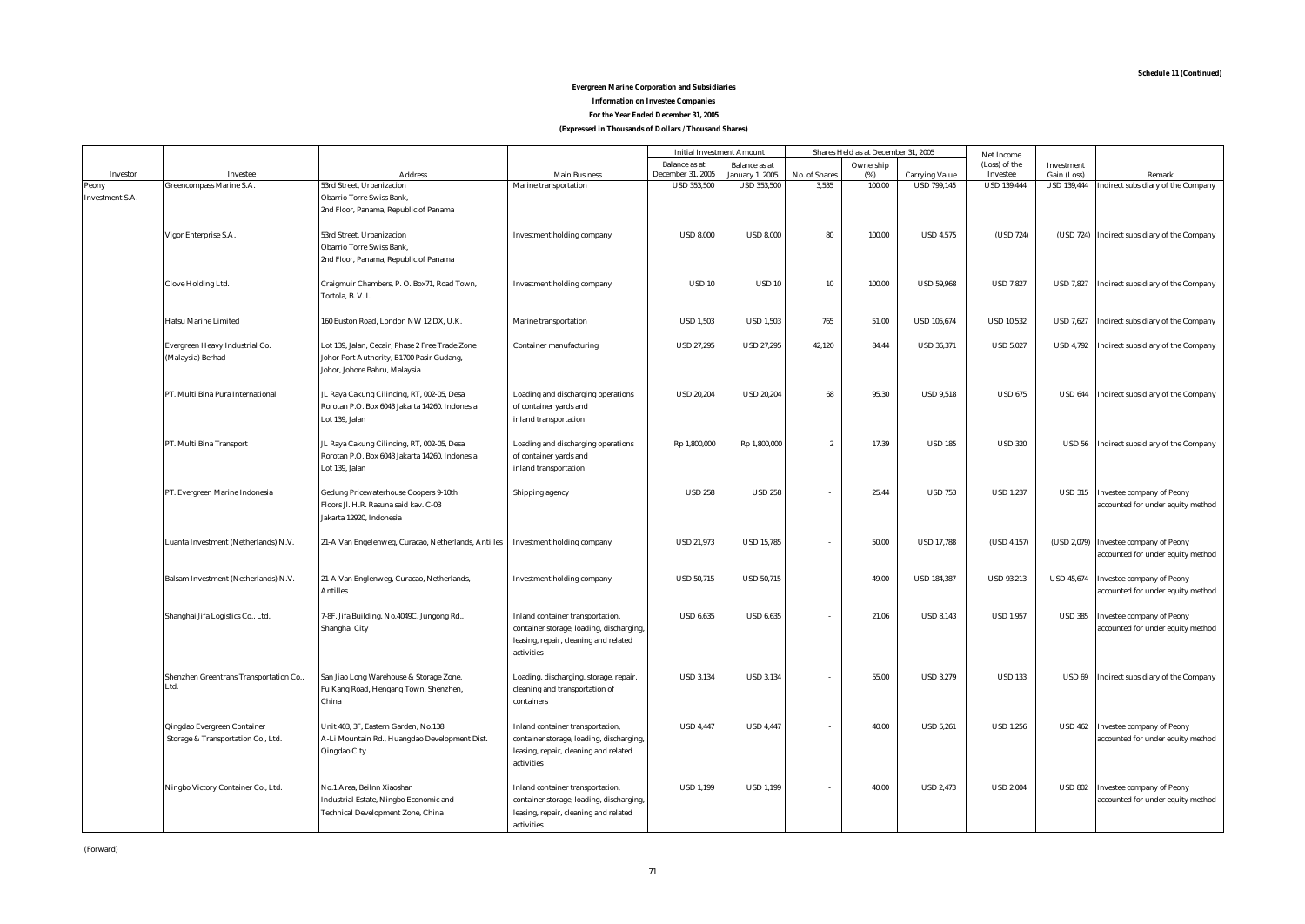## **Evergreen Marine Corporation and Subsidiaries**

**Information on Investee Companies**

**For the Year Ended December 31, 2005**

**(Expressed in Thousands of Dollars / Thousand Shares)**

|                        |                                     |                                                                              |                                       | <b>Initial Investment Amount</b> |                        |                          | Shares Held as at December 31, 2005 |                       | Net Income       |                        |                                             |
|------------------------|-------------------------------------|------------------------------------------------------------------------------|---------------------------------------|----------------------------------|------------------------|--------------------------|-------------------------------------|-----------------------|------------------|------------------------|---------------------------------------------|
|                        |                                     |                                                                              |                                       | <b>Balance</b> as at             | <b>Balance</b> as at   |                          | Ownership                           |                       | (Loss) of the    | Investment             |                                             |
| Investor               | <b>Investee</b>                     | <b>Address</b>                                                               | <b>Main Business</b>                  | December 31, 2005                | <b>January 1, 2005</b> | No. of Shares            | (%)                                 | <b>Carrying Value</b> | Investee         | Gain (Loss)            | Remark                                      |
| Peony                  | <b>Evergreen Container Terminal</b> | 33/4 Moo 1, Chaokhun Tahan Road,                                             | Loading and discharging of containers | <b>USD 28,636</b>                | <b>USD 28,636</b>      | 12,250                   | 48.18                               | <b>USD 18,439</b>     | <b>USD 5,305</b> | $\overline{$ USD 2,556 | Investee company of Peony accounted         |
| <b>Investment S.A.</b> | (Thailand) Ltd.                     | Sun District Klong 3,                                                        |                                       |                                  |                        |                          |                                     |                       |                  |                        | for under equity method                     |
|                        |                                     | Lat Krabang District, Bangkok 10520                                          |                                       |                                  |                        |                          |                                     |                       |                  |                        |                                             |
|                        |                                     |                                                                              |                                       |                                  |                        |                          |                                     |                       |                  |                        |                                             |
|                        | Evergreen Shipping (S) Pte. Ltd.    | 333 Jalan Besar, Singapore 209018                                            | Shipping agency                       | <b>USD 219</b>                   | <b>USD 219</b>         | 383                      | 25.50                               | <b>USD 1,198</b>      | <b>USD 1,422</b> | <b>USD 363</b>         | Investee company of Peony accounted         |
|                        |                                     |                                                                              |                                       |                                  |                        |                          |                                     |                       |                  |                        |                                             |
|                        |                                     |                                                                              |                                       |                                  |                        |                          |                                     |                       |                  |                        | for under equity method                     |
|                        |                                     |                                                                              |                                       |                                  |                        |                          |                                     |                       |                  |                        |                                             |
|                        | Evergreen Star (Thailand) Co. Ltd.  | Green Tower, 24-25th Floors                                                  | Shipping agency                       | <b>USD 238</b>                   | <b>USD 238</b>         | 204                      | 25.50                               | <b>USD 734</b>        | <b>USD 3,421</b> |                        | USD 872 Investee company of Peony accounted |
|                        |                                     | 3656/81 Rama IV Road                                                         |                                       |                                  |                        |                          |                                     |                       |                  |                        | for under equity method                     |
|                        |                                     | Klongton Klongtoey Bangkok 10110                                             |                                       |                                  |                        |                          |                                     |                       |                  |                        |                                             |
|                        |                                     |                                                                              |                                       |                                  |                        |                          |                                     |                       |                  |                        |                                             |
|                        | <b>Evergreen Korea Corporation</b>  | 15th Fl., Korea Express Center, 83-5, 4-Ka,                                  | Shipping agency                       | <b>USD 238</b>                   | <b>USD 238</b>         | 61                       | 50.00                               | <b>USD 2,720</b>      | <b>USD 1,780</b> |                        | USD 890 Investee company of Peony accounted |
|                        |                                     |                                                                              |                                       |                                  |                        |                          |                                     |                       |                  |                        | for under equity method                     |
|                        |                                     | Jung-Ang Dong Jung-Ku, Pusan, Republic of Korea                              |                                       |                                  |                        |                          |                                     |                       |                  |                        |                                             |
|                        |                                     |                                                                              |                                       |                                  |                        |                          |                                     |                       |                  |                        |                                             |
|                        | <b>Armand Investment</b>            | Van Engelenweg 21A Curacao                                                   | Investment holding company            | <b>USD 1,750</b>                 | <b>USD 1,622</b>       | $\overline{4}$           | 70.00                               | <b>USD 1,700</b>      | (USD 114)        |                        | (USD 80) Indirect subsidiary of the Company |
|                        | (Netherlands) N.V.                  | <b>Netherlands Antilles</b>                                                  |                                       |                                  |                        |                          |                                     |                       |                  |                        |                                             |
|                        |                                     |                                                                              |                                       |                                  |                        |                          |                                     |                       |                  |                        |                                             |
|                        | Evergreen India Pte. Ltd.           | J.N. Heredia Marg Ballard Estate                                             | Shipping agency                       | <b>USD 12</b>                    | <b>USD 12</b>          | $5\phantom{.0}$          | 49.98                               | <b>USD 29</b>         | <b>USD 25</b>    |                        | USD 13 Investee company of Peony accounted  |
|                        |                                     | Mumbai 400 038, India                                                        |                                       |                                  |                        |                          |                                     |                       |                  |                        | for under equity method                     |
|                        |                                     |                                                                              |                                       |                                  |                        |                          |                                     |                       |                  |                        |                                             |
|                        |                                     | Evergreen Marine Australia Pty Ltd. Level 13,181 Miller Street, North Sydney | Shipping agency                       | USD-                             | USD-                   | $\overline{\phantom{a}}$ | 25.50                               | <b>USD 245</b>        | <b>USD 768</b>   |                        | USD 196 Investee company of Peony accounted |
|                        |                                     | NSW 2060 Australia                                                           |                                       |                                  |                        |                          |                                     |                       |                  |                        | for under equity method                     |
|                        |                                     |                                                                              |                                       |                                  |                        |                          |                                     |                       |                  |                        |                                             |
|                        |                                     |                                                                              |                                       |                                  |                        |                          |                                     |                       |                  |                        |                                             |
|                        |                                     |                                                                              |                                       |                                  |                        |                          |                                     |                       |                  |                        |                                             |
|                        |                                     |                                                                              |                                       |                                  |                        |                          |                                     |                       |                  |                        |                                             |
|                        |                                     |                                                                              |                                       |                                  |                        |                          |                                     |                       |                  |                        |                                             |
|                        |                                     |                                                                              |                                       |                                  |                        |                          |                                     |                       |                  |                        |                                             |
|                        |                                     |                                                                              |                                       |                                  |                        |                          |                                     |                       |                  |                        |                                             |
|                        |                                     |                                                                              |                                       |                                  |                        |                          |                                     |                       |                  |                        |                                             |
|                        |                                     |                                                                              |                                       |                                  |                        |                          |                                     |                       |                  |                        |                                             |
|                        |                                     |                                                                              |                                       |                                  |                        |                          |                                     |                       |                  |                        |                                             |
|                        |                                     |                                                                              |                                       |                                  |                        |                          |                                     |                       |                  |                        |                                             |
|                        |                                     |                                                                              |                                       |                                  |                        |                          |                                     |                       |                  |                        |                                             |
|                        |                                     |                                                                              |                                       |                                  |                        |                          |                                     |                       |                  |                        |                                             |
|                        |                                     |                                                                              |                                       |                                  |                        |                          |                                     |                       |                  |                        |                                             |
|                        |                                     |                                                                              |                                       |                                  |                        |                          |                                     |                       |                  |                        |                                             |
|                        |                                     |                                                                              |                                       |                                  |                        |                          |                                     |                       |                  |                        |                                             |
|                        |                                     |                                                                              |                                       |                                  |                        |                          |                                     |                       |                  |                        |                                             |
|                        |                                     |                                                                              |                                       |                                  |                        |                          |                                     |                       |                  |                        |                                             |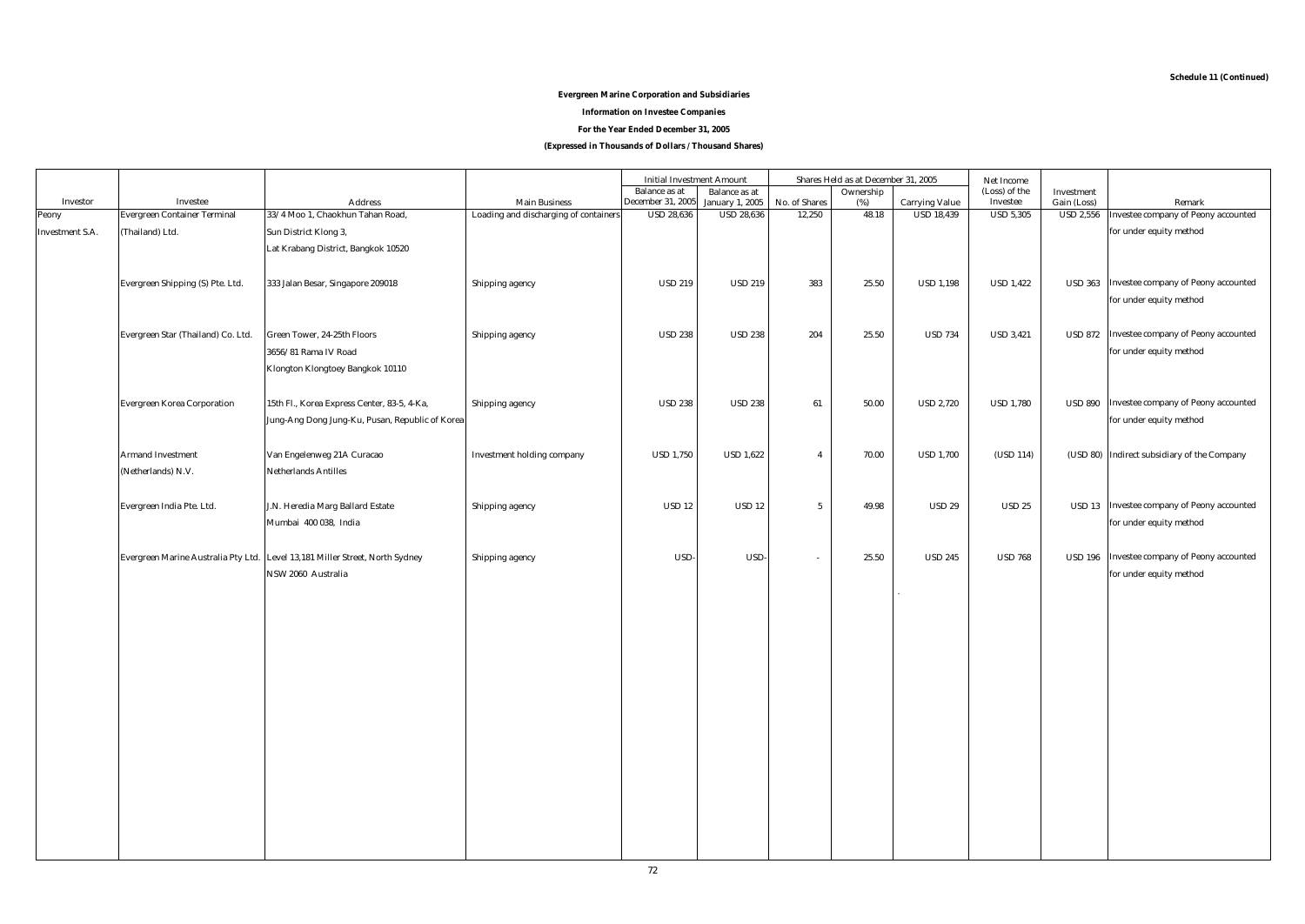Evergreen Marine Corporation and Subsidiaries-Greencompass Marine S. A. Derivative financial instrument undertaken by the Company and its investee December 31, 2005

## 1. Derivative financial instruments:

(1) The contract (notional principal) amounts and credit risk (expressed in thousand dollars)

| December 31, 2005            |  |                 |                       |                    |           | December 31, 2004 |  |                    |  |  |  |
|------------------------------|--|-----------------|-----------------------|--------------------|-----------|-------------------|--|--------------------|--|--|--|
|                              |  | <b>Notional</b> |                       | <b>Notional</b>    |           |                   |  |                    |  |  |  |
| Principal                    |  |                 |                       | Principal          |           |                   |  |                    |  |  |  |
|                              |  |                 | (Contract             |                    | (Contract |                   |  |                    |  |  |  |
| <b>Financial Instruments</b> |  | Amount)         |                       | <b>Credit Risk</b> |           | <b>Amount</b>     |  | <b>Credit Risk</b> |  |  |  |
| Interest<br>rate             |  |                 | swaps USD 108,176 USD |                    |           | 598 USD           |  | - USD              |  |  |  |
| (IRS)                        |  |                 |                       |                    |           |                   |  |                    |  |  |  |
| Foreign exchange             |  | <b>EUR</b>      | 3,000 USD             |                    |           | - USD             |  | - USD              |  |  |  |
| option                       |  |                 |                       |                    |           |                   |  |                    |  |  |  |

The above credits risk amounts are based on the contracts with positive fair values on the balance sheet date and represent the possible loss that will be incurred by the Company in the event that the counterparties default. The counterparties of the Company are all well-known banks with good credit ratings. Thus, the credit risk is assessed to be remote.

(2) Market risk

The interest rate swaps are utilized to hedge against fluctuations in interest rates, exchange rates. And the foreign exchange options are derivative financial instruments which are held for trading. Periodic reviews are conducted on the Subsidiary's exposure to market risk, and a stop-loss mechanism has been established to minimize the impact of market risk on the Subsidiary's operations.

(3) Liquidity risk, cash flow risk and the amount, timing and uncertainty of future cash requirements

As no principals are exchanged upon settlement of the interest rate swaps and forward exchange options , no significant cash requirement is expected. Therefore, the Subsidiary's working capital is assessed to be adequate and no funding risk is expected. In addition, the interest rates, exchange rates and prices are fixed. Thus, cash flow risk is remote.

(4) The purposes and strategies of holding derivative financial instruments

The derivative financial instruments are held for trading and non-trading purposes. Interest rate swaps are undertaken to hedge against fluctuations in interest rates and exchange rates. The aim of the hedging strategy is to hedge most of the market risk. For the derivative financial instruments held for trading purposes, they are undertaken to make profits on the interest rate, exchange rate and price differentials.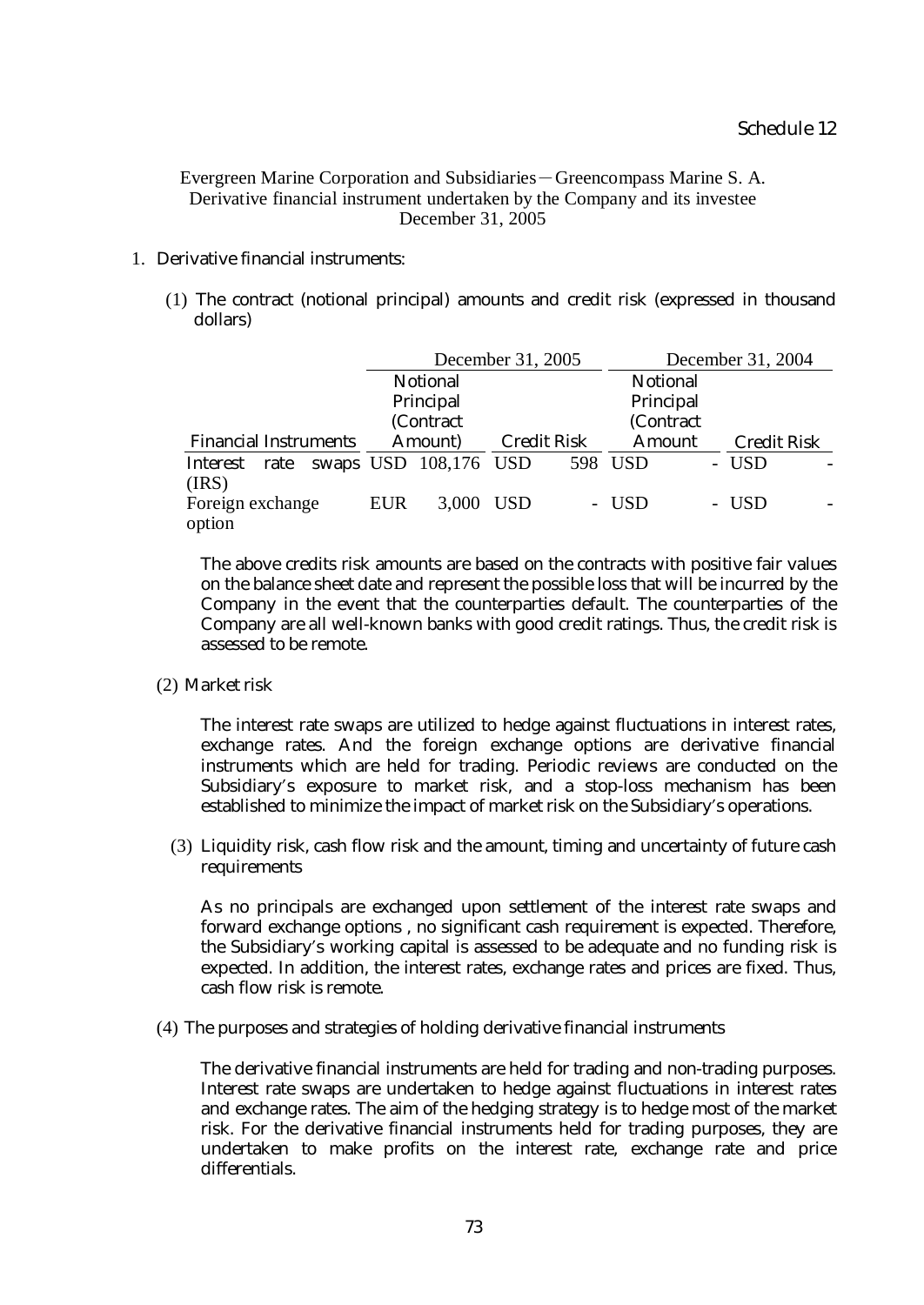- (5) Disclosures of derivative financial instruments in the financial statements
	- 1) Interest rate swaps:

The contracts are settled based on the difference between the spot interest rate and contracted interest rate. The amount received and paid upon settlement is recorded as a deduction from and an addition to the interest expense on shipping finance, respectively.

2) Foreign Exchange Option:

As the Company has actual position in the underlying assets, full settlements are conducted at expiration of the contracts. The difference between the spot exchange rate and the contracted rate is recorded as foreign exchange gain or loss upon settlement.

2. Fair values of financial instruments

|                          | 94.12.31   |     |            |      | 93.12.31 |  |       |  |
|--------------------------|------------|-----|------------|------|----------|--|-------|--|
| Derivative financial     | Carrying   |     | Fair       |      | Carrying |  | Fair  |  |
| <i>instruments</i>       | Value      |     | Value      |      | Value    |  | Value |  |
| Interest rate swaps      | USD        |     | <b>USD</b> | 126. | USD.     |  | USD.  |  |
| Foreign exchange options | <b>USD</b> | .66 | USD        | 166  | USD      |  | USD.  |  |